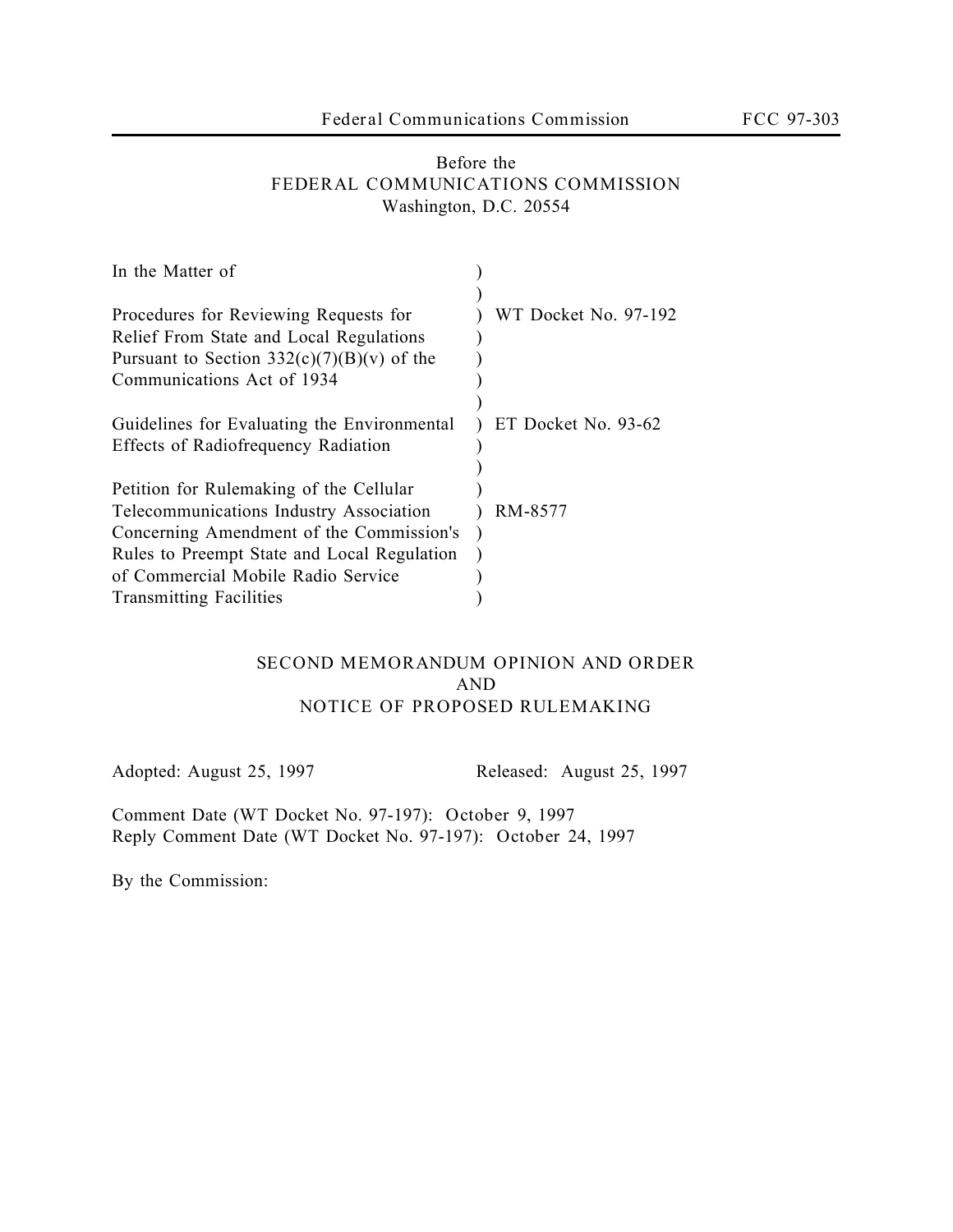# TABLE OF CONTENTS

|               | Para.                                                                                                      |
|---------------|------------------------------------------------------------------------------------------------------------|
| Ι.            |                                                                                                            |
| П.            | SECOND MEMORANDUM OPINION AND ORDER  2-114                                                                 |
|               |                                                                                                            |
|               |                                                                                                            |
|               | 19-114                                                                                                     |
|               | 19-39                                                                                                      |
|               | $40 - 52$                                                                                                  |
|               | 53-57<br>3.                                                                                                |
|               | 58-77<br>4.                                                                                                |
|               | 5. Preemption of State and Local RF Regulations<br>78-90                                                   |
|               | Definition of "Covered SMR" Service<br>91-99                                                               |
|               |                                                                                                            |
|               |                                                                                                            |
|               | 9. Petitions for Reconsideration of Transition Period Extension  105-112                                   |
|               | 10. Treatment of Existing Facilities, Operations and Devices<br>113-114                                    |
| III.          | NOTICE OF PROPOSED RULEMAKING<br>115-155                                                                   |
|               | 115-119                                                                                                    |
|               | 120-134                                                                                                    |
|               | 1. Sections $332(c)(7)(B)(iv)-(v)$ of the Communications Act<br>120-123                                    |
|               | 124-134                                                                                                    |
|               | 135-155<br>$C_{-}$                                                                                         |
|               | 135-141                                                                                                    |
|               | 142-148                                                                                                    |
|               | 3. General Procedures for Reviewing Requests for Relief<br>149-150                                         |
|               | 4. Rebuttable Presumption of Compliance<br>151-152                                                         |
|               |                                                                                                            |
|               | D.                                                                                                         |
| $\mathbf{IV}$ |                                                                                                            |
|               |                                                                                                            |
|               | <b>B</b> .                                                                                                 |
|               | $\mathcal{C}$ .                                                                                            |
|               | Initial Paperwork Reduction Act of 1995 Analysis<br>160-161<br>D.                                          |
|               | 162-165<br>Ε.                                                                                              |
|               | 166-167<br>$F_{\cdot}$                                                                                     |
|               | Final Rule Changes<br>Appendix A<br>Motions, Petitions, Oppositions and Replies (ET Dkt 93-62)  Appendix B |
|               | Revised Final Regulatory Flexibility Analysis (ET Dkt 93-62)) Appendix C                                   |
|               | Initial Regulatory Flexibility Analysis (NPRM)<br>Appendix D                                               |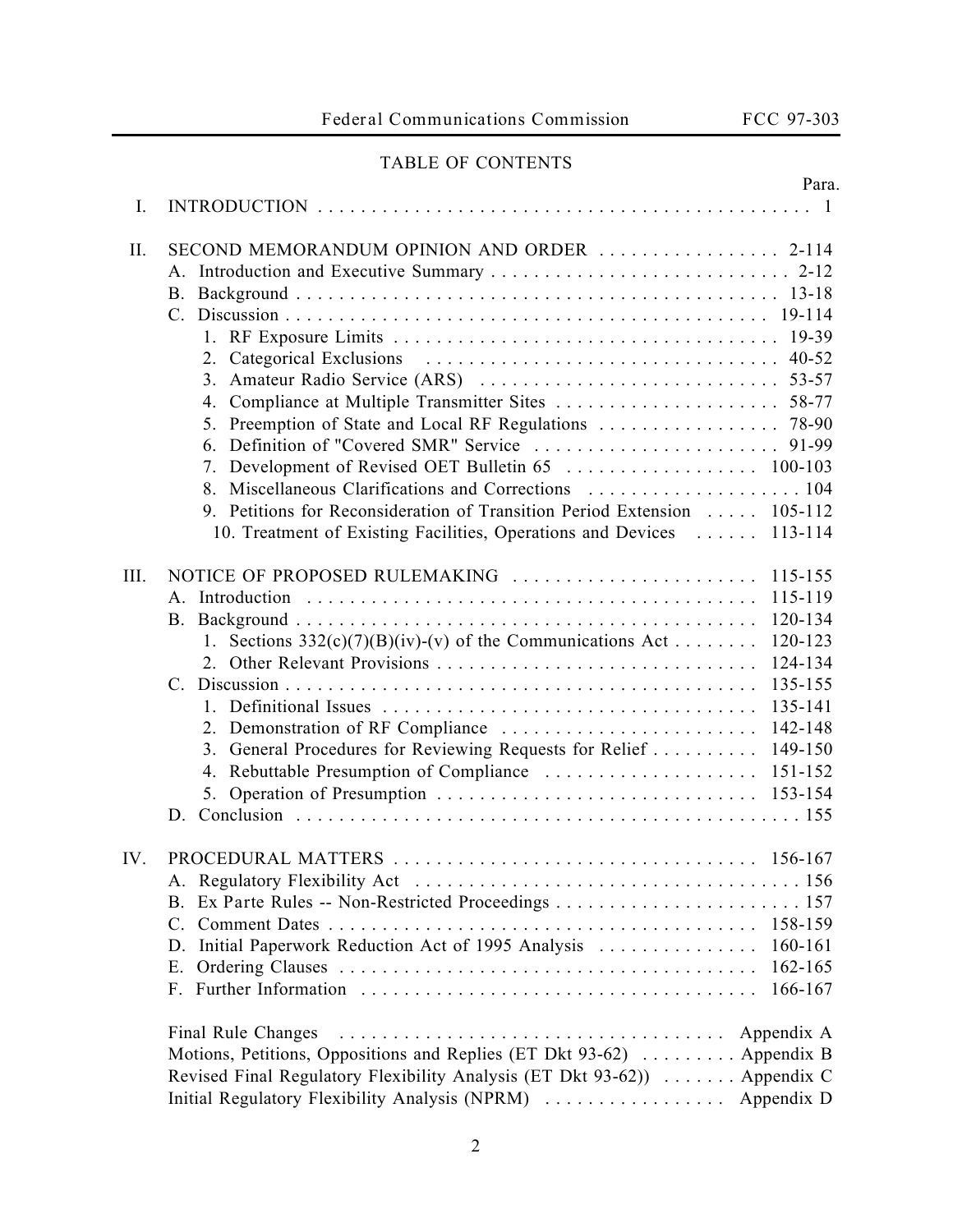## **I. INTRODUCTION**

1. By this action, we are adopting a *Second Memorandum Opinion and Order* in ET Docket No. 93-62, responding to petitions and amending certain aspects of our guidelines for evaluating the environmental effects of radiofrequency (RF) emissions produced by FCCregulated transmitters. We are also adopting a *Notice of Proposed Rulemaking* in WT Docket No. 97-197, opening a new proceeding to establish procedures for filing and reviewing requests for relief from state or local regulations based directly or indirectly on the environmental effects of RF emissions.

#### **II. SECOND MEMORANDUM OPINION AND ORDER**

#### **A. Introduction and Executive Summary**

2. In this *Second Memorandum Opinion and Order*, we are amending our rules to refine and clarify the decisions adopted in the *Report and Order* in ET Docket No. 93-62 regarding the use of new guidelines and methods in the evaluation of the environmental effects of RF electromagnetic fields or emissions produced by FCC-regulated transmitters. This *Second Memorandum Opinion and Order* responds to petitions for reconsideration and/or clarification filed in this proceeding. In reaching our decisions, we have considered carefully the petitions and comments that were received in this proceeding. We believe our decisions provide a proper balance between the need to protect the public and workers from exposure to potentially harmful RF electromagnetic fields and the requirement that industry be allowed to provide telecommunications services to the public in the most efficient and practical manner possible. Specifically, we are: 1) affirming the RF exposure limits that were previously adopted; 2) modifying in a few areas our policy that categorically excludes certain transmitters from routine environmental evaluation; 3) revising and clarifying our guidelines regarding RF emissions involving multiple transmitter operating at one site; and 4) modifying our rules to extend the initial transition period to October 15, 1997, and to require that all existing facilities be brought into compliance with our new guidelines within three years (by September 1, 2000). We are also adopting a number of minor changes and clarifications.

3. In the *Report and Order*, the Commission adopted limits for Maximum Permissible Exposure (MPE) and localized, partial-body exposure of humans based on criteria published by the National Council on Radiation Protection and Measurements (NCRP) and by the American National Standards Institute/Institute of Electrical and Electronics Engineers, Inc. (ANSI/IEEE). The *Report and Order* also modified the Commission's policy on categorical exclusions that exempts many radio services and transmitters from routine environmental evaluation for RF exposure. In accordance with Section 704 of the Telecommunications Act of 1996, the *Report and Order* followed Congressional direction with respect to completion of the docket in this proceeding. The new rules became effective immediately; however, a transition period (originally to January 1, 1997) was provided for implementation of the new requirements for transmitters other than portable and mobile devices.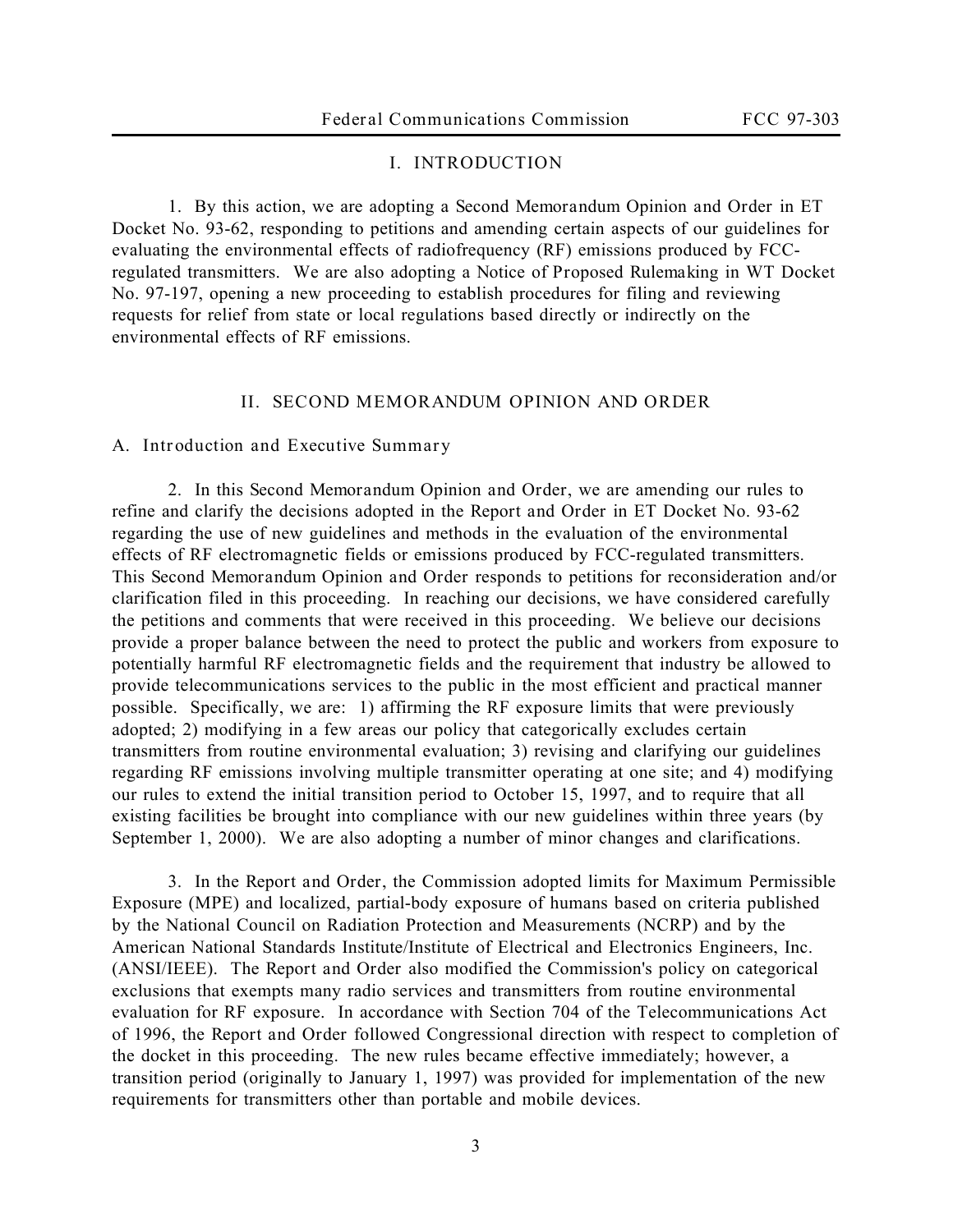4. Several technical and legal issues were raised in the petitions. A *First Memorandum Opinion and Order*, adopted on December 23, 1996, addressed comments in those petitions requesting extension of the transition provisions of the *Report and Order* and extended the transition period to September 1, 1997 (January 1, 1998 for the Amateur Radio Service, only). This *Second Memorandum Opinion and Order* addresses the other issues raised in the petitions, including whether we should: (1) reconsider the RF exposure limits originally adopted; (2) reconsider our policy on categorical exclusion of certain transmitters from routine evaluation for compliance with our guidelines; (3) modify our policy with respect to evaluation of RF exposure at multiple transmitter sites; (4) revise our policy with respect to routine evaluation for SMR transmitters; and (5) broaden our authority to preempt state and local regulations concerning RF exposure.

5. Some petitioners ask that we reconsider our previous decision not to adopt ANSI/IEEE C95.1-1992 in its entirety. Several other petitioners claim that the limits we adopted were not protective enough. The staff believes that no new and compelling justifications have been provided that would warrant a modification of the limits adopted in the *Report and Order.* Those limits were crafted to address concerns about ANSI/IEEE C95.1-1992 that had been raised by several agencies of the Federal Government with responsibility for health and safety. Furthermore, all of these agencies have written letters to the Commission supporting our new guidelines. We believe that the limits adopted in the *Report and Order* provide a proper balance between the need to protect the public and workers from exposure to excessive RF electromagnetic fields and the need to allow communications services to readily address growing marketplace demands.

6. The Commission's environmental rules identify particular categories of existing or proposed transmitters or facilities for which licensees and applicants are required to conduct routine environmental evaluations to determine whether these transmitters or facilities comply with our RF guidelines. Other transmitting facilities are categorically excluded from these rules because we have judged them to offer little potential for causing exposures in excess of the applicable guidelines. In the *Report and Order*, we revised our rules related to this policy of categorical exclusion based on our own calculations and analyses of the implications of the new limits, along with information and data acquired during the proceeding. Whereas previously we had categorically excluded entire service categories, such as paging and cellular transmitters, the *Report and Order* concluded that some transmitting facilities, regardless of service, may offer the potential for causing exposures in excess of MPE limits.

7. Several petitioners ask that we return to our earlier policy of categorical exclusion for entire services. However, these petitioners present no new evidence that would lead us to change our basic premise for categorical exclusion. We continue to believe that it is desirable and appropriate to categorically exclude from routine environmental evaluation only those transmitting facilities that offer little or no potential for exposure in excess of our limits. However, some transmitting facilities, regardless of service, offer the potential for causing exposures in excess of MPE limits because of such factors as their relatively high operating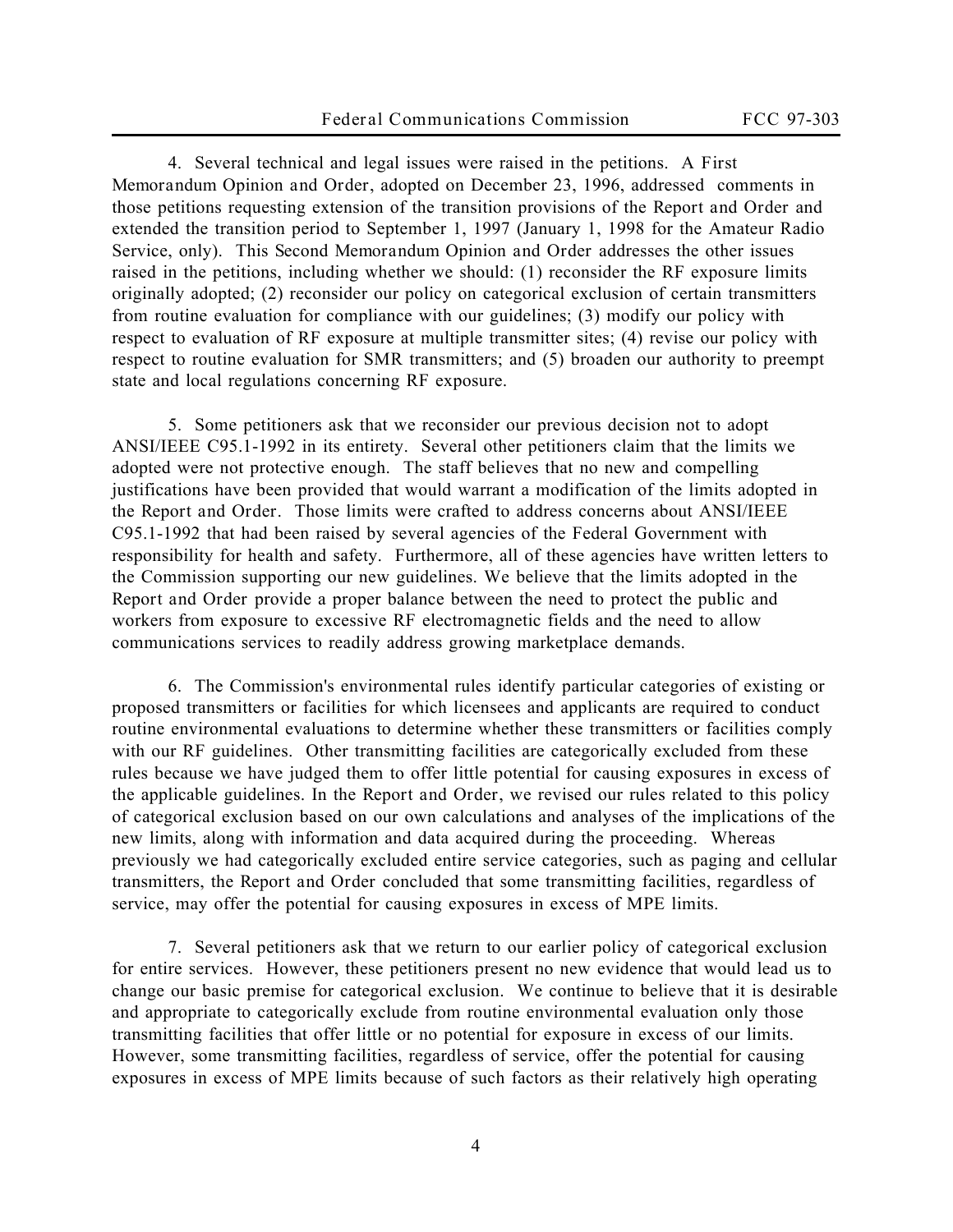power, location or relative accessibility, and these facilities should not be categorically excluded from routine evaluation.

8. Except in a few limited areas, we do not believe it is appropriate to modify the categorical exclusion policies adopted in the *Report and Order*. We are modifying our policy related to unlicensed millimeter-wave devices that do not meet the definition of a portable device and unlicensed and licensed PCS and other mobile devices operating above 1.5 GHz. Secondly, we are revising the 50-watt threshold for routine evaluation of amateur radio stations so that it reflects the manner in which the RF exposure limits change in the different amateur frequency bands. We are also revising categorical exclusions currently based on the height of the antenna radiation center above ground so that they are based on the height of the lowest portion of the antenna above ground. In addition to these areas, we are revising our policy on categorical exclusions for SMR transmitters so that all SMR operations are covered, and we are changing our definition of "rooftop" so that antennas that are mounted on the sides of buildings or otherwise don't fit the previous definition will be considered, if appropriate.

9. Several petitioners argue that our policy regarding evaluation at sites with multiple FCC-regulated transmitters is overly burdensome. Our rules state that when the RF exposure limits are exceeded in an accessible area due to the RF fields of multiple fixed transmitters, actions necessary to bring the area into compliance are the shared responsibility of all licensees whose transmitters produce power densities in excess of 1% of the exposure limit applicable to their transmitter. After considering the various arguments, we conclude that the 1% level should be changed. We concur that a 1% level is difficult to measure or calculate. We believe that a 5% threshold represents a more reasonable and supportable compromise, by offering relief to relatively low-powered site occupants who do not contribute significantly to areas of non-compliance and, at the same time, by providing for the appropriate allocation of responsibility among major site emitters.

10. Some petitioners request that the Commission broaden its preemptive authority beyond the category of "personal wireless services" authorized in the Telecommunications Act of 1996. Based upon the current record in this proceeding, we find that there is insufficient evidence at this time to warrant our preempting state and local actions that are based on concerns over RF emissions for services other than those defined by Congress as "personal wireless services." However, additional issues concerning preemption of state and local regulations involving advanced television facilities have been raised in a Petition for Further Rulemaking filed by the National Association of Broadcasters which will be considered in a separate proceeding.

11. Several additional petitions were received in response to our earlier *First Memorandum Opinion and Order* extending the transition period for fixed stations and transmitters. Some petitioners request that we end the transition period immediately because of the potential for large scale exposure of the public to harmful RF emissions. Others argue that additional time is needed to consider the Commission's response to earlier petitions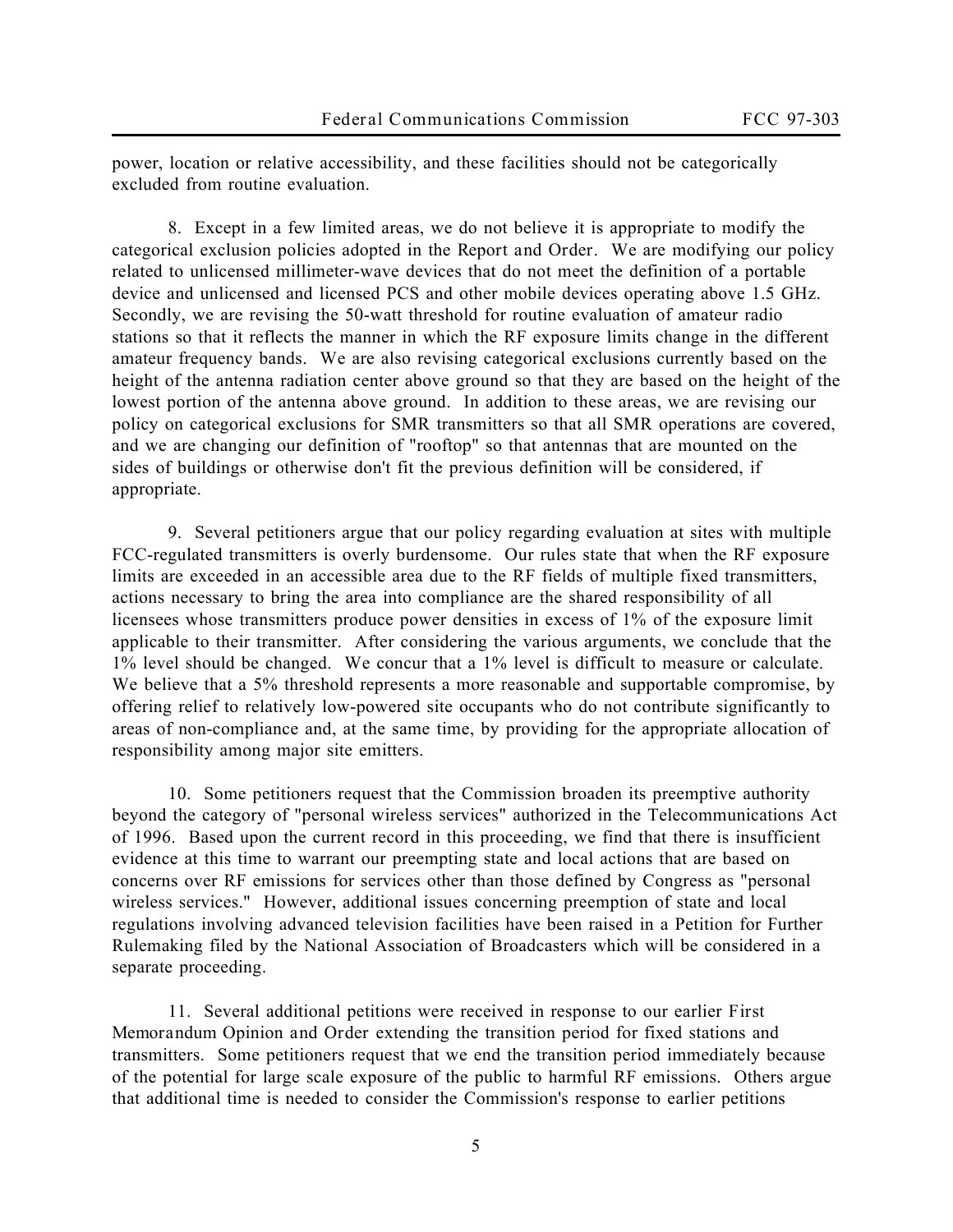relating to OET Bulletin 65 on RF compliance. This bulletin will be released simultaneously with this Order. In order to provide applicants and licensees with sufficient time to review the final version of the bulletin, we will extend the initial transition period to October 15, 1997. The transition period for the Amateur Radio Service, only, will remain the same, and will end on January 1, 1998.

12. Finally, we are revising our rules to require that existing sites and transmitters come into compliance with the new guidelines as of a date certain. Accordingly, we will require all existing facilities, operations and devices to comply with the new FCC RF guidelines no later than September 1, 2000.

#### **B. Background**

13. The National Environmental Policy Act of 1969 (NEPA) requires agencies of the Federal Government to evaluate the effects of their actions on the quality of the human environment.<sup>1</sup> To meet its responsibilities under NEPA, the Commission has adopted requirements for evaluating the environmental impact of its actions.<sup>2</sup> One of several environmental factors addressed by these requirements is human exposure to RF energy emitted by FCC-regulated transmitters and facilities.

14. The Commission's environmental processing rules, 47 C.F.R. §§ 1.1301-1.1319, generally require an applicant to perform the necessary analysis (e.g., calculations and/or measurements) to ascertain whether a particular transmitting facility or device complies with the Commission's adopted RF exposure guidelines set forth in section 1.1307(b), in effect at the time the applicant files for an initial construction permit, license, or renewal or modification of an existing license. If on the basis of the applicant's analysis the applicant determines that the facility complies (or will comply) with the Commission's adopted RF guidelines, the applicant certifies compliance as part of its application. If, on the other hand, the applicant determines that operation of the facility or device will not comply with the RF guidelines, the applicant is required to prepare an Environmental Assessment, and undergo environmental review by Commission staff unless the applicant amends its application so as to comply with the Commission's adopted RF guidelines. See 47 C.F.R. §§ 1.1311; see also 47 C.F.R. §§1.1308, 1.1309, 1.1314-1.1317.

15. If no pre-construction Commission authorization is required (as is the case for PCS and cellular licenses, for example, where the Commission authorizes blanket licenses that are not site-specific), Section 1.1312 of the Commission's environmental processing rules requires that the licensee conduct the appropriate calculations and determine whether the

<sup>1</sup> National Environmental Policy Act of 1969, 42 U.S.C. Section 4321, *et seq.*

<sup>2</sup> *See* 47 CFR § 1.1301, *et seq*.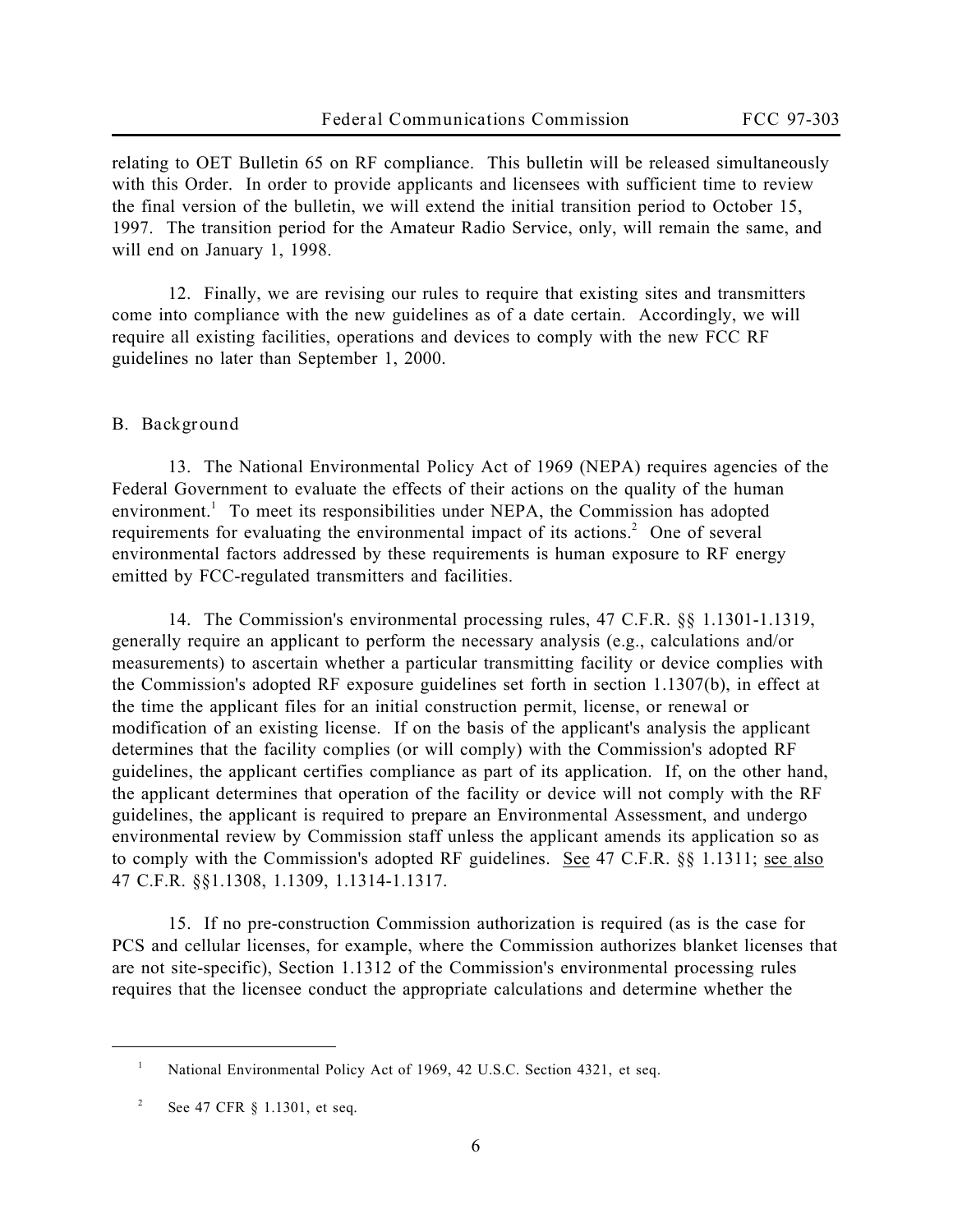facility will comply with the Commission's adopted RF guidelines in effect at that time (i.e., at the pre-construction, not the initial application, stage) prior to the commencement of construction, rather than prior to licensing under the Commission's general environmental processing scheme. The processing requirements remain the same -- if the calculations indicate compliance with the RF guidelines, the licensee may proceed with construction; if the calculations indicate non-compliance, the licensee will either modify its proposal to ensure compliance or submit an Environmental Assessment and undergo Commission environmental review prior to construction. The only difference lies in the timing: environmental calculations must take place prior to construction rather than prior to the applicable licensing.

16. Finally, it should be noted that if the facility or device has been categorically excluded from environmental processing requirements with respect to the RF exposure guidelines based on the Commission's prior determination that the operation of such facility or device, individually or cumulatively, will not exceed the Commission's adopted RF exposure limits, the applicant or licensee is exempt from the requirement of performing any calculations and/or measurements to determine whether there is compliance; the Commission presumes that the operation of a categorically excluded facility or equipment is in compliance.

17. In 1985, the Commission adopted a 1982 American National Standards Institute (ANSI) standard for use in evaluating the effects of RF electromagnetic fields on the environment, noting that the ANSI standard was widely accepted and was technically and scientifically supportable.<sup>3</sup> In 1992, ANSI adopted a new standard for RF exposure, designated ANSI/IEEE C95.1-1992, to replace its 1982 standard.<sup>4</sup> This new standard contained a number of significant differences from the 1982 ANSI standard and, in some respects, was more restrictive in the amount of environmental RF exposure permitted. On April 8, 1993, the Commission issued the *Notice of Proposed Rule Making* (*Notice*) in this proceeding to consider amending and updating the guidelines and methods used by the Commission for evaluating the environmental effects of RF electromagnetic fields. $5$  In the *Notice*, we proposed to base our regulations on the ANSI/IEEE C95.1-1992 standard instead of the 1982 ANSI standard. More than 100 parties, including telecommunications organizations, other Federal Government agencies, state and local authorities, and individuals, submitted comments in response to the *Notice*.

<sup>3</sup> *See Report and Order*, GEN Docket No. 79-144, 100 FCC 2d 543 (1985); *Memorandum Opinion and Order*, 58 RR 2d 1128 (1985); *see also* ANSI C95.1-1982, "American National Standard Safety Levels with Respect to Human Exposure to Radio Frequency Electromagnetic Fields, 300 kHz to 100 GHz," ANSI, New York, NY.

<sup>4</sup> ANSI/IEEE C95.1-1992, "Safety Levels with Respect to Human Exposure to Radio Frequency Electromagnetic Fields, 3 kHz to 300 GHz." This standard had been developed by the Institute of Electrical and Electronics Engineers, Inc. (IEEE), in 1991.

<sup>5</sup> *See Notice of Proposed Rule Making*, ET Docket No. 93-62, 8 FCC Rcd 2849 (1993); *see also* 8 FCC Rcd 5528 (1993), 9 FCC Rcd 985 (1993), 9 FCC Rcd 317 (1994), 9 FCC Rcd 989 (1994) extending the comment deadlines.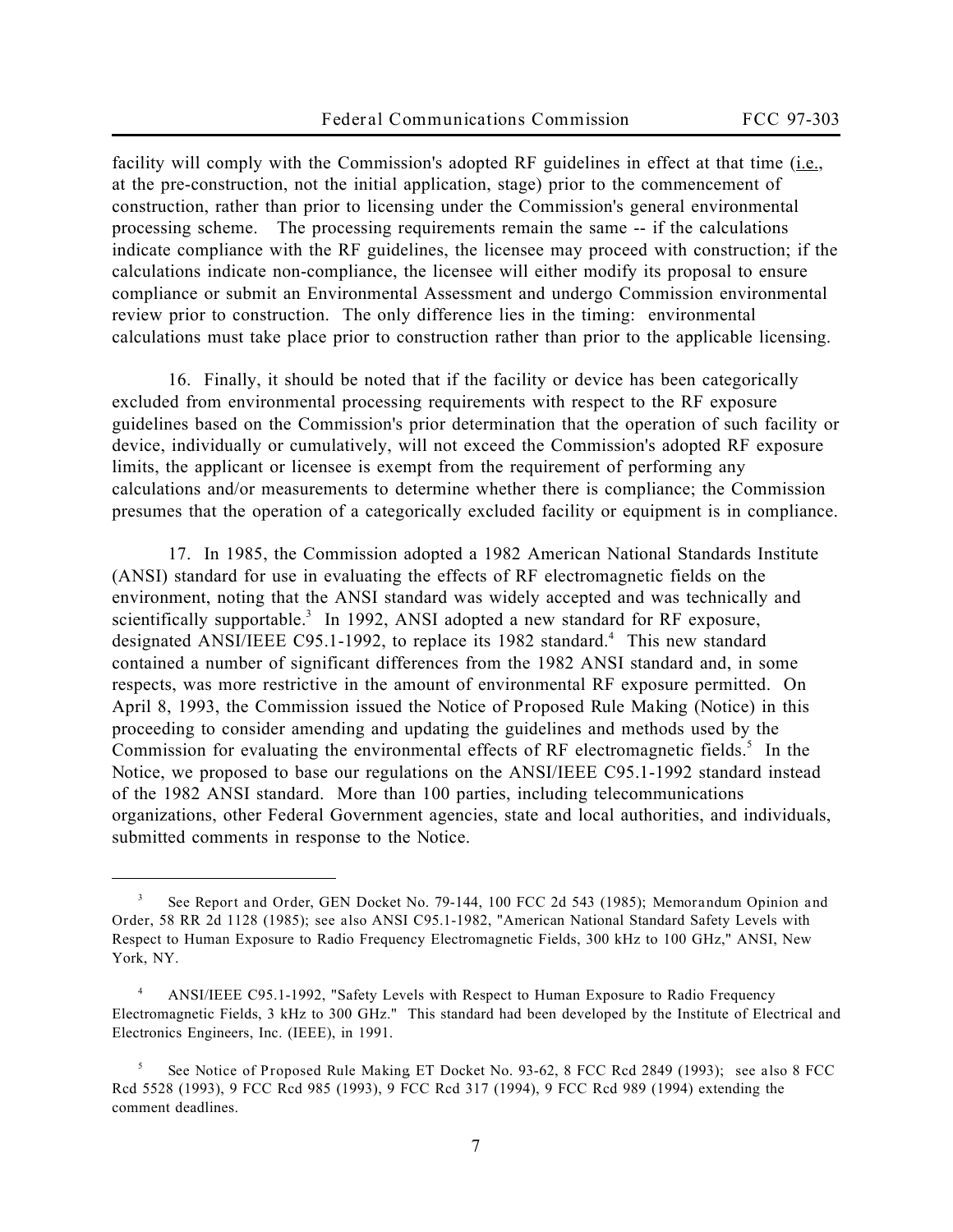18. On August 1, 1996, we adopted the *Report and Order* in this proceeding amending our rules to provide for the use of new guidelines and methods in the evaluation of the environmental effects of RF electromagnetic fields produced by FCC-regulated transmitters.<sup>6</sup> Seventeen petitions for reconsideration and/or clarification were filed in response to the *Report and Order*. A list of those organizations and individuals filing petitions, as well as those filing oppositions and replies to the petitions, can be found in Appendix B. Several technical and legal issues have been raised in the petitions. In the *First Memorandum Opinion and Order* in this proceeding, we addressed those petitions, motions, and comments that requested extensions of the transition periods adopted in the *Report and Order*. 7 This *Second Memorandum Opinion and Order* addresses the other issues that were raised in the petitions and comments.

#### **C. Discussion**

 $\overline{a}$ 

**1. RF Exposure Limits**

19. In the *Notice* in this proceeding, we proposed to base our RF exposure guidelines on limits for RF exposure contained in the ANSI/IEEE C95.1-1992 standard. However, comments filed in this proceeding from federal health and safety agencies, notably the U.S. Environmental Protection Agency (EPA) and the U.S. Food and Drug Administration (FDA), raised questions about certain aspects of those limits and recommended against the adoption of the entire ANSI/IEEE C95.1-1992 standard. After careful consideration of those views as well as the views of those commenters who opposed the federal agencies' views, we decided to adopt guidelines and limits that are generally based on elements of the exposure criteria recommended by the National Council on Radiation Protection and Measurements (NCRP) as well as those contained in the ANSI/IEEE C95.1-1992 standard.<sup>8</sup>

<sup>6</sup> *See Report and Order*, ET Docket 93-62, released August 1, 1996, FCC 96-326, 11 FCC Rcd 15123 (1997).

<sup>7</sup> *See First Memorandum Opinion and Order*, ET Docket 93-62, released December 24, 1996, FCC 96-487, 11 FCC Rcd 17512 (1997).

<sup>8</sup> *See Report and Order*, ET Docket No. 93-62, *supra.*, at paras. 12-34. We adopted Maximum Permissible Exposure (MPE) limits for electric and magnetic field strength and power density for transmitters operating at frequencies from 300 kHz to 100 GHz that are generally based on Sections 17.4.1 and 17.4.2, and the time-averaging provisions recommended in Sections 17.4.1.1 and 17.4.3, of "Biological Effects and Exposure Criteria for Radiofrequency Electromagnetic Fields," NCRP Report No. 86 (1986). With the exception of the limits on exposure to power density above 1500 MHz and the limits for exposure to lower frequency magnetic fields, these MPE limits are also generally based on the guidelines contained in Section 4.1 of ANSI/IEEE C95.1-1992. We also adopted limits for localized ("partial body") absorption for certain portable transmitting devices based on Sections 4.2.1 and 4.2.2 of ANSI/IEEE C95.1-1992 and Section 17.4.5 of NCRP Report No. 86.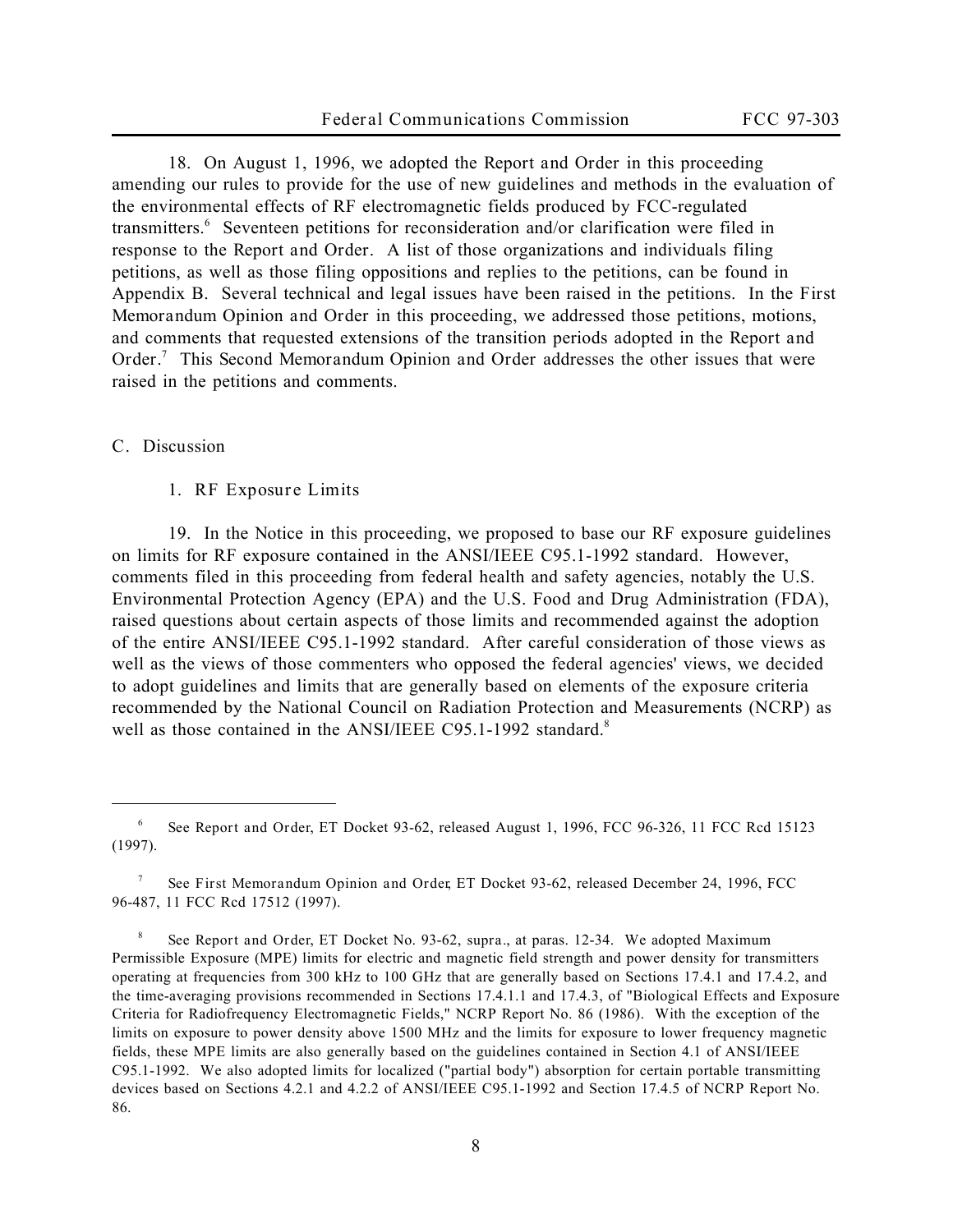20. The Electromagnetic Energy Association (EEA), U S WEST, Inc. and the Department of Defense (DOD) ask us to reconsider our decision not to adopt the ANSI/IEEE 1992 standard in its entirety.<sup>9</sup> The National Association of Broadcasters (NAB) also supports this position in its comments.<sup>10</sup> EEA and U S WEST state that our decision disregarded the preponderance of the technical and scientific evidence in the record. DOD questions our scientific rationale for not adopting the ANSI/IEEE C95.1-1992 standard, stating that ANSI/IEEE C95.1-1992 is a scientifically-based consensus standard that periodically undergoes review and update and that it includes a number of provisions and changes that address shortcomings or limitations in both the 1982 ANSI standard and the NCRP guidelines. DOD and EEA argue that our new guidelines fail to recognize differences between electric and magnetic fields at lower frequencies, do not address induced and contact currents in the body, and provide no guidance for frequencies between 100 GHz and 300 GHz.

21. EEA states that our adoption of a "hybrid" approach based on NCRP exposure guidelines, rather than ANSI/IEEE C95.1-1992, results in the loss of the rationale underlying the standard itself and requires the development of new measurement procedures rather than relying on the ANSI/IEEE recommendations. U S WEST adds that our decision to adopt "a sort of hybrid standard" based on the guidelines recommended by the NCRP and the ANSI/IEEE "was erroneous both as a matter of law and policy", since it ignored "highly credible evidence" provided by academic RF experts, "persuasive evidence" submitted by industry constituents, and "initial endorsement" of ANSI/IEEE C95.1-1992 by several governmental agencies.

 22. The DOD and the Hewlett-Packard Company (HP) state that our decision to adopt RF exposure limits that differ significantly from those initially proposed in the *Notice*, without issuing a second Notice of Proposed Rule Making allowing comment, does not appear to conform to Section 553(b) of the Administrative Procedure Act  $(APA)^{11}$ . The American Radio Relay League, Inc. (ARRL) also claims that we violated provisions of the APA in adopting the *Report and Order*. <sup>12</sup> DOD says that our decision was made in "an unnecessarily closed and narrow-focused" process, and denied interested parties with safety and health responsibilities, such as DOD, an opportunity to evaluate a draft decision and present comments. DOD also alleges that our decision did not receive adequate coordination with all federal agencies or departments having responsibility for RF safety and health. The ARRL argues that our *Notice* in this proceeding was faulty in that it failed to identify the nature of

<sup>9</sup> *See* EEA Petition at 11-14, U S WEST Petition at 1-3, and DOD Petition at 4-8.

<sup>&</sup>lt;sup>10</sup> NAB Comments on Petitions for Reconsideration at 1.

<sup>&</sup>lt;sup>11</sup> DOD Petition at 2-3, HP Petition at 3.

<sup>&</sup>lt;sup>12</sup> ARRL Petition at 5-9.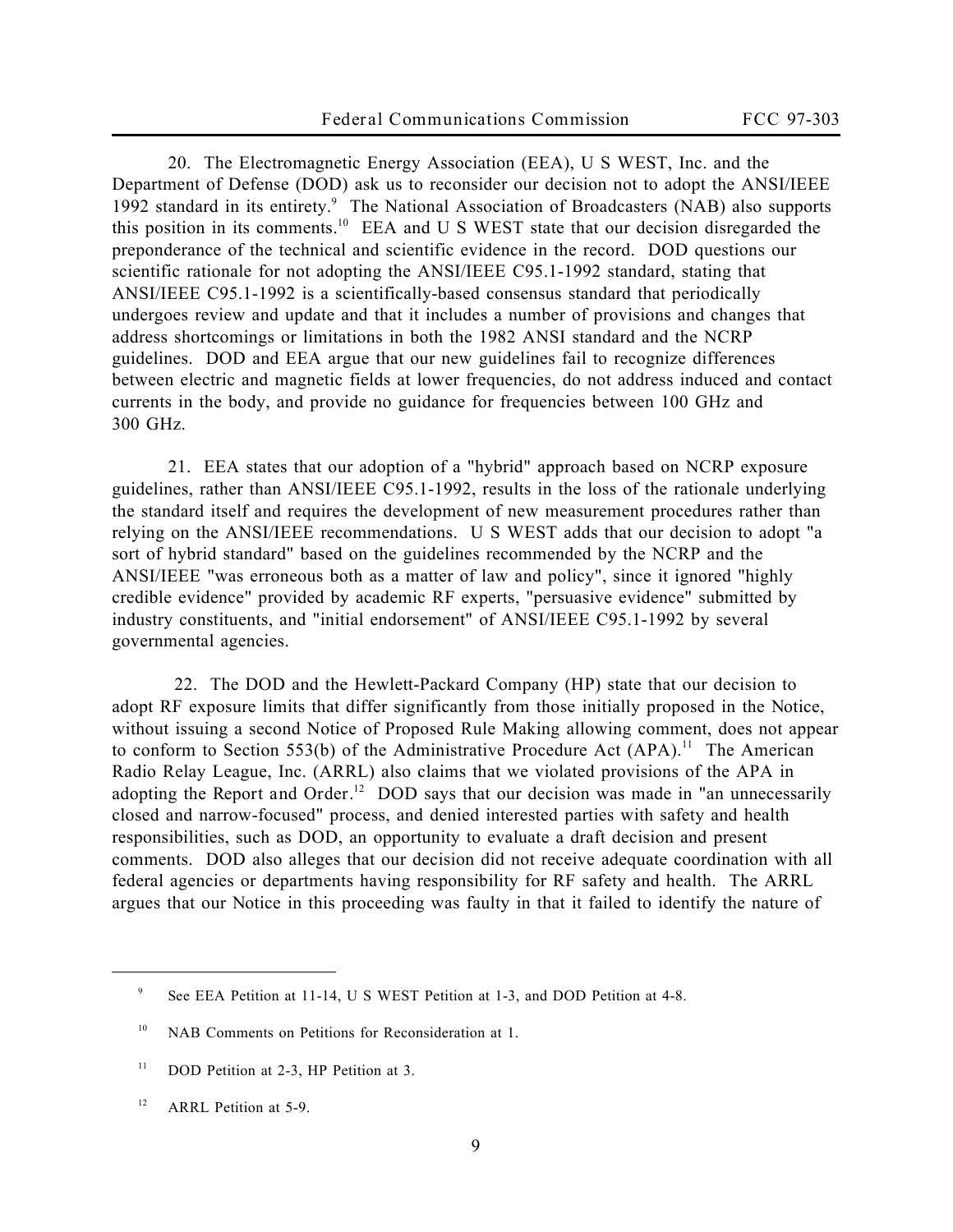the rules to be adopted and did not adequately apprise radio amateurs of the obligations that would be placed on them in the *Report and Order*.

23. DOD also claims that our decisions contained in the *Report and Order* jeopardize DOD compliance with the National Technology Transfer and Advancement Act of 1995 (NTTAA), which requires that "Federal agencies and departments shall use technical standards that are developed or adopted by voluntary consensus standards bodies ..."<sup>13</sup> DOD states that it is committed to following this law and supports open, voluntary, non-government consensus-based standards unless data are presented to show cause not to do so. DOD argues that the public interest is not served by "conflicting safety guidelines" and that consistency in standards produces confidence and credibility. DOD expresses concern that our decision not to adopt ANSI/IEEE C95.1-1992 will "foster lack of confidence" in the voluntary standardssetting process and reduce the beneficial impact of the NTTAA.

24. DOD also states that our ruling conflicts with new international standards. DOD points out that ANSI/IEEE 1992 standard has been used as the basis for several international safety guidelines, such as the North Atlantic Treaty Organization (NATO) Standardization Agreement (STANAG) 2345. It believes that international harmonization of standards is desirable to encourage the promotion of trade and commercial product development. Since the United States led the update of the ANSI 1992-based NATO standard, DOD claims that the "impact of loss of credibility in that standards setting process would be significant."

25. Several petitioners claim that the guidelines we adopted are not protective enough. The Ad-hoc Association of Parties Concerned About the Federal Communications Commission's Radiofrequency Health and Safety Rules (Ad-hoc Association) claims that there may be potentially adverse health effects at exposure conditions permitted by our rules and, therefore, it is in the public interest to modify the rules.<sup>14</sup> The Ad-hoc Association, David Fichtenberg and Alan Golden all propose that we adopt a policy of keeping exposures "as low as reasonably achievable," with the limits being viewed only as "maximally tolerable limits."<sup>15</sup> Further, the Ad-hoc Association and others oppose the petitions that advocate our endorsement of the ANSI/IEEE C95.1-1992 standard.<sup>16</sup> The Ad-hoc Association also maintains that we erred in not adopting a section of the NCRP report dealing with exposures when the carrier frequency is modulated between 5 and 100 Hz. Finally, the Ad-hoc

 $\overline{a}$ 

<sup>15</sup> Ad-hoc Association Petition at 3-18, David Fichtenberg Comments at 1-25, Alan Golden Reply at 5, Dawn Mason Reply at 2.

<sup>16</sup> Ad-hoc Association Reply at 1-2, David Fichtenberg Comments at 1-25, Holly Fournier and Mary Beth Freeman, Reply at 2-3, Alan Golden, Reply at 4-5, Dawn Mason Reply at 2.

<sup>13</sup> Pub. L. 104-113.

<sup>&</sup>lt;sup>14</sup> Ad-hoc Association Petition at 3-18.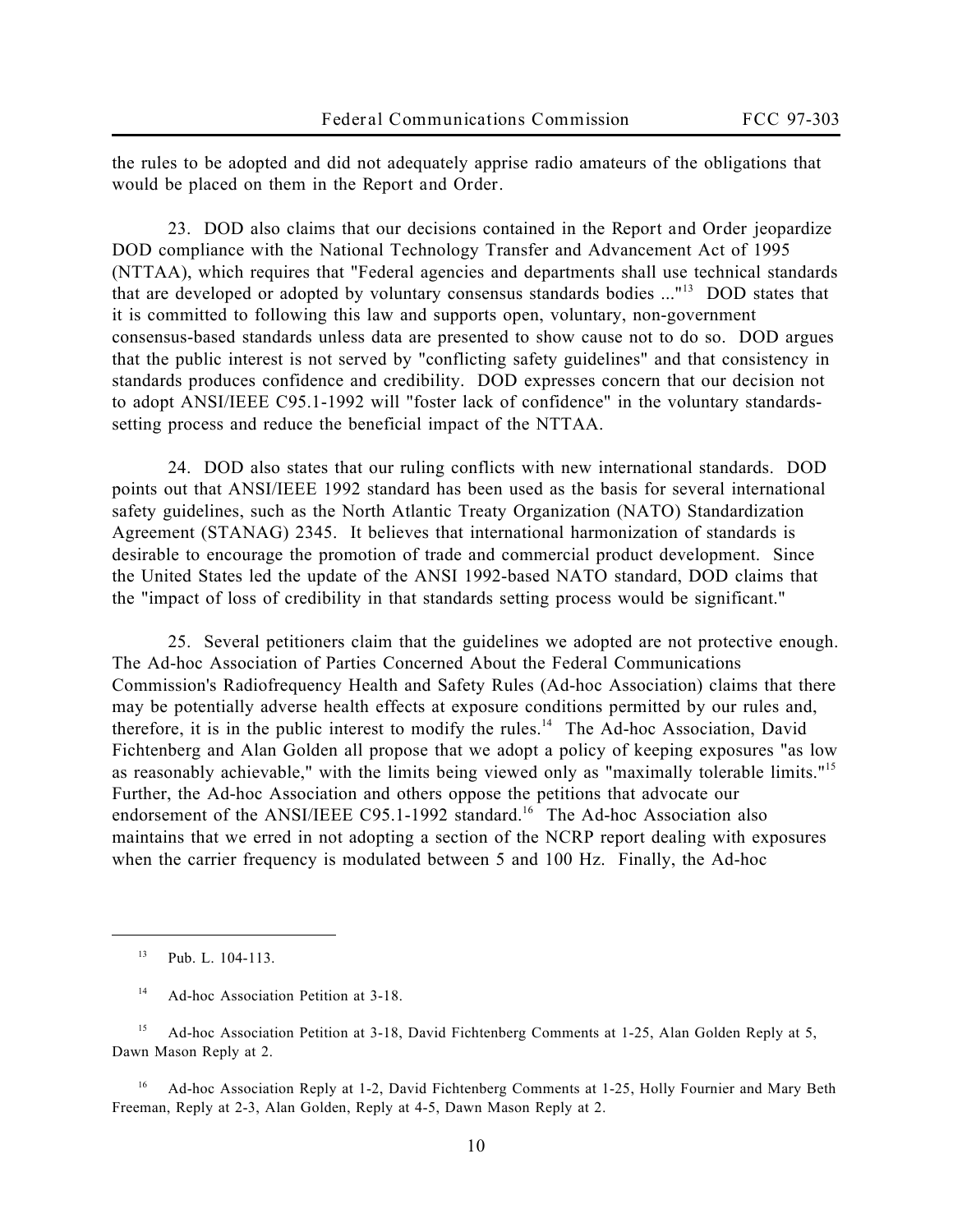Association advocates that we should ask the federal health and safety agencies to evaluate requested modifications in our guidelines.<sup>17</sup>

26. The Cellular Phone Taskforce (Cellular Taskforce) states that our guidelines should be modified to protect individuals who are "electrosensitive."<sup>18</sup> The Cellular Taskforce maintains that such individuals are "hypersensitive" to non-ionizing electromagnetic fields and that "perhaps 2%" of the population is susceptible to becoming electrosensitive. The Cellular Taskforce believes that the allowable limits for power density should be set at 10 microwattsper-squared-centimeter ( $\mu$ W/cm<sup>2</sup>) for all frequencies above 100 MHz to protect against "nonthermal bioeffects." In a separate petition, Dr. Marjorie Lundquist suggests that the existence of non-thermal effects are controversial, but claims that "the scientific consensus is swinging in favor of their existence."19 The Cellular Taskforce advocates a limit of 40 milliwatts-persquared-centimeter (mW/cm<sup>2</sup>) for peak power density to protect against "microwave hearing" in the frequency range of 300 to 3000 MHz. Also, the Cellular Taskforce suggests that limits for specific absorption rate (SAR) should be revised to allow for different rates of absorption among members of the public.

27. Dr. Marjorie Lundquist maintains that ANSI/IEEE C95.1-1992 and our guidelines are not consistent with electromagnetic field theory, lack a sound scientific basis and may, therefore, be presumed "to be inadequately protective of public health." According to Dr. Lundquist, there is an "urgent" need for us to take regulatory action with respect to near-field exposure from RF emitters since, she claims, there is increasing evidence of cancer associated with human exposure to these fields. She also states that other health effects, such as hypersensitivity to electromagnetic fields, seem to be a growing problem, at least in certain environments. Dr. Lundquist recommends that we hold a public hearing on the issue of RF exposure standards, since, she maintains, our guidelines fall "so far short of what is needed to provide genuine protection" that the shortcomings need to be made public.

28. In comments filed in opposition, Ameritech Mobile Communications, Inc. and EEA express their disagreement with the views expressed by the Ad-hoc Association, Dr. Marjorie Lundquist, and others regarding the need for more stringent RF exposure limits.<sup>20</sup> Ameritech maintains that standards for RF exposure must be based on scientific data which is thoroughly tested and focused. Ameritech states that there is room for disagreement among experts in the field, but the telecommunications industry "will not be able to function under the approach suggested by the Ad-hoc Association that the Commission assume the worst in the face of any uncertainty." Ameritech notes that billions of dollars are being invested in

<sup>&</sup>lt;sup>17</sup> Ad-hoc Association Petition at 4.

<sup>18</sup> Taskforce Petition at 1-8.

<sup>&</sup>lt;sup>19</sup> Dr. Marjorie Lundquist Petition at 7.

<sup>&</sup>lt;sup>20</sup> Ameritech Comments at 1-3, EEA Reply at 6-7.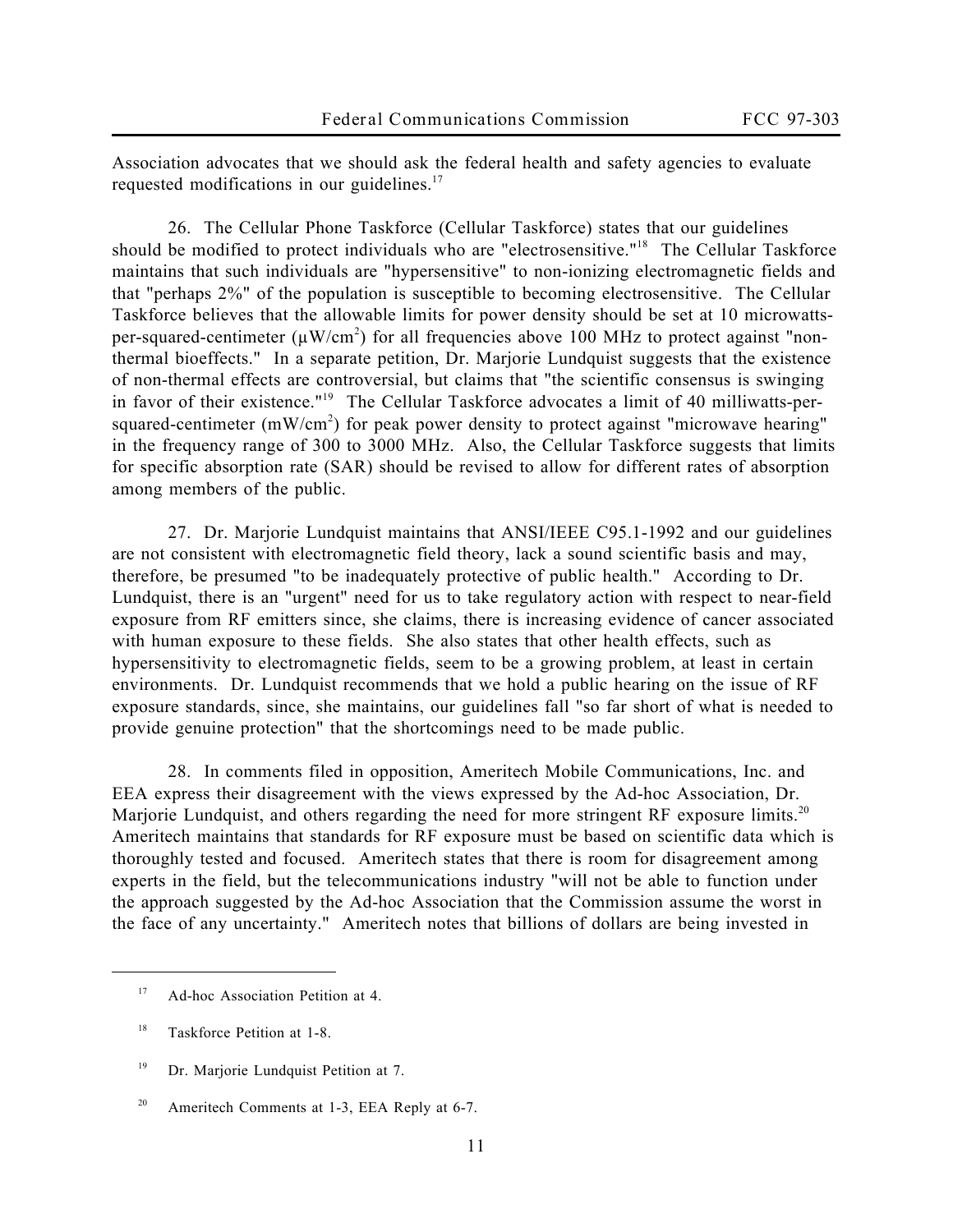telecommunications infrastructure, and it is no simple matter to modify a telecommunications system as a result of each new study. The EEA notes that the issue of "non-thermal" effects was explicitly addressed in the 1992 ANSI/IEEE standard, which concluded that no reliable scientific data exist to indicate such effects may be "meaningfully related to human health."

29. Decision. We reaffirm our decision to adopt exposure limits for field strength and power density based on recommendations contained in NCRP Report No. 86 and ANSI/IEEE C95.1-1992. We continue to believe that these RF exposure limits provide a proper balance between the need to protect the public and workers from exposure to excessive RF electromagnetic fields and the need to allow communications services to readily address growing marketplace demands.

30. We appreciate the views of some petitioners that we should have adopted all provisions of the ANSI/IEEE C95.1-1992 standard. However, as discussed in our *Report and Order*, although most commenting parties generally supported our proposal to adopt the ANSI/IEEE C95.1-1992 standard, certain agencies of the Federal Government with oversight responsibilities for safety and health objected to the use of certain aspects of this standard.<sup>21</sup> In the past, the Commission has stressed repeatedly that it is not a health and safety agency and would give great weight to the judgment of these expert agencies with respect to determining appropriate levels of safe exposure to RF electromagnetic fields.<sup>22</sup> The guidelines and rules we adopted in the *Report and Order* addressed the concerns raised by the health and safety agencies and, at the same time, contained limits that over a wide frequency range are based on those recommended in the ANSI/IEEE C95.1-1992 standard.

31. As for claims that our guidelines are not protective enough, we reiterate that these guidelines are based on recommendations of expert organizations and federal agencies with responsibilities for health and safety. It would be impracticable for us to independently evaluate the significance of studies purporting to show biological effects, determine if such effects constitute a safety hazard, and then adopt stricter standards that those advocated by federal health and safety agencies. This is especially true for such controversial issues as non-thermal effects and whether certain individuals might be "hypersensitive" or "electrosensitive."

32. Concerning objections that our guidelines are not scientifically-based or technically sound, we note that our guidelines are based on recommendations of both the ANSI/IEEE C95.1-1992 standard and the NCRP exposure criteria. Both of these organizations are

<sup>21</sup> *See Report and Order* at paras. 15-20.

<sup>22</sup> *See*, *e.g.*, *Report and Order*, GEN Docket 79-144, 100 FCC 2d 543 (1985), at para. 26 note 6 and *Report and Order*, ET Docket 93-62, *supra.*, at para. 28. *See also*, letter from Mark S. Fowler, Chairman, FCC, to Anne M. Burford, Administrator, EPA, February 22, 1983; letter from Dennis R. Patrick, Chairman, FCC, to Lee M. Thomas, Administrator, EPA, November 29, 1988; and letter from Thomas P. Stanley, Chief Engineer, FCC, to Ken Sexton, Director, Office of Health Research, Office of Research and Development, EPA, October 24, 1990.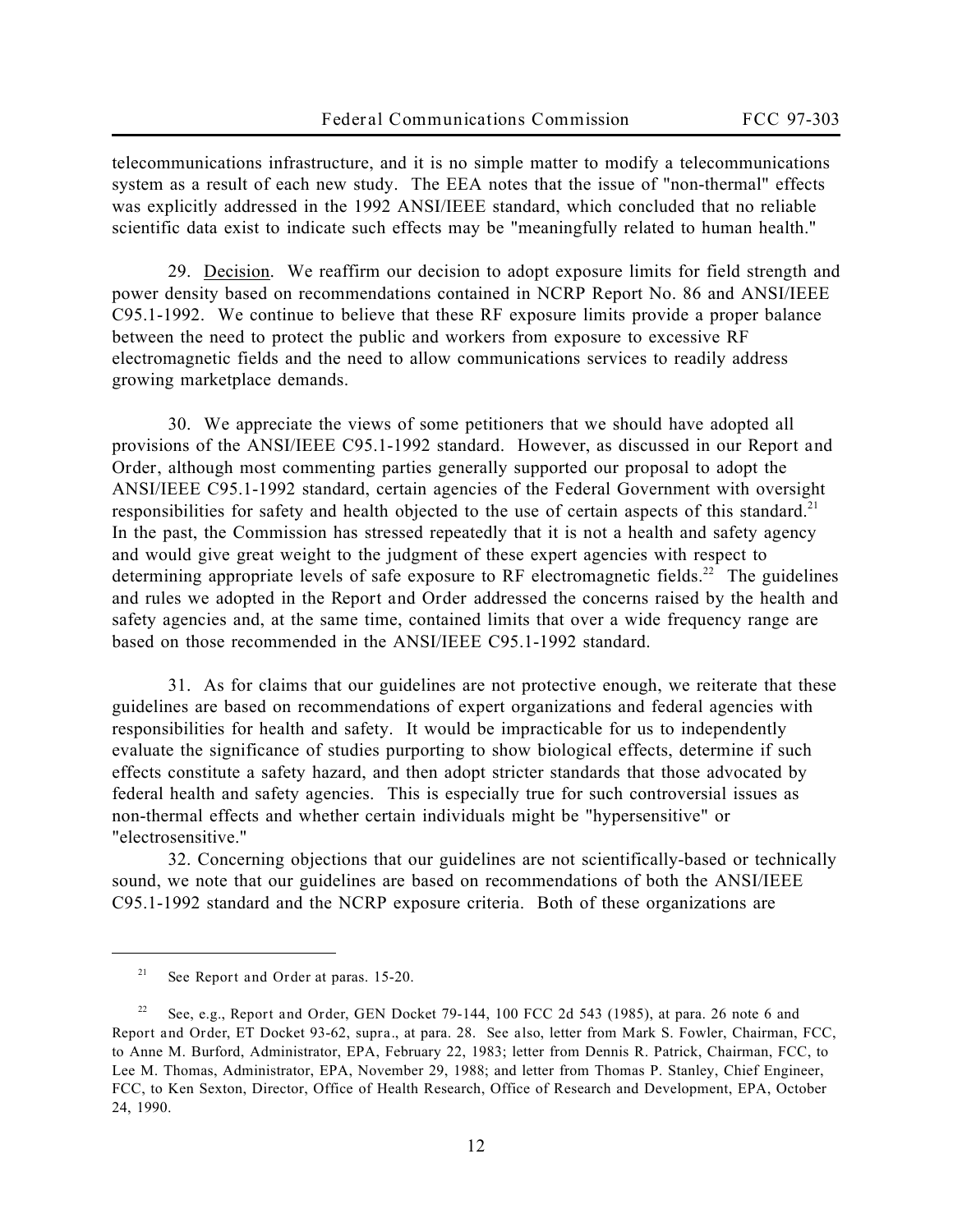internationally recognized for their expertise in this area, and there is little evidence to support a claim that these guidelines are not based on science. In fact, both the ANSI/IEEE and NCRP guidelines are based on the same threshold for potentially hazardous whole-body exposure.<sup>23</sup> We recognize that ongoing research in a number of areas may ultimately result in changes in the fundamental understandings upon which ANSI/IEEE C95.1-1992 and the NCRP Report No. 86 are based. Both the IEEE and the NCRP have committees that are working on revisions of their respective exposure guidelines. As indicated in the *Report and Order*, we encourage these organizations and other similar groups developing exposure criteria to work together, along with the relevant federal agencies, to develop consistent, harmonized guidelines that will address the concerns and issues raised in this proceeding. We will, of course, consider amending our rules at any appropriate time if these groups conclude that such action is desirable.

33. Regarding the criticism from the Ad-hoc Association over our failure to adopt the NCRP's clause related to carrier modulation, we reiterate our previous conclusion that there is insufficient evidence to give special consideration to modulation effects.<sup>24</sup> Since we have no specific indication of exposure hazards related to modulation caused by FCC-regulated transmitters, and since at this time no new proof of such hazards has been presented by petitioners, we continue to believe that it would be premature to adopt the NCRP modulation criteria. However, we will evaluate and consider any new evidence relating to modulation effects this is submitted to us in the future.

34. As for the suggestion made by Dr. Marjorie Lundquist that we convene a public hearing or further consult with federal health and safety agencies, we note that we have considered carefully well over 150 sets of comments filed in this proceeding and have already consulted extensively with all of the relevant health and safety agencies. The RF guidelines we adopted were based on the recommendations of these agencies.

35. As noted previously, DOD, HP and the ARRL allege that we did not comply with provisions of the APA in adopting guidelines different than those originally proposed. However, we point out that our *Notice* incorporated a prominent discussion and request for comment on whether we should adopt alternative guidelines from those that were the principal focus of our proposal.<sup>25</sup> This discussion specifically mentioned the MPE limits recommended by the NCRP which, along with ANSI/IEEE C95.1-1992, formed the basis for the limits we adopted in the *Report and Order*. Similarly, we indicated in the *Notice* that our categorical exclusions, such as previously applied to all amateur radio stations, would be reviewed in

<sup>23</sup> *See Report and Order* at Note 16.

<sup>24</sup> *See Report and Order* at para. 32.

<sup>25</sup> *See Notice of Proposed Rule Making* at paras. 23-25.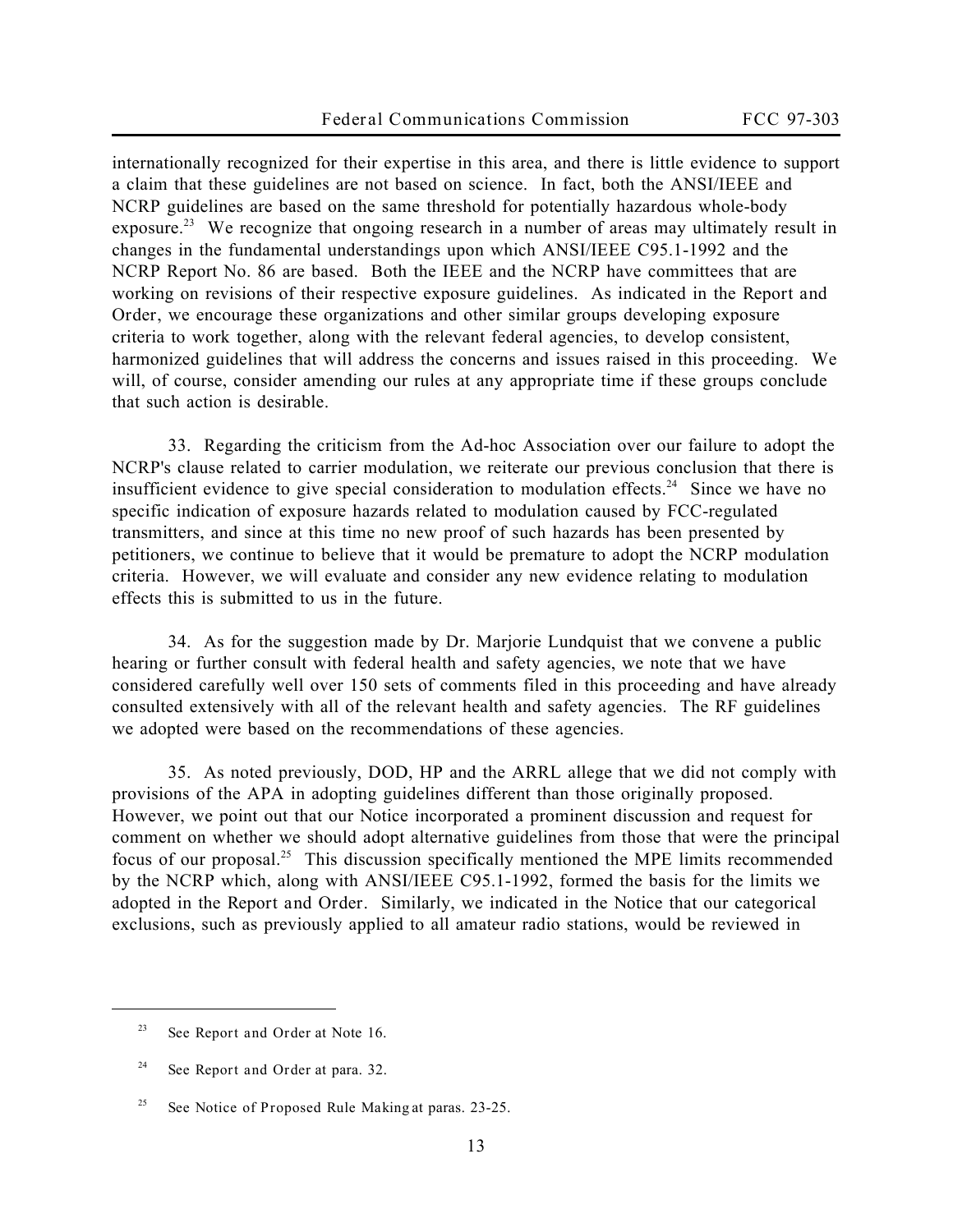light of the new guidelines.<sup>26</sup> We believe that the final rules that were adopted were a "logical outgrowth" of that proposed in the *Notice*. *See American Water Works Ass'n. v. EPA*, 40 F. 3d 1266, 1274 (D.C. Cir. 1994). The Courts have generally ruled that "[A] final rule may properly differ from a proposed rule ... when the record evidence warrants the change." *See United Steelworkers of America v. Marshall*, 647 F.2d 1189, 1221 (D.C. Cir.), *cert. denied*, 453 U.S. 913 (1980). A final rule is not a logical outgrowth of a proposed rule generally "when the changes are so major that the original notice did not adequately frame the subject for discussion." *Connecticut Light and Power Co. v. Nuclear Regulatory Commission*, 673 F.2d 525, 533 (D.C. Cir.), *cert. denied*, 459 U.S. 835 (1982). Given that the *Notice* raised the issues of whether an alternative guideline such as that recommended by NCRP should be adopted and whether the categorical exclusions should be changed, as well as the substantial discussion of the issues in the comments in this proceeding, we conclude that the notice and comment provisions of the APA were followed and that a further Notice on these issues is unnecessary.

36. Regarding the DOD's assertion that our rules will hinder its ability to comply with provisions of the NTTAA, we believe that the process we followed in this proceeding is consistent with the requirements of the NTTAA. Section  $12(d)(1)$  requires that all federal agencies and departments "shall use technical standards that are developed or adopted by voluntary consensus standards bodies ... as a means to carry out policy objectives or activities ... ." Section 12 (d)(3) indicates, however, that federal agencies may elect to use technical standards that are not developed or adopted by voluntary consensus standards bodies if: 1) it would be "inconsistent with applicable law or otherwise impractical"; and 2) the head of the agency transmits to the Office of Management and Budget (OMB) an explanation of the reasons for adopting a different standard. In this case, we proposed to adopt ANSI/IEEE C95.1-1992, which is quite clearly a voluntary consensus standard. However, as explained previously, comments were filed by federal health and safety agencies in this proceeding indicating that they were concerned about the safety ramifications of adopting certain aspects of the ANSI/IEEE C95.1-1992 standard. Therefore, based on these comments, we have concluded that adoption of ANSI/IEEE C95.1-1992 in its entirety would be problematic, and, therefore, would constitute an "impractical" action under the above-noted provision of the NTTAA, since it would not satisfy public safety concerns raised by these expert federal safety and health agencies. We have filed our decision in this proceeding with OMB based on existing guidance, as is done for all relevant rule making decisions. We understand that OMB is revising its Circular A-119 on "Federal Participation in the Development and Use of Voluntary Standards" in order to reflect the new NTTAA requirements. Once that revised Circular is issued, we will take whatever additional actions may be required to report our decision to OMB.

37. With regard to DOD's claim that our proposal was not properly coordinated with other agencies, we note that our proposal was coordinated with the federal agencies with

<sup>26</sup> *See Notice of Proposed Rule Making* at 19.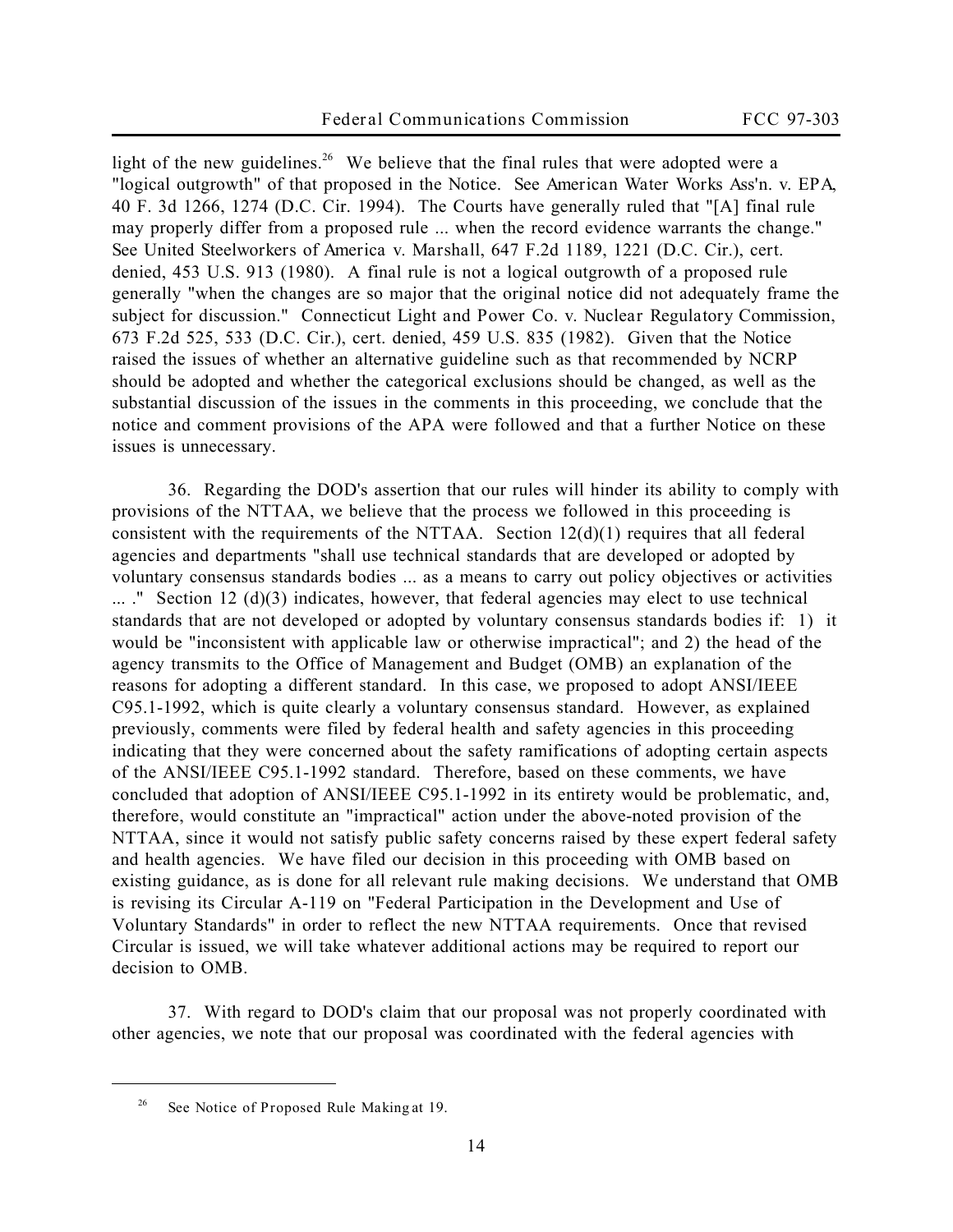health and safety responsibilities. These agencies include the EPA, the FDA, the National Institute for Occupational Safety and Health (NIOSH) and the Occupational Safety and Health Administration (OSHA). Each of these agencies sent letters to the FCC supporting our action.<sup>27</sup> While this action was not coordinated separately with DOD, it was coordinated with the Interdepartment Radio Advisory Committee (IRAC) and, based on that coordination, DOD filed further comments in the proceeding. These comments, along with the others we received, were considered in making our decision.

38. The DOD suggests that we should adopt ANSI/IEEE C95.1-1992 because it is "an internationally accepted consensus standard." We recognize that NATO has adopted a standard based on ANSI/IEEE C95.1-1992. However, we also note that all international standards are not identical to ANSI/IEEE C95.1-1992. For example, the recently drafted standard of the International Commission on Non-Ionizing Radiation Protection (ICNIRP) incorporates limits for exposure in terms of specific absorption rate (applicable to hand-held devices such as cellular telephones) that are different than those contained in the ANSI/IEEE standard.<sup>28</sup> While we support the goal for having an internationally-accepted standard dealing with the environmental effects of RF electromagnetic fields, we believe that such a standard must adequately address the concerns raised by the relevant U.S. health and safety agencies.

39. In summary, in considering the arguments raised with respect to the RF exposure limits adopted in the *Report and Order*, we place special emphasis on the recommendations and comments of federal health and safety agencies because of their expertise and responsibilities with regard to health and safety matters. In the *Report and Order*, we adopted RF exposure limits that addressed specific safety concerns raised by these agencies about the limits we had originally proposed to adopt. We do not believe that the petitioners and commenters have provided reasonable alternatives that similarly would adequately address these safety concerns. Accordingly, we conclude that the RF exposure limits adopted in the *Report and Order* are appropriate because they address those concerns and, at the same time, allow applicants and licensees to meet the growing marketplace demand for communications services.

<sup>27</sup> *See* letters to Reed E. Hundt, Chairman, FCC, from Carol M. Browner, Administrator, U.S. Environmental Protection Agency (EPA), dated July 25, 1996, and from Mary D. Nichols, Assistant Administrator for Air and Radiation, EPA, dated January 17, 1997. *See also*, letters to Richard M. Smith, Chief, FCC Office of Engineering and Technology, from Elizabeth D. Jacobson, Ph.D., Deputy Director for Science, Center for Devices and Radiological Health, Food and Drug Administration (FDA), dated July 17, 1996, from Paul A. Schulte, Ph.D., Director, Education and Information Division, National Institute for Occupational Safety and Health (NIOSH), dated July 25, 1996, and from Gregory J. Baxter, Acting Director, Directorate of Technical Support, Occupational Safety and Health Administration (OSHA), U.S. Department of Labor, dated August 2, 1996.

ICNIRP Statement: "Health Issues Related to the Use of Hand-Held Radiotelephones and Base Transmitters." published in Health Physics, vol. 70, p. 587 (April 1996).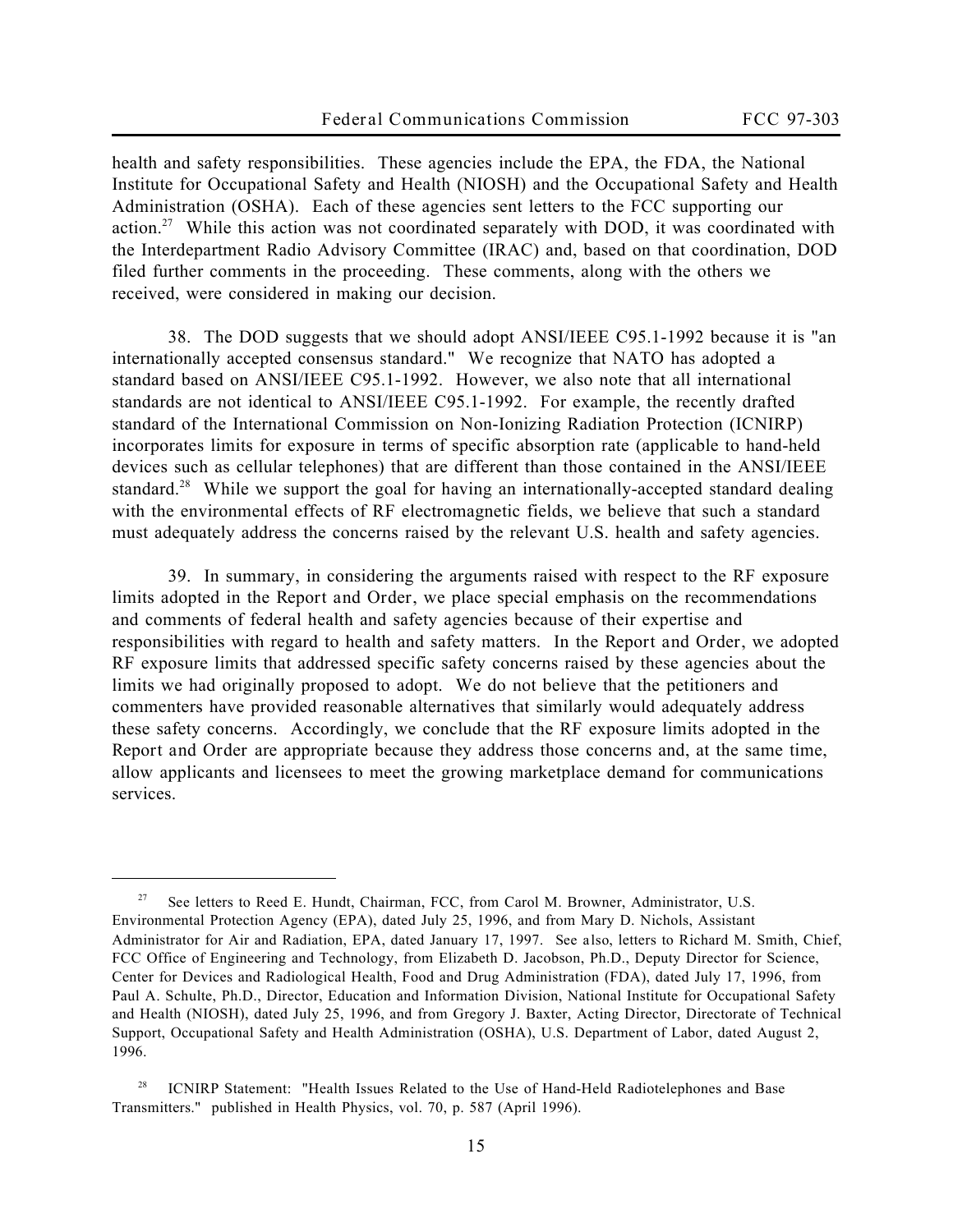### **2. Categorical Exclusions**

 $\overline{a}$ 

40. Our rules identify particular categories of existing and proposed transmitting facilities for which licensees and applicants are required to conduct an initial, routine environmental evaluation to determine whether these transmitting facilities comply with our RF guidelines.<sup>29</sup> *See* 47 CFR § 1.1307(b)(1). Our rules also identify certain types of mobile and portable transmitting devices that are subject to routine environmental evaluation prior to equipment authorization. *See* 47 CFR §§ 2.1091(c) and 2.1093(c). As for transmitting facilities and devices not specifically identified under 47 CFR §§ 1.1307(b)(1), 2.1091(c) or 2.1093(c), we have determined, based on calculations, measurement data, and other information, that such transmitting facilities offer little potential for causing exposure in excess of the applicable guidelines, and thus have "categorically excluded" those transmitters from the initial, routine environmental evaluation requirement.<sup>30</sup>

41. In the *Report and Order*, we revised our RF exposure rules to require routine evaluation of certain transmitting facilities that were previously categorically excluded from performing routine evaluation. These revisions were based on our own calculations and analyses of the implications of the new limits, along with information and data acquired in the record of this proceeding and from other sources. We attempted to bring consistency to the categorical exclusions, by adopting power, antenna height, and transmitter site criteria that would apply across similar services.

42. In their petitions and comments, AirTouch Communications, Paging Network, Inc. (PageNet), Arch Communications Group, Inc. (Arch) and PageMart II, Inc. (PageMart) urge us to reconsider our revised policy on categorical exclusion and reinstate the previous

 $29$  If a routine evaluation is required, and if it is subsequently determined that the transmitting facility cannot be brought into compliance, the applicant or licensee is then required to submit to us a narrative statement known as an Environmental Assessment (EA). An EA describes why the transmitter or facility will not comply with the guidelines, and includes other pertinent information as is specified in our environmental rules. *See* 47 CFR § 1.1311. An EA would be considered in determining whether an application should be approved in view of the environmental impact or whether Environmental Impact Statements (EISs) should be prepared as specified in 47 CFR § 1.1314. However, EAs are rarely filed since most applicants and licensees who are not categorically excluded undertake measures to ensure compliance before submitting an application.

<sup>30</sup> Categorical exclusions from routine environmental evaluation are allowed under NEPA when actions are judged individually and cumulatively to have no significant potential for effect on the human environment. *See* 47 CFR § 1.1306(a); *see also*, *Notice* at para. 5, ET Docket No. 93-62, 8 FCC Rcd 2849 (1993). However, we retain, under § 1.1307(c) and (d), the authority to request that a licensee or an applicant conduct an environmental evaluation and, if appropriate, file environmental information pertaining to an otherwise categorically excluded application if it is determined that in that particular case there is a possibility for significant environmental impact.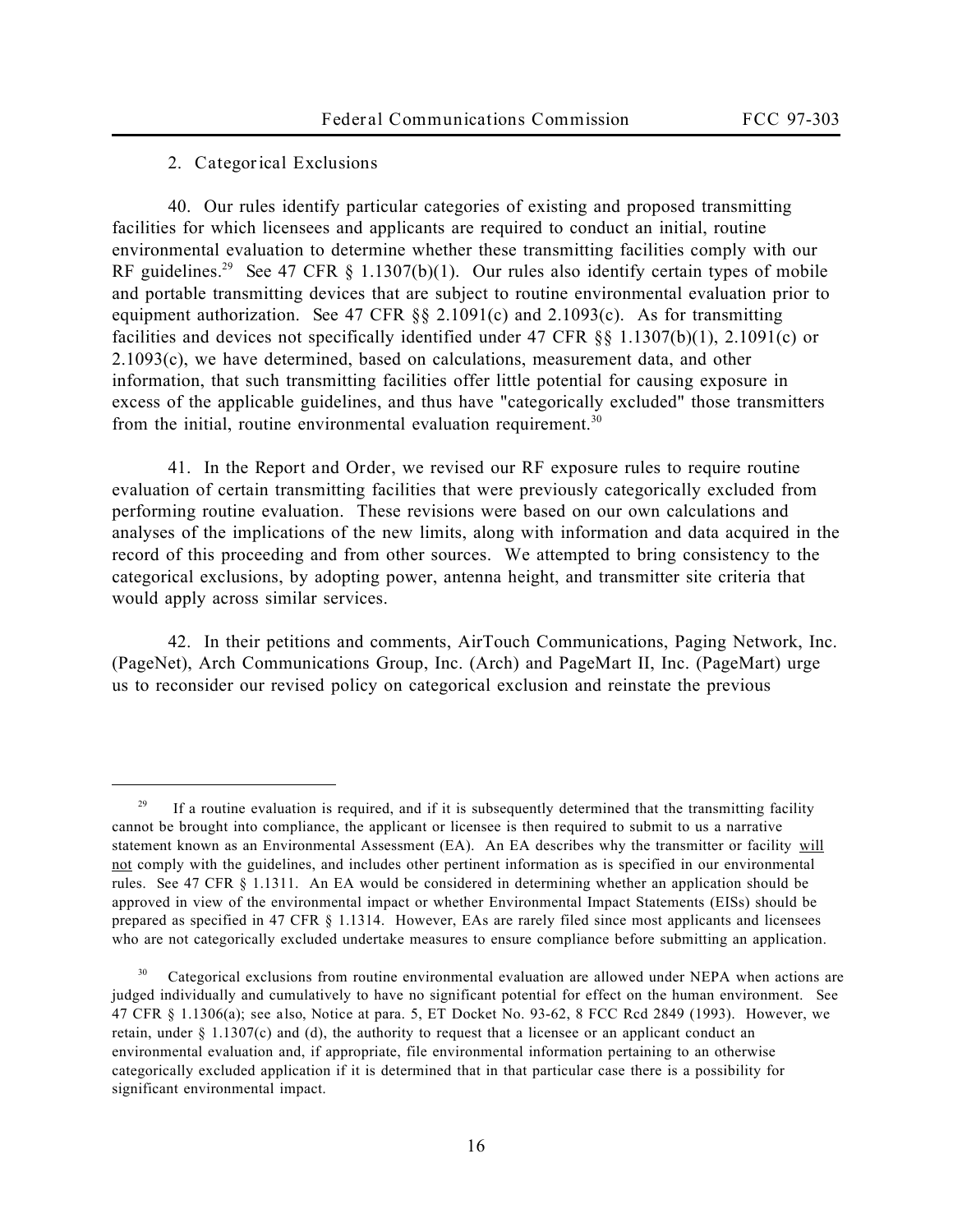exclusions for paging and cellular transmitters.<sup>31</sup> U S WEST also urges us to reinstate the previous exclusion for low-powered mobile and portable transmitting devices operating at or under 7 watts of transmit power.<sup>32</sup> AirTouch states that our decision ignores evidence in the record demonstrating that existing facilities in these services are unlikely to exceed the new MPE limits. AirTouch maintains that removal of the categorical exclusion for paging transmitters is not necessary and will subject the paging industry, "which operates on a very low revenue-per-unit basis," to substantial additional costs as well as burdensome reporting requirements. Ameritech argues that the *Report and Order* does not make it clear why industry studies supporting a continued exclusion were not persuasive. Because of the potential burden imposed on industry by removing the categorical exclusions for certain transmitting facilities, Ameritech proposes that an industry task force be allowed to further study relevant data and determine whether the exclusion policy can be "narrowed rather than eliminated altogether."<sup>33</sup> U S WEST maintains that removal of the categorical exclusion for low-powered devices has no scientific basis.

43. HP asks that we reconsider our decision not to provide a categorical exclusion for certain unlicensed millimeter-wave devices.<sup>34</sup> HP notes that 47 CFR § 2.1091(c) requires routine evaluation for all unlicensed mobile millimeter-wave technologies without regard to power yet at the same time generally excludes mobile devices in other services from routine environmental evaluation if they operate with less than 1.5 watts ERP, even though these devices are subject to more stringent MPE limits than millimeter-wave technologies. HP states that low-power categorical exclusions should be applied consistently to all transmitters and services, and suggests that this would lead to a categorical exclusion for mobile millimeter-wave devices having an ERP below 3 watts. HP suggests that, rather than specify the categorical exclusions based on ERP, we should categorically exclude low-power mobile devices, as well as unlicensed PCS and millimeter wave devices that don't meet the definition

<sup>&</sup>lt;sup>31</sup> AirTouch Petition at 3-4, PageNet Petition at 1-3, Arch Comments at 1, PageMart Reply at 3. PageNet and the Personal Communications Industry Association (PCIA) raised concerns that our *Report and Order* underestimated the number of paging transmitters that will require a determination of compliance and the burden on communications carriers. These concerns were addressed in the Final Regulatory Flexibility Analysis associated with the *First Memorandum Opinion and Order*.

<sup>32</sup> U S WEST Petition at 8. Under the 1982 ANSI guidelines, which were previously referenced in our rules, low power devices with 7 watts or less power were excluded from compliance with MPE limits. In the *Report and Order*, we required routine environmental evaluation of: 1) mobile transmitting devices (designed to be used with a separation distance of at least 20 centimeters between the radiating antennas and the body of the user or nearby persons) which operate with 1.5 watts effective radiated power (ERP) or more in the cellular, PCS, satellite, maritime and SMR services; 2) unlicensed PCS and unlicensed millimeter wave devices regardless of power; and 3) portable transmitting devices (designed to be used within 20 centimeters of the body of the user) operating in the cellular, PCS, satellite, maritime and SMR service regardless of power. *See* 47 CFR §§ 2.1091(c) and 2.1093(c).

<sup>&</sup>lt;sup>33</sup> Ameritech Petition at 9.

<sup>&</sup>lt;sup>34</sup> HP Petition at 1-6.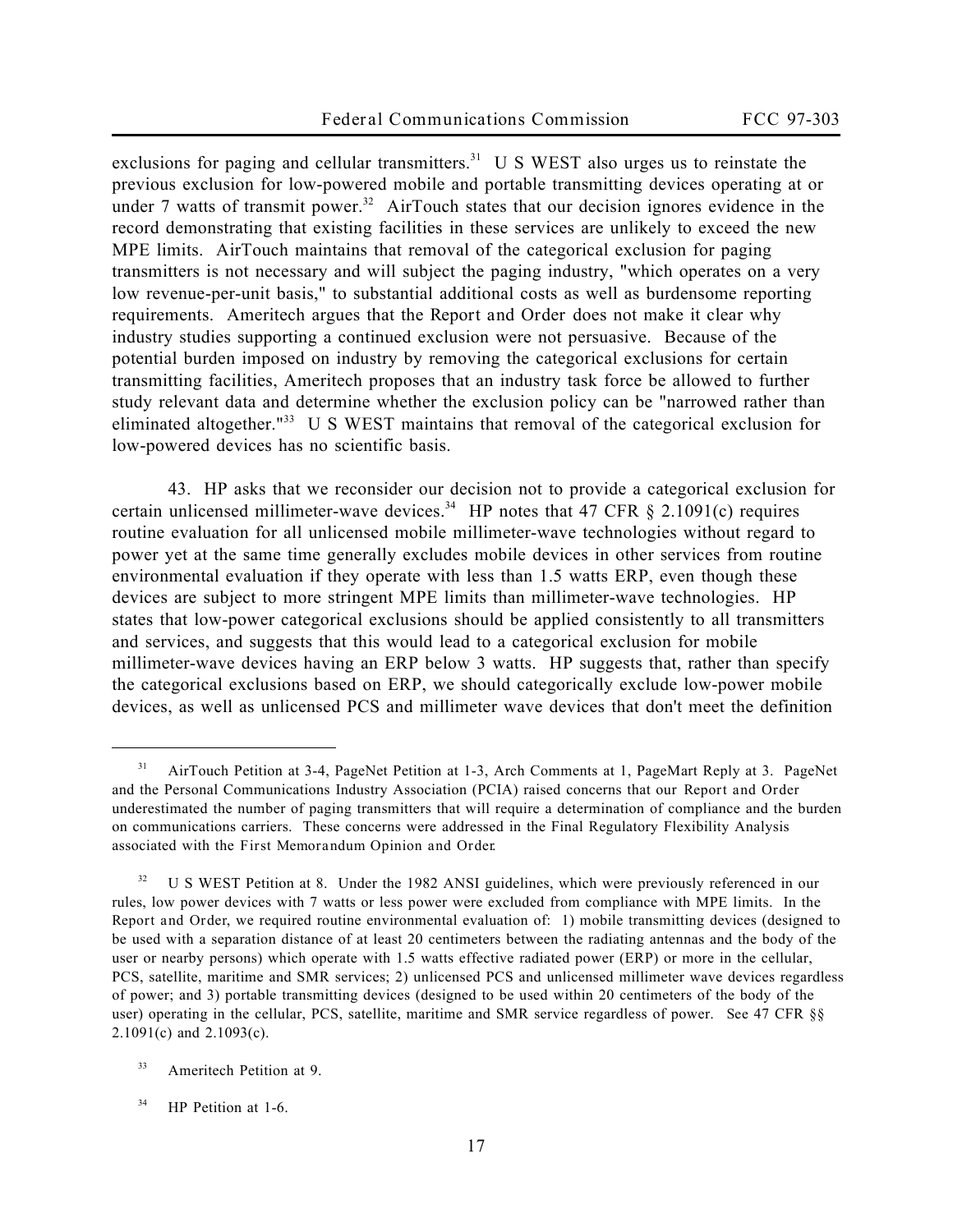of portable devices, based on whether their RF electromagnetic fields exceed the MPE limits at a distance of 20 centimeters from the radiating antenna.<sup>35</sup> HP also requests that unlicensed millimeter-wave technologies be removed from Table 1 of 47 CFR § 1.1307(b) because Table 1 applies principally to fixed devices operating at power levels far in excess of those used by unlicensed millimeter-wave devices.

44. The Cellular Taskforce and the Ad-hoc Association oppose reinstating categorical exclusions for rooftop paging facilities.<sup>36</sup> The Ad-hoc Association maintains that, in some cases, even though a transmitting antenna is more than 10 meters above ground, there may be nearby buildings where exposure may be in excess of the FCC limits. In addition, the Ad-hoc Association proposes modifications to our rules on categorical exclusion, maintaining that we should use the "height of lowest transmitter" instead of height to center of radiation to determine whether evaluation is needed.<sup>37</sup> The Ad-hoc Association also proposes that a new rule be adopted requiring that an applicant demonstrate compliance, and provide informational material to residents, schools and hospitals, in each area within 1000 meters of their transmitting facility. Similarly, the Cellular Taskforce urges that the rules be modified to require routine environmental evaluation of all transmitters, facilities and operations that are less than 2000 feet from any residence.<sup>38</sup> The proposals from the Cellular Taskforce and the Ad-hoc Association are opposed as unnecessary and overly burdensome in comments filed by Ameritech and AirTouch.<sup>39</sup>

45. Decision. After considering the arguments raised by the petitioners, we generally are maintaining the categorical exclusions adopted in the *Report and Order*, except with respect to modifying Table 1 of Section 1.1310 regarding unlicensed PCS and millimeter wave devices, and categorical exclusions based on the height of the antenna "radiation center" above ground level, as discussed below (and with respect to amateur radio stations, as discussed later). We continue to believe that it is desirable and appropriate to categorically

<sup>&</sup>lt;sup>35</sup> Mobile devices are defined in our RF exposure rules as transmitters designed to be used in other than fixed locations and to generally be used in such a way that a separation distance of at least 20 centimeters is normally maintained between radiating antennas and the body of the user or nearby persons. *See* 47 CFR § 2.1091(b). Portable devices are defined as transmitters designed to be used within 20 centimeters of the body of the user. *See* 47 CFR § 2.1093(b).

<sup>&</sup>lt;sup>36</sup> Cellular Taskforce Opposition at 2, Ad-hoc Association Ex Parte Comments at 1.

<sup>37</sup> Ad-hoc Association Petition at 5-7. In the *Report and Order*, we required routine evaluation of nonrooftop antennas used for Part 21 Multipoint Distribution Service (MDS), Part 22 Paging and Radiotelephone Service, Part 22 Cellular Radiotelephone Service, Part 24 Personal Communications Services (PCS), Part 74 Instructional Television Fixed Service (ITFS), Part 90 paging, and Part 90 "covered" Specialized Mobile Radio (SMR) stations when the radiation center was less than 10 meters above ground and the power was greater than 1000 watts ERP. *See* 47 CFR § 1.1307(b)(1).

<sup>&</sup>lt;sup>38</sup> Cellular Taskforce Petition at 2.

<sup>&</sup>lt;sup>39</sup> Ameritech Comments at 4-5, AirTouch Reply at 2.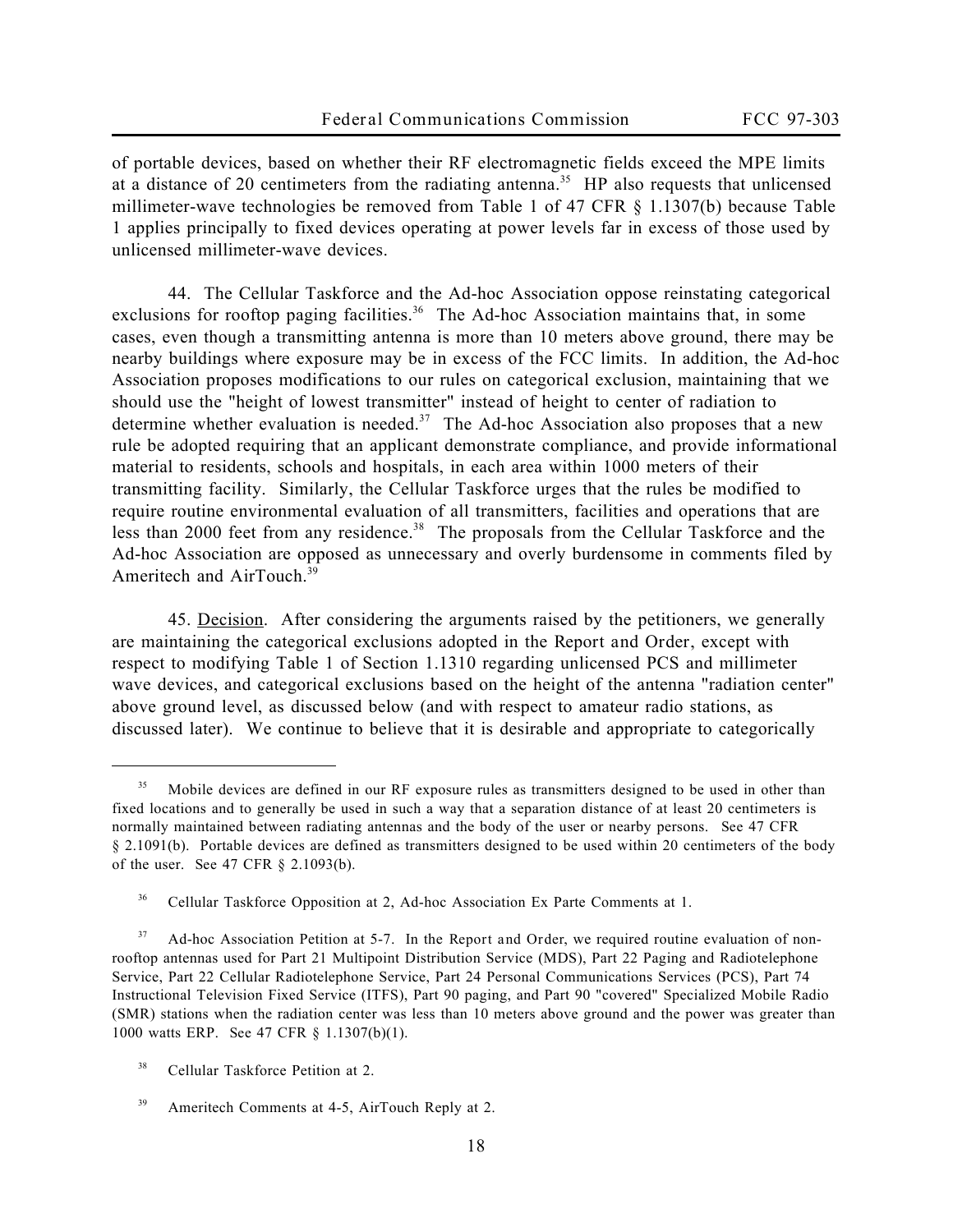exclude from routine evaluation only those transmitting facilities that we have reason to believe offer little or no potential for exposure in excess of our limits. We believe that our revised categorical exclusions meet this objective.

46. As stated previously, the categorical exclusions we adopted in the *Report and Order* for paging, cellular, and other high-powered transmitting facilities were based on our own calculations and analyses of the implications of the new limits, along with information and data acquired in the record of this proceeding and from other sources. Similarly, the lowpower device exclusions were based on calculations and analyses that were discussed in detail in the *Report and Order*. <sup>40</sup> These calculations and analyses indicate that some transmitting facilities offer the potential for causing exposures in excess of our MPE and SAR limits because of such factors as their operating power, antenna location or relative accessibility. Nothing in the petitions provides new information to indicate that these calculations or analyses are incorrect, or that our categorical exclusions are not based on the best information currently available. As discussed in the *Report and Order*, based on technical evidence coming to light since we adopted the 1982 ANSI guidelines, it is clear that there can be situations involving paging, cellular and other higher powered transmitting facilities where the potential exists for significant environmental impact due to RF electromagnetic fields. Accordingly, NEPA requires that we consider the impact on the environment before we grant an application involving these stations. Based on this information and analysis, we cannot continue the blanket categorical exclusion for paging and other services, as advocated by some petitioners.

47. In general, we find no merit in the proposals of the Ad-hoc Association and the Cellular Taskforce to narrow our categorical exclusion rules, so that more transmitting facilities are subject to routine environmental evaluation, and to require applicants to provide informational material to nearby residents, schools, and hospitals. Our calculations and analyses indicate that those transmitting facilities that are categorically excluded from routine evaluation should offer little or no potential for exposure in excess of our limits. Furthermore, 47 CFR §§ 1.1307(c) and 1.1307(d) provide us with the ability to address any questions that might arise about specific, unique situations involving categorically excluded transmitting facilities.<sup>41</sup> However, we recognize the legitimate concerns raised by the Ad-hoc Association regarding our existing categorical exclusions that are based on the height of the

<sup>40</sup> *See Report and Order* at paras. 62-74.

<sup>41</sup> 47 CFR § 1.1307(c) indicates that an interested person who believes that a particular action, otherwise categorically excluded, will have a significant environmental effect may submit a petition setting forth the reasons justifying, or circumstances necessitating, environmental evaluation. The Commission's Bureau responsible for processing the action will review the petition, consider the environmental concerns that were raised, and, if appropriate, require the applicant to prepare an EA. 47 CFR § 1.1307(d) indicates that the Commission's Bureau responsible for processing a particular action, otherwise categorically excluded, may, on its own motion, require an applicant to submit an EA if the Bureau determines that the proposal may have a significant environmental impact.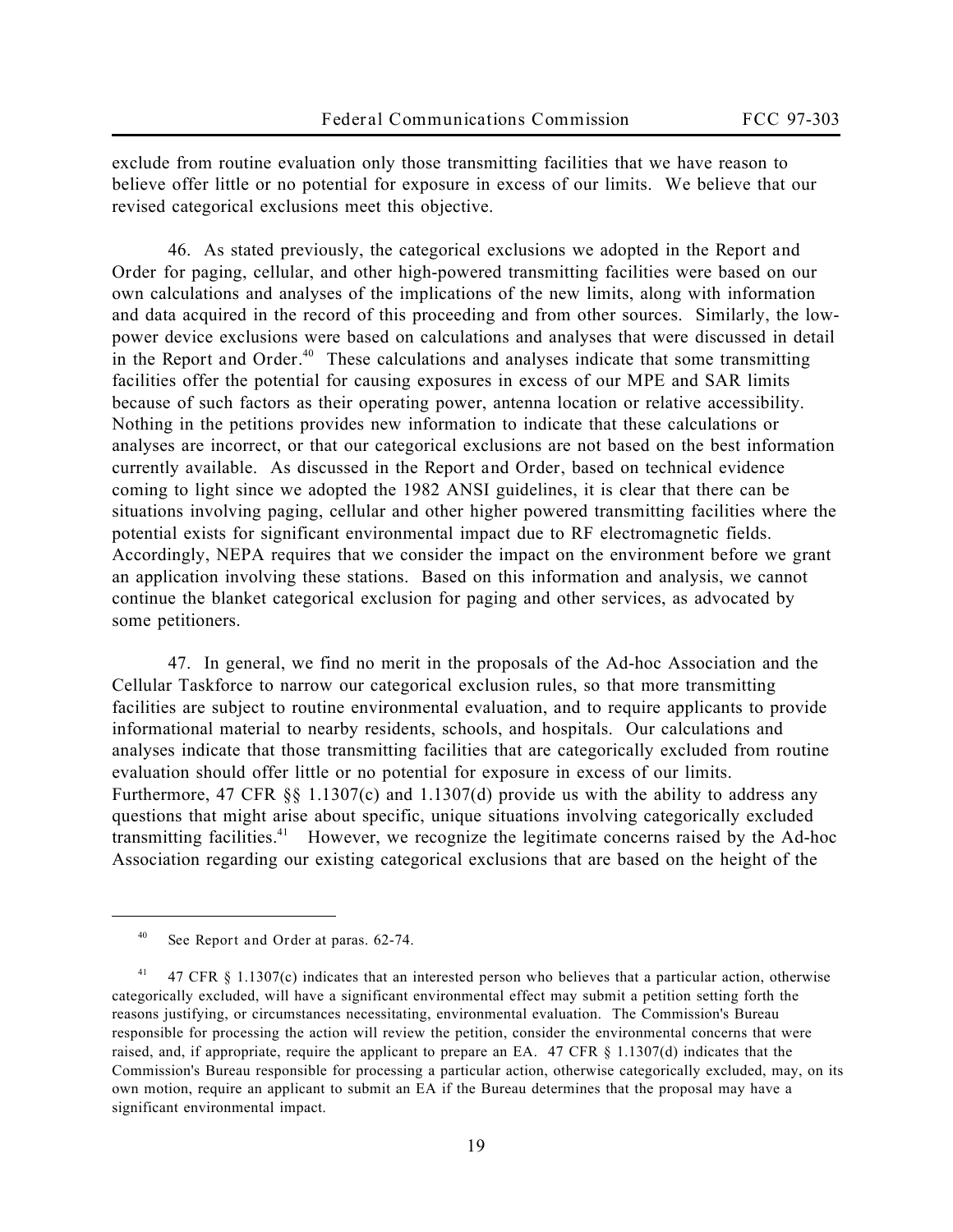antenna "radiation center" above ground level.<sup>42</sup> As pointed out by the Ad-hoc Association, in some circumstances multiple antennas may be used on the same tower by the same transmitting facility and, even though the radiation center might be more than 10 meters above ground, the lowest antenna could be near enough to ground to cause excessive RF electromagnetic fields. While we do not think such situations are very common today in the services for which we based our categorical exclusion on height to the antenna radiation center, this may not always be the case in the future. Accordingly, we are amending the categorical exclusions that are currently based on the height of the antenna radiation center above ground so that they will be based, instead, on the height of the lowest point of the antenna above ground. We believe that this should pose little additional burden on our applicants and licensees while avoiding the potential for exposure to excessive RF electromagnetic fields.

48. As Ameritech points out, it may be possible to refine these categorical exclusions, based on additional relevant data that may be gathered over time, in order to better delineate between situations that should be subject to routine evaluation and those that should not. Along this line, we encourage interested parties to develop data and submit proposals, in the form of petitions for rule making, as they gain experience in doing routine environmental evaluations.

49. We do not agree with HP's specific proposal to base the categorical exclusion for low-power mobile devices, as well as unlicensed PCS and unlicensed millimeter-wave devices that do not meet the definition of a portable device, on whether the electromagnetic field produced by the transmitter exceeds the MPE limit at a distance of 20 centimeters. Rather, we believe that we should continue to base these categorical exclusions on ERP, which generally can be determined more easily and more reliably. Furthermore, HP's proposal would essentially eliminate the categorical exclusion for these devices, since a determination of compliance at 20 cm is essentially what is required for a routine evaluation, and thus could impose an additional unnecessary burden for certain applicants. Even though we will continue to base our categorical exclusions in this case on ERP, HP and other parties can, of course, demonstrate compliance by showing that persons will not be exposed to RF electromagnetic fields in excess of our guidelines.<sup>43</sup>

50. We do agree, however, with HP's argument that we should apply our categorical exclusions consistently to low-power devices. Our original power exclusion threshold of

<sup>&</sup>lt;sup>42</sup> As indicated in 47 CFR § 1.1307(b)(1), the antenna height provision applies to certain non-rooftop antennas used in the Multipoint Distribution, Paging and Radiotelephone, Cellular Radiotelephone, Personal Communications, Instructional Television Fixed, Private Land Mobile Paging, and Private Land Mobile Services.

If a mobile device is found to comply with our MPE limits at a distance of 20 cm from the radiating antennas, then there generally would be no need to control access around the mobile device provided the applicant can justify that the device would be used in such a way that a separation distance of at least 20 cm is normally maintained between the radiating antennas and the body of the user or nearby persons.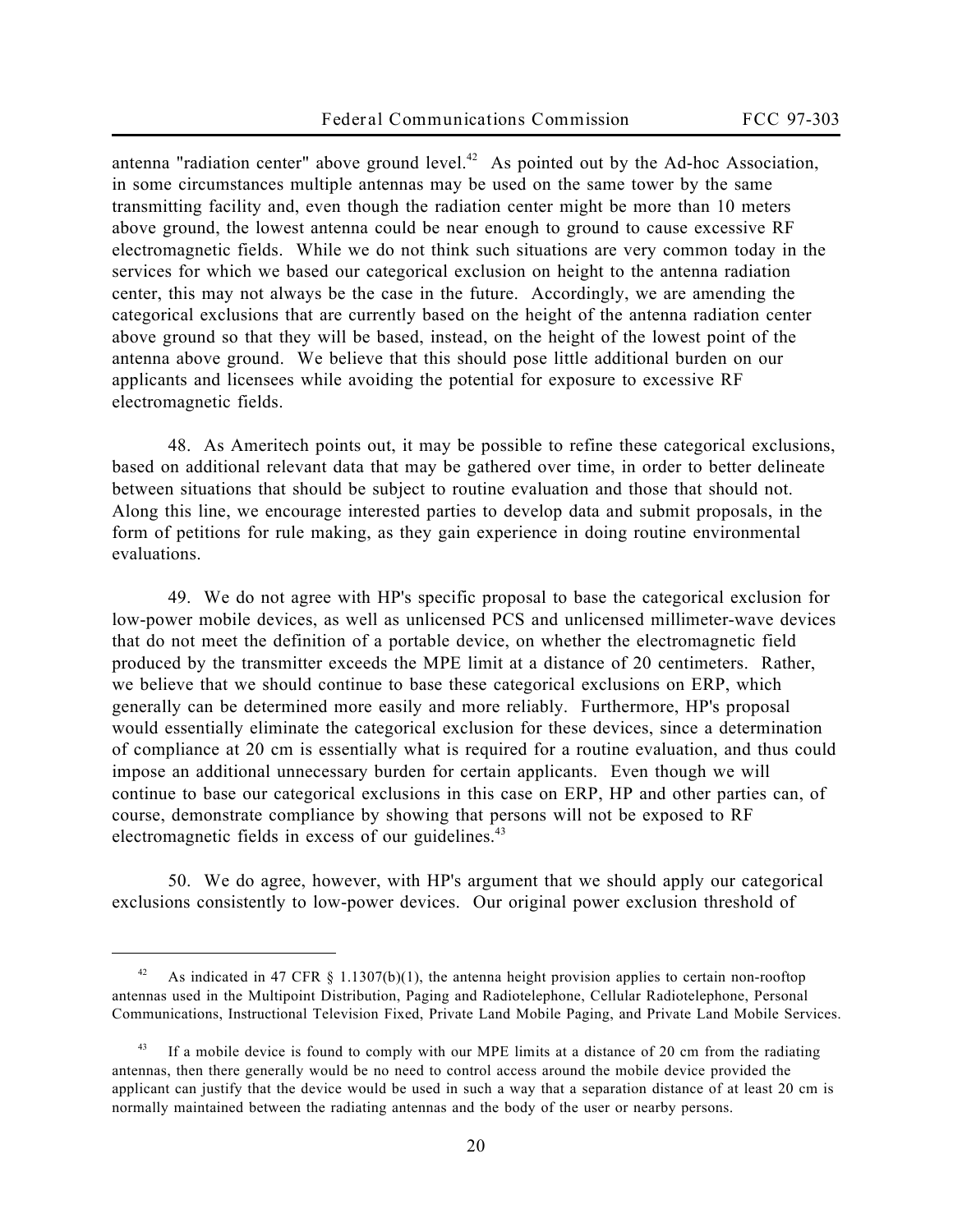1.5 watts ERP was based on calculations of the approximate power level at which a device, such as a mobile cellular phone operating on frequencies around 800-900 MHz, would be expected to exceed the applicable MPE power density limit of about  $0.5 \text{ mW/cm}^2$  at a distance of 20 cm from the radiating antenna. For higher frequencies, above 1.5 GHz, the MPE limit for power density is less restrictive  $(1.0 \text{ mW/cm}^2)$ , and, therefore, a less restrictive power exclusion threshold can be justified. Using similar calculations, a power exclusion threshold of 3 watts ERP is appropriate for mobile devices operating above 1.5 GHz.

51. In response to HP's suggestion, we will require routine evaluation of unlicensed millimeter-wave mobile devices (that don't meet the definition of a portable device) only if the ERP is 3 watts or more.<sup>44</sup> Based on this same argument, we will require routine evaluation of all other mobile devices operating above 1.5 GHz (that don't meet the definition of a portable device), only if the ERP is 3 watts or more. For mobile devices operating at 1.5 GHz or below, the exclusion threshold will remain at 1.5 watts. We are also amending Table 1 of 47 CFR § 1.1307(b), as suggested by HP, to delete the provision for unlicensed PCS and millimeter wave devices recognizing that this might cause confusion, since Table 1 applies generally to fixed transmitters.

52. We appreciate the concerns raised by AirTouch and others that our new rules will pose new burdens for carriers. We have included several provisions in our RF guidelines that are intended to minimize this burden. For example, our categorical exclusion rules were designed to minimize the burden on carriers by instituting thresholds in terms of power and accessibility (e.g., rooftop vs. non-rooftop) that will result in routine evaluation only in situations where the potential for exposure in excess of our limits is significant. In addition, in many cases applicants are required by our operating bureaus only to file a statement demonstrating compliance.<sup>45</sup> Our rules allow, and we encourage, licensees at sites that have multiple transmitters to pool their resources and do a single environmental evaluation covering the entire location (when such an evaluation is required under our rules), thereby reducing the burden that would be incurred if each transmitter had to undertake similar evaluations. Finally, it should be recognized that, even if a transmitting source or facility is not categorically excluded from routine evaluation, no further environmental evaluation or processing is required once an applicant or licensee has determined that RF exposures in accessible areas near their transmitting facilities will be within our guidelines.

**3. Amateur Radio Service (ARS)**

 $\overline{a}$ 

53. Historically, all licensees and applicants in the ARS have been categorically excluded from performing routine environmental evaluations for compliance with our RF

<sup>44</sup> At these frequencies, some parties may find it more convenient to determine the equivalent isotropically radiated power (EIRP) than the ERP (ERP is referenced to a half-wave dipole).

<sup>&</sup>lt;sup>45</sup> However, technical information showing the basis for the statement must be submitted upon request.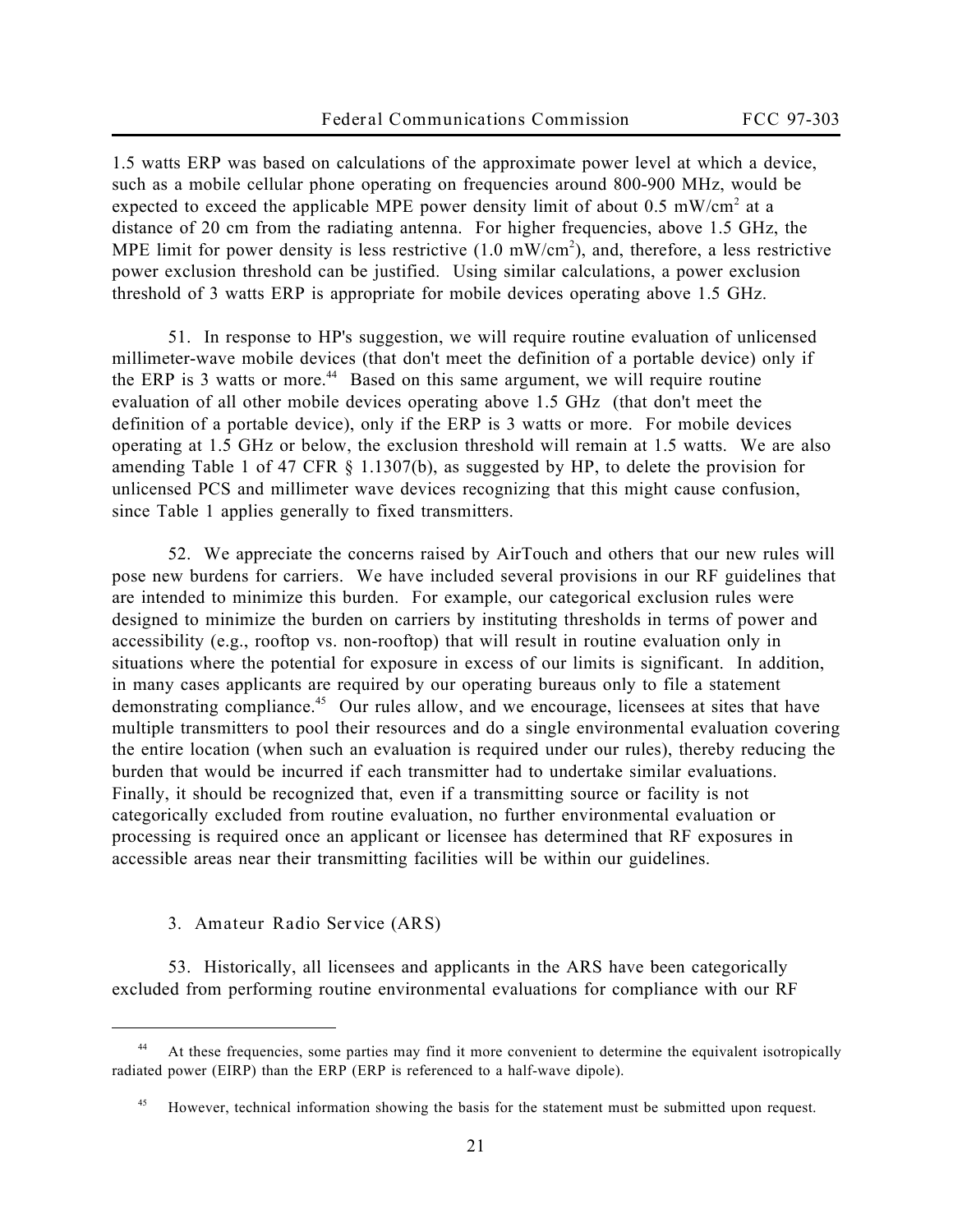exposure guidelines. In the *Report and Order*, however, we concluded that there was a potential for amateur stations to cause RF exposure that would exceed our new limits. Accordingly, we decided to require amateur station licensees to: 1) conduct a routine environmental evaluation if they transmit using more than 50 watts; 2) take action to prevent human exposure to excessive RF electromagnetic fields if the routine environmental evaluation indicates that our limits could be exceeded; 3) demonstrate their knowledge of our guidelines through examinations; and 4) indicate in their applications for new licenses and renewals that they have read and understand our rules for limiting RF exposure.<sup>46</sup>

54. In its petition, the ARRL claims that the 50-watt threshold we adopted in the *Report and Order*, above which amateur radio operators must evaluate their stations, is arbitrary and inappropriate.<sup>47</sup> The ARRL points out that this threshold does not consider important factors, such as frequency, antenna height, antenna gain, emission mode, or duty cycle. The ARRL also notes that many other radio services, including some with higher duty cycles, are categorically excluded from performing routine evaluations even though they may operate with similar or higher power. The ARRL requests that the 50-watt threshold be modified to incorporate power levels contained in its petition, which vary by frequency, or else be increased to at least 150 watts transmitter power output if all parts of the antenna are located at least 10 meters from any area of uncontrolled exposure.

55. Alan Dixon, an amateur radio operator, maintains that it is burdensome and unnecessary for amateur radio operators to perform routine environmental evaluations and, when necessary, EAs.<sup>48</sup> Mr. Dixon states that the amateur radio community utilizes longestablished customs of limiting duration of transmissions, using minimal power levels and establishing antenna installations which maximize propagation while inherently limiting unintended exposures. He believes that amateur operators should continue their traditional self-policing, free of "rigid overly-specific RF radiation parameters," given the "utter lack of evidence of detrimental effects thereby."

56. Decision. In the *Report and Order*, we noted that amateur stations can transmit with up to 1,500 watts peak envelope power on a wide range of frequency bands from 1,800 kHz to over 300 GHz. We also noted that amateur stations are not subject generally to restrictions on antenna gain, antenna placement, duty cycles, and other relevant exposure variables and, as a result, the possibility of human exposure to RF electromagnetic fields in excess of the guidelines could not be completely disregarded. Therefore, we came to the

See Report and Order at para. 160-163. As discussed previously, we also amended our rules to require the amateur radio operator license examination question pools to include questions concerning RF safety at amateur stations, requiring an additional five questions on RF safety within each of three written examination elements.

<sup>47</sup> ARRL Petition at 9-13.

<sup>48</sup> Alan Dixon Petition at 2-4.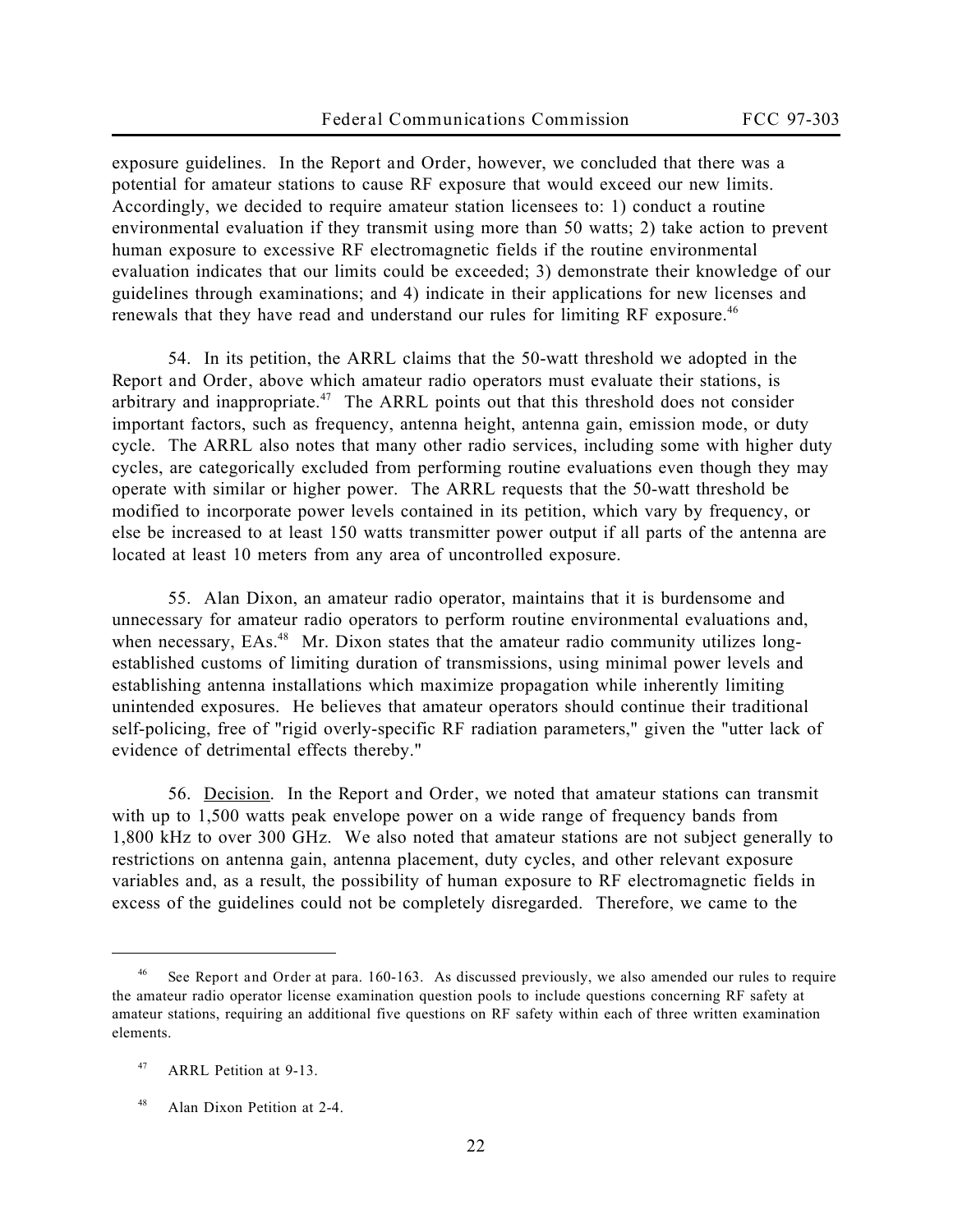conclusion that a categorical exclusion for all amateur stations is not justified. We continue to believe that is the case. However, we now conclude that a uniform 50-watt categorical exclusion threshold, as adopted in the *Report and Order*, would cause many amateur station licensees to perform unnecessary routine environmental evaluations.

57. The ARRL is correct that our MPE limits are frequency dependent. Because amateur stations are permitted to transmit in frequency bands covering a wide range of frequencies, the MPE limits that might apply to any particular amateur station operation can vary dramatically.<sup>49</sup> The ARRL argues, quite correctly, that by applying a single power threshold above which a routine environmental evaluation must be performed, the variations that occur in the RF exposure limit as the station transmitter frequency changes are disregarded. The ARRL proposes, in its petition, that we scale the power threshold to match the RF exposure limit. We believe that this proposal makes sense for frequency bands above 10 MHz. However, on frequency bands below 10 MHz, persons are more likely to be located in the "near-field" of the amateur station antenna, where the field strength can vary dramatically in a very short distance.<sup>50</sup> In addition, a simple scaling of the power threshold to match the RF exposure limit below 10 MHz would result in extremely high-powered operations being permitted without any routine environmental evaluation. We believe that a flat 500-watt power threshold below 10 MHz is necessary to ensure that these high-powered amateur stations do not cause human exposure to excessive RF electromagnetic fields. Accordingly, we are adopting the ARRL's proposal by specifying a transmitter power threshold for each individual ARS frequency band. As indicated in the table shown in 47 CFR  $\S$  97.13(c) of the revised rules, the power threshold for transmissions in the frequency bands below 10 MHz is 500 watts. We have also established this threshold for amateur repeater stations, which are normally located high above ground level and often at commercial sites, and we will base exclusions for these antennas on factors similar to those for paging and cellular antennas, as shown in the revised table, since their operation is similar. For frequency bands above 10 MHz, the power threshold varies from 50 watts to 450 watts. We believe the revised power thresholds for the ARS will eliminate burdensome and unnecessary requirements for most radio amateurs, and thus address the overall concerns raised by the ARRL and Mr. Dixon. These new thresholds, as well as some clarifying language we have added to 47 CFR § 97.13(c), also help protect the public from excessive exposure to RF electromagnetic fields produced by ARS stations by requiring that their licensees perform

<sup>49</sup> For example, at 1,897 kHz (in the 160 meter amateur band) the MPE limit for general population/uncontrolled exposure is 50 mW/cm<sup>2</sup> . At 29 MHz (in the 10 meter amateur band) the MPE limit for general population/uncontrolled exposure is about 0.2 mW/cm<sup>2</sup>. The authorized frequency bands are contained in 47 CFR § 97.301.

<sup>&</sup>lt;sup>50</sup> The near-field of an antenna generally extends out to a distance of  $2L^2/\lambda$  from the antenna, where L is the effective length of the antenna and  $\lambda$  is the wavelength of the signal. For a typical amateur station using a half-wave dipole and operating on 10.125 MHz, the near-field would extend out to points approximately 15 meters from the antenna. As frequency decreases below 10 MHz, the size of the near-field increases (provided the effective length of the antenna is maintained). As frequency increases above 10 MHz, the size of the near-field decreases.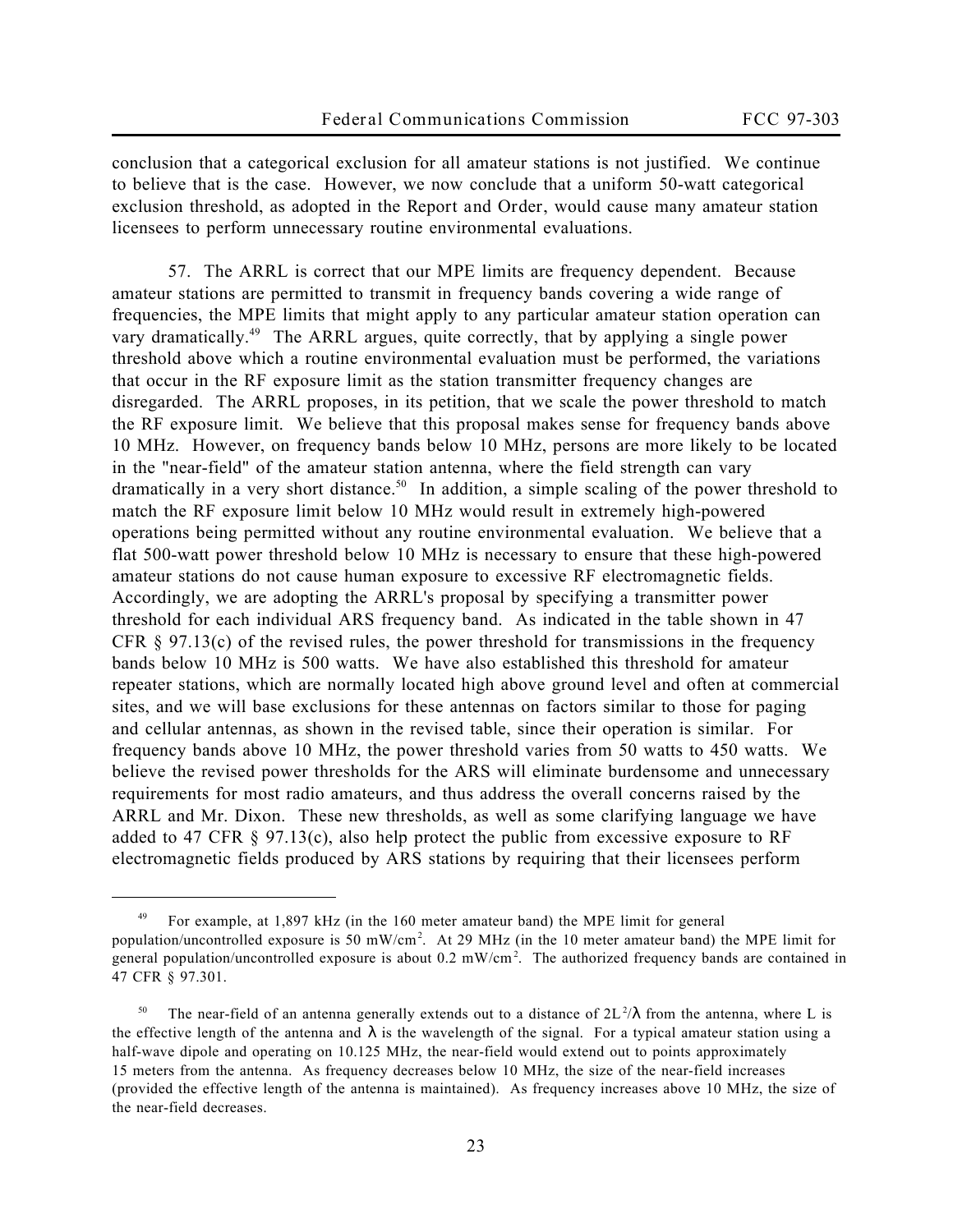routine environmental evaluations and take appropriate actions if they operate their station in a manner that could cause human exposure to RF electromagnetic fields above that permitted under our guidelines.

**4. Compliance at Multiple Transmitter Sites**

58. In our *Report and Order*, we generally retained our policies regarding the environmental evaluation of RF electromagnetic fields at sites with multiple FCC-regulated transmitters.<sup>51</sup> Our existing rules state that, when the RF exposure limits are exceeded in an accessible area due to the RF electromagnetic fields produced by multiple fixed transmitters, actions necessary to bring the area into compliance are the shared responsibility of all licensees whose transmitters produce fields at the non-complying area in excess of 1% of the exposure limits applicable to their transmitter.<sup>52</sup> The rules also state that applicants for proposed (not otherwise excluded) transmitters, facilities, or modifications that would cause non-compliance with our limits at an accessible area previously in compliance are responsible for submitting an EA if the emissions from the applicant's transmitter or facility would result in a field strength or power density at the non-complying area in excess of 1% of the exposure limit applicable to that transmitter or facility.<sup>53</sup> In the case of renewal applicants, a similar requirement applies -- renewal applicants whose (not otherwise excluded) transmitters or facilities contribute field levels in excess of 1% of the applicable exposure limit at an accessible area must submit an EA if the area in question is not in compliance with the applicable RF guidelines. $54$ 

59. Several petitioners and commenters believe that the 1% level used as our threshold for determining responsibility at a non-complying area is too low. Arch, AT&T Wireless Services (AT&T), BellSouth Corporation (BellSouth), PageNet and PCIA all support raising this threshold from  $1\%$  to  $10\%$ .<sup>55</sup> However, this proposal is opposed by the Cellular

<sup>52</sup> *See* 47 CFR § 1.1307(b)(3).

- <sup>53</sup> *See* 47 CFR § 1.1307(b)(3)(i).
- <sup>54</sup> *See* 47 CFR § 1.1307(b)(3)(ii).

<sup>51</sup> Prior to the effective date of the *Report and Order*, these policies were contained in Note 2 to 47 CFR § 1.1307(b). The *Report and Order* recodified these policies, essentially unchanged, into 47 CFR § 1.1307(b)(3), as amended.

<sup>55</sup> Arch Comments at 3, AT&T Petition at 6-8, AT&T Comments at 5, BellSouth Petition at 2, PageNet Petition at 5, PCIA Petition at 14-16.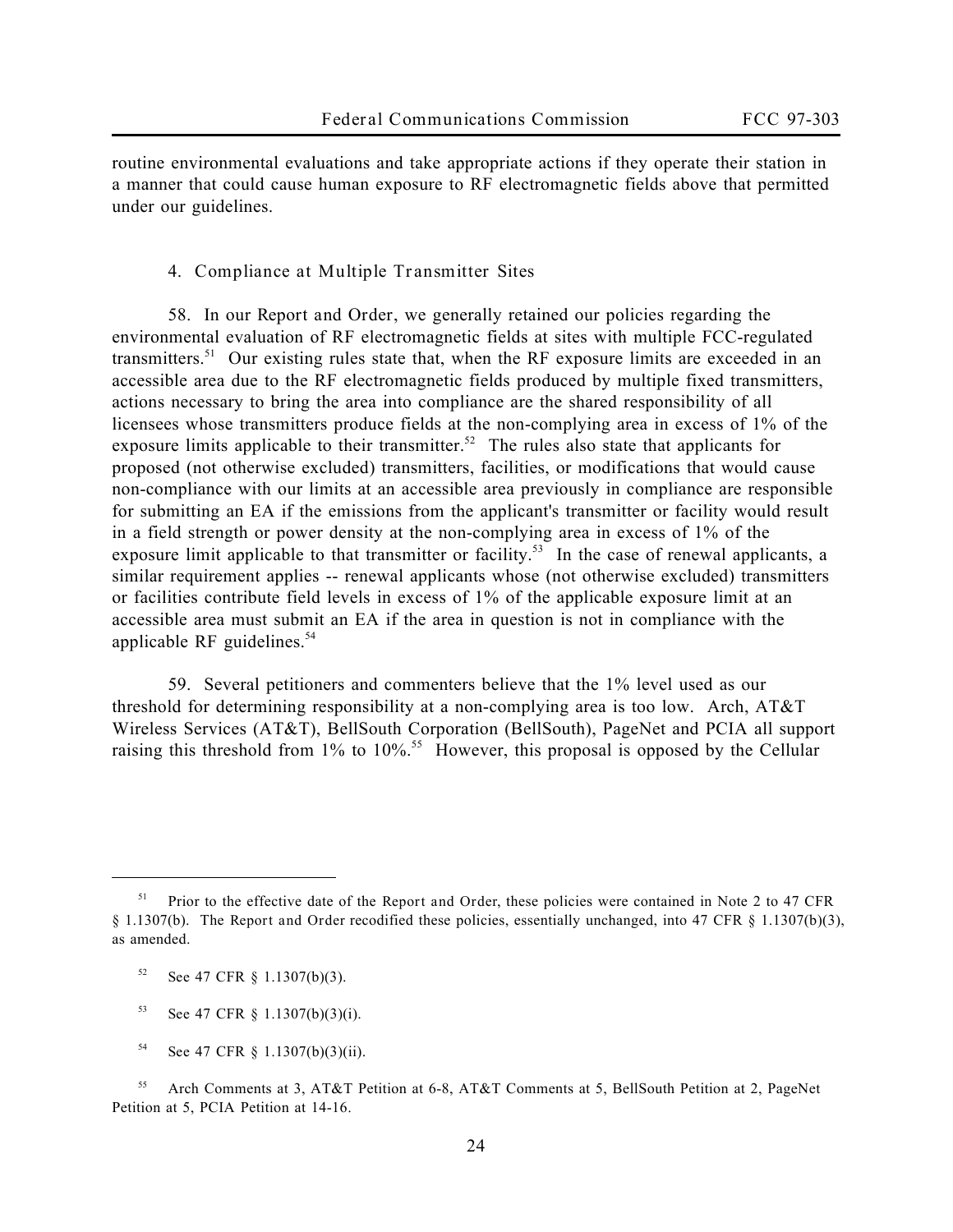Taskforce and others, who advocate increased regulation and scrutiny at multiple emitter sites.<sup>56</sup>

60. AT&T supports a higher threshold based on its view that a licensee's obligation to share responsibility for compliance at multiple-emitter sites should not be so easily triggered because of the time and expense involved in determining site-wide compliance. PageNet claims that a threshold of 10% or higher would meet our regulatory objectives while significantly minimizing unnecessary and burdensome obligations on licensees. PCIA says that a 1% threshold is too low given the "negligible" likelihood that a contributor of 1% of the limit would be responsible for non-compliance at a site. AT&T, BellSouth and U S WEST maintain that a 1% threshold could discourage co-location, while at the same time local governments are coming to recognize a valid public interest in requiring co-location of transmitters on common facilities or areas whenever feasible.<sup>57</sup> BellSouth also argues that the 1% threshold is impractical due to the lack of equipment capable of measuring power density levels with a margin of error of less than 1% and the likelihood that human error or environmental conditions could easily account for a 1% increase in power density on any given day. The Cellular Taskforce argues that a 10% trigger would potentially leave a great many areas effectively excluded from regulation -- if no facility in an area passed the 10% threshold, then that area could not be brought into compliance. The Cellular Taskforce submits that this is unlikely ever to happen with the existing 1% threshold.

61. Ameritech and AirTouch urge us to establish specific procedures for multiple transmitter situations.<sup>58</sup> For example, Ameritech wants clear direction on the following points: How is the impact from multiple-transmitter locations to be addressed? Will facilities which are categorically excluded still count toward an evaluation of cumulative exposure? How is responsibility for compliance to be "shared", as required by our rules? What procedures apply if one or more licensees refuse to cooperate? Do "in-building" transmitters require environmental evaluation, and should rooftop transmitters be considered in evaluating compliance of such transmitters?

62. AirTouch, BellSouth and PageMart maintain that a site owner, not a licensee, should be responsible for determining compliance with the RF guidelines at multipletransmitter sites.<sup>59</sup> AirTouch maintains that a site owner is the only party with direct knowledge of all site occupants and their operational characteristics, and is, therefore, in the best position to calculate field levels and determine whether a site is in compliance.

<sup>56</sup> Cellular Taskforce Reply at 6, Holly Fournier and Mary Beth Freeman Reply at 3, Alan Golden Reply at 2, Dawn Mason Reply at 2.

<sup>57</sup> AT&T Petition at 7-8, BellSouth Petition at 4, U S WEST Petition at 5-8.

<sup>58</sup> Ameritech Petition at 3-4, AirTouch Reply at 6-10.

<sup>59</sup> AirTouch Petition at 4-6 and Reply at 3, BellSouth Petition at 3, PageMart Reply at 2.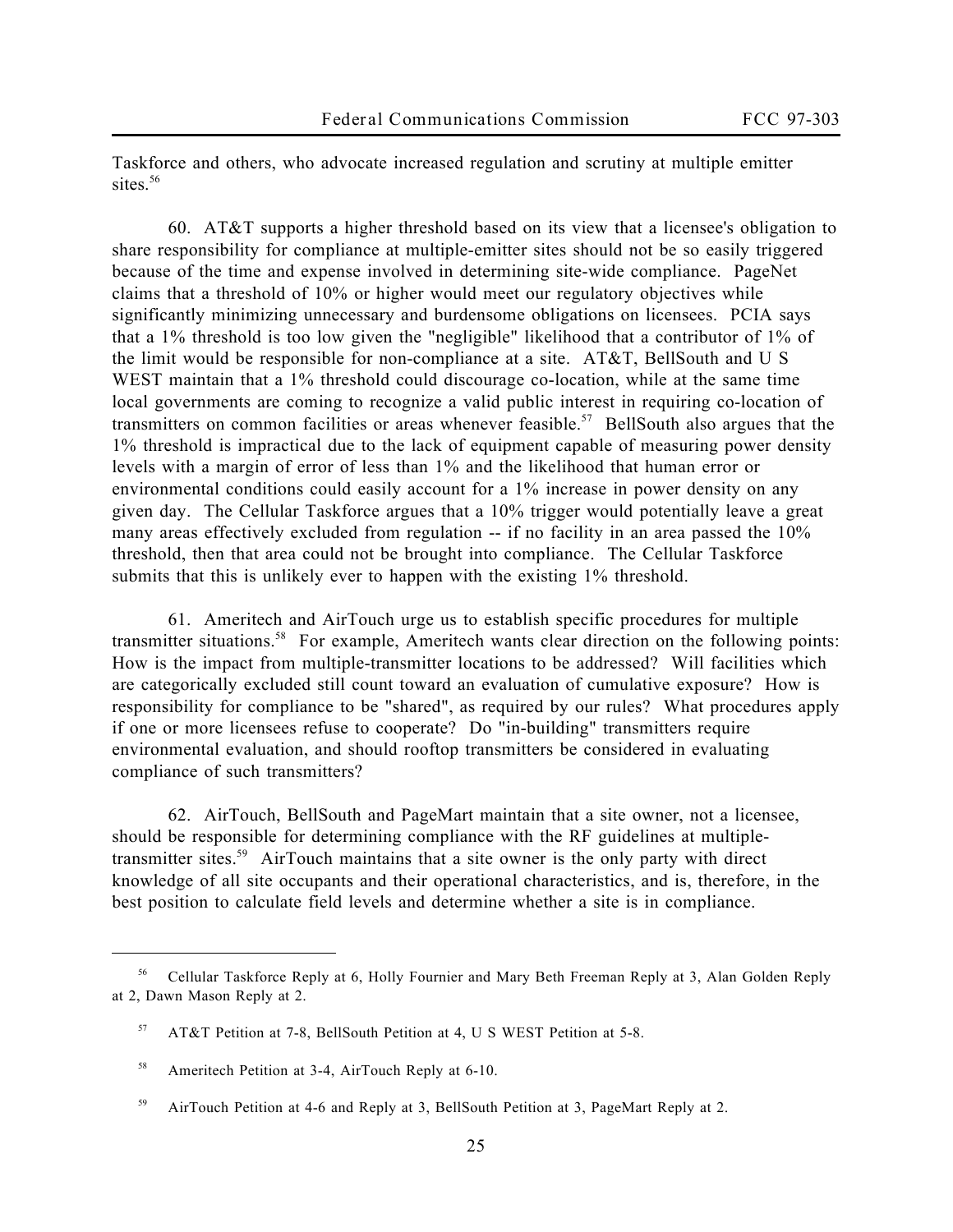Furthermore, AirTouch continues, a site owner could allocate costs associated with compliance responsibilities across all tenants and control tenant access for maintenance purposes. According to AirTouch, imposing responsibilities on site owners is consistent with Commission precedent with respect to other environmental obligations, such as antenna tower marking and lighting. Holly Fournier and Mary Beth Freeman oppose these arguments, suggesting that each operator should be responsible for making sure that its site is in compliance.<sup>60</sup> They argue that many site owners may be unsuspecting landowners who do not have the capability to make sure the transmitter facilities on their property are in compliance.

63. With respect to evaluation at multiple-transmitter sites, AT&T and PCIA propose that we should establish a fixed distance at which compliance should be evaluated.<sup>61</sup> AT&T also suggests we similarly define a "site" as a limited radius around an antenna or group of antennas. PCIA suggests that we should consider defining applicants' or licensees' obligations through the use of a power- and frequency-dependent area delineation, which would provide predictability for carriers while meeting our goals and minimizing unnecessary burdens. AirTouch suggests defining "site" as "a location that houses the antenna(s) of all licensees on the same altitudinal plane and that is under the control of a single site owner." $62$ 

64. PCIA seeks clarification regarding the phrase in 47 CFR § 1.1307(b)(1) just prior to Table 1, which indicates that the phrase "total power of all channels" refers to the sum of the power of all co-located, simultaneously operating transmitters of the facility.<sup>63</sup> PCIA and carriers have interpreted this note to require adding together the transmit power of each individual channel for multi-channel base stations but not requiring aggregating the power of all transmitters operating at a site. PCIA seeks clarification that "facility," as used in the note, is intended to refer to the co-located transmitters owned and operated by a single carrier and not intended to include all other transmitters at an antenna farm or on a rooftop for exclusion purposes. Similarly, AirTouch offers a definition of the term "facility" as "a licensee's unique assembly of antennas, transmitters, support structures, screens, wiring, etc.," with a licensee having "total control and responsibility over content, construction, and management of the facility."<sup>64</sup>

65. PCIA also urges that we clarify our policies with regard to liability for noncompliant multiple transmitter sites.<sup>65</sup> PCIA notes that, since a carrier may have no control

- <sup>64</sup> AirTouch Reply at 10.
- <sup>65</sup> PCIA Petition at 16-17.

<sup>60</sup> Holly Fournier and Mary Beth Freeman Reply at 4.

<sup>61</sup> AT&T Petition at 2 and 6, PCIA Petition at 7.

<sup>62</sup> AirTouch Reply at 9.

<sup>63</sup> PCIA Petition at 8.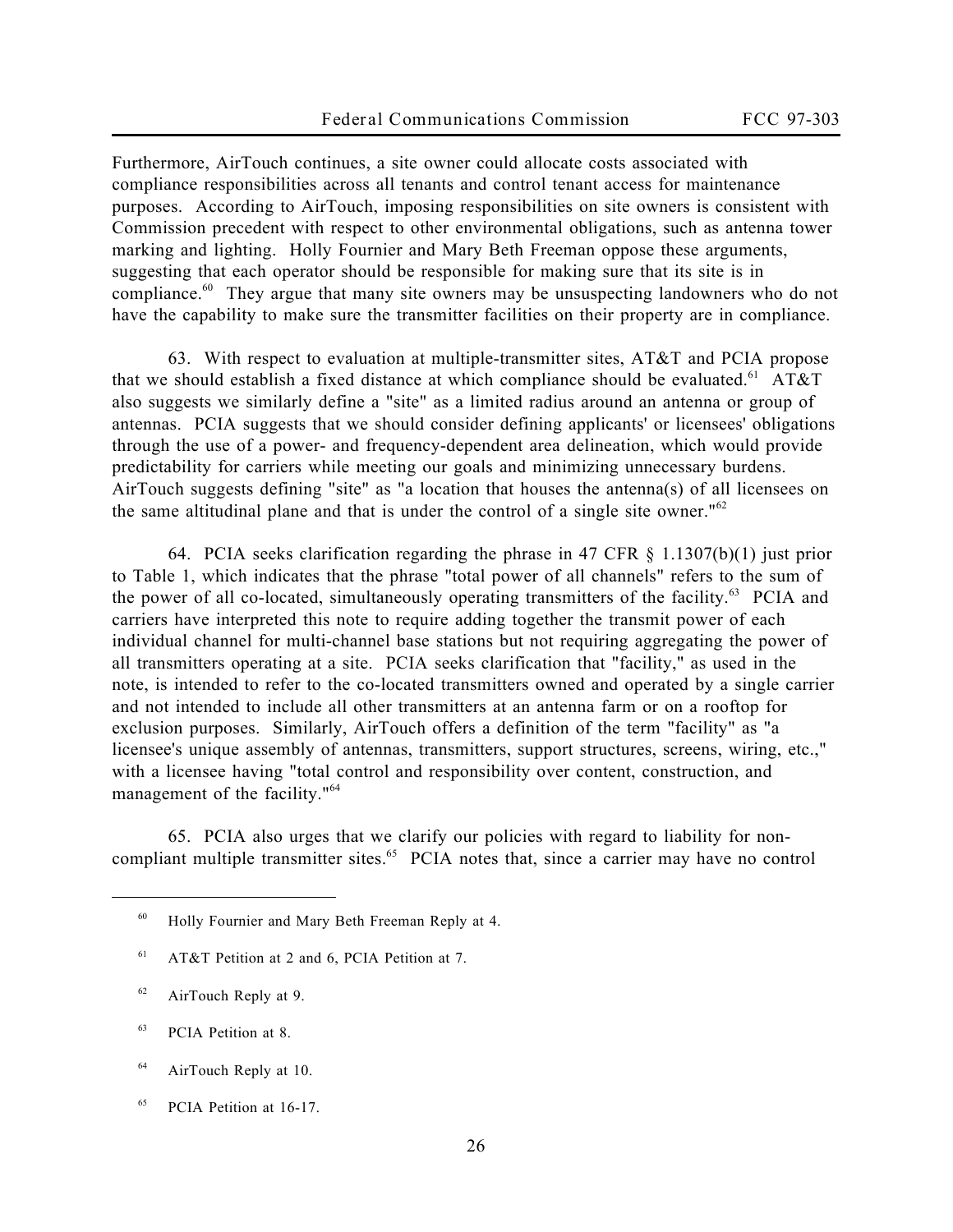over a site, the carrier may not be notified or consulted at the time a subsequent transmitter is added or an existing transmitter is modified. PCIA proposes that we determine that carriers have no obligations with respect to facilities added or modified after they have conducted their own routine assessments of the area, unless the carrier is notified of the change. Similarly, U S WEST argues that liability for non-compliance at multiple-transmitter sites should be borne only by those causing the non-compliance, and that our rules should be revised to assure a "grandfathered" status for existing stations if other stations become colocated.<sup>66</sup>

66. Decision. For the reasons set forth below, we are amending our rules to raise the responsibility threshold, above which licensees at multiple transmitter locations must share responsibility for addressing RF exposure non-compliance problems, from 1% to 5%. We believe that a 5% responsibility threshold will offer relief to relatively low-powered site occupants who do not contribute significantly to the non-compliance and, at the same time, provide for the appropriate allocation of responsibility among major site emitters. Similarly, we are raising the filing threshold that determines whether an applicant must file an EA if the applicant contributes to field levels at an area of non-compliance. We are raising the present threshold of 1% to 5%. Therefore, if an applicant's contribution to the area of noncompliance exceeds 5%, the applicant must file an EA. We are also modifying the language used in our rules somewhat to better explain what is required at multiple-user sites.

67. Our policy with respect to multiple transmitter sites was adopted several years ago and has essentially remained unchanged. The 1% responsibility and filing thresholds have not been seriously questioned until now. These new questions undoubtedly reflect the fact that we have now removed the categorical exclusions for a number of different transmitting facilities, and this has resulted in the necessity for evaluating many more multiple-transmitter situations than was the case previously. Many petitioners give valid reasons for modifying the 1% thresholds. First and foremost, we believe, is the issue of accuracy of determination of field contributions, either through measurements or calculations. BellSouth makes a good point when it notes the difficulties of making accurate determinations to the 1% level. We also see merit in the arguments that a threshold of 1% is too encompassing, particularly in light of the potential that an applicant or licensee could be required to undergo an unnecessary and expensive evaluation and that such a requirement could actually discourage co-location. However, we believe that changing the threshold to 10% goes too far in the other direction, and could lead to the creation of areas of non-compliance. It could also result in some transmitter operators escaping their responsibilities for compliance at multiple transmitter sites.

68. For example, consider the case of a multiple-transmitter site where most of the antennas are paging antennas operating at ERPs of 1000 W or greater. Often such sites involve numerous, densely packed antennas, especially in urban areas. At some points during the day, due to high traffic, most of the antennas may be transmitting almost simultaneously.

U S WEST Petition at 5-8.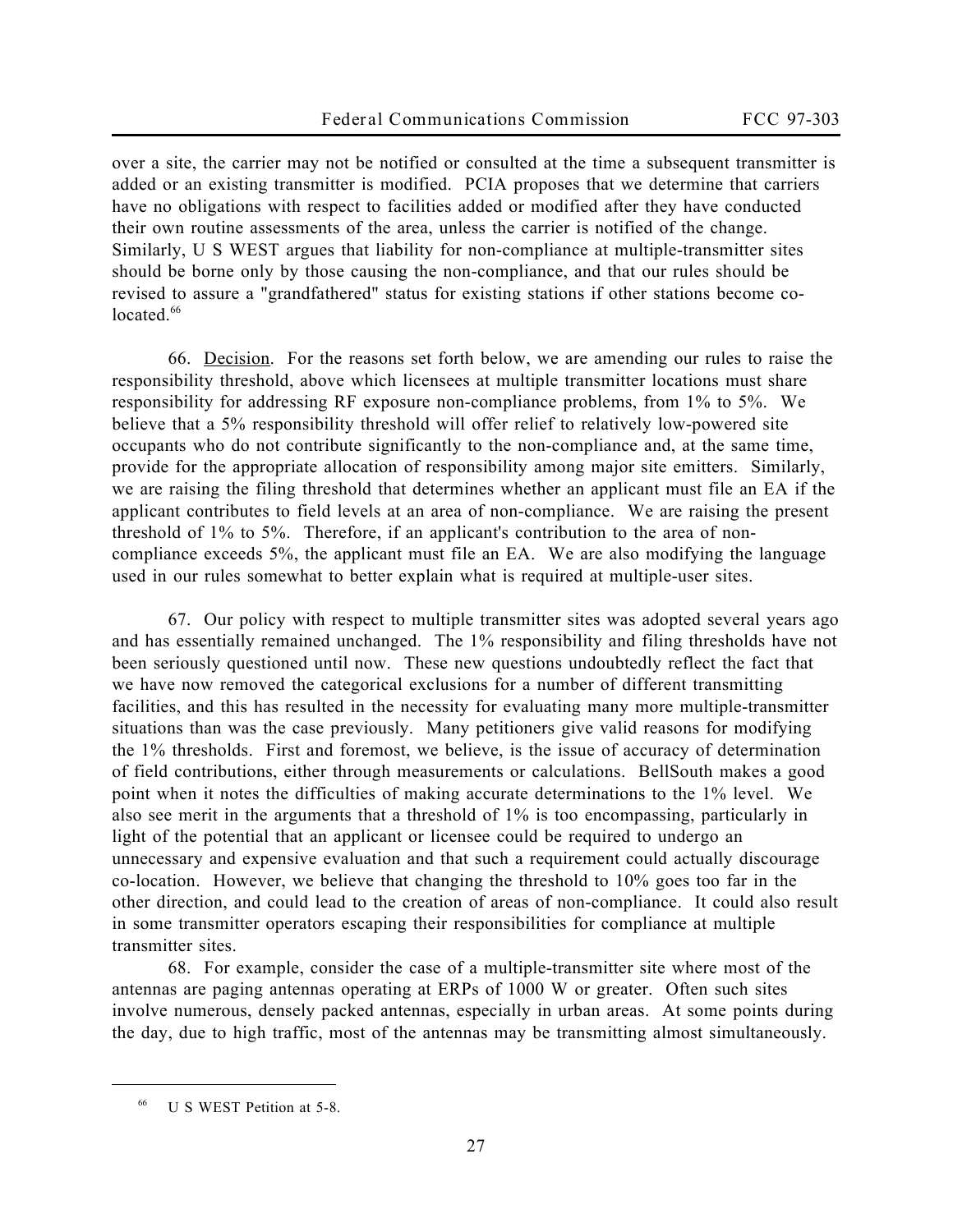If there is a compliance problem at such a site, many or most of the antennas may be contributing to the area of non-compliance but not necessarily at the 10% level. Calculations can be used to demonstrate that non-complying areas are more likely to be the result of the contributions of several of these antennas, rather than just one or two. For this reason, it is important not to establish an exclusion threshold that is too high. On the other hand, as noted before, upon reconsideration, we agree that a level of 1% is unreasonable considering the problems of measurement and prediction accuracy and also the potential for unnecessary impact on small contributors. We believe that a 5% threshold represents a reasonable and supportable compromise, and are amending 47 CFR  $\S$  1.1307(b)(3) accordingly.

69. We agree with Ameritech and AirTouch, and others, that further guidance is needed on how to address multiple transmitter situations. In general, we intend that our rules, along with the guidance given in a revised FCC bulletin on evaluating compliance, OET Bulletin 65, will be sufficiently clear and complete so that licensees can readily determine their compliance with our RF exposure requirements.<sup>67</sup> In adopting this *Second Memorandum Opinion and Order*, we are attempting to address those areas where parties have indicated that confusion may exist. We recognize, however, that additional questions are likely to arise over time, especially with regard to particular multiple-transmitter situations. We direct staff to work with the industry to address such questions that may arise, both through the revision of Bulletin 65 and in response to inquiries regarding specific situations.

70. The key trigger with respect to our RF exposure rules is the existence of an *accessible* area where RF field levels will exceed our MPE limits. As delineated in 47 CFR § 1.1307(b)(3) as amended by this *Second Memorandum Opinion and Order*, responsibility is to be shared among those transmitter facilities contributing above the 5% threshold at a noncomplying area. Since such situations can arise according to a variety of criteria, including transmitter power, antenna height, frequency and associated RF exposure limit, location of fencing to restrict access, etc., we can see no easy way to define a "site" or to specify some arbitrary radius around antennas at which compliance must be evaluated. However, we believe that it will not be difficult for most applicants to determine areas which are accessible. Applicants should be able to calculate, based on frequency, power, and antenna configuration, the distance from their transmitting antenna where their signal produces field levels equal to, or greater than, 5% of the relevant RF exposure limit. Applicants are then responsible for evaluating compliance in any accessible areas within this distance from their transmitting antenna.

71. In evaluating compliance in accessible areas, applicants are expected to make a good-faith effort to consider RF emissions from other nearby transmitters. However, we do not believe it is realistic, practical, or necessary for applicants to consider extremely weak

<sup>67</sup> See later discussion in this *Order* of issues related to the OST Bulletin 65, "Evaluating Compliance with FCC-Specified Guidelines for Human Exposure to Radiofrequency Radiation", which was published in October, 1985. This bulletin is being revised to reflect the Commission's newly adopted RF guidelines and procedures. We expect it to be issued shortly after adoption and release of this *Order*.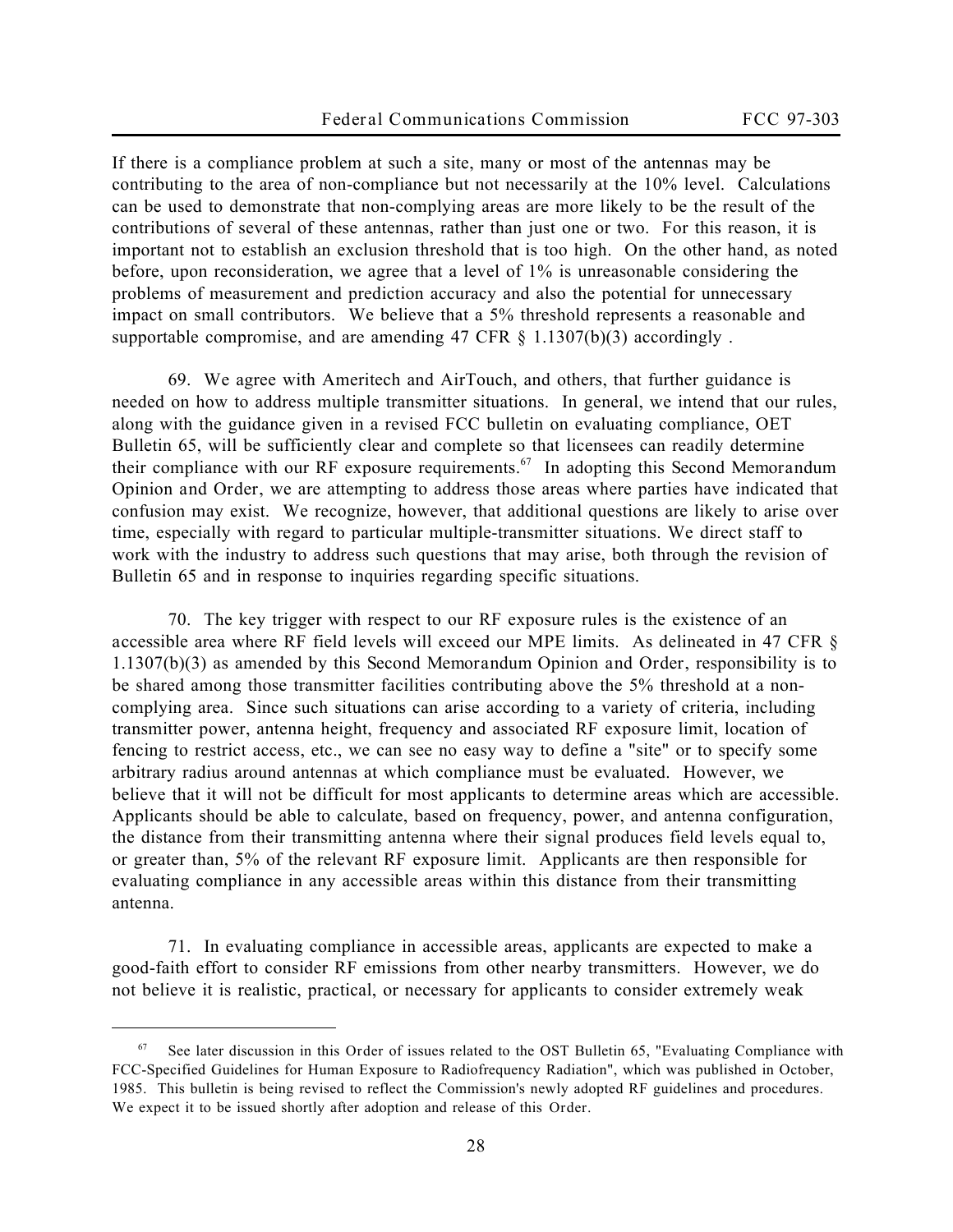signals that are not likely to present a significant risk for exposure in excess of our limits. Accordingly, applicants need only consider those RF emissions produced by nearby transmitting facilities that exceed  $5\%$  of their relevant RF exposure limit.<sup>68</sup> The percentages of the relevant RF exposure limits produced by each station are added, to determine whether the limits are (or would be) exceeded as a result of the RF emissions from the multiple transmitter facilities.<sup>69</sup> If the limits are exceeded, then the applicant and the other responsible parties must address the problem (or the applicant can file an EA).

72. With respect to in-building transmitters, Ameritech interprets our rules adopted in the *Report and Order* as indicating that these transmitters would be categorically excluded from routine evaluation. In general, this is a correct interpretation. In-building transmitters are normally low-powered devices intended only to provide service within the building, or a portion of the building. As such, most in-building transmitters do not represent a significant risk for causing exposures in excess of our guidelines, and, except for unlicensed PCS and millimeter-wave devices, they are categorically excluded from requirements for routine evaluation because of their low power. However, we emphasize that all FCC-regulated transmitters are expected to comply with our applicable guidelines, regardless of whether they are categorically excluded or not. We see no reason to alter our policy on in-building transmitters at the present time, and no specific proposals were made in the petitions to do so. However, we may revisit this issue at a later date if there is new evidence that certain categories of in-building transmitters could present an exposure problem.<sup>70</sup>

73. We appreciate the arguments raised by the petitioners who advocate that site owners (rather than individual licensees) be responsible for determining and ensuring compliance with our RF exposure requirements. However, in an earlier decision regarding the streamlining of our antenna structure clearance procedure, we determined that responsibilities pertaining to RF electromagnetic fields properly belonged with our licensees and applicants, rather than with site owners. We agree with the concerns raised by Holly Fournier and Mary Beth Freeman that many site owners may not have the capability or understanding to make sure that transmitter facilities on their property are in compliance. Finally, since the area in which a licensee is responsible for addressing non-compliance problems (i.e., the contour within which the station's power density exceeds 5% of the relevant RF exposure limit) can

<sup>&</sup>lt;sup>68</sup> We note that, if an area of non-compliance is found, it would be these other stations that would share in the responsibility for correcting the problem.

 $69$  For example, if a TV station produces a power density 50% of its limit, an FM station produces a power density 25% of its limit, and a second FM station produces a power density of 30% of its limit at a particular accessible area, then the RF emissions would cumulatively equal 105% of the composite limit, and the RF exposure limits would be exceeded.

<sup>70</sup> Our current rules provide somewhat different categorical exclusions in certain services for "rooftop" and "non-rooftop" antennas. *See* 47 CFR § 1.1307(b)(1). As discussed later under Miscellaneous Clarifications and Corrections, we are amending our categorical exclusion rules to replace the current "rooftop/non-rooftop" designation with one based on whether a transmitter is mounted on a building.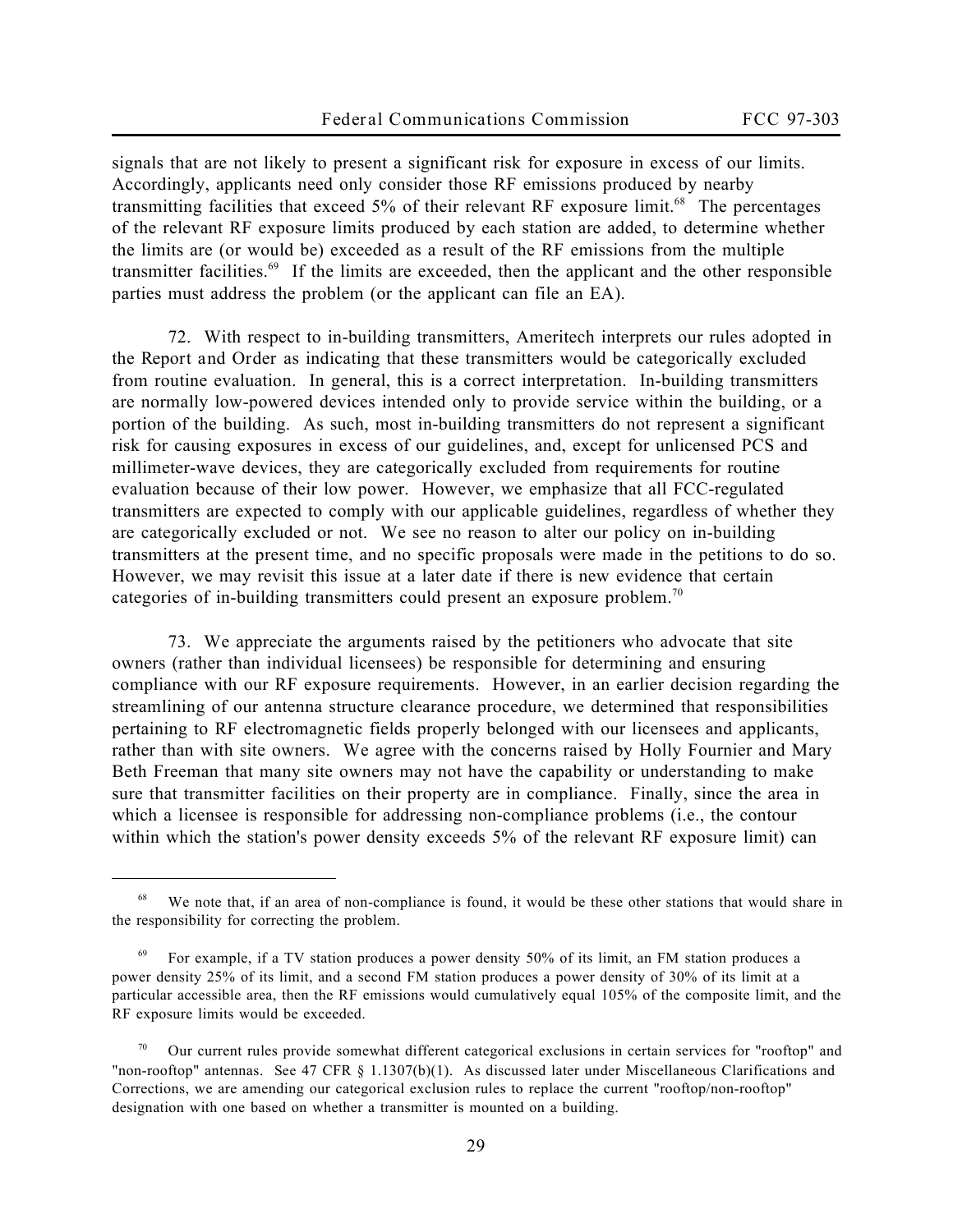extend for several meters from the transmitting antenna itself, it is conceivable that the accessible areas where our RF exposure limits are exceeded may involve multiple site owners or transmitting antennas located at other sites, making it difficult for a single site owner to ensure compliance. $71$ 

74. Nevertheless, we recognize that a site owner has significant control over applicants' and licensees' abilities to comply with our RF exposure requirements. For example, a site owner can determine whether a licensee will be permitted to erect a fence to limit public access in areas where the uncontrolled RF exposure limits may be exceeded. For sites where there are multiple licensees, the site owner also may be able to encourage the licensees to cooperate to find a common solution to problems caused by multiple transmitters. In addition, site owners may be able to take steps that would allow co-location of transmitting facilities. We believe that such co-location is highly desirable -- it can reduce the number of locations at which the potential for RF exposure must be evaluated, and it can facilitate the ability of applicants to get through the state and local zoning approval processes. Accordingly, we urge site owners to allow applicants and licensees to take reasonable steps to comply with our RF exposure requirements and, where feasible, encourage co-location of transmitters and common solutions for controlling access to areas where our RF exposure limits might be exceeded.

75. In response to the questions posed by Ameritech, PCIA, and U S WEST regarding how the responsibility for compliance is to be shared at multiple transmitter sites, we do not intend to specify detailed instructions on how to allocate responsibility. One logical suggestion would be to assign compliance costs according to the percentage contributions at the non-complying area(s) for situations involving no change in transmitter facilities.<sup>72</sup> An alternative would be, as suggested by PCIA, to require an applicant for a new facility to resolve the problem. Section  $1.1307(b)(3)(i)$  of our new rules states that it is the

<sup>71</sup> Consider the example of a high-powered broadcast station on the rooftop of a building. On an apartment building across the street there is a rooftop sundeck with several high-powered, high duty-factor, transmitting antennas used for paging that are located on the same rooftop within a few meters of the sundeck. Assume that at several locations on the sundeck the MPE limits for the general population are exceeded due to emissions of both the paging and broadcast transmitters and that all emission levels exceed the 5% threshold for the respective emitters at the accessible non-complying locations on the sundeck. In such a case the responsibility for compliance should belong to not only the paging transmitters, but also to the broadcast station, which is located several meters away from the sundeck. In such a situation a requirement for responsibility that only included the paging transmitters on the same building as the sundeck would not include a major contributor, the broadcast station. Therefore, if our RF exposure rules were applied only to site owners, a primary contributor might totally escape responsibility for necessary corrective action to ensure compliance, leaving the burden for compliance with the paging licensees. A similar situation could occur on the rooftop of a building located nearby to a high-powered broadcast station, regardless of whether any additional transmitters were located on the building.

For example, when an applicant files for renewal of license at a location that was previously subject to our old RF exposure guidelines.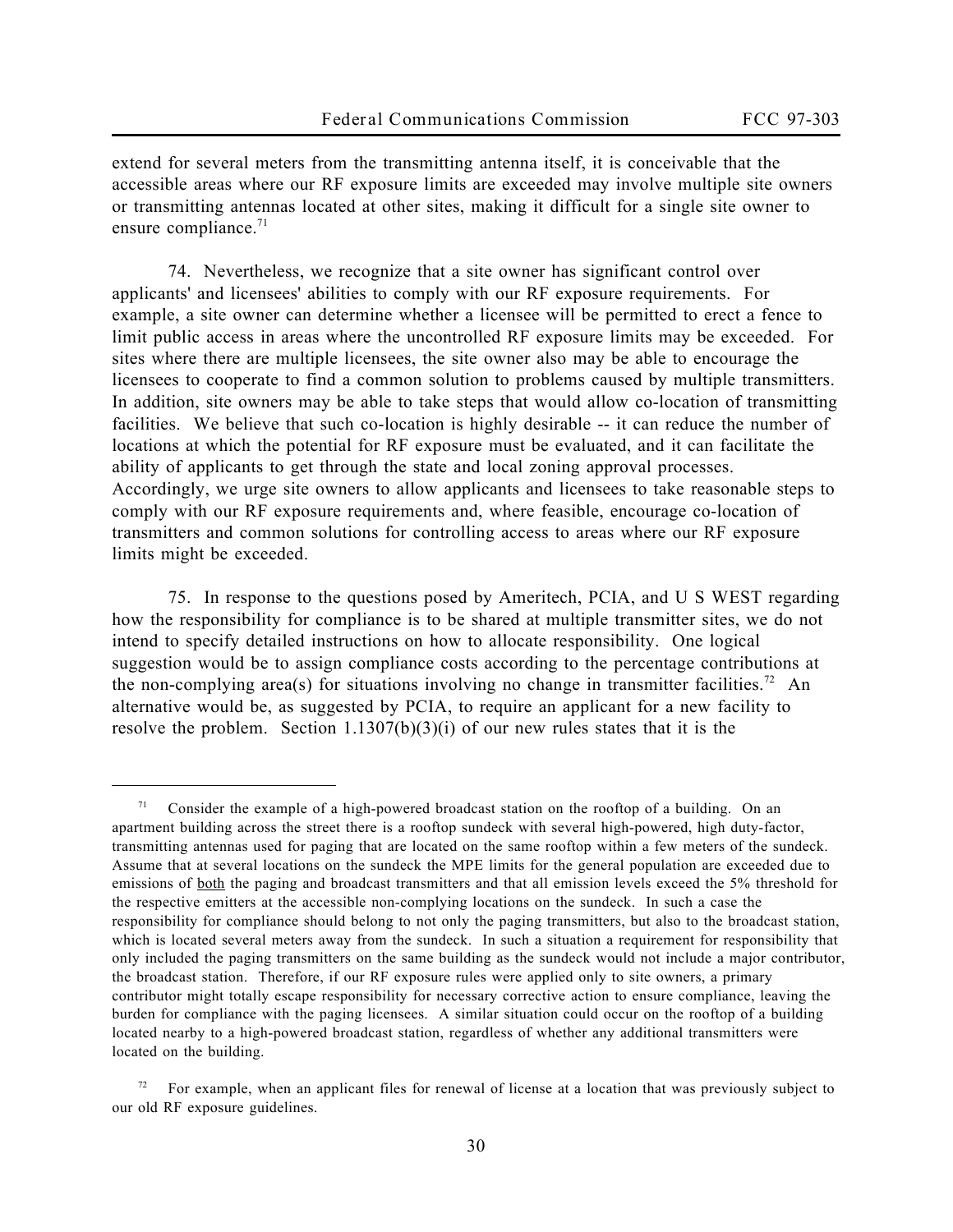responsibility of a new applicant to submit an EA if their transmitter will create a noncomplying situation at a location previously in compliance. However, we recognize that some particular circumstances may dictate different solutions. Accordingly, we encourage our licensees and applicants to work in a cooperative manner to address these problems. We note that, at most broadcast antenna farms, cooperative agreements have been developed to ensure compliance with applicable RF exposure guidelines. We see no reason why such agreements also cannot be used at other antenna sites. In response to the concern raised by Ameritech, we encourage any applicant or licensee to notify the appropriate Commission licensing bureau if the operator of a co-located transmitter will not cooperate in addressing a non-compliance problem. This has occurred in the past with respect to broadcast sites, and our staff, as needed, has encouraged the non-cooperating licensee to assist in correcting the problem when appropriate. Similarly, we encourage applicants to notify our licensing bureaus if they believe that existing licensees are not allowing them reasonable access to a site, or are attempting to place unreasonable financial burdens on them. In this regard, we emphasize that if a transmitter at a multiple-transmitter site is approved under one set of guidelines but, later, another transmitter locates at the site and, as is required, operates under new exposure criteria, then the new criteria must be used to evaluate the entire site.

76. We are amending 47 CFR § 1.1307(b)(1), as requested by PCIA, to clarify the meaning of the phrase "total power of all channels" in Table 1. PCIA is correct that the term "facility" used in this context refers to the co-located transmitters owned and operated by a single carrier and is not intended to apply to all other transmitters that may be co-located at an antenna farm or on a rooftop for purposes of exclusion from routine evaluation.

77. Finally, in reviewing the issues raised in the various petitions, we have found that the rules adopted in the *Report and Order* are imprecise with respect to how to calculate the 5% threshold of responsibility for addressing non-compliance situations. Our rules specify RF exposure limits in terms of electric field strength, magnetic field strength, and power density.<sup>73</sup> It is the square of the field strength or power density that is most relevant in determining the potential effect of RF emissions on the human body.<sup>74</sup> Therefore, we are modifying our rules to make it clear that the 5% threshold applies to the power density limit or to the square of electric or magnetic field strength limit.

**5. Preemption of State and Local RF Regulations**

<sup>73</sup> *See* 47 CFR § 1.1310.

Power density is equal to the square of the electric field strength divided by the characteristic impedance of free space (377 ohms). Similarly, power density is equal to the square of the magnetic field strength times the characteristic impedance of free space.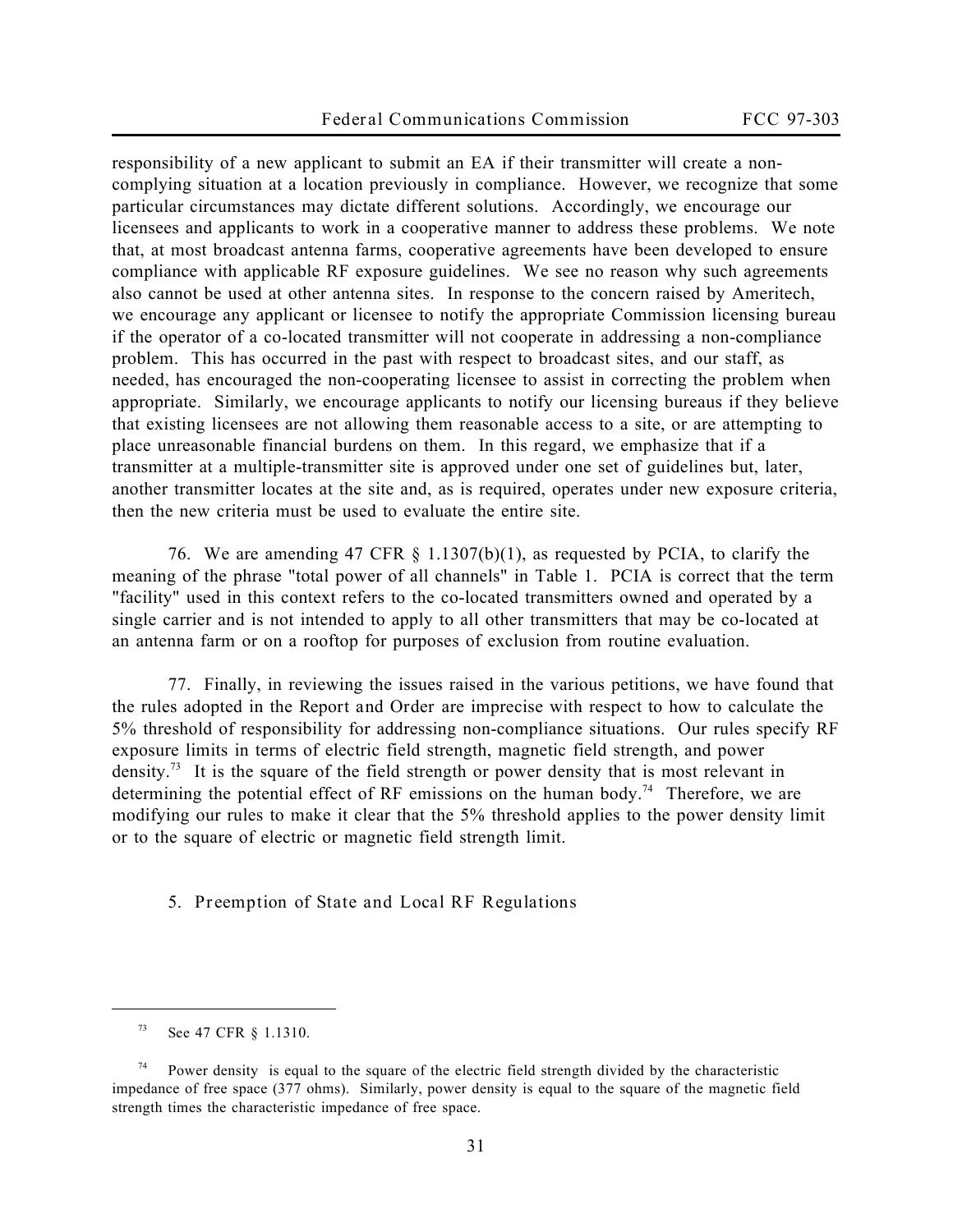78. Section 704 of the Telecommunications Act of 1996<sup>75</sup> amends the Communications Act to provide a means for seeking relief of state and local regulations concerning the construction, placement or modification of "personal wireless service" facilities on the basis of the environmental effects of RF emissions.<sup>76</sup> Section 332(c)(7)(C)(i) of the Communications Act defines "personal wireless services" as "commercial mobile services, unlicensed wireless services, and common carrier wireless exchange access services."<sup>77</sup> Section  $332(c)(7)(B)(v)$  provides that parties adversely affected by a state or local action concerning the construction, placement or modification of a personal wireless service facility that is based on concerns over RF emissions may seek relief from the courts or by petition to the Commission<sup>78</sup>

79. We have previously considered the question of whether we should consider requests for relief filed under Section  $332(c)(7)(B)(v)$  for licenses in communications services other than those defined by Congress as "personal wireless services."<sup>79</sup> In the *Report and Order*, we chose not to consider requests for relief filed under  $332(c)(7)(B)(v)$  for communications services not specifically defined as "personal wireless services" in Section  $332(c)(7)(C)(i).$ <sup>80</sup> We indicated that we expected that many states and localities would agree that no further regulation is warranted once they had an opportunity to review and analyze the guidelines we were adopting. We also indicated that, should our expectations prove to be misplaced and should FCC licensees in other services encounter a pattern of state or local activities which constitute an obstacle to the scheme of federal control of radio facilities set forth in the Communications Act, they should present us with such evidence as well as their view of the legal basis which could justify FCC preemption of state and local ordinances that concern other communication services.

80. In its petition for reconsideration, the EEA maintains that we were presented in the record of this proceeding substantial evidence to support adopting a preemption rule that

<sup>&</sup>lt;sup>75</sup> Telecommunications Act of 1996, Pub. L. No 104-104, 110 Stat. 56 (1996).

<sup>76</sup> Telecommunications Act of 1996, Section 704. Facilities Siting: Radio Frequency Emission Standards. 47 U.S.C. § 332(c)(7). This section states that: "No State or local government or instrumentality thereof may regulate the placement, construction, and modification of personal wireless service facilities on the basis of the environmental effects of radio frequency emissions to the extent that such facilities comply with the Commission's regulations concerning such emissions." 47 U.S.C.  $\S 332(c)(7)(C)$  defines "personal wireless" services" to mean "commercial mobile services, unlicensed wireless services, and common carrier wireless exchange access services."

 $77$  47 U.S.C. § 332(c)(7)(C)(i).

<sup>&</sup>lt;sup>78</sup> 47 U.S.C. § 332(c)(7)(B)(v).

<sup>79</sup> *See Report and Order* at paras. 164-165.

<sup>80</sup> *See Report and Order* at paras. 166-168.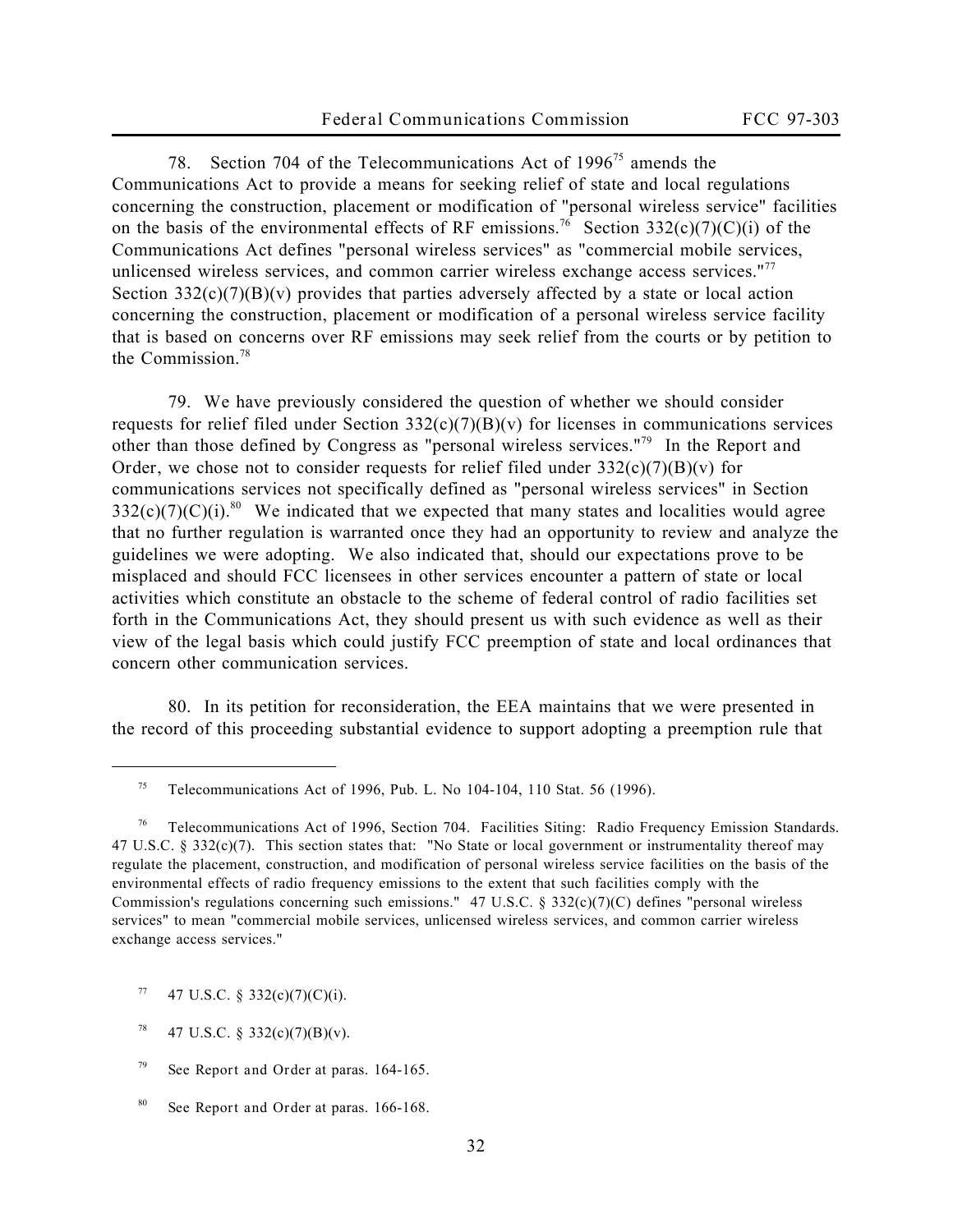would be applicable to all RF transmitters.<sup>81</sup> EEA notes that it filed, in 1994, a petition for rulemaking requesting such broad preemption, but its petition was only partially addressed in the *Report and Order*. EEA indicates that its petition presented specific evidence of restrictive state and local regulations that affected different types of FCC-authorized facilities, including both broadcast stations and "personal wireless service" facilities. EEA also indicates that it spelled out in its 1994 petition the legal basis for a broad preemption policy.

81. EEA argues that there is no rational basis for differentiating between personal wireless service facilities and other RF transmitters in preempting state and local regulation of RF emissions. From the perspective of health and safety, EEA states that there should be no distinction in the RF exposure regulations applying to various RF emitters (other than technically-justified differences in RF limits according to frequency). EEA claims that the fact that Section 704 of the Telecommunications Act only addressed the personal wireless services does not preclude broader preemption. EEA points out that we have already determined that we may implement new requirements under the Telecommunications Act by applying them to broader classes of carriers than were specifically mandated by the Act, especially when such action will facilitate the promotion of nationwide communications policy objectives.<sup>82</sup> By not applying consistent preemption, EEA argues that we could be creating situations where some transmitters are subject only to FCC regulation, while others are subject to both federal and state or local regulation for RF exposure. EEA notes that this could result in different requirements being placed on transmitters operating at the same location or even within the same frequency range, which they argue would be unfair, unjustified, and unnecessary.

82. EEA complains that, if we were to allow a "checkerboard" of state and local RF regulation that was not consistent with our guidelines, the implementation of new services such as digital broadcasting, and the transition to the digital environment, could be severely impaired. The NAB and the Wireless Cable Association International, Inc., (WCAI) expressed their support for EEA's position on broadening preemptive authority.<sup>83</sup> Also, the ARRL notes that there is "no possible justification" for preempting state and local RF regulation for one radio service and not for others, particularly for amateur stations.<sup>84</sup> The ARRL maintains that there is no indication in the Telecommunications Act or elsewhere that Congress intended that we could selectively preempt state and local RF regulation based only on the category of radio service affected.

 $81$  EEA Petition at 3-11.

<sup>82</sup> *See* EEA Petition at 8 *citing Telephone Number Portability*, 11 FCC Rcd 8352, 8431-32 (1996).

<sup>83</sup> NAB Comments at 1, WCAI Comments at 2-3.

<sup>84</sup> ARRL Petition at 3 and 14.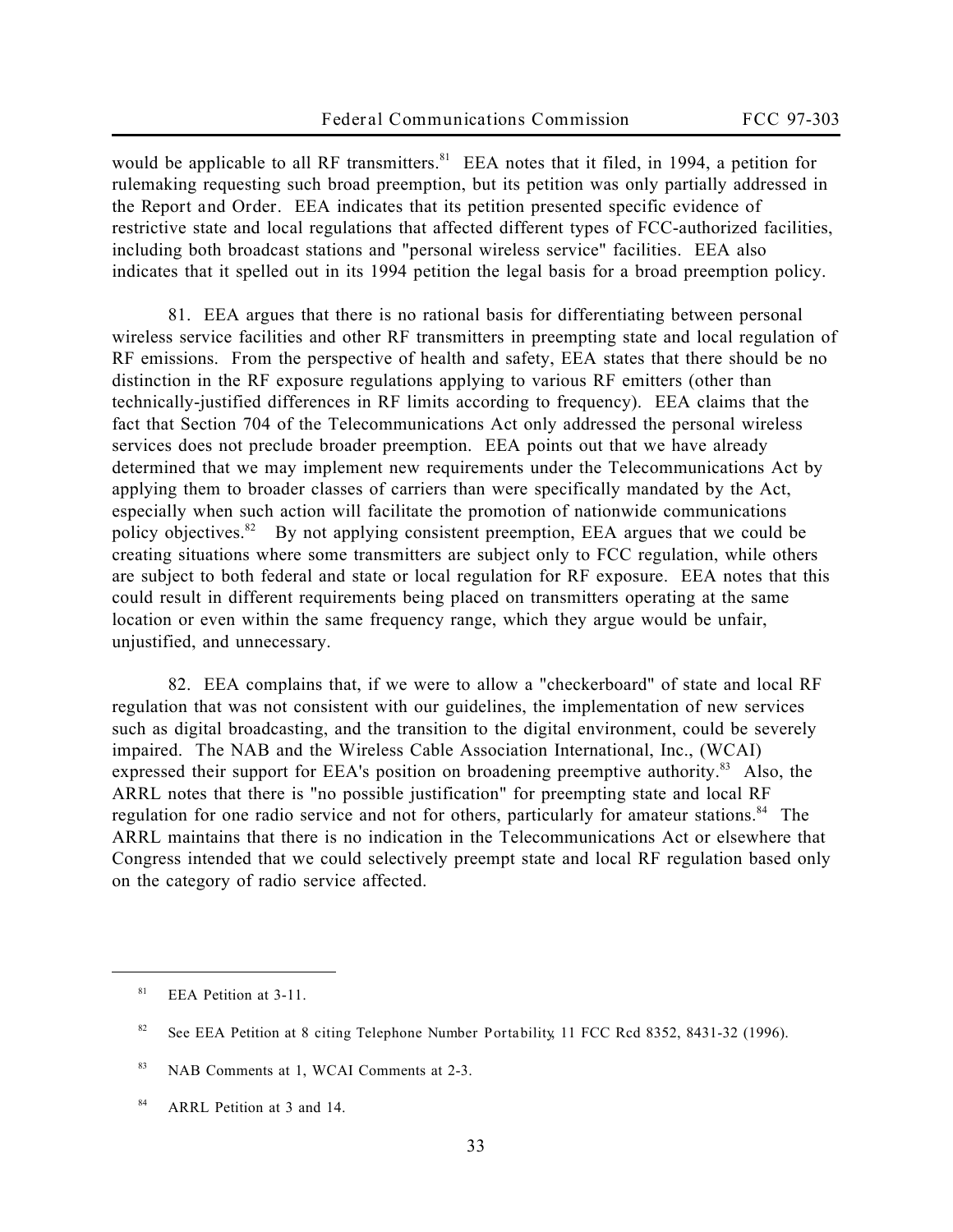83. Ameritech suggests that we further exercise our powers under Section 704 of the Act by preempting state and local regulation of the operation of personal wireless service facilities.<sup>85</sup> Ameritech contends that allowing state and local governments to govern how a station operates would be tantamount to saying "you can build your station but you cannot turn it on."<sup>86</sup> Ameritech also suggests that we establish a federal "rule of liability" for torts related to the environmental effects of RF emissions, so that licensees can avoid "unnecessary and conflicting" lawsuits by ensuring that they comply with our guidelines.

84. EEA supports Ameritech's proposal for the preemption of the operation of personal wireless facilities and maintains that it provides additional reasons why the Commission's "partial" preemption rule will have the effect of "unduly impeding" the construction and operation of facilities, since its rationale "applies with equal force" to all FCC-licensed transmitters.<sup>87</sup> David Fichtenberg (Fichtenberg) opposes Ameritech's proposal noting that the word "operation" found in the original version of H.R. 1555 brought to the Conference Committee, "was explicitly removed" from the final Conference Report.<sup>88</sup> Fichtenberg claims that this shows that Congress did not intend for the Commission to preempt the *operation* of transmitting facilities. Fichtenberg's position was supported by Alan Golden, Holly Fournier and Mary Beth Freeman.<sup>89</sup> Ameritech disagrees. Ameritech states that rather than deleting the word "operation" from the preemption language in the Act, Congress stated in the Conference Report:

The limitations on the role and powers of the Commission under this subparagraph relate to local land use regulations are not intended to limit or affect the Commission's general authority over radio telecommunications, including authority to regulate the construction, modification and operation of radio facilities.<sup>90</sup>

85. Ameritech argues that this language clearly indicates that Congress recognizes the Commission's plenary authority over the operation of radio facilities and intends that the FCC continue to exercise this authority without limitation. Ameritech contends that this language suggests that the word "operation" was merely deleted because it was superfluous.<sup>91</sup> EEA

 $\overline{a}$ 

<sup>89</sup> Alan Golden, Reply at 9; Holly Fournier and Mary Beth Freeman, Reply at 4.

<sup>90</sup> Ameritech Reply at 2 citing *Conference Report* at 209 (emphasis added).

<sup>91</sup> *Id.*

<sup>85</sup> Ameritech Petition at 9-10.

<sup>86</sup> *Id.* at 3.

<sup>87</sup> EEA Comments at 9-11.

<sup>88</sup> David Fichtenberg Comments at 13-15.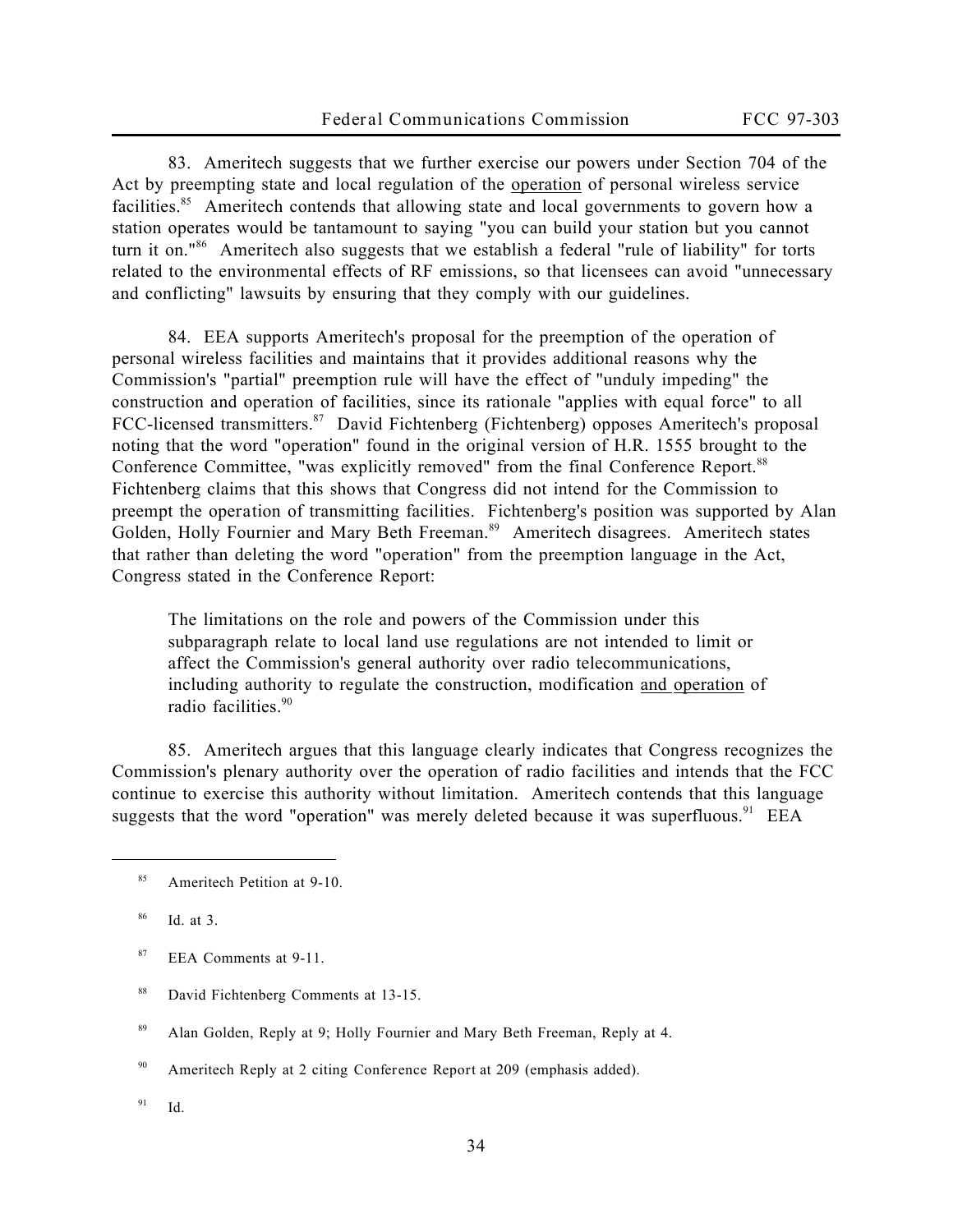agrees that, under the opposing commenters' interpretation, a locality could not prevent the siting and construction of an FCC-licensed facility but could, nonetheless, prevent its operation.<sup>92</sup> According to EEA, this would be a complete evasion of Congresses mandate for preemption of the regulation of RF emissions. $93$ 

86. David Fichtenberg and others oppose the requests to broaden our preemption of state and local regulation of RF emissions.<sup>94</sup> Mr. Fichtenberg describes various studies that, he believes, support this opposition and discusses at length why he believes that the intent of Congress was only to preempt "personal wireless services." Dr. Marjorie Lundquist maintains that we possess no expertise with respect to public health and, therefore, we are a "questionable" choice as the agency to establish preemptive health guidelines for RF emissions.<sup>95</sup> The Ad-hoc Association says that we should only preempt the regulation of the placement, construction and modification of personal wireless facilities on the basis of environmental effects of RF emissions, and not for any other reasons.<sup>96</sup> The Ad-hoc Association suggests that we should also acknowledge that local jurisdictions have the authority to require further measurements of RF emissions for health and safety reasons, in particular, so that local jurisdictions can notify persons, hospitals or businesses of the potential for electrical interference. Holly Fournier and Mary Beth Freeman oppose requests for expanded preemption, pointing out that in light of government cutbacks and the rapid deployment of telecommunications facilities it is important that state and local jurisdictions oversee the proper operation of these facilities.<sup>97</sup>

87. Ameritech opposes the suggestions of David Fichtenberg, Dr. Marjorie Lundquist and the Ad-hoc Association.<sup>98</sup> According to Ameritech, duplicate regulation at the federal and state/local level would prove "disastrous" for industry, which could be required to comply with potentially conflicting standards. Furthermore, Ameritech notes, the various studies referred to by Mr. Fichtenberg "only point to the need for a uniform approach to RF regulation, which can only be carried out at the federal level."<sup>99</sup> Mr. Fichtenberg's comments

- <sup>95</sup> Dr. Marjorie Lundquist Comments at 4.
- <sup>96</sup> Ad-hoc Association Petition at 8-13.
- $97$  Holly Fournier and Mary Beth Freeman, Reply at 4.
- 98 Ameritech Comments at 5, Reply at 1-9.
- <sup>99</sup> Ameritech Reply at 1.

 $92$  EEA Reply to Opposition at 5.

<sup>93</sup> *Id.*

<sup>94</sup> David Fichtenberg Comments at 1-25, Alan Golden Reply at 9, Dawn Mason Reply at 2.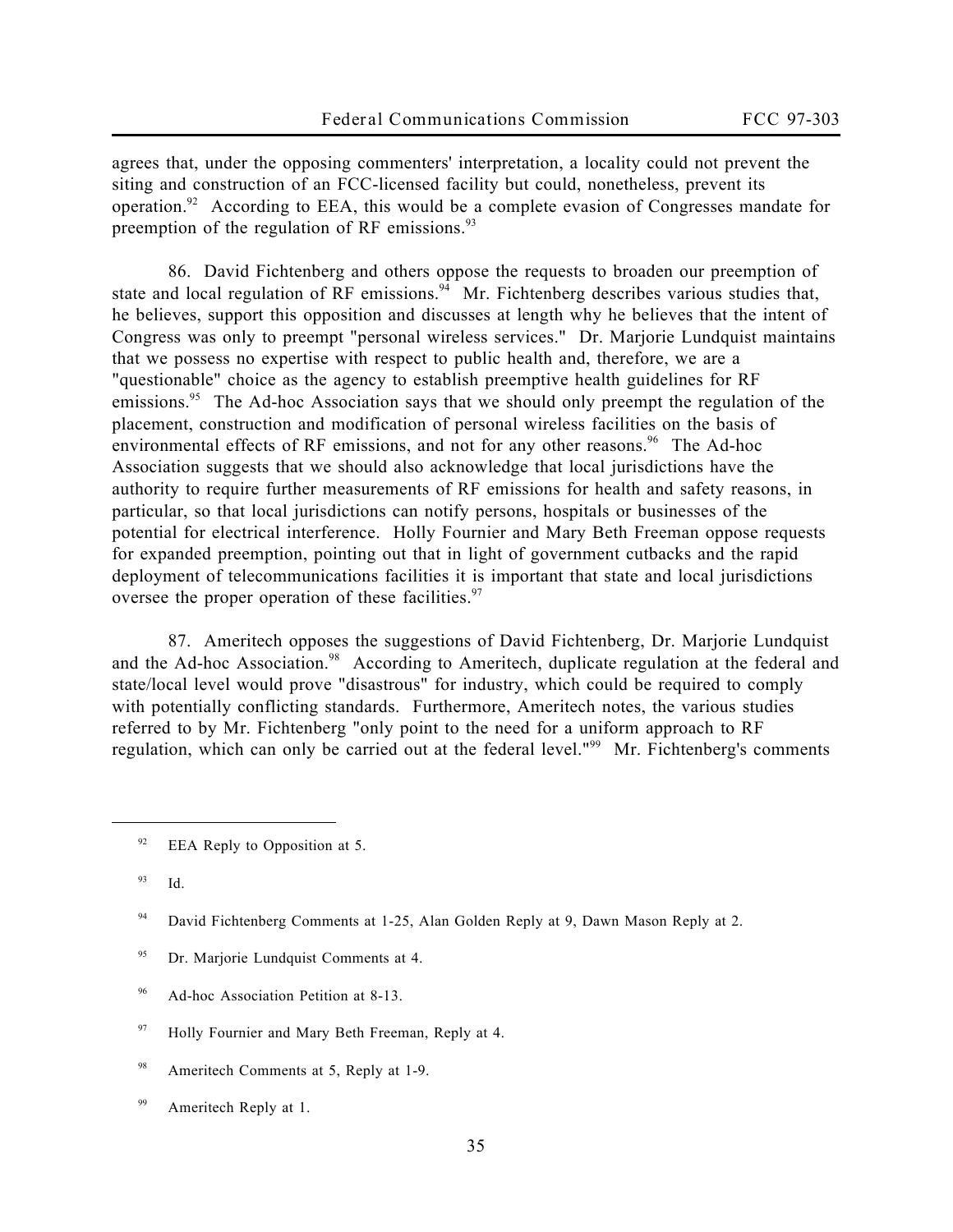are also opposed by the EEA, which declares that Mr. Fichtenberg is wrong in his interpretations of the Telecommunications Act with regard to broad-based preemption.<sup>100</sup>

88. Decision. Based upon the current record in this proceeding, we find that there is insufficient evidence at this time to warrant our preempting state and local actions that are based on concerns over RF emissions for services other than those defined by Congress as "personal wireless services."<sup>101</sup> We note that on May 30, 1997, the National Association of Broadcasters (NAB) and the Association of Maximum Service Television (MSTV) (jointly NAB/MSTV) filed a Petition for Further Notice of Proposed Rulemaking, urging preemption of certain state and local government restrictions on the siting of broadcast transmission facilities, based on petitioner's claims that unreasonable state and local regulations have frustrated the siting of broadcast facilities and could impede the Commission's scheduled conversion to the new digital television service. The NAB/MSTV petition, which raises additional preemption issues for broadcasting, will be addressed in a subsequent Commission action.

89. Concerning Ameritech's proposal that the Commission preempt state and local regulations concerning the *operation* of facilities based on RF-emission considerations, we agree with Ameritech that Congress did not intend to prevent the Commission from preempting state and local regulations concerning the operations of facilities simply by deleting the term "operation" from the final version of Section  $332(c)(7)$ . On the contrary, Congress made it clear, in the *Conference Report*, that enactment of Section 332(c)(7) of the Communications Act was not meant to affect the Commission's general authority to regulate the operation of radio facilities.<sup>102</sup> We find that the alternative reading is illogical and would render the statute useless and produce absurd results which Congress could not have intended. Therefore, we will continue to consider requests for relief of state and local government actions that prescribe or restrict the operation of personal wireless facilities pursuant to the authority granted to the Commission by Congress in Section 332(c)(7).

90. Regarding Ameritech's argument that the Commission should specify a federal rule of liability for torts related to RF emissions, we believe that such action is beyond the scope of this proceeding and we question whether such an action, which would preempt too broad a scope of legal actions, would otherwise be appropriate. Therefore, we cannot grant Ameritech's request.

**6. Definition of "Covered SMR" Service** 

 $100$  EEA Reply at 1.

<sup>101</sup> *See* 47 CFR 1.1307(e), as amended.

<sup>102</sup> Ameritech Reply at 2 citing H. Rep. No. 104-458, 94th Cong. 2nd Sess. 208-09 (1996) *Conference Report*.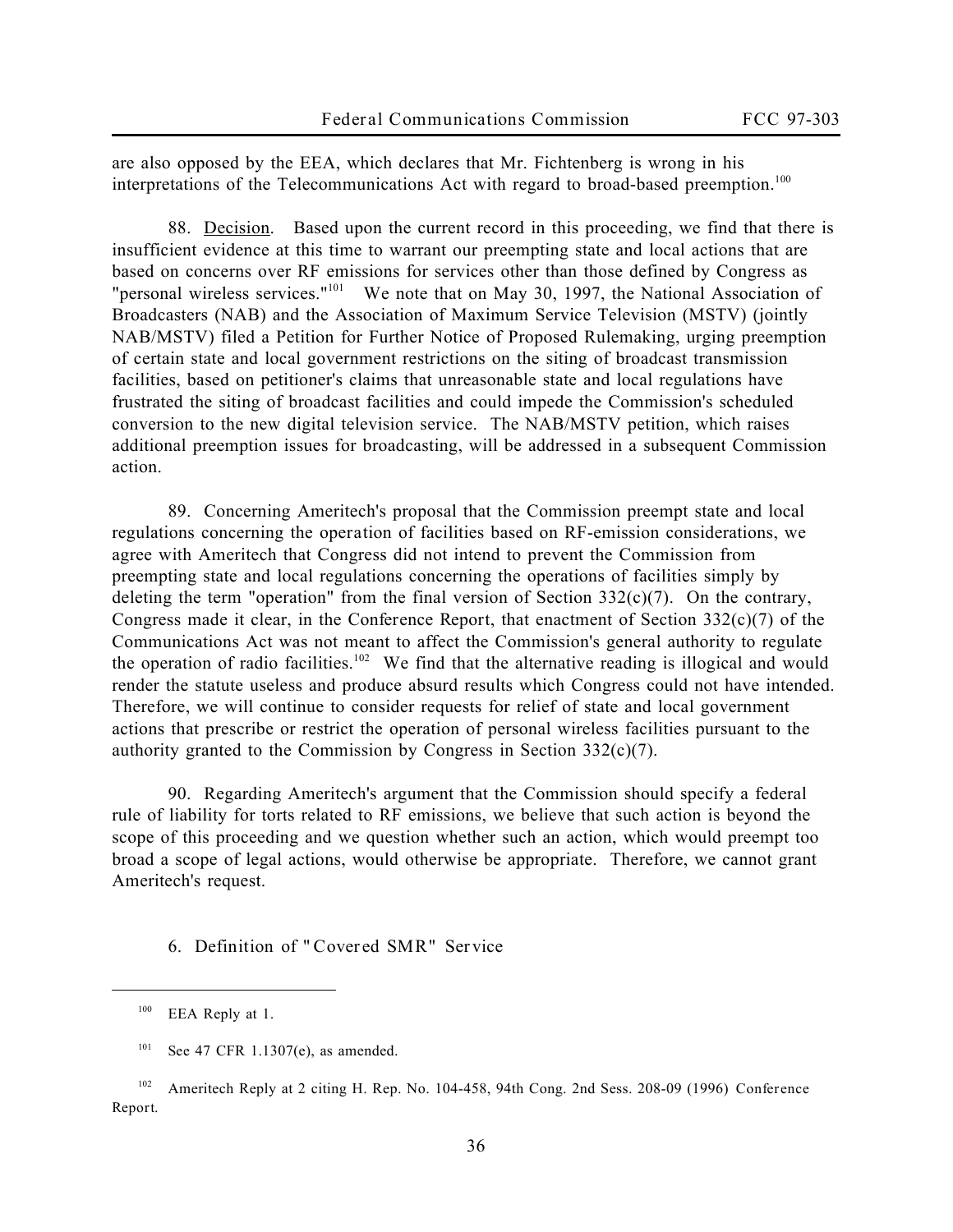91. In the *Report and Order*, we required the routine evaluation of RF electromagnetic fields produced from certain "covered" Specialized Mobile Radio (SMR) operations. *See* Table 1 of 47 CFR § 1.1307(b)(1). We also required the routine evaluation of certain portable and mobile transmitters used for covered SMR service as a condition for equipment authorization or use. *See* 47 CFR §§ 2.1091(c) and 2.1093(c). Covered SMR was defined as including geographic area SMR licensees in the 800-MHz and 900-MHz bands that offer real-time, two-way switched voice service that is interconnected with the public switched network and Incumbent Wide Area SMR licensees, as defined in Section 20.3 of our rules.<sup>103</sup> This definition was consistent with that used in a variety of recent proceedings relating to wireless issues.<sup>104</sup> Non-covered SMR operations were categorically excluded from performing routine environmental evaluations under our rules. In adopting different requirements for covered and non-covered SMRs, we were trying to ensure that those SMR operations that had the potential for causing excessive RF electromagnetic fields were subject to routine evaluations, and those that had little potential, were not.

92. The American Mobile Telecommunications Association, Inc., (AMTA) argues that the definition for covered SMR adopted in the *Report and Order* should be narrowed.<sup>105</sup> AMTA claims that the current covered SMR definition encompasses a large number of operators that provide primarily a dispatch service. It would also include, AMTA argues, systems that typically employ "push to talk" technology but allow interconnection capability as an ancillary feature. AMTA believes that it was our intent to cover only SMRs capable of serving the general consumer marketplace similar to cellular telephone or Personal Communications Service (PCS) stations.

93. AMTA has researched what factors distinguish traditional SMR systems from those that would operate in the consumer-oriented market. AMTA has identified one feature that, to the best of its knowledge, is present in all cellular and cellular-like systems, as well as in SMR systems seeking to compete with them. According to AMTA, unlike traditional, local SMR facilities, systems in each of these categories have an "in-network switching facility." This facility, AMTA explains, enables the system to reuse frequencies dynamically and thereby develop sufficient capacity to accommodate a mass market subscriber base, and to handoff communications between sites without manual subscriber intervention.

<sup>103</sup> *See* Note following Table 1 in 47 CFR § 1.1307(b)(1). *See also Report and Order*, ET Dkt 93-62 at para. 65.

<sup>104</sup> *See*, for example, *First Report and Order*, CC Docket No. 55-116, 11 FCC Rcd 8352 (released July 2, 1996); *First Report and Order*, CC Docket No. 94-54, 11 FCC Rcd 18455 (released July 12, 1996); *Report and Order*, CC Docket No. 94-102, FCC 96-264 (released July 26, 1996); and *Report and Order*, CC Docket No. 94- 54, 11 FCC Rcd 9462 (released August 15, 1996).

<sup>&</sup>lt;sup>105</sup> AMTA Petition at 2-8.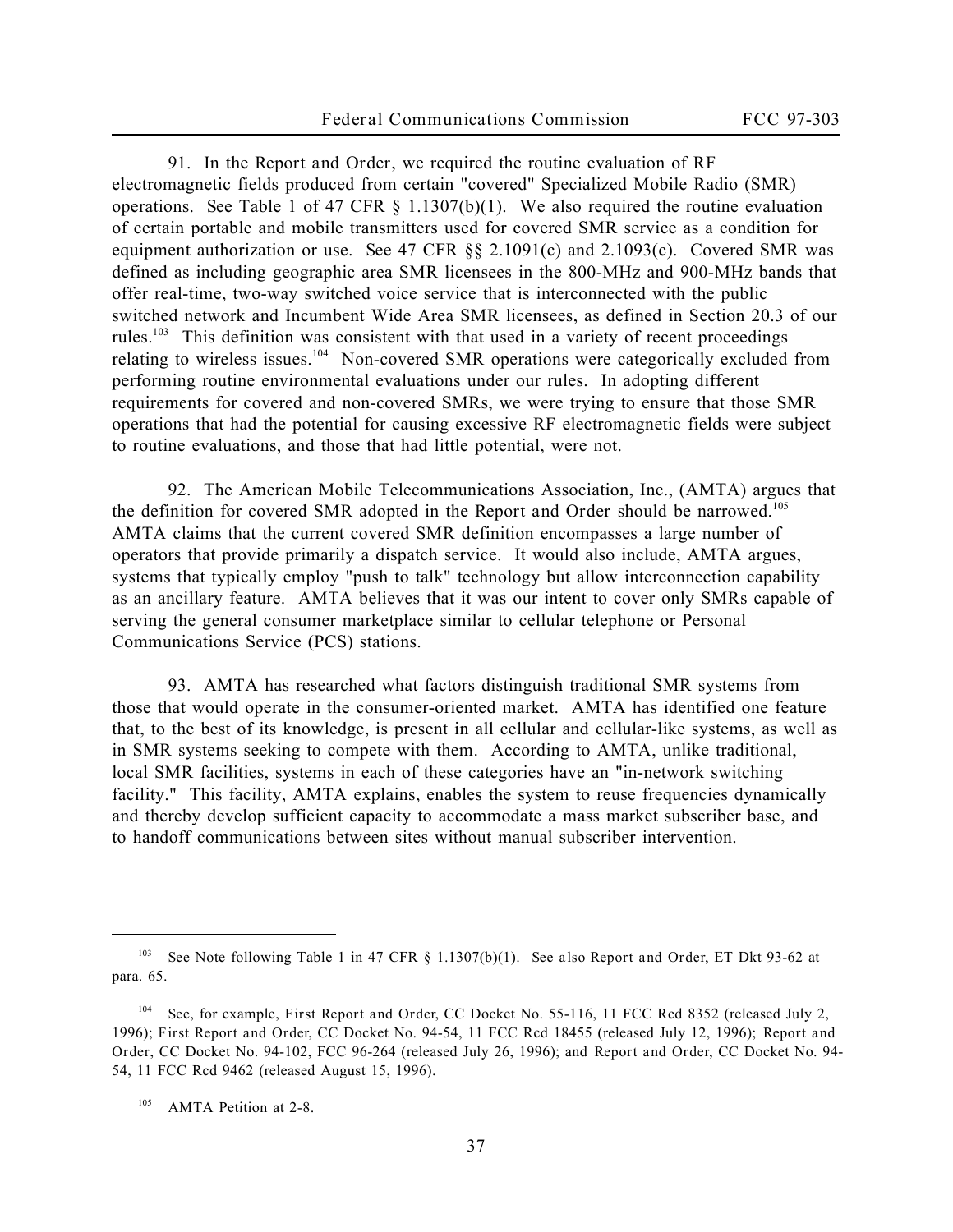94. As a result of its analysis, AMTA proposes to add the following new definition paragraph to Section 20.3 of the rules.

"*Mobile Telephone Switching Facility.* An electronic switching system that is used to terminate mobile stations for purposes of interconnection to each other and to trunks interfacing with the public switched network.

AMTA also proposes to modify the definitions in Sections 20.3 and 20.12 of the rules as follows:

"*Incumbent Wide Area SMR Licensees.* Licensees who have obtained extended implementation authorizations in the 800 MHz or 900 MHz service, either by waiver or under Section 90.629 of these rules, and who offer two-way interconnected voice service using a mobile telephone switching facility." *[emphasis in original]*

## **Section 20.12(a)**

"This Section is applicable only to providers of Broadband Personal Communications Services (Part 24, Subpart E of this chapter), providers of Cellular Radio Telephone Service (Part 22, Subpart H of this chapter), providers of Specialized Mobile Radio Services in the 800 MHz and 900 MHz bands that hold geographic licenses (included in Part 90,Subpart S of this chapter) and who offer two-way interconnected voice service using a mobile telephone switching facility, and Incumbent Wide Area SMR Licensees."

If we decide not to accept the above proposals, AMTA suggests modifying the covered SMR definition to apply only to systems serving more than 20,000 subscribers nationwide.

95. AT&T supports the AMTA request to narrow the definition of covered SMR and thereby expand the categorical exclusion for SMRs in general.<sup>106</sup> AT&T asks that we also categorically exclude similar facilities used by AT&T to provide only data under other radio services. AT&T's position is supported by AirTouch.<sup>107</sup> However, it is opposed by the Cellular Taskforce, which is concerned that such systems will proliferate rapidly in the near future.<sup>108</sup> PCIA supports modifying the definition of covered SMR consistent with other proceedings, and notes that it has petitioned for reconsideration of this definition in several proceedings where this term has been used.<sup>109</sup>

<sup>106</sup> AT&T Comments at 4.

<sup>&</sup>lt;sup>107</sup> AirTouch Reply at 3.

<sup>&</sup>lt;sup>108</sup> Cellular Taskforce Reply at 6.

<sup>&</sup>lt;sup>109</sup> PCIA Petition at 17-18.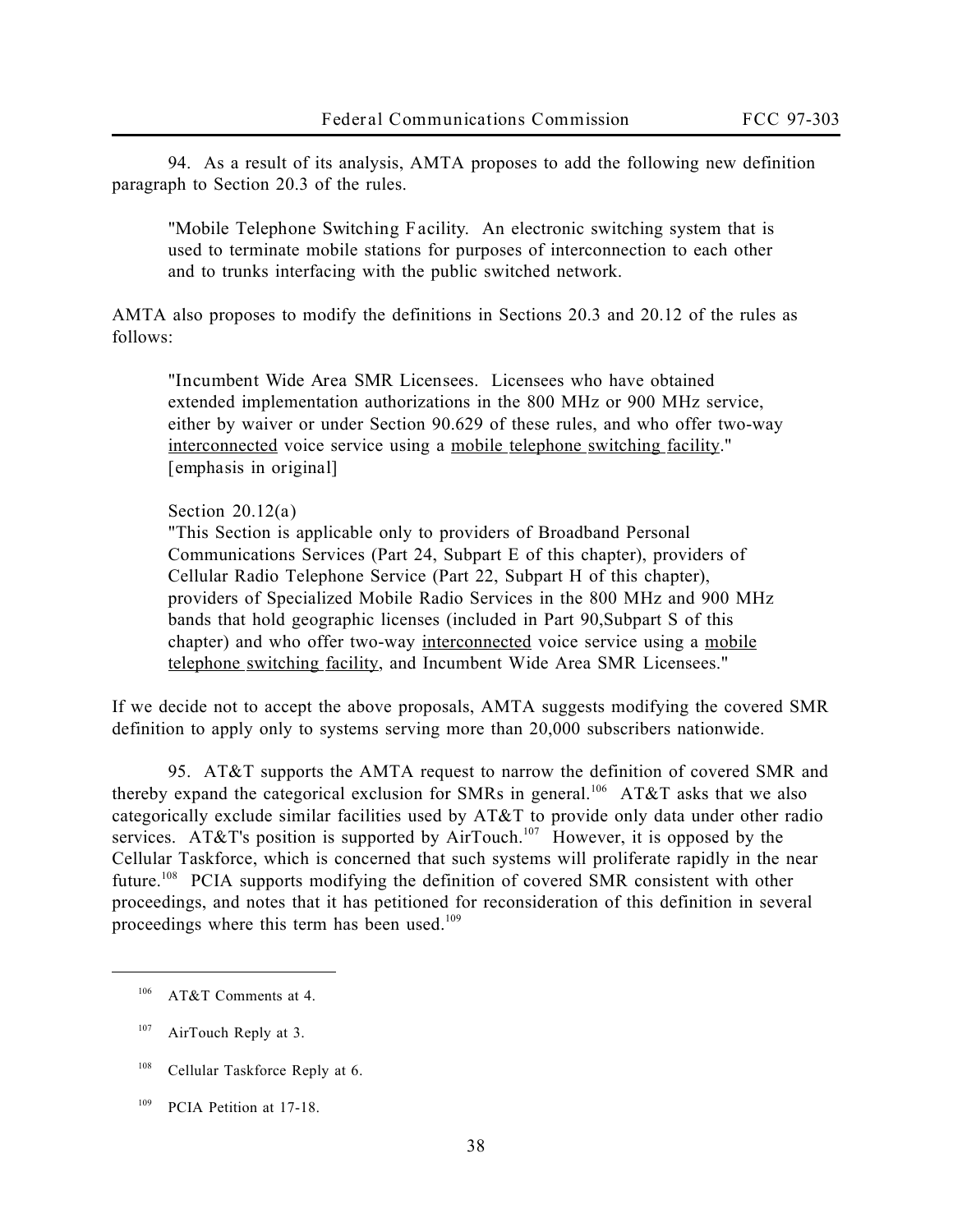96. RAM Mobile Data USA Limited Partnership (RMD) comments that it operates SMR systems that provide "interconnected" mobile data services that do not offer real-time, two-way switched voice service.<sup>110</sup> As such, RMD notes that its systems are currently excluded from our definition of "covered SMR" for purposes of environmental evaluation for RF exposure. RMD agrees that this exclusion is reasonable, since RMD's systems, unlike cellular and broadband PCS voice systems, typically involve relatively short duty-cycle transmissions and do not expose users to RF electromagnetic fields for extended periods of time. In commenting on the AMTA and PCIA petitions, RMD claims that the definition of "covered SMR" proposed by AMTA could, inadvertently, bring RMD's mobile data systems within the scope of the definition, and RMD advises us to reject AMTA's suggestions.

97. RMD maintains that AMTA's suggested alternative definition, based on the number of subscribers, would lead to inappropriate inclusions and exclusions from coverage. RMD points out that the number of subscribers served by a system is not relevant in determining whether a system would expose its users to excessive RF electromagnetic fields. Nonetheless, RMD does recognize that "hardship considerations" might favor an exclusion from "covered" status for small SMR systems. RMD urges us to retain the functional approach used in our definition of covered SMR services and to continue to exclude from that definition data-only SMR systems.

98. Decision. The petitions and comments filed regarding our definition of covered SMR raise a number of legitimate questions. For example, should our RF exposure requirements cover only certain SMRs, such as those that offer services comparable to cellular telephone and PCS stations? Is there a rationale based on RF exposure and health considerations for applying different requirements to different types of SMR operators? After considering the petitions and comments, and revisiting the basis for the decisions we made in the *Report and Order*, we now believe that our RF exposure rules should not differentiate between different types of SMR operations. Accordingly, we are modifying our rules to replace the term "covered SMR" with "SMR." As a result, all of the existing requirements for routine environmental evaluations will apply to all SMR operations.<sup>111</sup>

99. There are several reasons why we now think that the RF exposure rules should be applied to all SMRs. First, all SMR operations are authorized to use the same power levels, regardless of whether they are providing "covered" services or not. Second, certain SMR operations that would not meet the covered SMR definition, such as those providing dispatch services, can operate with a very high duty cycle during peak periods of the day. These SMR operations are also looking to increase the utilization of their spectrum by providing other capabilities in off-peak periods. Third, some of the SMRs targeted towards limited business use (as opposed to general public use) still provide interconnection capability, again

<sup>110</sup> RMD Comments at 1-3.

<sup>&</sup>lt;sup>111</sup> This decision is based on technical factors specific to the issue of RF exposure. It does not address other proceedings for which the covered SMR definition is at issue.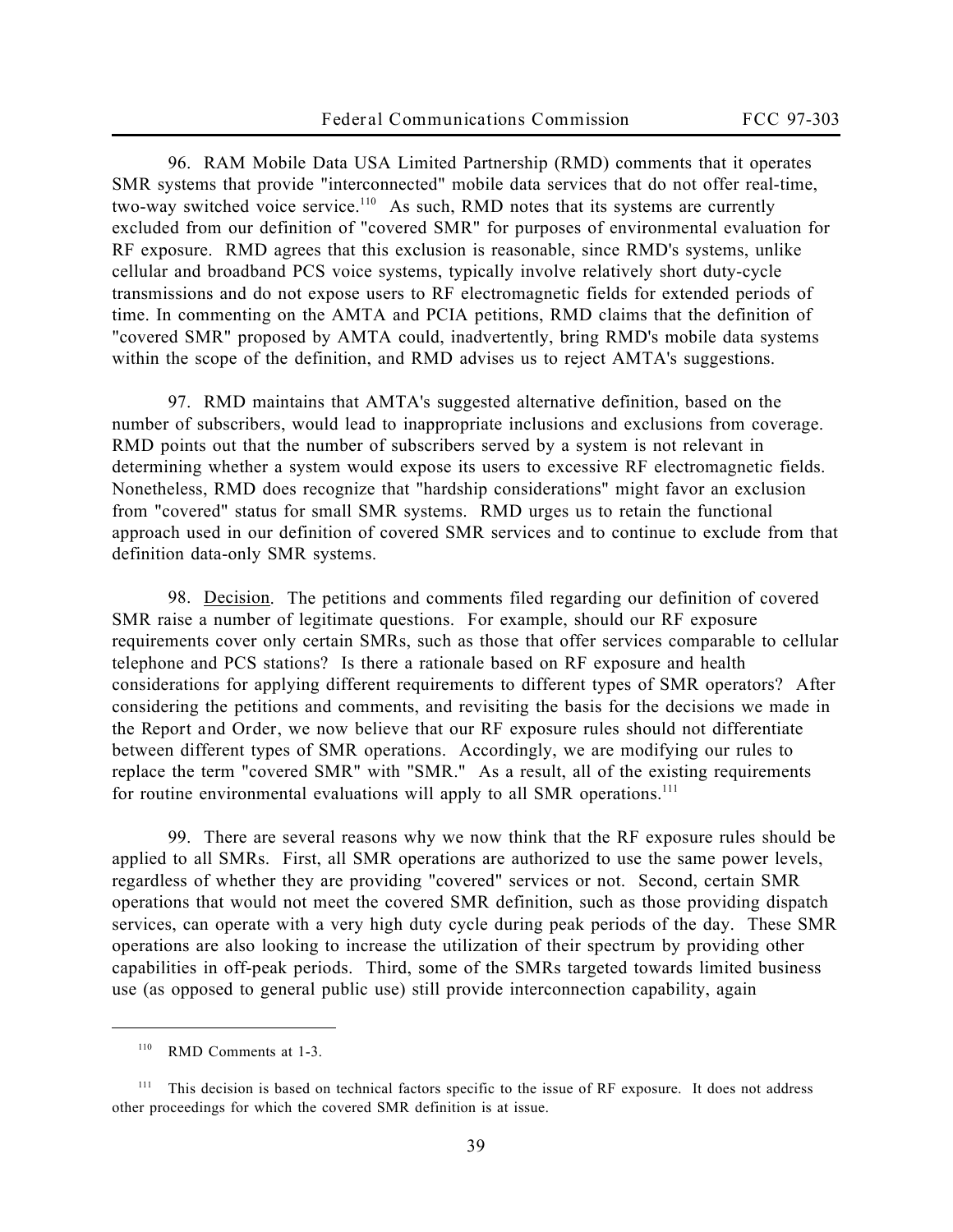potentially increasing the duty cycle. Fourth, the power levels of SMR stations are generally similar to those for paging, cellular and other stations which are covered by the RF exposure requirements. They generally exceed the typical power levels of other land mobile stations that we have categorically excluded. The possibilities for high power level and high duty cycle means that many SMRs would have a similar potential for causing exposure to excessive RF electromagnetic fields as paging, cellular, and PCS stations. Based on these considerations, we now believe that there is a potential for our RF exposure limits being exceeded by SMR operations, regardless of whether they meet the definition of a covered SMR or not, and conclude that all SMRs should be covered by our RF exposure rules. We are retaining the categorical exclusions for SMR based on height of the antenna and power, as indicated in Appendix A.

## **7. Development of a Revised Version of OST Bulletin 65**

100. Since 1985, the Commission has made available a technical publication designed for use by Commission licensees and applicants as an aid in evaluating compliance with our RF exposure guidelines. As mentioned previously, we are now updating this publication, OST Bulletin 65, to reflect our adoption of new guidelines.

101. Some of the petitioners and commenters express opinions and offer suggestions about our procedures for developing this document and for allowing review of the revised draft. Ameritech maintains that we should ensure that "all affected parties" are given an opportunity to participate in the formulation of the bulletin.<sup>112</sup> Ameritech points out that we will likely receive the most useful comments from those industry representatives who are faced with concrete compliance responsibilities and who may have a greater incentive to focus on the practical impact of the new guidelines. The EEA urges us to establish an "open consultative" process for revising and issuing any bulletins that are aimed at implementation of the new guidelines.<sup>113</sup> PageNet notes that the forthcoming bulletin is needed to clarify the new RF rules as issued in the *Report and Order*. <sup>114</sup> PCIA proposes that the revised Bulletin 65 be subject to public notice and comment procedures, arguing that this could highlight areas where guidance is needed by industry.<sup>115</sup>

102. Decision. It should be emphasized that the guidance provided in Bulletin 65 is not binding and cannot be construed as a substantive rule; rather the Bulletin merely provides information and interpretations that may be used in complying with our RF exposure

<sup>&</sup>lt;sup>112</sup> Ameritech Petition at 7.

<sup>&</sup>lt;sup>113</sup> EEA Petition at 14.

<sup>&</sup>lt;sup>114</sup> PageNet Petition at 3.

<sup>&</sup>lt;sup>115</sup> PCIA Petition at 8-9.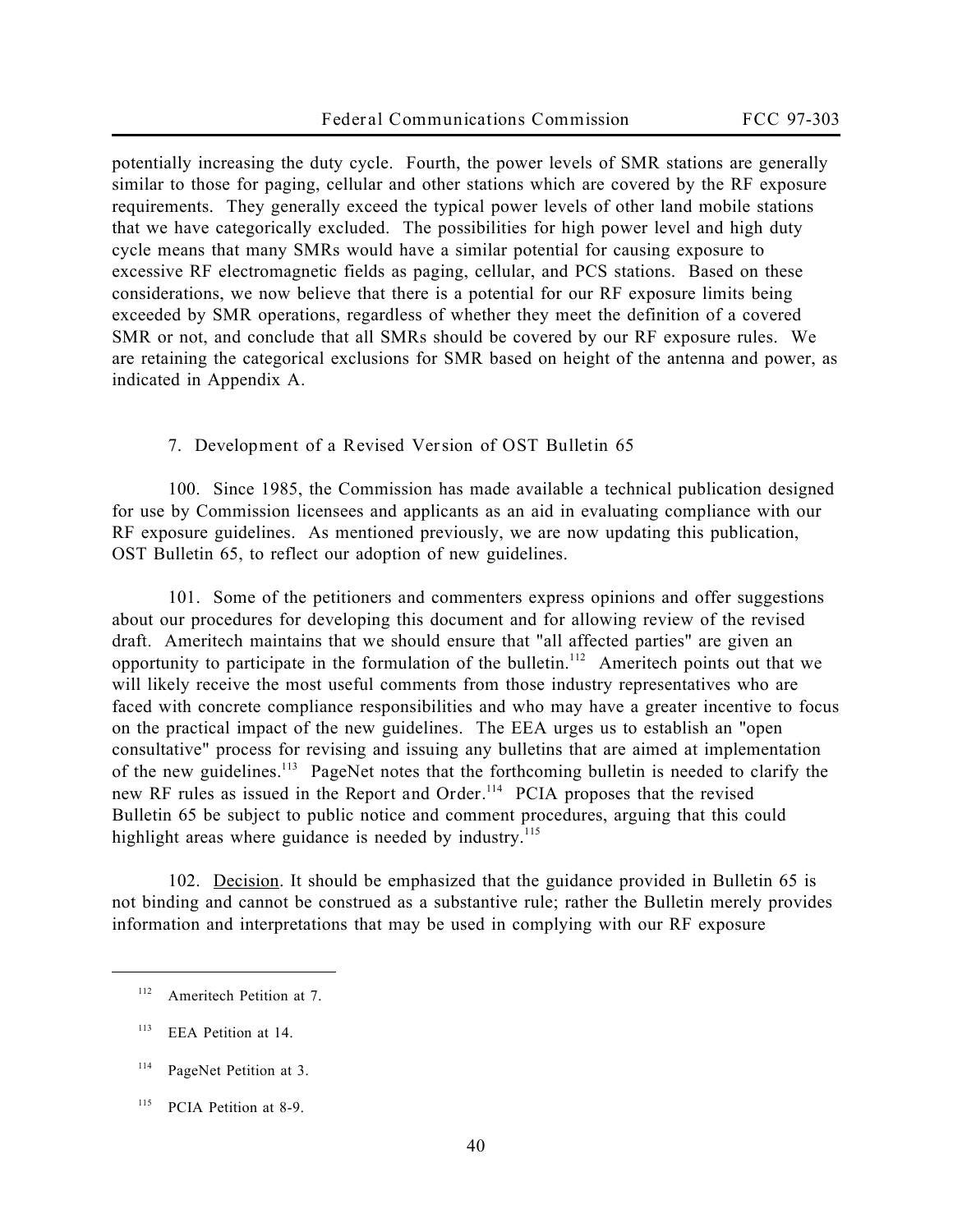guidelines. Other methods of determining compliance are acceptable so long as they are based on generally accepted scientific methods. In the introduction of the existing bulletin, we indicate that: 1) the bulletin is not designed to establish mandatory procedures; 2) the bulletin is meant to provide guidance and assistance in evaluating compliance; and 3) other methods and procedures for evaluating compliance may be acceptable if based on sound engineering practice.

103. In September, 1996, a draft of a revised Bulletin 65 was sent to approximately fifty outside reviewers for comment and suggestions. The reviewers included a broad spectrum of technical experts and representatives from government, industry and academia, and many of these individuals are affiliated with telecommunications entities regulated by the Commission. Many comments were received by late October. Our staff has reviewed these comments and incorporated many of them into the final bulletin. Any additional review would needlessly delay the release of this important document. Therefore, we will not grant requests made by PCIA and others for a more extensive period of public comment. We will, however, take under consideration the comments of PageNet and others regarding areas that need to be addressed in the bulletin. In addition, Bulletin 65 may be revised periodically based upon feedback and questions from industry and the public.

## **8. Miscellaneous Clarifications and Corrections**

104. Since issuing our *Report and Order* in this proceeding, we have identified a few corrections and clarifications that need to be made to rule sections that were amended. We are hereby making these changes (see Appendix A) to our rules as follows:

(1) Paragraph (b)(1) of 47 CFR § 1.1307 is modified to make it clear that both our MPE limits contained in 47 CFR § 1.1310 and our SAR limits contained in 47 CFR § 2.1093 generally apply, as appropriate, to all facilities, operations, and transmitters regulated by the Commission. The rule adopted in the *Report and Order* only made this specific statement with respect to MPE limits. This was an oversight, and a modification is being made here to prevent possible confusion.

(2) Table 1 in paragraph (b)(1) of 47 CFR § 1.1307 is modified to insert the words "ERP" that were inadvertently omitted from column 2 in the section of the table referencing evaluation criteria for Personal Communications Services in Part 24.

(3) We are amending our rules to make it clear that our categorical exclusions apply to transmitters mounted on the sides of buildings as well as those mounted on building roofs. Therefore, we are replacing the term "rooftop" with the term "building-mounted" in our rules for purposes of defining categorical exclusion. We believe that this change will remove possible confusion in the existing rules and will avoid potential situations where persons could be exposed to RF emissions in excess of our guidelines.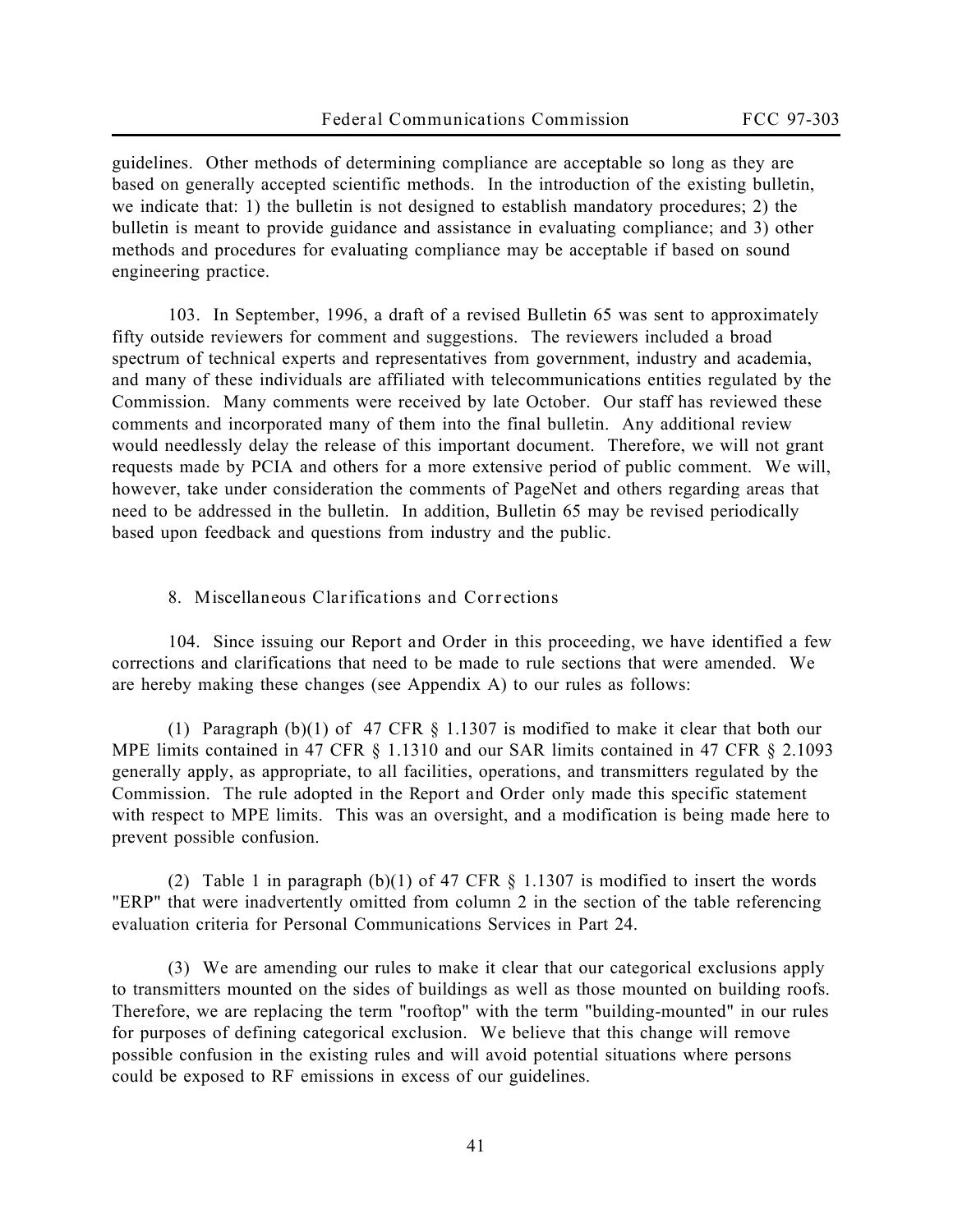(4) Minor language changes have been made to the entry in Table 1 of Appendix A for Local Multipoint Distribution Service (LMDS) requirements (subpart L of part 101) to clearly reference the FCC adopted RF exposure limits in 47 CFR § 1.1310.

(5) Paragraph (b)(4) of 47 CFR § 1.1307 is modified to correct a typographical error.

(6) Paragraph (b) of 47 CFR § 2.1091, which applies to mobile devices, excluded devices intended to be used in "fixed locations." However, the term "fixed locations" was not defined. There was a possibility that some parties might incorrectly assume that certain consumer devices, such as wireless transmitters attached to a computer, are not covered by this paragraph. Accordingly, a definition for "fixed location" has now been added. Language has also been added to this paragraph, and to paragraph (b) of 47 CFR § 2.1093, to clarify our definitions of these devices and to make it clear that radiating "antenna" is intended to mean the "radiating structure" or structures of a mobile, unlicensed or portable device. We have also deleted the words "unlicensed devices" from the caption for Section 2.1091 to avoid confusion, since unlicensed devices can also be evaluated under 47 CFR § 2.1093, if they are classified as a "portable" device.

(7) A new paragraph (d)(4) is added to 47 CFR  $\S$  2.1091 to cover special cases where devices may not be easily classified as either mobile or portable. Examples would be modular or desktop transmitters. The wording in paragraph (d)(3) has also been modified to make it clear that warning labels and instructional materials may be used to attain compliance, if appropriate, for all devices covered by this rule part.

(8) Paragraph (d) of 47 CFR § 2.1093 is modified to reflect the fact that evaluation for RF exposure due to portable devices in terms of specific absorption rate (SAR) is only valid in the frequency range of 100 kHz to 6 GHz and that evaluation of portable devices above 6 GHz should be in terms of compliance with MPE limits for power density. It is further stipulated that measurements or calculations for compliance can be made at a minimum distance of 5 cm from the transmitting source.

(9) The *Report and Order* failed to amend 47 CFR § 26.51(d) and 47 CFR § 26.52 that deal with RF hazards in the General Wireless Communications Service (GWCS). These sections have been changed to conform to the new guidelines, and a category for GWCS transmitters has been added to Table 1 in Appendix A. In addition, 47 CFR § 2.1091 and 47 CFR § 2.1093 have been amended to require evaluation of GWCS portable devices and mobile devices operating above 3 watts EIRP. Exclusion levels for non-mobile and nonportable GWCS transmitters have been established as 1640 watts EIRP, in conformance with the exclusion threshold established for the Wireless Communications Service authorized under Part 27 of the Commission's rules. This threshold is based on calculations of reasonable distances from antennas where individuals might be expected to approach an antenna and where exposures would likely exceed the MPE limits.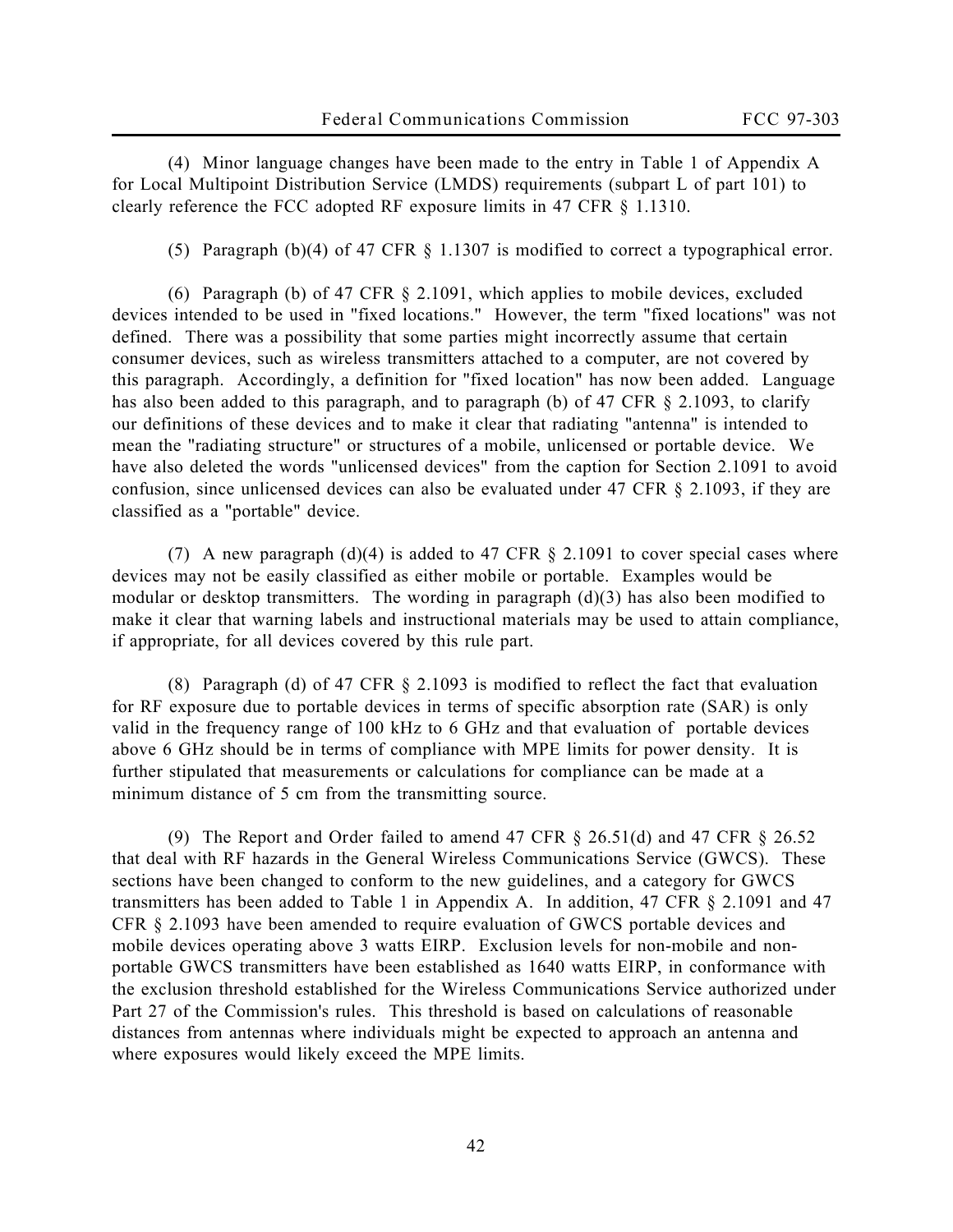Since all of the above changes to the rules involve minor or merely technical clarifying amendments, additional public notice and comment on these changes, beyond that given in the original *Notice* are unnecessary pursuant to Section 553(b)(3)(B) of the Administrative Procedure Act.<sup>116</sup>

**9. Petitions for Reconsideration of Transition Period Extension** 

105. The *First Memorandum Opinion and Order* (*First MO&O*) in this proceeding extended the transition period for implementing the FCC's policies and guidelines for RF compliance.<sup>117</sup> Additional petitions for reconsideration were submitted to the Commission in response to the *First MO&O*, in accordance with Section 1.429 of the Commission's rules [47 CFR  $§$  1.429(i)].<sup>118</sup> For various reasons, these petitioners request that we reconsider our decision on extending the transition period.

106. The Ad-hoc Association opposes the extension and urges the Commission to implement the guidelines without further delay. The Ad-hoc Association claims that in extending the transition period the Commission: (1) did not consult with federal health and safety agencies to determine the public health consequences of such action; (2) did not consider the adverse health effects of its action on people who live, work or attend school in the vicinity of FCC-regulated transmitters; (3) did not adequately explain the reason why it did not concur with the Ad-hoc Association's earlier objections to extension; (4) did not consider new information now available on the health consequences of human exposure to low-level RF fields; (5) has effectively established a transition period with two sets of limits (since the Commission applied new guidelines to PCS facilities in  $1994$ ).<sup>119</sup> The Ad-hoc Association also maintains that other petitioners seeking an extension of the transition period have not established proof that implementation by the original date would be unreasonably burdensome, nor have they justified the necessity for awaiting publication of the Revised OET Bulletin  $65$  before implementing new guidelines.<sup>120</sup>

<sup>116</sup> *See* 5 U.S.C. 553(b).

 $\overline{a}$ 

<sup>117</sup> *First Memorandum Opinion and Order,* ET Docket 93-62, adopted December 23, 1996, 11 FCC Rcd 17,512 (1997).

<sup>118</sup> Petitions for Partial Reconsideration were filed by Ameritech Mobile Communications, Inc. (Ameritech) and Northeast Louisiana Telephone Company, Inc. (Northeast). Petitions for Reconsideration were filed by the Ad-hoc Association of Parties Concerned About the Federal Communications Commission's Radiofrequency Health and Safety Rules (Ad-hoc Association) and the Cellular Phone Taskforce.

<sup>119</sup> Ad-hoc Association Petition at 2-15.

<sup>120</sup> Ad-hoc Association Petition at 18-21.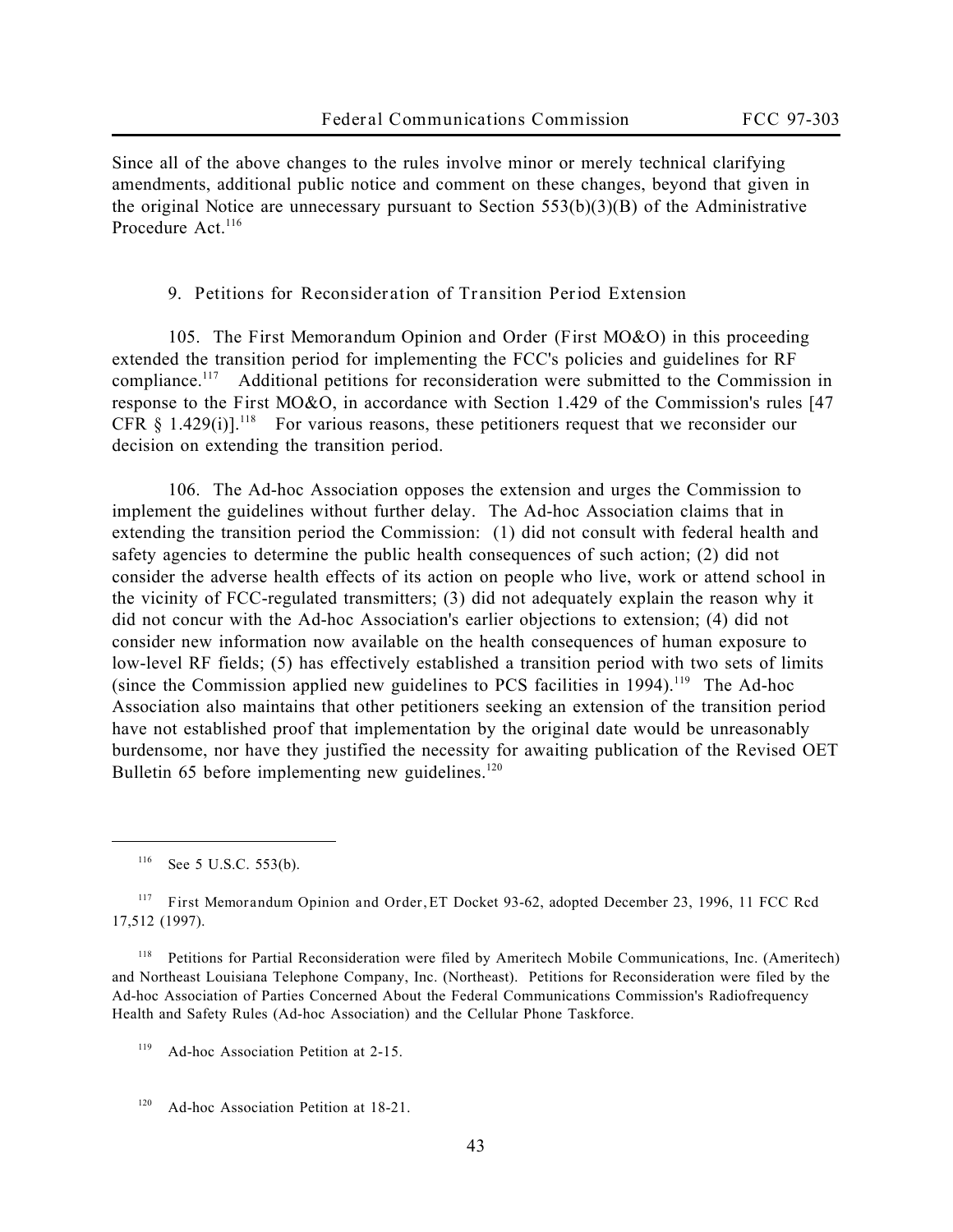107. The Cellular Phone Taskforce also opposes our extension of the transition period, claiming that the extension will allow the proliferation of facilities that will harm and discriminate against individuals who are "electrosensitive."<sup>121</sup> The Cellular Phone Taskforce states that recent evidence and studies support its position, including evidence that "thousands of people" in New York City are suffering from "radiation sickness" as a result of PCS technology.

108. In their comments, Ameritech and AT& T Wireless disagree with the statements made by the Ad-hoc Association and the Cellular Phone Taskforce.<sup>122</sup> Ameritech and AT&T Wireless say that the Ad-hoc Association has underestimated the resources and effort needed to achieve compliance with the FCC's new RF guidelines and policies. AT&T Wireless argues further that nothing in the petitions of the Ad-hoc Association and the Cellular Phone Taskforce justifies a reversal of the Commission's decision and that rather than demonstrating that delaying the transition date would be harmful to public health the petitioners have simply repeated claims made in their previous petitions.<sup>123</sup> The Cellular Telephone Taskforce responds that this view is premature pending resolution of the issues raised in the original petitions.<sup>124</sup> The Taskforce also maintains that in opposing its petition, Ameritech has not addressed any of the concerns raised by the Taskforce regarding compliance with the new guidelines. $125$ 

109. Ameritech and Northeast request that the transition period be extended even further beyond the September 1, 1997, date specified in the *First MO&O.* Ameritech and Northeast urge the Commission to link the effective date of new guidelines to the release of the Commission's revised Bulletin 65, which will provide guidance on compliance for applicants and licensees. Specifically, they maintain that the new date should be one year after release of Bulletin 65 to give applicants and licensees ample time to accurately evaluate their compliance with the new policies and guidelines.<sup>126</sup> Ameritech and Northeast argue that given the many complex issues raised by the new guidelines and the petitions for reconsideration it may be several months before the revised Bulletin can be issued and, consequently, industry will not have adequate time to comply with the new rules. As an alternative, Ameritech and Northeast request that the Commission announce its intention to take a "flexible approach" in further extending the September 1, 1997, deadline or in granting requests for waivers of this deadline. Comments filed by AirTouch Communications, Inc.,

<sup>&</sup>lt;sup>121</sup> Cellular Phone Taskforce Petition at 1-3.

<sup>&</sup>lt;sup>122</sup> Ameritech Comments at 1-4. AT& T Wireless Comments at 1-5.

<sup>123</sup> AT&T Wireless Comments at 3-4.

<sup>&</sup>lt;sup>124</sup> Cellular Phone Taskforce Reply to AT&T Wireless at 1.

<sup>&</sup>lt;sup>125</sup> Cellular Phone Taskforce Reply to comments of Ameritech at 1-2.

<sup>126</sup> Ameritech Petition at 1-4, Northeast Petition at 1-4.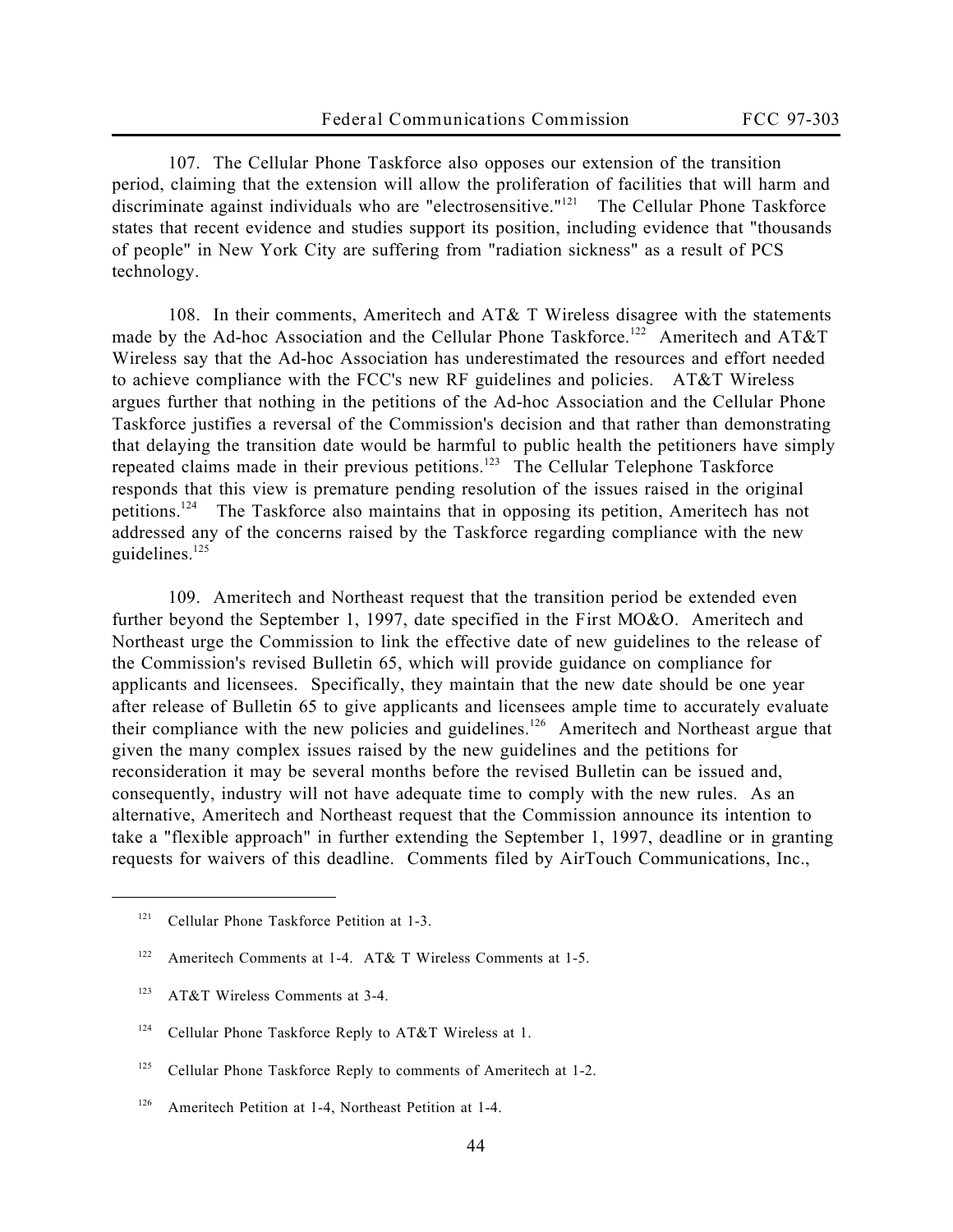and AT&T Wireless support the petitions of Ameritech and Northeast.<sup>127</sup> However, AirTouch suggests that if a one-year extension beyond release of Bulletin 65 is not possible, an eightmonth extension would be reasonable.

110. Decision. In our *First MO&O* in this proceeding we stated that we have no evidence that extending the transition period would have a significant adverse effect on public health.<sup>128</sup> We re-state that conclusion. The new RF exposure guidelines are in certain respects more restrictive than those they replace, particularly with respect to exposure of the general public. However, with regard to most of the personal wireless facilities that are the subject of the petitions of the Ad-hoc Association and the Cellular Phone Taskforce, there is ample evidence that most of these facilities will result in levels of exposure of the general public that are many times lower than our new guidelines.

111. As previously discussed in this *Order* and in the original *Report and Order* in this proceeding, we have relied on the advice and comments of the federal health and safety agencies as to what levels of RF exposure are protective of the public health. The Commission does not have the expertise to make independent judgements on such alleged health effects as "electrosensitivity" or other reported effects on human health. This is the responsibility of the federal health and safety agencies and other qualified public health organizations. Therefore, we continue to consider our new guidelines appropriately protective of public health. There is no evidence to suggest that transmitters or facilities that comply with our guidelines will cause adverse health effects. Our guidelines adopt the most conservative aspects of the ANSI/IEEE and the NCRP recommended exposure criteria and have been recommended by all of the relevant health and safety agencies. Moveover, we do not agree with the Ad-hoc Association and the Cellular Phone Taskforce that even a minimal extension of the initial transition period should be denied. We agree with Ameritech, Northeast, Airtouch and AT&T Wireless that a further extension is necessary to allow applicants and licensees sufficient time to analyze the newly revised version of OET Bulletin 65.

112. For these reasons we will agree to a limited further extension of the transition period to October 15, 1997. Since this *Order* and the revised Bulletin 65 will be issued at the same time, this will allow sufficient time for applicants and licensees to review these documents. Copies of this *Order* and the revised Bulletin 65 will be immediately available on the Commission's World Wide Web page (www.fcc.gov). We do not agree that there is a need for a period as long as eight months to one year beyond issuance of the final version of Bulletin 65. Ample time has already been given to applicants and licensees to begin considering compliance issues, and, as noted, a preliminary draft of Bulletin 65 was made

<sup>&</sup>lt;sup>127</sup> AirTouch Comments at 1-3. AT&T Wireless Comments at 1-5.

<sup>128</sup> See *First MO&O* at paragraph 8.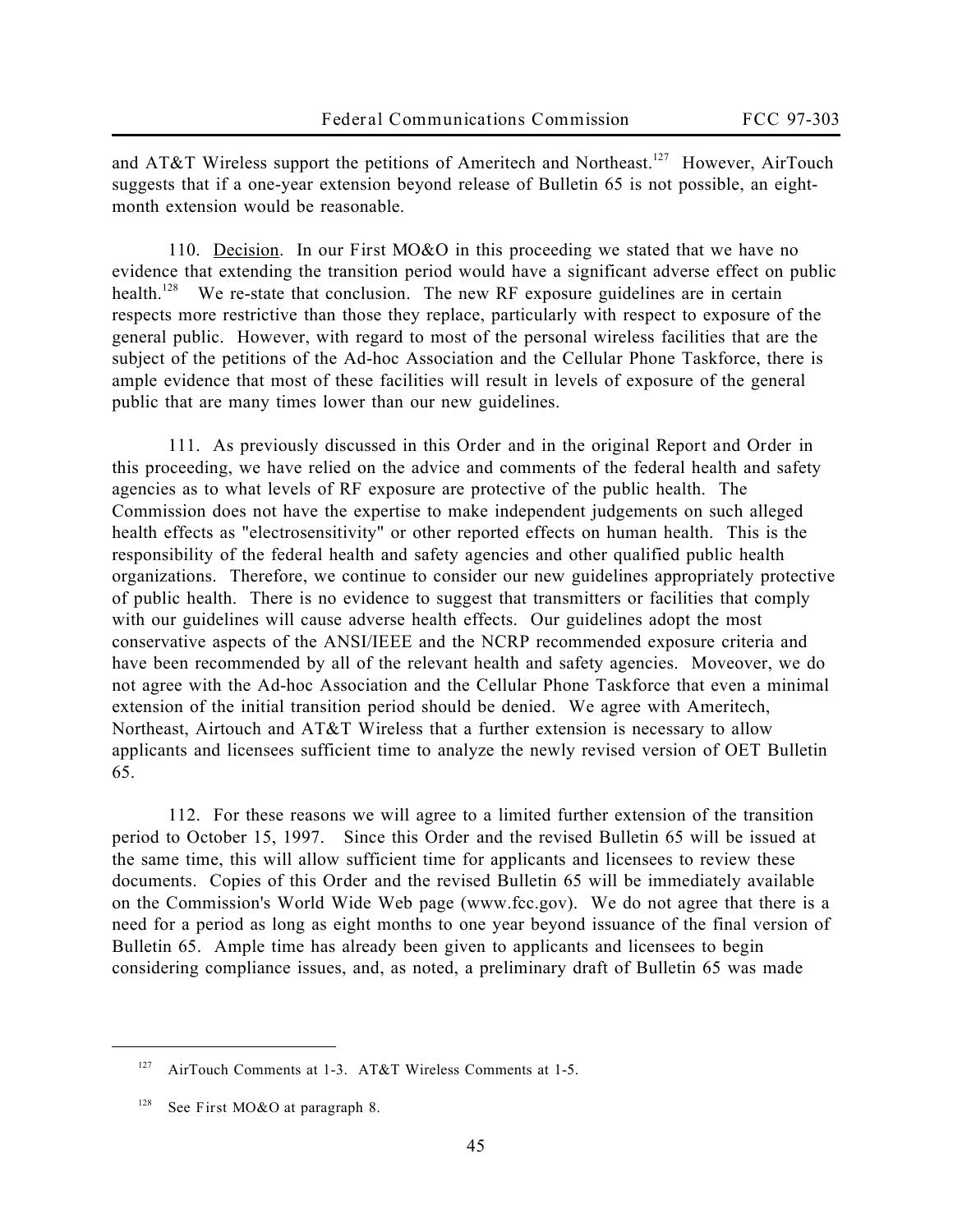available to many outside reviewers several months ago. Therefore, the petitions of Ameritech and Northeast are partially granted.<sup>129</sup>

#### **10. Treatment of Existing Facilities, Operations and Devices**

113. Under the rules adopted in the *Report and Order* in this proceeding, as modified by the *First MO&O,* all applications to the FCC for construction permits, license renewals and requests for station modifications filed after September 1, 1997 are subject to analysis under our new RF exposure guidelines, whereas existing sites are required to come into compliance only at the time of renewal or modification. In our Order today, we extend the initial transition period under Section  $1.1307(b)(4)$  for implementing the new RF exposure guidelines to October 15, 1997, and clarify that all new facilities constructed after that date must comply with the new guidelines, regardless of whether an application is filed with the Commission. Licensees filing applications for new facilities, renewals or modifications are also required to bring their operations into compliance with the new guidelines. We also revise our rules to require existing sites to come into compliance as of a date certain.

114. We are revising our rules because we believe that the health and safety concerns that underlie the adoption of our new guidelines warrant reconsideration of the ways we have applied these requirements in the past. Previously, our rules have been triggered by applications for new facilities, modifications to existing facilities, or renewals of existing licenses. Although this approach is appropriate for most of the broad range of environmental issues our rules were designed to address, we believe that a different approach is warranted in matters of RF exposure. Because of potential public heath and safety concerns, we adopted more conservative RF exposure guidelines based on the recommendations of the relevant federal health and safety agencies, and we will require all new facilities constructed after the effective date of this Order to comply with the new guidelines by a date certain.<sup>130</sup> We also believe this approach is consistent with Congressional intent underlying Section 704 of the Telecommunications Act of 1996, that the Commission's rules in this proceeding "contain adequate, appropriate and necessary levels of protection to the public."<sup>131</sup> We recognize that licensees require a reasonable amount of time to bring existing facilities into compliance due

 $129$  Since we are taking this action the late petitions recently filed by Ameritech and PCIA requesting immediate deferral of the September 1, 1997, implementation date are moot and are denied. *See "Emergency Request for Immediate Deferral of Transition Date,"* filed August 8, 1997, by the Personal Communications Industry Association, and *"Request for Extension of Compliance Deadline,"* filed August 15, 1997, by Ameritech Mobile Communications, Inc.

<sup>&</sup>lt;sup>130</sup> In the Notice of Proposed Rule Making in this docket we specifically asked for comment on "how best to treat equipment and facilities that are in use but do not comply with the new guidelines." See Notice of Proposed Rule Making, ET Docket 93-62, at para. 26.

<sup>131</sup> H. R. Rep. No. 204, 104th Cong., 1st Sess. 95 (1995).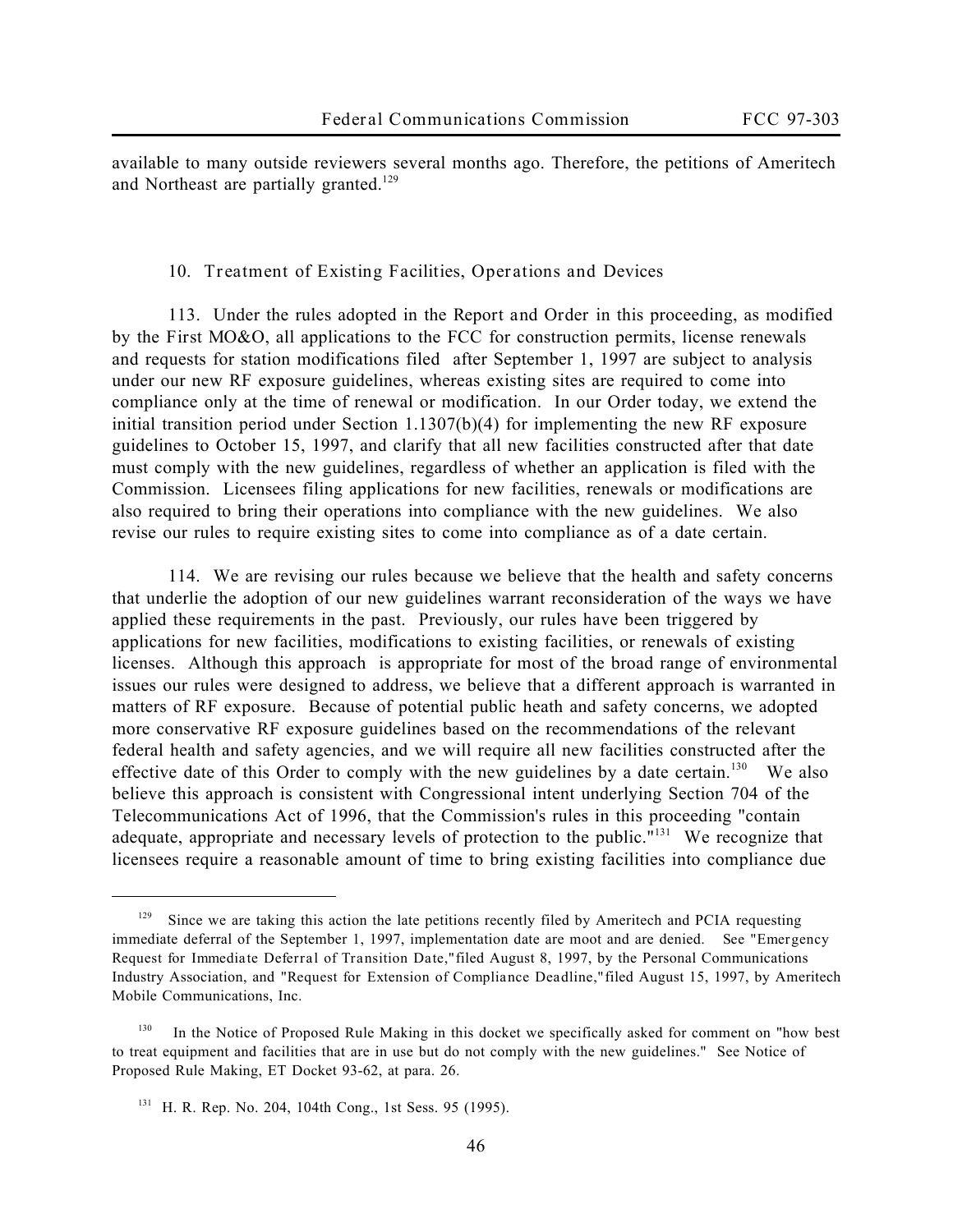to the variety of different site configurations and settings. Accordingly, we will require all existing facilities to be brought into compliance with the new rules no later than September 1, 2000. If a licensee believes that its facility cannot be brought into compliance, the licensee must file an Environmental Assessment by this date.<sup>132</sup>

## **III. NOTICE OF PROPOSED RULEMAKING**

## **A. Introduction**

115. This proceeding was originally initiated by Commission staff to consider issues concerning Sections  $332(c)(7)(B)(iv) - (v)$  of the Communications Act. However, while these issues were being studied, on March 19, 1997, the Personal Communications Industry Association (PCIA) sent a letter to the Wireless Telecommunications Bureau (WTB) requesting that the WTB initiate a proceeding to develop policy guidelines that clearly set forth under what circumstances state and local "testing and documentation requirements related to the environmental effects of radio frequency emissions become so onerous as to effectively constitute state regulation of these emissions."<sup>133</sup> PCIA asks that, *inter alia*, we: (1) clearly define what testing and reporting procedures states and localities may adopt in order to ensure compliance with federal RF regulations; (2) prohibit adducing evidence regarding the health effects of RF emissions at zoning board hearings absent an affirmative showing that the zoning applicant has failed to comply with federal standards; and (3) promulgate streamlined procedures for processing petitions that request preemption of state and local rules that attempt to regulate RF emissions in a manner inconsistent with federal standards.<sup>134</sup> On July 15, 1997, the Commission's Local and State Government Advisory Committee (LSGAC) submitted its Recommendation Number 5 concerning PCIA's letter.<sup>135</sup> LSGAC recommends that the Commission work with state and local governments and industry to recommend a mutually acceptable RF testing and documentation protocol that may be adopted by state and local governments. Because we are considering the issues raised by PCIA in this *Notice*, we will incorporate PCIA's letter and the LSGAC Letter into the record and consider both as comments in this proceeding.

116. CTIA first raised the issue of the preemption of state and local government regulations that bar or impede Commercial Mobile Radio Service (CMRS) providers from

<sup>132</sup> *See* 47 CFR Section 1.1308(a).

<sup>133</sup> *See* Letter to Michele F. Farquhar, Chief and Rosalind Allen, Deputy Chief of Wireless Telecommunications Bureau from Jay Kitchen, President, Personal Communications Industry Association (March 19, 1997) (*PCIA Letter*).

<sup>134</sup> *PCIA Letter* at 2.

<sup>&</sup>lt;sup>135</sup> See LSGAC's letter and attached Recommendation Number 5, filed July 15, 1997 (LSGAC Letter).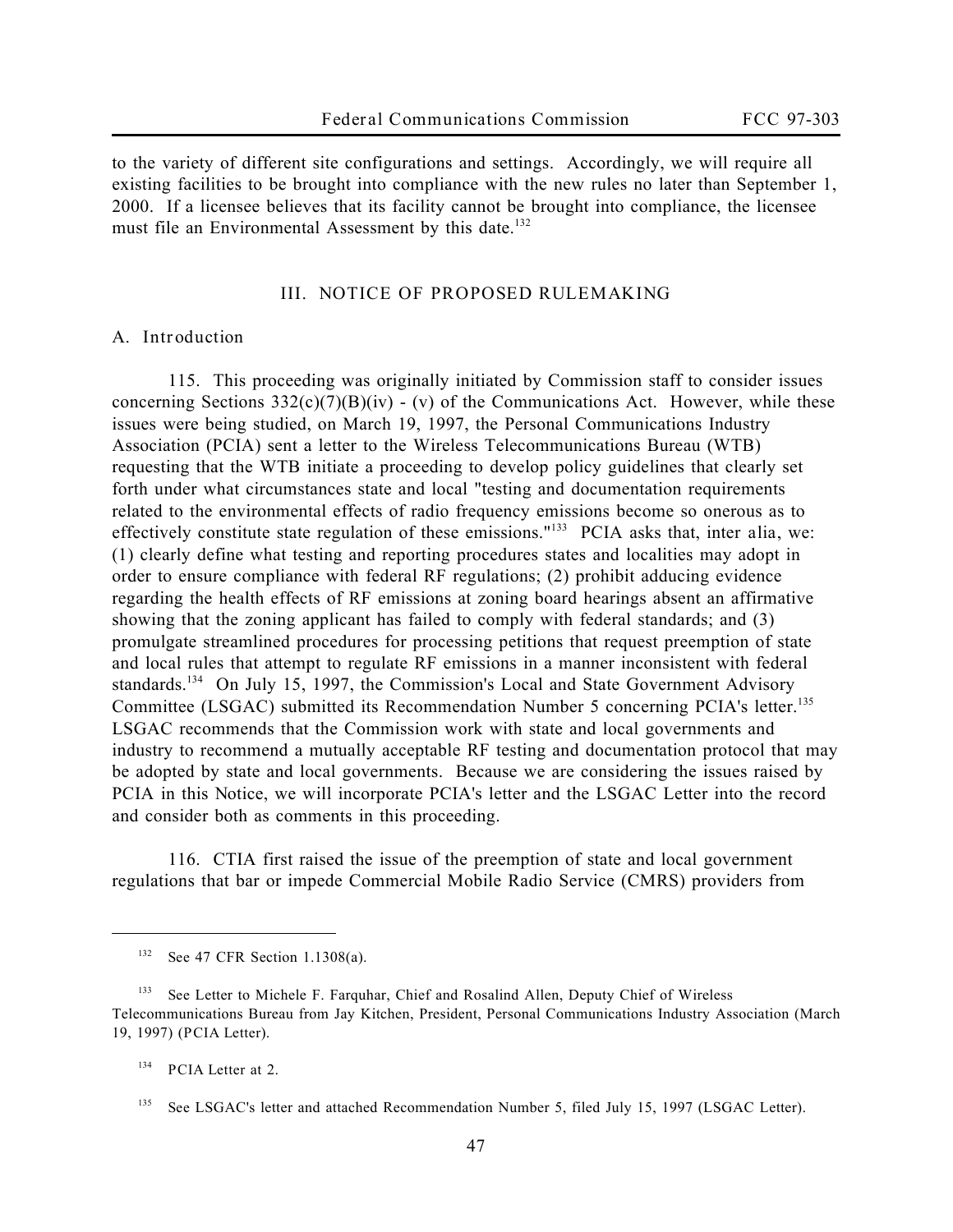locating or constructing new towers in a petition filed in 1994 (*CTIA '94 Petition)*. 136 However, the *Conference Report* accompanying the passage of the Telecommunications Act, stated that the Commission should terminate "[A]ny pending Commission rulemaking concerning the preemption of local zoning authority over the placement, construction or modification of CMS facilities  $\ldots$ . "<sup>137</sup> In addition, now that a national wireless facilities siting policy has been incorporated into Section 332 of the Communications Act, many of the issues raised by CTIA are now moot. As such, we are dismissing the *CTIA '94 Petition*.

117. In this proceeding, we seek comment on proposed procedures for filing and reviewing requests filed pursuant to Section  $332(c)(7)(B)(iv)-(v)$  of the Communications Act for relief from state or local regulations on the placement, construction or modification of personal wireless service facilities based either directly or indirectly on the environmental effects of RF emissions. As the siting of personal wireless facilities expands and numerous new personal wireless service providers seek to construct their facilities, we anticipate being called upon more frequently to review petitions alleging that a state or local government has acted or failed to act in a manner that is inconsistent with Section  $332(c)(7)(B)(iv)-(v)$ . Therefore, we believe it is appropriate to initiate a rulemaking proceeding to seek comment on the procedures we should adopt for reviewing Section  $332(c)(7)(B)(iv)$ -(v) petitions.

118. In the Telecommunications Act of 1996 ("Telecommunications Act"), $^{138}$ Congress gave the Commission authority to grant relief from state or local regulations of personal wireless service facilities based on the environmental effects of RF emissions to the extent that the facilities in question comply with the Commission's rules regarding such emissions. While we have considered, in the *Report and Order and Memorandum Opinion and Order* in this proceeding, the more general questions of how to define the term "personal wireless services," with respect to consideration of requests for relief filed under Section  $332(c)(7)(B)(iv)$  of the Communications Act,<sup>139</sup> and whether we have the authority to consider actions that are taken with respect to operating facilities, we have not previously considered whether to adopt formal procedures for reviewing such requests.<sup>140</sup> In order to most

<sup>136</sup> *See* Cellular Telecommunications Industry Association's (CTIA) "Petition for Amendment of the Commission's Rules to Preempt State and Local Regulation of Commercial Mobile Radio Service (CMRS) Transmitting Facilities," RM-8577, filed December 22, 1994 (*CTIA '94 Petition*); *see also* Amendment of the Commission's Rules to Preempt State and Local Regulation of Tower Siting for Commercial Mobile Radio Service Providers, Cellular Telecommunications Industry Association's Petition for Rulemaking, RM-8577, *Public Notice*, Report No. 2052 (January 18, 1995).

<sup>137</sup> *See* 47 U.S.C. § 332(c)(7)(A); *see also* H. Rep. No. 104-458, 94th Cong. 2nd Sess. 207-208 (1996) (*Conference Report*).

<sup>138</sup> Pub. L. No. 104-104, 110 Stat. 56 (1996).

<sup>&</sup>lt;sup>139</sup> 47 U.S.C. § 332(c)(7)(B)(iv).

<sup>140</sup> *See Report and Order* at ¶¶ 164-168; *Memorandum Opinion and Order* at ¶ 84.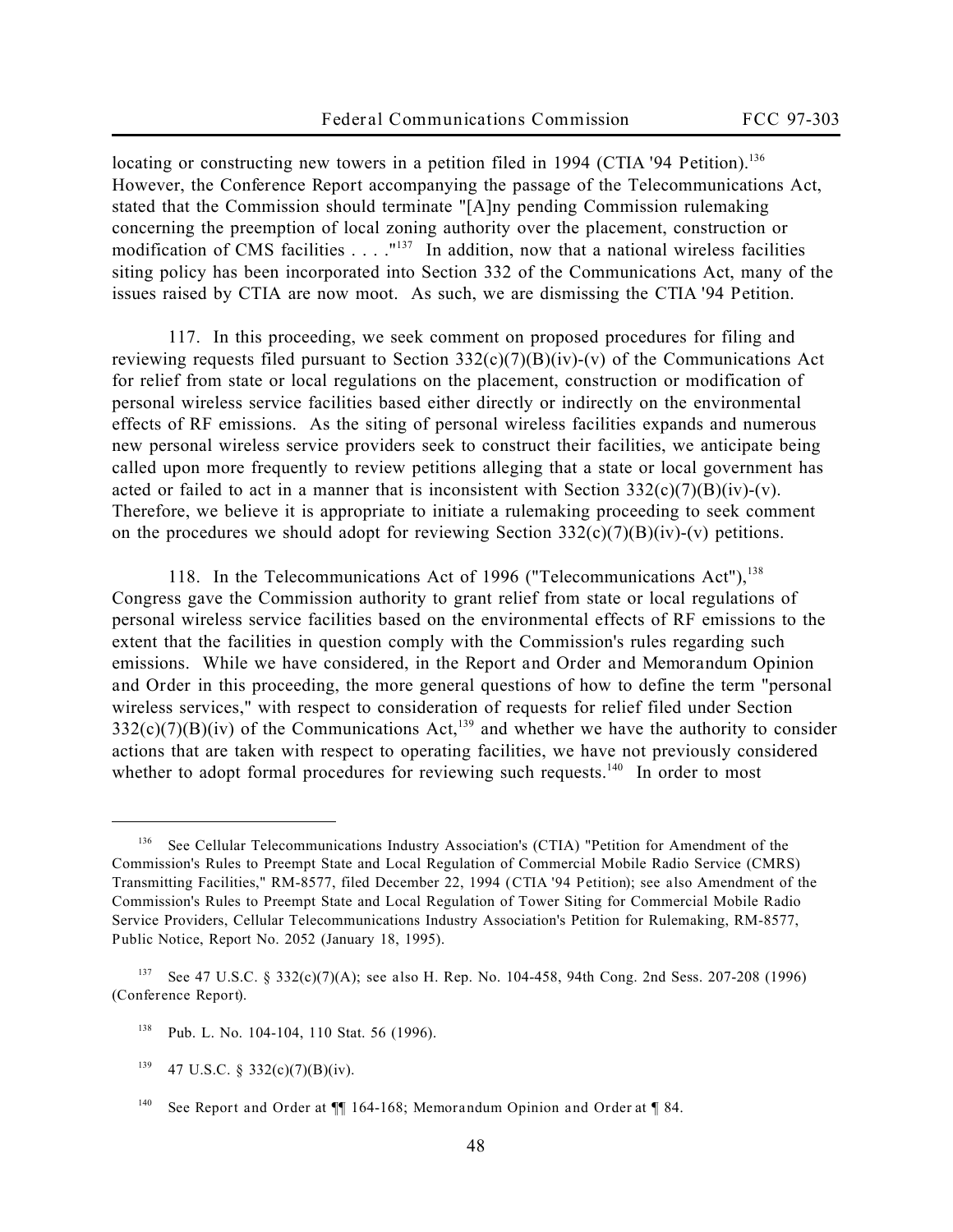effectively and efficiently implement the provisions of the Telecommunications Act regarding RF emissions and personal wireless service facilities siting, we believe that clear procedures must be developed that allow parties adversely affected by actions or regulations based on RF emissions to petition for relief and that also allow interested parties to participate in proceedings addressing such petitions. This *Notice* seeks comment on procedures to permit the rapid resolution of such requests, and proposes definitions for various terms relevant to such proceedings. With these proposals, we seek to balance the legitimate role of state and local authorities in zoning and land use matters with the statutory goal of promoting fair competition in the provision of personal wireless services without compromising public health or safety. We believe these proposals will allow personal wireless services to be deployed and delivered to consumers as rapidly as possible, while preserving the authority of state and local jurisdictions in land use matters and protecting the public health.

119. We stress that the procedures we propose herein shall be limited to those circumstances where a request for relief is filed concerning a specific state or local regulation, action or failure to act pursuant to Sections  $332(c)(7)(B)(iv)$  - (v) of the Communications Act. These procedures will not apply to parties that file complaints with the Commission about the alleged effects of RF emissions from existing or modified wireless facilities for which no adverse state or local action has occurred or is pending or to parties that complain that an existing or modified wireless facility does not comply with our recently revised RF guidelines. Those parties, including state and local governments, must follow the established complaint procedures set forth in our rules.

## **B. Background**

 $\overline{a}$ 

**1. Sections 332(c)(7)(B)(iv) - (v) of the Communications Act**

120. Prior to passage of the Telecommunications Act, there was no specific statutory authority providing that the Commission had jurisdiction over issues concerning environmental effects of RF emissions. Issues concerning RF emissions were reviewed by the Commission on a case-by-case basis.<sup>141</sup> Without the specific statutory authority, the Commission declined to preempt such state and local regulations.<sup>142</sup> Prior to passage of the Telecommunications Act, some state and local governments expressed concerns about the environmental effects of RF emissions and appeared to be adopting ordinances that restricted

<sup>&</sup>lt;sup>141</sup> See Guidelines for Evaluating the Environmental Effects of Radio Frequency Radiation, ET Docket No. 93-62, *Report and Order*, 11 FCC Rcd 15123, ¶ 164 (1996) (*citing National Association of Broadcasters*, 5 FCC Rcd 486 (1990)) (*Report and Order*); *see also Responsibility of FCC to Consider Effects of RF*, 100 FCC 2d 543, 557-558 (1985).

<sup>142</sup> *See National Association of Broadcasters*, 5 FCC Rcd 486 (1990); *see also Responsibility of FCC to Consider Effects of RF*, 100 FCC 2d 543, 557-558 (1985).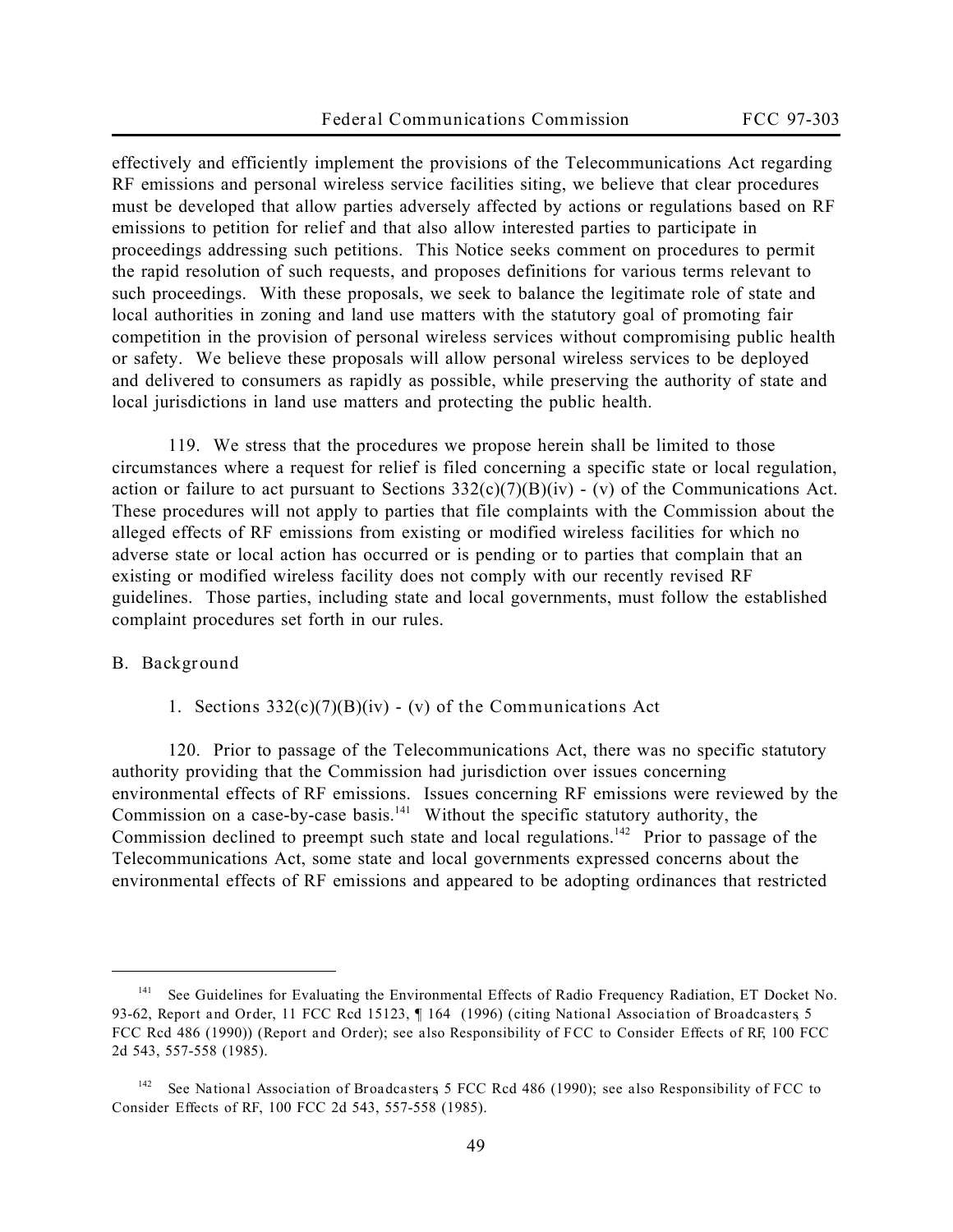the siting of wireless facilities based on such concerns.<sup>143</sup> For example, certain ordinances were adopted that expressly forbade the construction of all CMRS towers, imposed lengthy moratoria on the construction of facilities or restricted the construction of facilities in certain zones<sup>144</sup>

121. With the passage of the Telecommunications Act, Congress amended the Communications Act of 1934 to add a new Section 332(c)(7),<sup>145</sup> which preserves the authority of state and local governments over zoning and land use matters regarding the placement, construction and modification of personal wireless service facilities.<sup>146</sup> This authority is limited, however, by Sections  $332(c)(7)(B)(i)$ , (ii) & (iii), which provide: (1) that state and local regulations concerning the siting of personal wireless facilities shall not unreasonably discriminate among providers of functionally equivalent services; (2) that such regulations shall not prohibit or have the effect of prohibiting the provision of personal wireless services; (3) that local decisions concerning the siting of personal wireless facilities be issued within a reasonable period of time; and (4) that such decisions be in writing and supported by substantial evidence contained in a written record.<sup>147</sup> Parties adversely affected by state or local regulations that do not comply with these provisions may seek relief in a court of competent jurisdiction.<sup>148</sup>

122. Section  $332(c)(7)(B)(iv)$  of the Communications Act provides the Commission with the specific authority to provide relief from state and local regulations that are based on environmental effects of RF emissions to the extent that personal wireless service facilities comply with the Commission's RF emissions guidelines. This Section provides that:

No State or local government or instrumentality thereof may regulate the placement, construction, and modification of personal wireless service facilities on the basis of the environmental effects of radio frequency emissions to the

<sup>144</sup> *Id.*

 $\overline{a}$ 

 $145$  47 U.S.C. § 332(c)(7).

<sup>143</sup> *See* the following comments filed in response to the *CTIA '94 Petition*: United States Cellular Corporation Comments at 5; Southwestern Bell Mobile Systems, Inc. Comments at 10-11; American Personal Communications Comments at 4; NYNEX Mobile Communications Company Comments, Attachment 2; McCaw Cellular Communications, Inc. Comments at 11-12, 13, 15; Century Cellunet, Inc. Reply Comments at 6-7; Bay Area Cellular Telephone Company Reply Comments at 2-3.

<sup>&</sup>lt;sup>146</sup> See Conference Report at 207-208. Section 332(c)(7)(C)(ii) of the Communications Act defines "personal wireless service facilities" as those "facilities for the provision of personal wireless services." 47 U.S.C. § 332(c)(7)(C)(ii). Personal wireless services are defined as "commercial mobile services, unlicensed wireless services, and common carrier wireless exchange access services." 47 U.S.C. § 332(c)(7)(C)(i).

<sup>&</sup>lt;sup>147</sup> See 47 U.S.C. § 332(c)(7)(B)(i) - (iii).

<sup>148</sup> *See* 47 U.S.C. § 332(c)(7)(B)(v).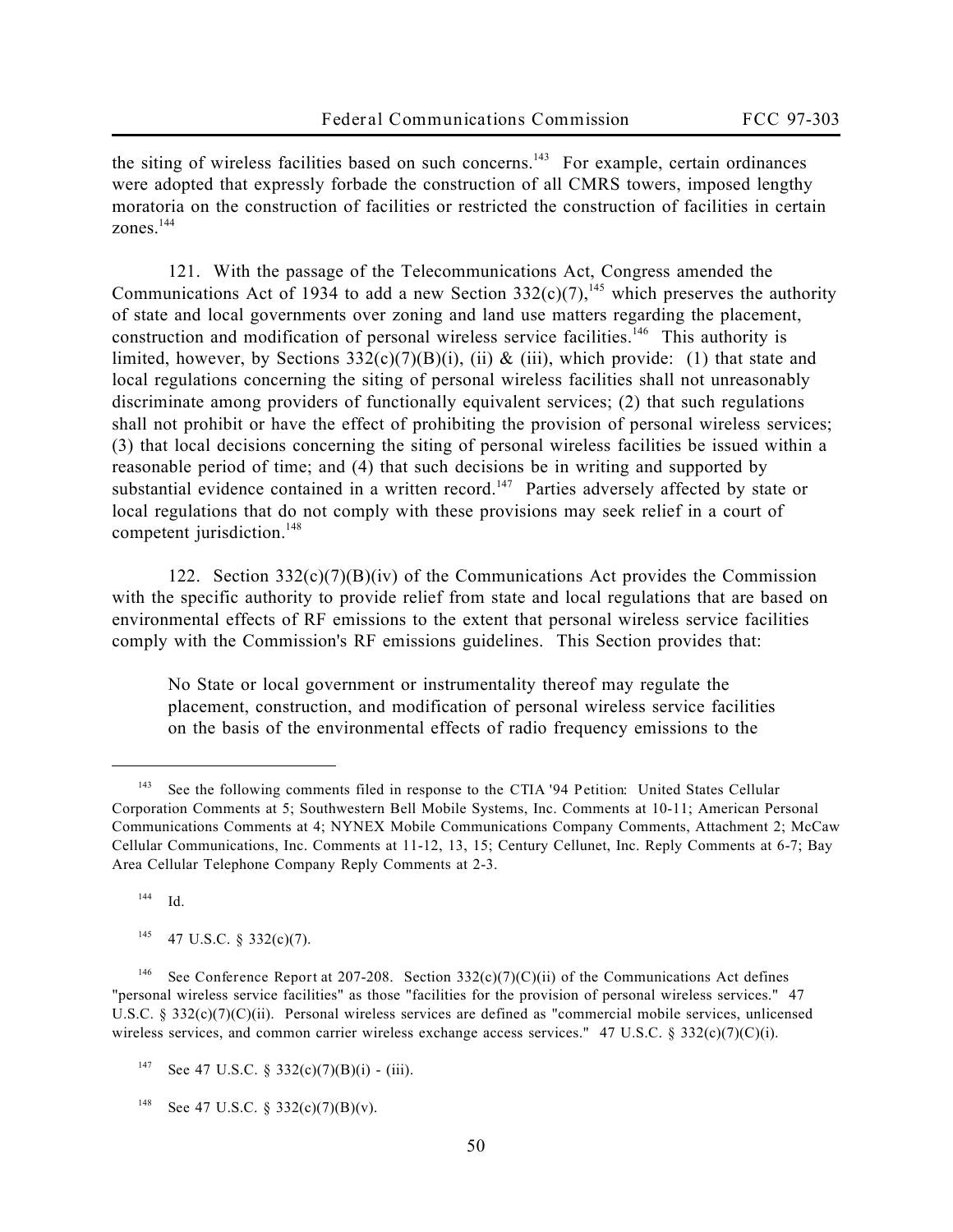extent that such facilities comply with the Commission's regulations concerning such emissions  $149$ 

123. As stated in the Conference Report, Section  $332(c)(7)(B)(iv)$  was adopted to prevent a state or local government or its instrumentalities from basing the regulation of the placement, construction, or modification of personal wireless service facilities directly or indirectly on the environmental effects of RF emissions if those facilities comply with the Commission's RF guidelines.<sup>150</sup> Pursuant to Section  $332(c)(7)(B)(v)$  of the Communications Act, any person adversely affected by any such actions or failure to act may seek relief from a court of competent jurisdiction or from the Commission.<sup>151</sup>

**2. Other Relevant Provisions**

124. In addition to Sections  $332(c)(7)(B)(iv)$  - (v) of the Communications Act, Congress has given the Commission the express preemption authority pursuant to other sections of the Communications Act. Following the enactment of these provisions, we have received several requests for preemption under these sections, including requests relating to wireless telecommunications deployment and competition. Some of these requests are currently pending before us.<sup>152</sup> The following paragraphs describe the various sections of the Communications Act concerning telecommunications preemption authority and our actions to resolve these important matters.<sup>153</sup>

<sup>149</sup> 47 U.S.C. § 332(c)(7)(B)(iv).

 $\overline{a}$ 

<sup>151</sup> *See* 47 U.S.C. § 332(c)(7)(B)(v); *see also Conference Report* at 208.

<sup>152</sup> *See*, *e.g.,* Pleading Cycle Established For Comments on Petitions for Preemption and Declaratory Ruling Regarding the Puerto Rico Telecommunications Act of 1996, *Public Notice*, DA 96-1960 (October 17, 1996); Commission Seeks Comment on Petition for Preemption and Motion for Declaratory Ruling Filed by Western PCS I Corporation, *Public Notice*, DA 96-1211 (released July 30, 1996), *Supplemental Public Notice*, DA 96- 1862 (November 8, 1996); Commission Seeks Comment on Petition for Declaratory Ruling Filed by Pittencrief Communications, Inc., *Public Notice*, File No. WTB/POL 96-2 (July 18, 1996); Commission Seeks Comment on Alaska-3 Cellular LLC's Motion For Declaratory Ruling, *Public Notice*, File No. WTB/POL 95-2 (November 1, 1995); US West Files a Petition for Declaratory Ruling, *Public Notice* (September 21, 1995), *Supplemental Public Notice*, DA 96-1641 (September 30, 1996); Commission Seeks Comment on Petition for Declaratory Ruling of the Cellular Telecommunications Industry Association, *Public Notice*, DA 96-2140 (December 18, 1996).

We note that Section 207 of the Telecommunications Act also mandated that the Commission adopt regulations to prohibit restrictions that impair a viewer's ability to receive video programming services through devices designed for over-the-air reception of television broadcast signals, multichannel multipoint distribution service, or direct broadcast satellite service. *See* Preemption of Local Zoning Regulation of Satellite Earth Stations, IB Docket No. 95-59, *Report and Order and Notice of Proposed Rulemaking*, 11 FCC Rcd 5809 (1996).

<sup>150</sup> *Conference Report* at 208-209 (emphasis added).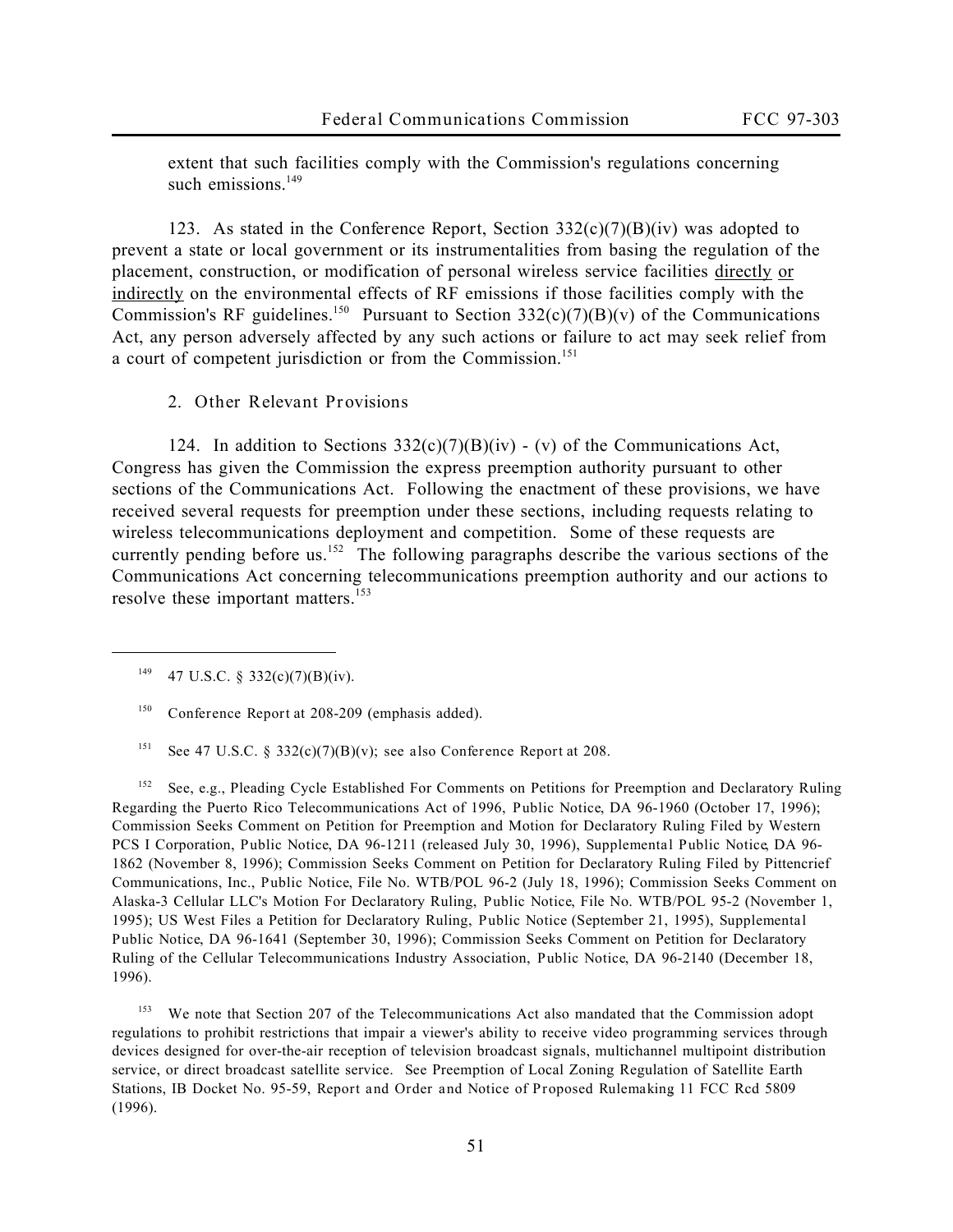125. Section  $332(c)(3)(A)$ . As part of the Omnibus Budget Reconciliation Act of 1993,<sup>154</sup> Congress created new Section  $332(c)(3)(A)$  of the Communications Act, which provides:

no State or local government shall have any authority to regulate the entry of or the rates charged by any commercial mobile service or any private mobile service, except that this paragraph shall not prohibit a State from regulating the other terms and conditions of commercial mobile services.<sup>155</sup>

126. Following the enactment of Section  $332(c)(3)$  of the Communications Act, several states petitioned the Commission seeking to be allowed to continue to regulate CMRS providers' rates and these petitions were denied.<sup>156</sup>

127. Section 253. Section 253(a) of the Communications Act provides that:

No State or local statute or regulation, or other State or local legal requirement, may prohibit or have the effect of prohibiting the ability of any entity to provide any interstate or intrastate telecommunications service.<sup>157</sup>

Section 253(d) further provides that if, after notice and opportunity for public comment, the Commission determines that a state or local government has permitted or imposed any such statute or regulation, it shall preempt the enforcement of such statute or regulation to the extent necessary to correct such violation or inconsistency.<sup>158</sup> However, pursuant to Sections 253(b) and (c), state and local governments are free to continue to impose requirements necessary to preserve and advance universal service, protect the public safety and welfare, ensure the continued quality of telecommunications services, and safeguard the rights of consumers. In addition, under Section 253(c), state and local governments may continue to manage the public rights-of-way or require fair and reasonable compensation from telecommunications providers -- on a competitively neutral and nondiscriminatory basis -- for use of public rights-of-way, if the compensation required is publicly disclosed by such

<sup>156</sup> *See*, *e.g.*, *Connecticut Department of Public Utility Control to Retain Regulatory Control of the Rates of Wholesale Cellular Service Providers in the State of Connecticut*, 10 FCC Rcd 7025 (1995); *affirmed*, *Connecticut Department of Public Utility Control v FCC*, 78 F. 3d 842 (2nd Cir. 1996); *In re Petition of New York State Public Service Commission to Extend Rate Regulation*, 10 FCC Rcd 8187 (1995).

<sup>157</sup> 47 U.S.C. § 253(a).

 $\overline{a}$ 

<sup>158</sup> *See* 47 U.S.C. § 253(d).

<sup>154</sup> Pub. L. No. 103-66, 107 Stat. 312 (1993).

<sup>&</sup>lt;sup>155</sup> 47 U.S.C. § 332(c)(3)(A)(emphasis added).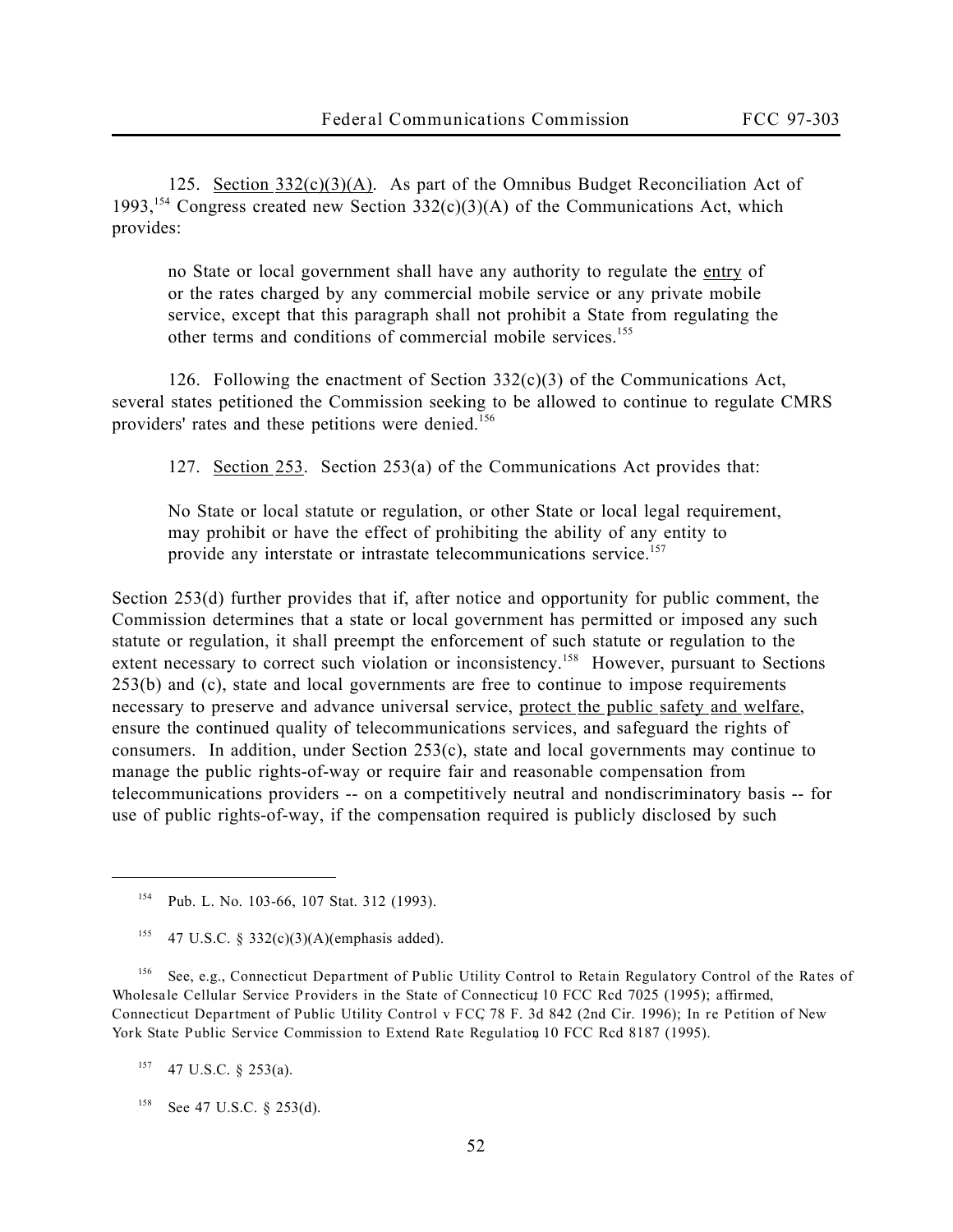government.<sup>159</sup> A number of requests for preemption pursuant to Section 253 of the Communications Act are pending before the Commission,<sup>160</sup> and the Commission has acted on two cases involving wireline telephone providers.<sup>161</sup>

128. Section  $332(c)(7)(B)$ . As noted above, Section  $332(c)(7)(B)(i)$  of the Communications Act provides a method for adversely affected parties to seek relief from a court of competent jurisdiction if a state or local regulation concerning the siting of personal wireless facilities unreasonably discriminates among providers of functionally equivalent services; or has the effect of prohibiting the provision of personal wireless services.<sup>162</sup> In addition, state and local governments are required to "act on any request for authorization to place, construct, or modify personal wireless service facilities within a reasonable period of time after the request is duly filed . . . taking into account the nature and scope of such request." $163$  Decisions issued by state and local governments that "deny a request to place, construct, or modify personal wireless service facilities, shall be in writing and supported by substantial evidence contained in a written record."<sup>164</sup>

129. Several parties have availed themselves of this remedy. In *BellSouth Mobility,* Inc., v. Gwinnett County, <sup>165</sup> a federal district court found that a local board of commissioners' decision denying an "application for tall structure" to construct a cellular communications monopole was not supported by substantial evidence as required by Section  $332(c)(7)(B)(ii)$  of the Communications Act. The Court stated that it "could not conscientiously find that the evidence supporting the board's decision to deny plaintiffs a tall structure permit is substantial. On the contrary, the court finds that the record evidence supports plaintiff's application."<sup>166</sup>

 $\overline{a}$ 

<sup>161</sup> *See* Classic Telephone, Inc., *Memorandum Opinion and Order*, FCC 96-397 (released October 1, 1996)*,* review pending in *City of Bogue et al. v. FCC*, Case No. 96-1498, D.C. Cir., filed Nov. 25, 1996; *see also* Classic Telephone, Inc. Petition for Preemption, Declaratory Ruling and Injunctive Relief, CCBPol 96-10 (filed Dec. 13, 1996); New England Public Communications Council Petition for Preemption Pursuant to Section 253, *Memorandum Opinion and Order*, FCC 96-470 (released December 10, 1996); AB Fillins, *Memorandum Opinion and Order*, FCC 97-238 (released August 1, 1997).

- $162$  47 U.S.C. § 332(c)(7)(B)(i).
- $163$  47 U.S.C. § 332(c)(7)(B)(ii).
- $164$  47 U.S.C. § 332(c)(7)(B)(iii).

<sup>166</sup> *Id*. at 928.

<sup>159</sup> *See* 47 U.S.C. § 253(b) & (c).

<sup>160</sup> *See supra,* footnote 152.

<sup>165</sup> *BellSouth Mobility, Inc., v. Gwinnett County*, 944 F. Supp. 923 (N.D. Ga. 1996).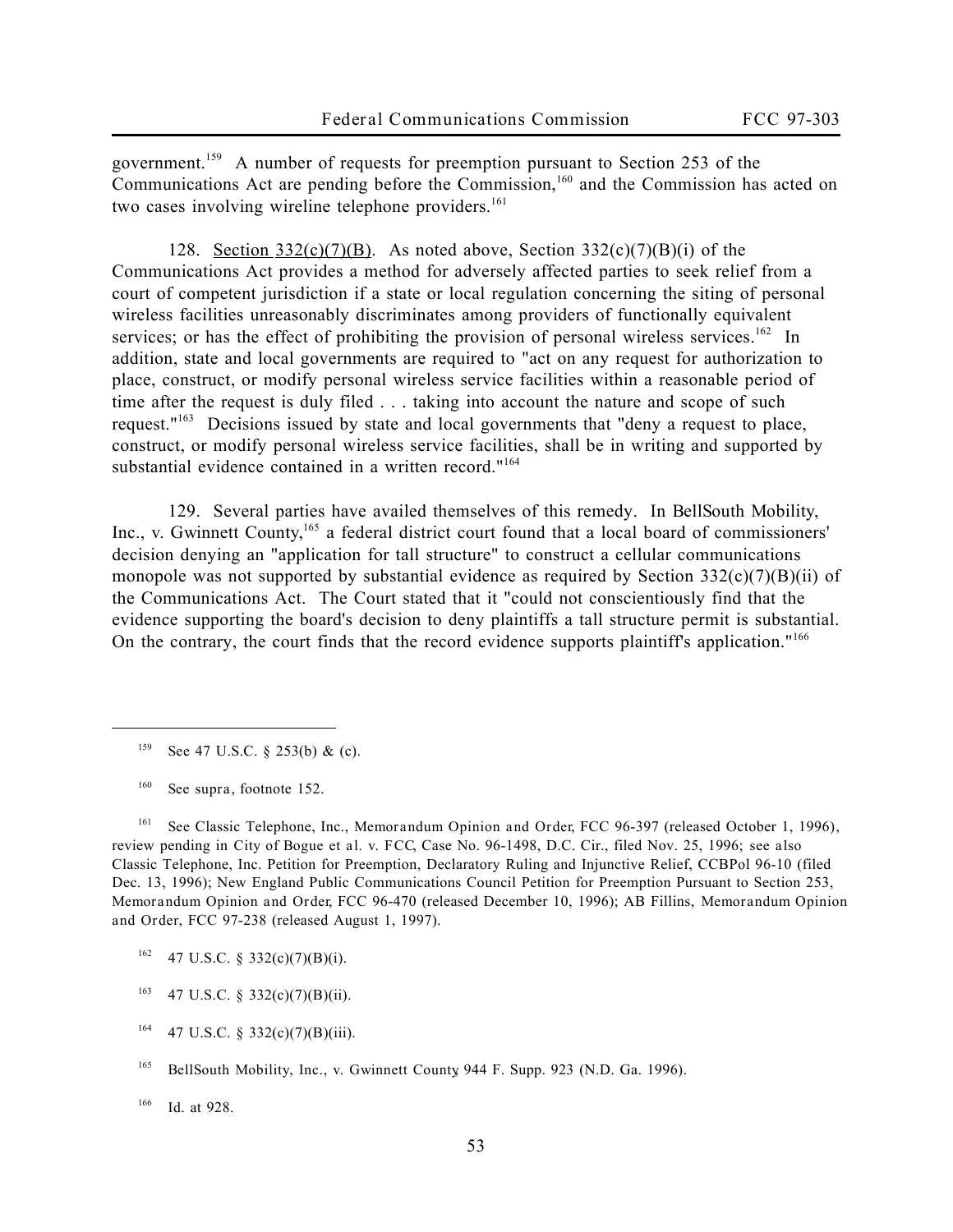Accordingly, the Court found in favor of the cellular providers and ordered the local board to grant the application for tall structure.<sup>167</sup>

130. In Sprint Spectrum, L.P. v. City of Medina,<sup>168</sup> a federal district court found that a city's six month moratorium on the issuance of new special use permits for wireless communications facilities did not violate the Telecommunications Act. The plaintiff argued that the moratorium violated Section  $332(c)(7)(B)(i)(II)$ , which prohibits regulations that prohibit or have the effect of prohibiting the provision of personal wireless services.<sup>169</sup> The Court disagreed, finding that the moratorium was not a prohibition on wireless facilities, nor did it have a prohibitory effect. Rather, it is a short-term suspension of permitting while the City gathered information and processed applications.<sup>170</sup> The plaintiffs also argued that the moratorium violated Section  $332(c)(7)(B)(ii)$  which requires that applications be processed within a reasonable period of time.<sup>171</sup> However, the Court found that there was nothing in the legislative history of the Telecommunications Act to suggest that "Congress, by requiring action 'within a reasonable period of time,' intended to force local government procedures onto a rigid timetable where the circumstances call for study, deliberation, and decisionmaking among competing applicants."<sup>172</sup> The Court also disagreed with the plaintiff's contention that the moratorium violated Section  $332(c)(7)(B)(i)(I)$  in that it discriminated among providers of functionally equivalent services.<sup>173</sup> The Court found that no discrimination was shown and that the plaintiff was seeking to enter the locality more than ten years after other wireless providers began business there.<sup>174</sup>

131. Letter Rulings*.* Since the enactment of 332(c)(7)(B) of the Telecommunications Act, the Chairman and the Wireless Telecommunications Bureau have issued letter rulings interpreting these new provisions. On March 15, 1996, Chairman Hundt released a letter responding to a letter inquiry from the Mayor of the City of San Diego, California, requesting the Commission's opinion on: (1) whether the emissions of a certain PCS provider using GSM technology comply with the Commission's regulations concerning RF emissions; (2) whether the provisions of Section  $332(c)(7)(B)(iv)$  apply to modulation interference as well as

- <sup>170</sup> *Id.* at 1040.
- <sup>171</sup> *Id.*
- <sup>172</sup> *Id.*
- <sup>173</sup> *Id.*
- <sup>174</sup> *Id.*

<sup>167</sup> *Id.* at 929.

<sup>168</sup> *Sprint Spectrum, L.P. v. City of Medina*, 924 F. Supp. 1036 (W.D. Wa. 1996).

<sup>169</sup> *Id.* at 1039-40.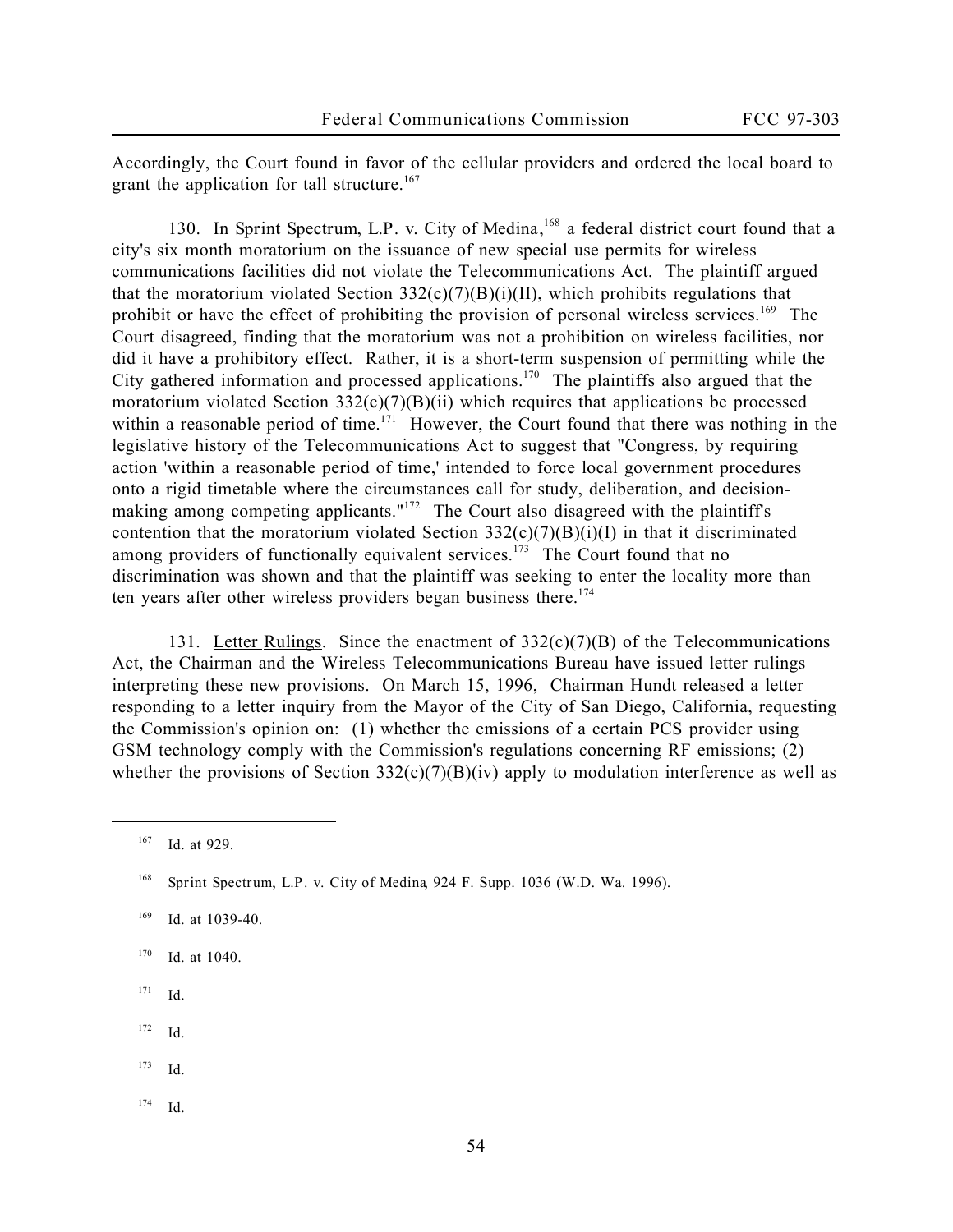radio interference; (3) to what extent has Congress preempted the City of San Diego from regulating the siting of wireless facilities on the basis of alleged interference to hearing aids, electric wheelchairs, pacemakers, automobile brakes and airbags and other devices; and (4) whether federal agencies have sole jurisdiction to regulate wireless technologies with respect to RF interference, modulation interference and low frequency electromagnetic field interference resulting from type-accepted equipment.<sup>175</sup> In his letter, the Chairman advised that: (1) the Commission does consider "modulation" part of the "emission" over which it has authority; (2) Section  $332(c)(7)(B)(iv)$  of the Communications Act expressly preempts local government actions concerning the siting of wireless facilities that are based on the environmental effects of RF emissions if such facilities are in compliance with the Commission's RF guidelines; and  $(3)$  the Communications Act<sup>176</sup> provides the Commission with exclusive jurisdiction over RF interference but that, without the development of a formal record, it could not be decided definitively whether the Commission would distinguish between the terms "modulation interference" and/or "low frequency electromagnetic field interference."<sup>177</sup>

132. On June 14, 1996, the Wireless Telecommunications Bureau (WTB) released a letter concerning a resolution passed by the City Council of the City of Bedford, Texas, establishing a moratorium of approximately three months on the issuance of building permits for wireless facility siting.<sup>178</sup> The resolution clearly stated that the sole basis for enacting the moratoria was the city's concerns about the possible health risks associated with wireless facility siting.<sup>179</sup> In its letter, the WTB stated that such a moratorium is inconsistent with Section  $332(c)(7)(B)(iv)$  of the Communications Act, since is it based solely on the environmental effects of RF, and would ban facilities that comply with the Commission's RF regulations.<sup>180</sup>

133. On January 17, 1997, the WTB released a letter responding to a letter inquiry from CTIA requesting the WTB's opinion as to whether certain factual scenarios would be consistent with the provisions of Sections 253 and  $332(c)(7)(B)(iv)$  of the Communications

<sup>176</sup> 47 U.S.C. §§ 152(a), 301, 302(a), 303(f).

<sup>178</sup> See Letter of Michele C. Farquhar, Chief, Wireless Telecommunications Bureau, to the Honorable Richard Hurt, Mayor of Bedford, Texas, released June 14, 1996.

<sup>179</sup> *Id.*

 $\overline{a}$ 

<sup>180</sup> *Id.*

<sup>175</sup> *See* Letter of Reed E. Hundt, Chairman of the FCC, to Honorable Susan Golding, Mayor of the City of San Diego, California, March 15, 1996 (*Hundt Letter*).

<sup>177</sup> *See Hundt Letter* at pp. 5-6.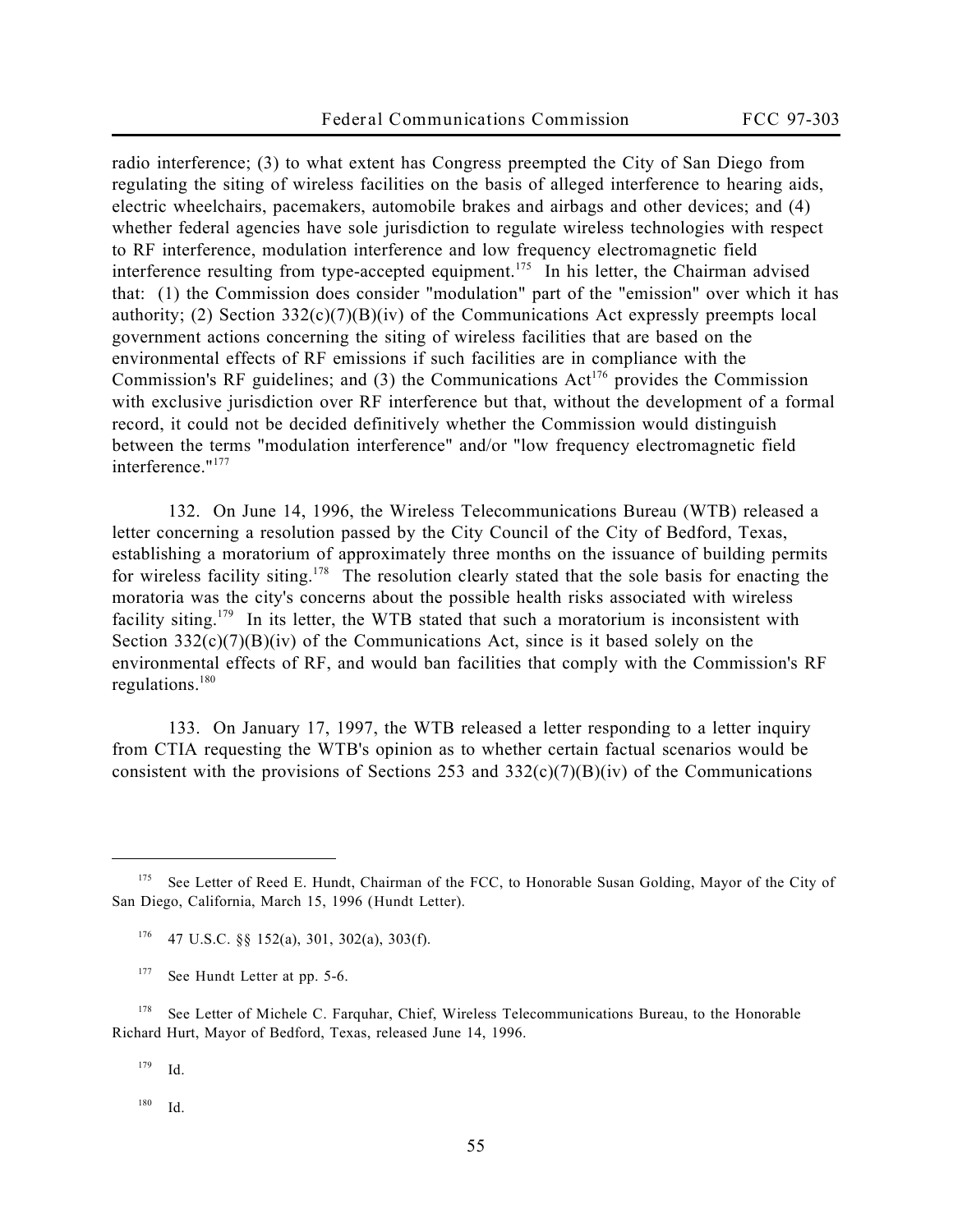Act.<sup>181</sup> In its letter, the WTB found, *inter alia*, that state governments are not prevented from studying the effects of RF emissions but that siting decisions that are based upon the effects of RF emissions may be inconsistent with Section  $332(c)(7)(B)(iv)$ .<sup>182</sup> In addition, the WTB found that a hypothetical local zoning decision that appeared from the record to be based upon concerns over RF emissions may be inconsistent with Section  $332(c)(7)(B)(iv)$  even if the local zoning board did not specifically say so in its decision.<sup>183</sup>

134. Chairman's Letters Concerning Moratoria. In addition, on February 20, 1997, the Chairman sent letters to 33 localities to confirm whether the localities had adopted moratoria on the siting of wireless facilities and seeking additional information about the moratoria. To date, at least 26 localities that have responded. Several of the localities to which these letters were sent have since enacted facilities siting ordinances and terminated their moratoria. A few of the localities stated that they never had moratoria in place. Some of the localities still have moratoria in effect, but state that they are working hard to complete appropriate ordinances, and in many instances state that they hope to finish the task before the scheduled termination of the moratorium. A few of the respondents objected to the Commission's interference in their local affairs.

## **C. Discussion**

**1. Definitional Issues**

135. On August 1, 1996, we issued our *Report and Order* in ET Docket No. 93-62, wherein we revised our RF emissions guidelines in response to Congress' mandate in Section 704(b) of the Telecommunications Act. In the *Report and Order*, we first considered the implementation of Section  $332(c)(7)(B)(iv)$  when we sought to determine the definition of the term "personal wireless service facilities."<sup>184</sup> Congress specifically defined this term in Section  $332(c)(7)(c)(i)$  of the Communications Act to mean: "commercial mobile services, unlicensed wireless services, and common carrier wireless exchange access services."<sup>185</sup> This Section does not provide specific authority for the Commission to preempt state or local regulations relating to RF emissions of communications services other than those specifically

<sup>&</sup>lt;sup>181</sup> See Letter to Thomas E. Wheeler, President and CEO, Cellular Telecommunications Industry Association, from Michele C. Farquhar, Chief, Wireless Telecommunications Bureau, released January 17, 1997 (*CTIA Letter*).

<sup>182</sup> *Id.* at 2.

<sup>183</sup> *Id.* at 4.

<sup>&</sup>lt;sup>184</sup> See Report and Order at  $\P$  164-168.

 $185$  47 U.S.C. § 332(c)(7)(C)(i).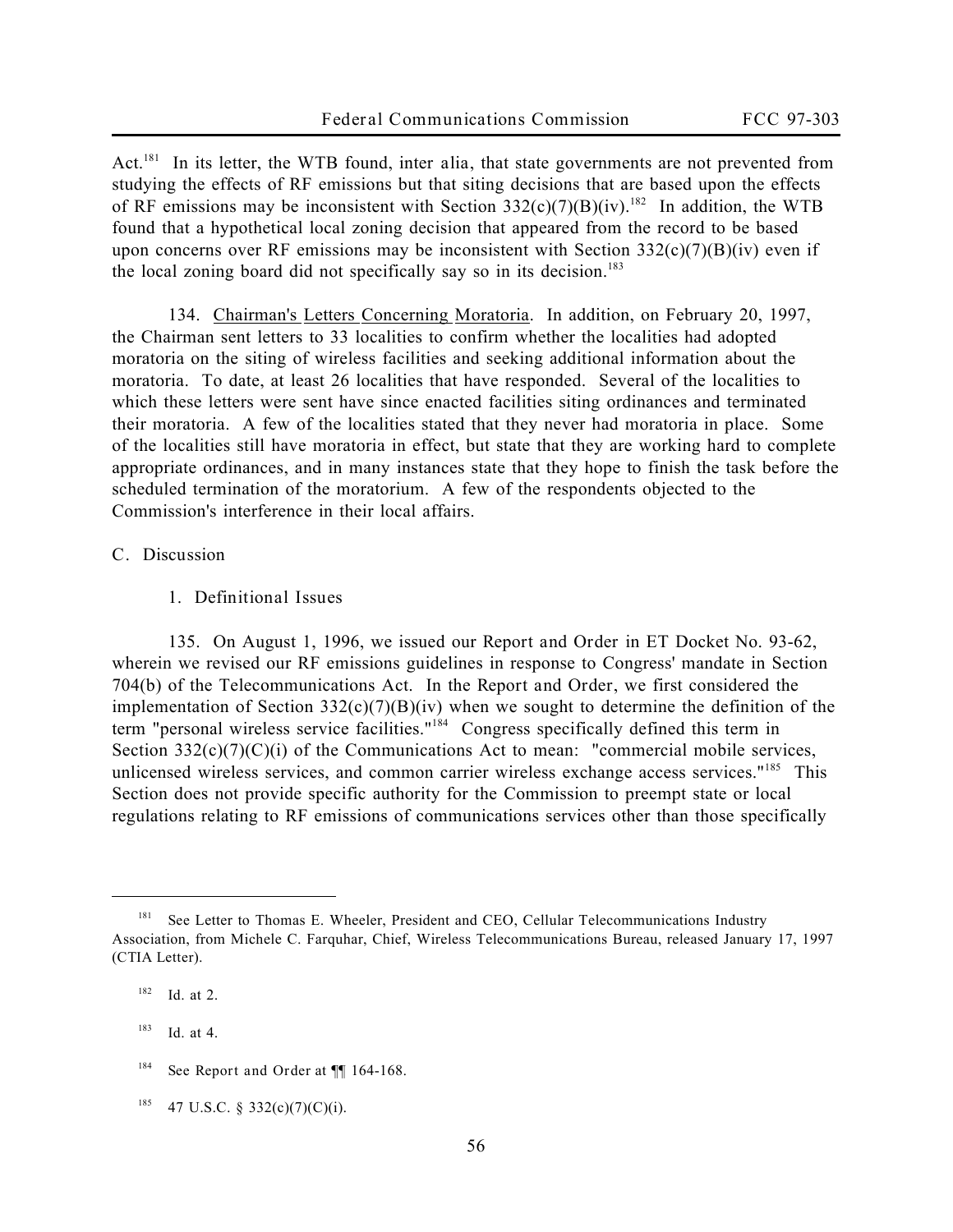defined in the statute.<sup>186</sup> Therefore, we declined to consider the preemption of state and local regulations relating to RF emissions involving broadcast or other communications facilities.<sup>187</sup>

136. The Electromagnetic Energy Association filed a petition for reconsideration of our *Report and Order* requesting that a broader RF preemption policy be adopted for all services. The preceding *MO&O* declined to take that approach or to consider granting relief from state and local regulations relating to RF emissions for facilities other than those of "personal wireless services" as set forth in Section 332(c)(7)(B)(iv) of the Communications Act.<sup>188</sup> Congress provided a clear definition of this term in Section  $332(c)(7)(C)(i)$  of the Communications Act, and we find that definition is appropriate when determining whether to consider a request for relief filed under Section  $332(c)(7)(B)(v)$  of the Communications Act.

137. As a preliminary matter, before considering procedures to review requests for relief under Section  $332(c)(7)(B)(v)$  of the Communications Act, we seek comment concerning the definition of certain terms contained in this Section. For example, Congress did not define the terms "final action" or "failure to act" as they appear in Section 332(c)(7)(B)(v) of the Communications Act. In the *Conference Report*, however, "final action" is defined as final administrative action at the state or local government level so that a party can commence action under Section  $332(c)(7)(B)(v)$  rather than waiting for the exhaustion of any independent remedy otherwise required.<sup>189</sup> We understand this to mean that, for example, a wireless provider could seek relief from the Commission from an adverse action of a local zoning board or commission while its independent appeal of that denial is pending before a local zoning board of appeals. We propose to adopt this definition of "final action" for the purpose of determining whether a state or local regulation is ripe for review under Section  $332(c)(7)(B)(v)$  and we seek comment on this definition.

138. In addition, while Congress provided no specific definition of the term "failure to act," under Section  $332(c)(7)(B)(ii)$  of the Communications Act, decisions regarding personal wireless service facilities siting are to be rendered in a reasonable period of time, taking into account the nature and scope of each request.<sup>190</sup> If a request for placement of a personal wireless service facility involves a zoning variance or a public hearing or comment process, the *Conference Report* states that the time period for rendering a decision will be the

<sup>186</sup> *Id.* at ¶ 167.

<sup>187</sup> *See Report and Order* at ¶ 168.

<sup>188</sup> *See supra* at ¶ 88.

<sup>189</sup> *See Conference Report* at 209.

<sup>190</sup> *See* 47 U.S.C. § 332(c)(7)(B)(ii).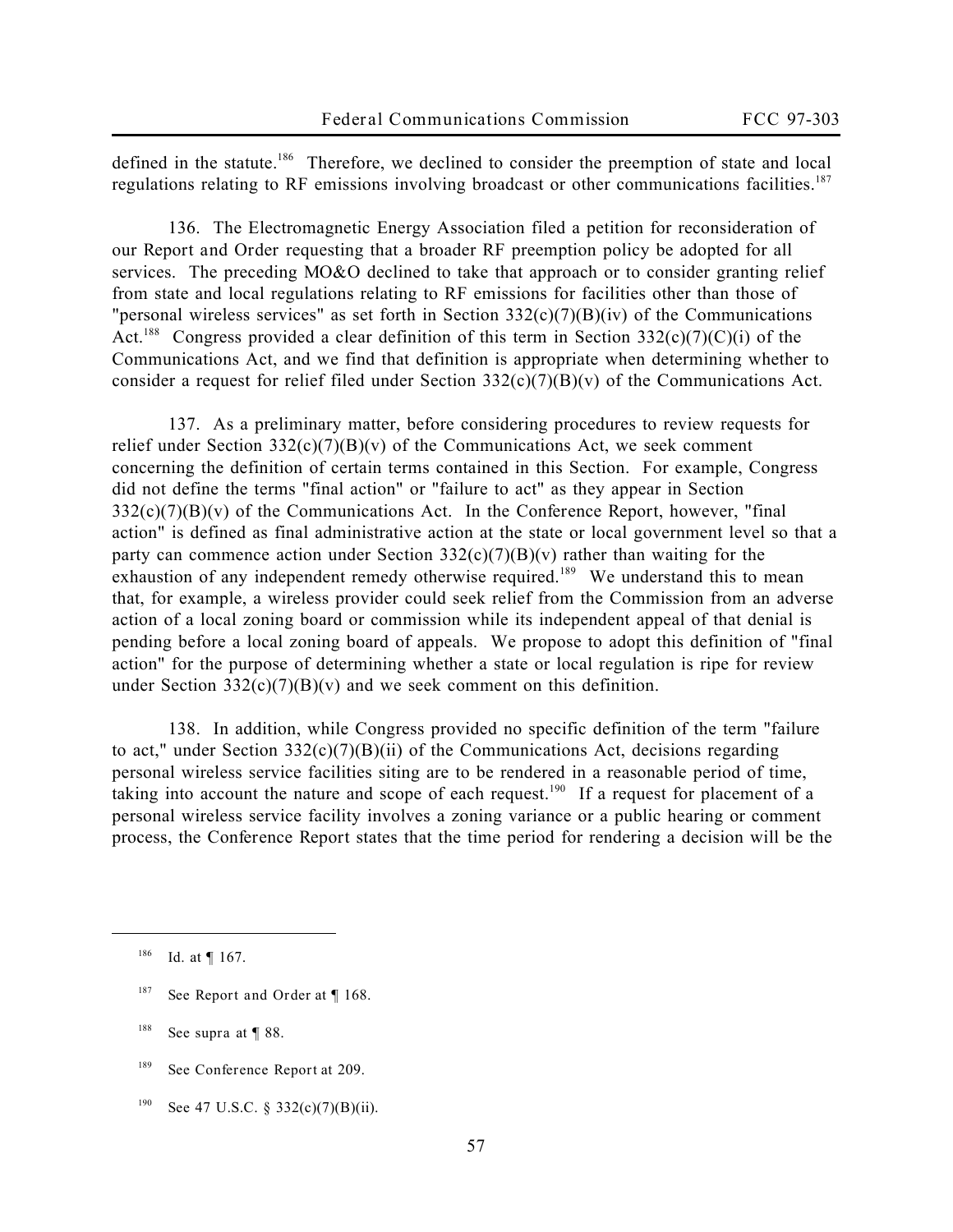usual period under such circumstances.<sup>191</sup> Congress also stated that it did not intend to confer preferential treatment upon the personal wireless service industry in the processing of requests, or to subject that industry's requests to anything but the generally applicable time frames for zoning decisions.<sup>192</sup> Therefore, we propose to determine whether a state or local government has "failed to act" on a case-by-case basis taking into account various factors including how state and local governments typically process other facility siting requests and other RF-related actions by these governments. We seek comment on the average length of time it takes to issue various types of siting permits, such as building permits, special or conditional use permits, and zoning variances and whether additional time is needed when such permits are subject to a formal hearing.

139. Furthermore, we seek comment on whether the Commission should grant relief from a final action or failure to act based only partially on the environmental effects of RF emissions. We believe that state and local regulations do not have to be based entirely on the environmental effects of RF emissions in order for decisions to be reviewed by the Commission. The *Conference Report* stated that, in order to be reviewed pursuant to Section 337(c)(7)(B)(v) of the Communications Act, such regulations may be based either **directly or** indirectly on the environmental effects of RF emissions.<sup>193</sup> However, the Conference Report did not define the term "indirectly." We seek comment as to how we should define this term. We propose to examine such determinations on a case-by-case basis and to preempt, where applicable, only that portion of an action or failure to act that is based on RF emissions and to permit the adversely-affected party to seek relief from the remainder of the state or local regulation for which the Commission does not have authority to grant relief from the appropriate federal or state court. We may act in an advisory capacity in those areas where the Commission does not have specific preemption authority and provide the court with our expert opinion, as requested by the court or parties.

140. We tentatively conclude that we have the authority to review state and local regulations that appear to be based upon RF concerns but for which no formal justification is provided. For example, in response to the *CTIA Letter*, the WTB considered a hypothetical case where a county denied a wireless provider's application for a conditional use permit.<sup>194</sup> A significant portion of the record in the hypothetical local proceeding centered on the environmental effects of RF emissions.<sup>195</sup> Although the local government entity did not refer to these concerns in its decision denying the permit, it did reference community opposition

<sup>192</sup> *Id.*

- <sup>193</sup> Id. at 208 (emphasis added).
- <sup>194</sup> *See CTIA Letter* at 3.
- <sup>195</sup> *Id.*

<sup>191</sup> *Conference Report* at 208.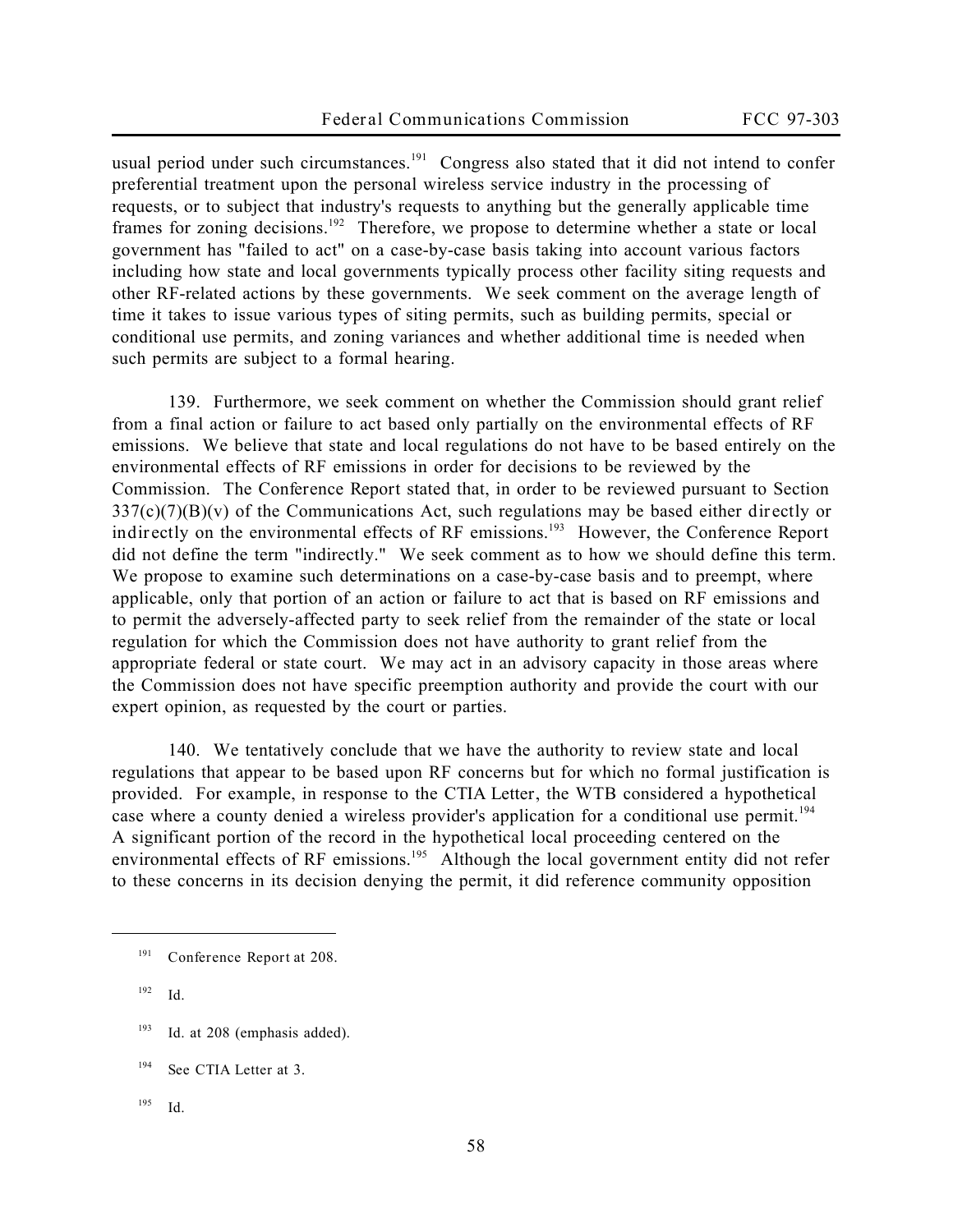which was largely based upon these concerns.<sup>196</sup> The WTB advised that, under the circumstances, the decision's citation to community opposition as a ground for denial suggested that the decision may, in fact, have been based on environmental concerns.<sup>197</sup> To the extent that the evidence in such a hypothetical case established that the decision was based either directly or indirectly on such impermissible considerations and the evidence did not establish non-compliance with the Commission's regulations, the WTB believed that the decision would apparently be inconsistent with Section  $332(c)(7)(B)(iv)$ .<sup>198</sup> In addition, we note that, pursuant to Section  $332(c)(7)(B)(iii)$  of the Communications Act, state and local decisions concerning the siting of personal wireless facilities are to be in writing and supported by substantial evidence contained in a written record.<sup>199</sup> Therefore, we seek comment on our tentative conclusion to grant relief to licensees or personal wireless service facilities from state and local regulations of personal wireless facilities based upon concerns of the environmental effects of RF emissions even if there is no formal justification provided for the decision if there is evidence to support the conclusion that concerns over RF emissions constituted the basis for the regulation.

141. Finally, we seek comment on whether our authority under Section  $332(c)(7)(B)(v)$  to preempt state and local actions that are based on concerns over RF emissions extends to private entities' efforts to limit the placement, construction, and modification of personal wireless service facilities. We recognize that wireless providers, especially new services such as the "wireless local loop," may encounter restrictions by nongovernmental entities, such as homeowner associations and private land covenants, that could prove to be an impediment to their ability to deploy their services. We seek to determine whether such entities would fall under the definition of "state or local government or any instrumentality thereof" as that term is used in Section  $332(c)(7)(B)(v)$  of the Communications Act and whether decisions by private entities should be subject to Commission review.

**2. Demonstration of RF Compliance**

142. Section  $332(c)(7)(B)(iv)$  of the Communications Act states that "[n]o state or local government or instrumentality thereof may regulate the placement, construction, and modification of personal wireless service facilities on the basis of the environmental effects of radio frequency emissions **to the extent that such facilities comply with the Commission's regulations concerning such emissions**."<sup>200</sup> Neither the text of the Act nor the legislative

- <sup>198</sup> *Id* at 3-4.
- <sup>199</sup> *See* 47 U.S.C. § 332(c)(7)(B)(iii).
- <sup>200</sup> 47 U.S.C. § 332(c)(7)(B)(iv) (emphasis added).

<sup>196</sup> *Id.*

<sup>197</sup> *Id.*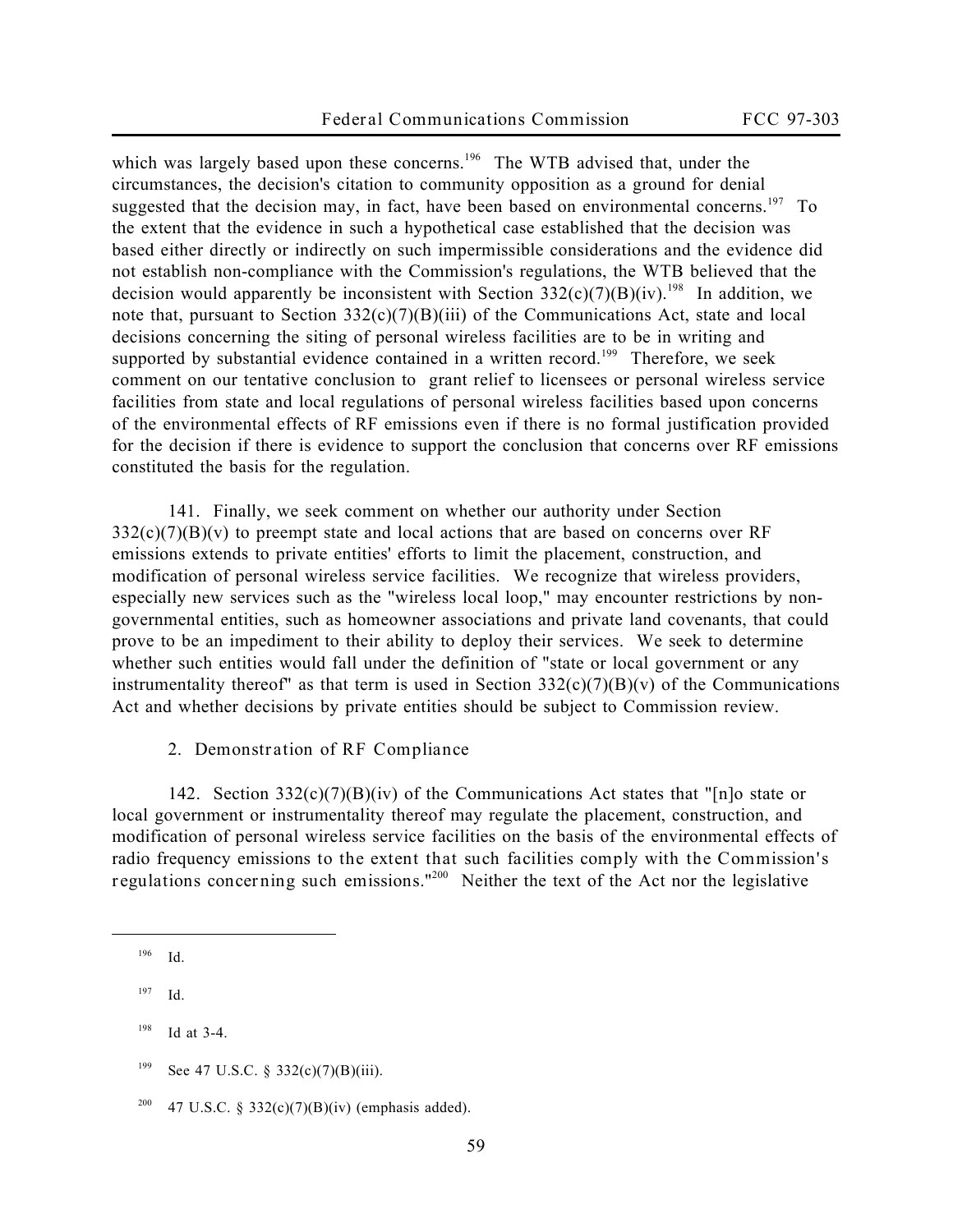history indicates to what extent localities are permitted to request that personal wireless service providers demonstrate compliance with our RF guidelines. LSGAC argues that Act preserves the authority of state and local governments to ensure that personal wireless service facilities comply with the Commission's RF emission regulations.<sup>201</sup> We recognize that it is reasonable for state and local governments to inquire as to whether a specific personal wireless service facility will comply with our RF emissions guidelines. LSGAC contends that local officials must be able to assure their constituents that compliance with the Commission's RF regulations will be monitored.<sup>202</sup> LSGAC recommends that the Commission adopt a mutually acceptable RF testing and documentation mechanism that providers and local authorities may use to demonstrate compliance with RF radiation limits.<sup>203</sup> We tentatively agree with LSGAC's recommendation, however, we believe that there should be some limit as to the type of information that a state or local authority may seek from a personal wireless service provider. The type of information may vary depending upon how the personal wireless service facility is classified under our environmental rules. Under the procedural guidelines adopted in the *Report and Order* and modified in the *MO&O* in this proceeding, proposed wireless facilities may be considered either: (1) environmental actions requiring the submission of an Environmental Assessment (EA); (2) actions that do not require such an assessment but nevertheless require routine RF emissions evaluation by the Commission; or (3) actions that are categorically excluded from routine RF emissions evaluation based upon their height above ground level or their low operating power. Facilities that are categorically excluded must comply with the substantive RF emissions guidelines; however, because they are extremely unlikely to cause routine exposure that exceeds the guidelines, applicants for such facilities are not required to perform any emissions evaluation as a condition of license, unless specifically ordered to do so by the Commission. Given these environmental classifications, we seek comment on two alternative showings that would be permissible for local and state governments to request personal wireless providers submit as part of the local approval process.

143. Under the first alternative, we propose a more limited showing. For personal wireless service facilities that were categorically excluded from routine Commission evaluation, state and local authorities would only be allowed to request that the personal wireless provider certify in writing that its proposed facility will comply with the Commission's RF emissions guidelines. In the case of facilities that were not categorically excluded, state or local authorities would be limited to requesting copies of any and all documents related to RF emissions submitted to the Commission as part of the licensing process. We seek comment on this limited showing and how a state or local authority would be able to seek relief from a licensee that falsely certifies its facility complies or will comply with our RF emissions guidelines.

<sup>201</sup> *See* LSGAC Letter at 1.

<sup>202</sup> *Id.*

<sup>203</sup> *Id.* at 2.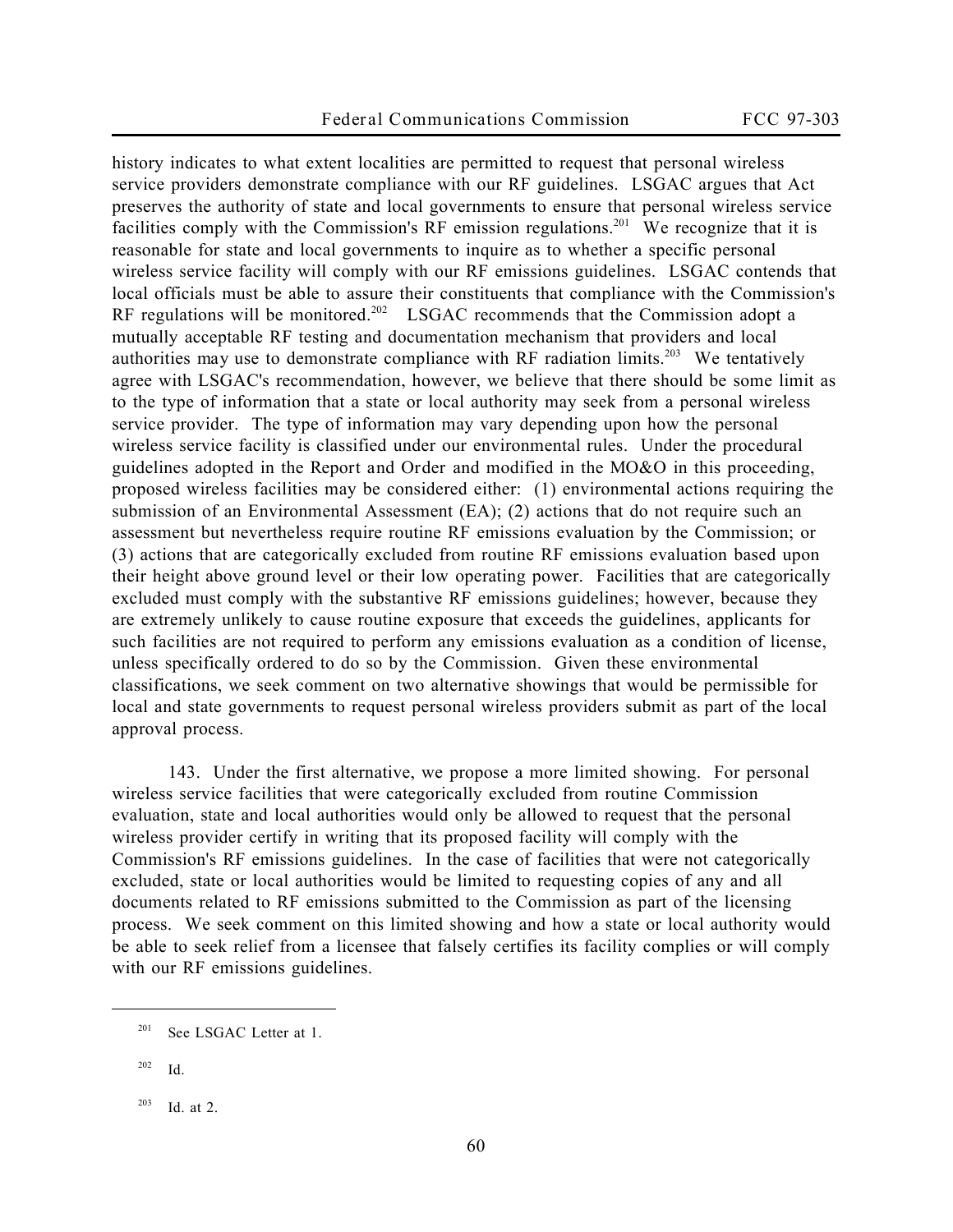144. Alternatively, we ask for comment on whether to adopt a more detailed showing. We believe, however, that this alternative can be workable only if we adopt uniform standards for such a demonstration that would be regarded as sufficient by all state and local governments for demonstrating compliance with the RF guidelines. We propose, once again, for facilities that were not categorically excluded, that state or local authorities would be limited to requesting copies of any and all documents related to RF emissions submitted to the Commission as part of the licensing process. For facilities that were categorically excluded, we propose that the state and local governments be permitted to request that the personal wireless service provider submit a demonstration of compliance. We ask for comments on the criteria for such a demonstration of compliance. We seek to develop a showing that would impose a minimal burden on service providers, while satisfying legitimate state and local government interests. In addition, we seek to determine which party should be required to pay for the preparation of the demonstration of compliance. LSGAC contends that local taxpayers should not bear the costs of investigations taken by state and local governments to determine compliance with the Commission's RF regulations.<sup>204</sup>

145. While this proceeding is pending, we believe that it would be beneficial to personal wireless service providers and state and local governments for us to provide some policy guidance as to what information we believe a carrier should be obligated to provide to demonstrate to localities that its "facilities comply with the Commission's regulations concerning such (RF) emissions" as stated in Section  $332(c)(7)(B)(iv)$  of the Communications Act. We therefore are providing a non-binding policy statement as to the circumstances in which we would be less likely to find such information requests to be inconsistent with Section  $332(c)(7)(B)(iv)$ . We believe that such a statement will provide much needed guidance to state and local governments on the issue of RF compliance and would greatly expedite the siting of personal wireless service facilities pending our adoption of final rules herein. We are concerned that state and local governments may delay the siting of facilities based upon concerns about the effects of RF emissions and a carrier's compliance with our RF guidelines. As the record in the RF emissions proceeding indicated, several states have been adopting their own RF regulations in an effort to resolve these concerns.<sup>205</sup> As a result of such actions, wireless facilities that otherwise comply with federal RF emissions guidelines are experiencing delays as state and local officials search for methods to assess such compliance. Conversely, personal wireless service providers cite to our RF rules and conclude that they should not be required to submit any information about RF compliance as part of the local approval process. Therefore, we believe that providing guidance as to the types of RF information a state or local government may request will provide both sides a much-needed measure of certainty because state and local governments would know certain types of RF information they could request in this interim period without concern that their actions would be subsequently preempted by the Commission. Similarly, personal wireless

<sup>204</sup> *See* LSGAC Letter at 2.

<sup>205</sup> *See* Ameritech Mobile Communications, Inc.'s Reply in ET Docket No. 93-62, October 23, 1996, as well as David Fichtenberg's Opposition, October 8, 1996.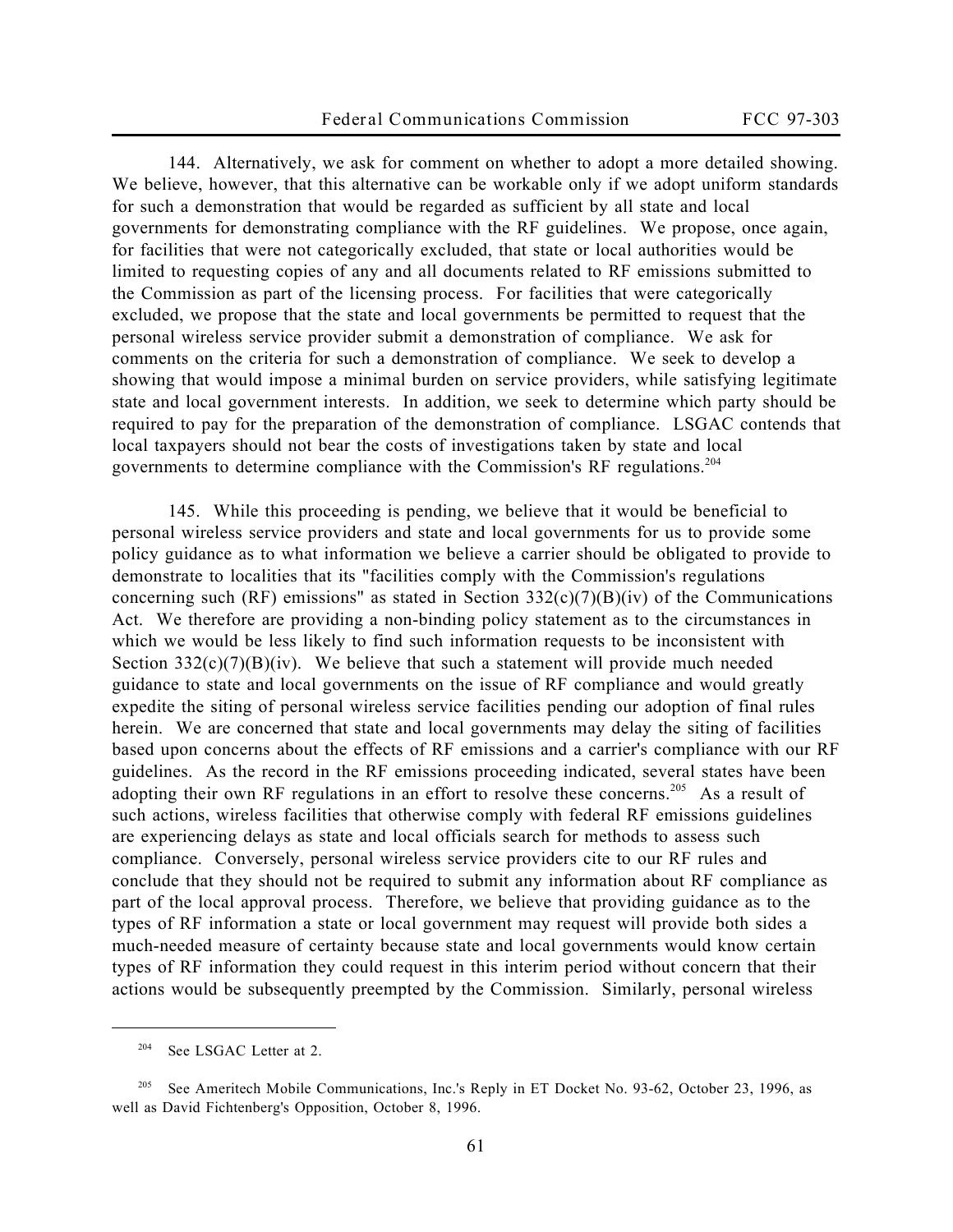service providers would understand what we believe is reasonable for state and local governments to request.

146. We believe that, pending adoption of final rules, we would not preempt state and local government requests that personal wireless service providers submit, as part of their application to place, construct, or modify a personal wireless service facility, the more detailed demonstration of RF compliance set forth in our second alternative above. However, at the present time, we believe that this level of information should be the most that a state or local government should be permitted to request and we would be likely to find that information requests that exceed this level are inconsistent with Section  $332(c)(7)(B)(iv)$  of the Communications Act. The type of demonstration that could be requested by the state or local government would depend on how the facility was classified under the Commission's environmental categories. For those facilities that are not categorically excluded from routine environmental processing, as set forth in Section 1.1306 of the rules, we would be less likely to preempt state or local authorities that simply request copies of all environmental documents, such as the Environmental Assessment or evaluation, that were submitted to the Commission as part of the licensing process. For those facilities that were categorically excluded, we would be less likely to preempt state and local authorities that simply request that the personal wireless service provider submit a uniform demonstration of compliance with the Commission's RF guidelines. We believe that a uniform demonstration of compliance should consist of a written statement signed by the personal wireless service provider or its representative and should conform to our rules on truthfulness of written statements, subscription and verification.<sup>206</sup> We believe that the following information should also be contained in the uniform demonstration of RF compliance to be filed for facilities that were categorically excluded:

(1) A statement that the proposed or existing transmitting facility does or will comply with FCC radio frequency emission guidelines for *both* general population/uncontrolled exposures and occupational/controlled exposures as defined in the rules.

(2) A statement or explanation as to how the personal wireless service provider determined that the transmitting facility will comply, e.g., by calculational methods, by computer simulations, by actual field measurements, etc. Actual values for predicted exposure should be provided to further support the statement. An exhaustive record of *all* possible exposure locations is not necessary, but, for example, the "worst case" exposure value in an accessible area could be mentioned as showing that no exposures would ever be greater than that level. Reference should be given to the actual FCC exposure limit or limits relevant for the particular transmitting site.

<sup>206</sup> *See* 47 C.F.R. §§ 1.17 and 1.52.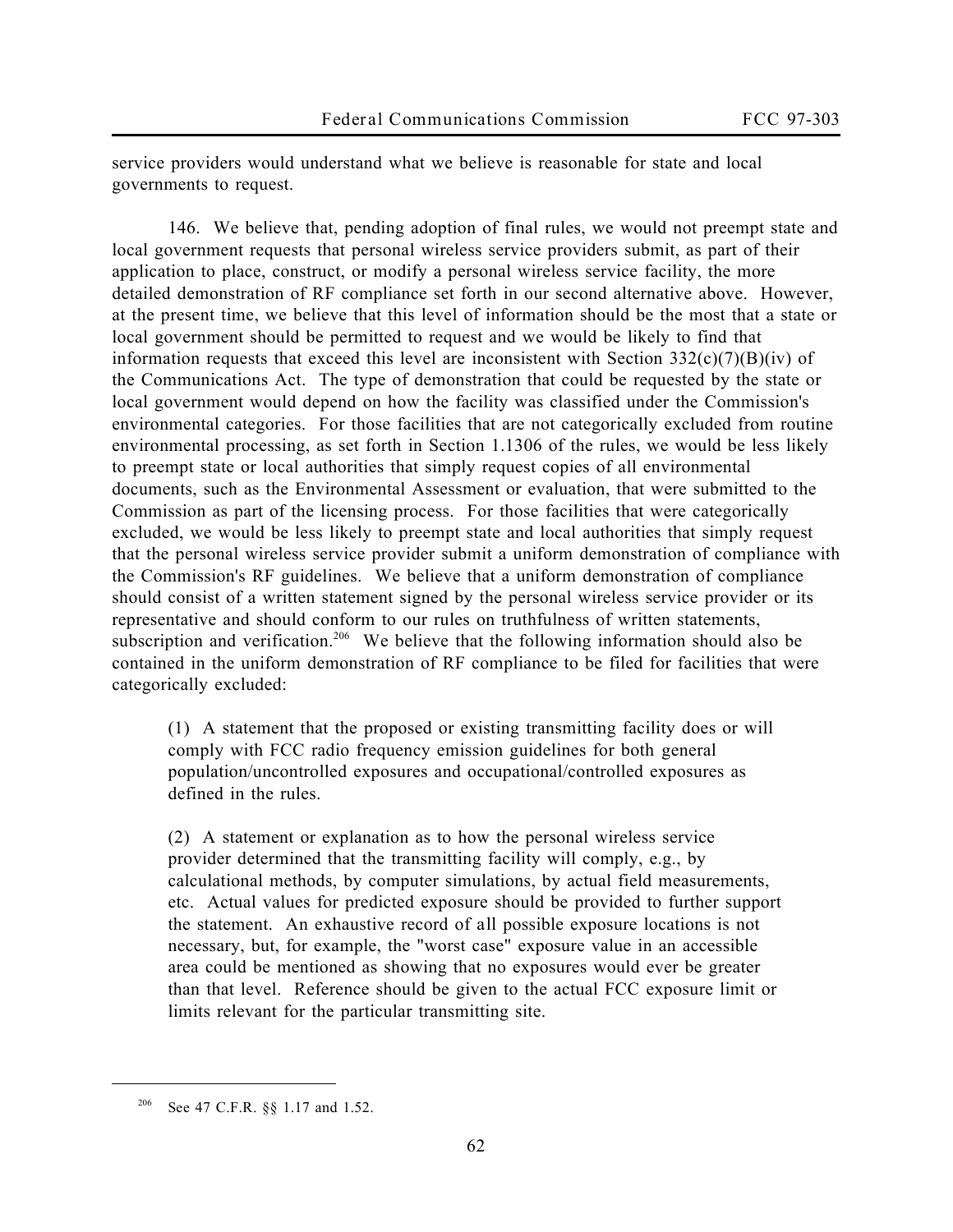(3) An explanation as to what, if any, restrictions on access to certain areas will be maintained to ensure compliance with the public or occupational exposure limits. This includes control procedures that are established for workers who may be exposed as a result of maintenance or other tasks related to their jobs.

(4) A statement as to whether other significant transmitting sources are located at or near the transmitting site, and, if required by the rules, whether their RF emissions were considered in determining compliance at the transmitting site.

147. We stress that the above-outlined policies concerning the demonstration of RF compliance are non-binding and are merely provided as guidance pending the final outcome of this proceeding. Should a state or local government request that a personal wireless service provider submit RF information that is consistent with our above-outlined policies, we would be less likely to find its action to be inconsistent with Section  $332(c)(7)(B)(iv)$  of the Communications Act. However, we stress that we will continue to evaluate each request for relief that is filed concerning state and local RF regulations and we will determine, on a caseby-case basis, whether such regulations are consistent with Section  $332(c)(7)(B)(iv)$ .

148. In addition, we seek comment as to whether the more detailed showing that we proposed as one of the two alternatives above should include the above outlined criteria. We believe that the criteria set forth above should provide sufficient information to constitute the more detailed showing of RF compliance while imposing a minimum burden on personal wireless service providers. We seek to determine whether additional information, not currently included above, is necessary to demonstrate compliance or whether any of the above-outlined elements are too broad or unnecessary.

**3. General Procedures for Reviewing Requests for Relief**

149. We seek comment on the following proposed procedures for reviewing requests for relief filed under Section  $332(c)(7)(B)(v)$  of the Communications Act. We propose that parties seeking relief file a request for declaratory ruling pursuant to Section 1.2 of the Commission's Rules, asking that the Commission review the state or local regulation and grant appropriate relief.<sup>207</sup> Sections 1.45 through 1.49 of the Commission's Rules, concerning the filing of pleadings and responsive pleadings, shall be applicable with respect to such

<sup>207</sup> *See* 47 C.F.R. § 1.2.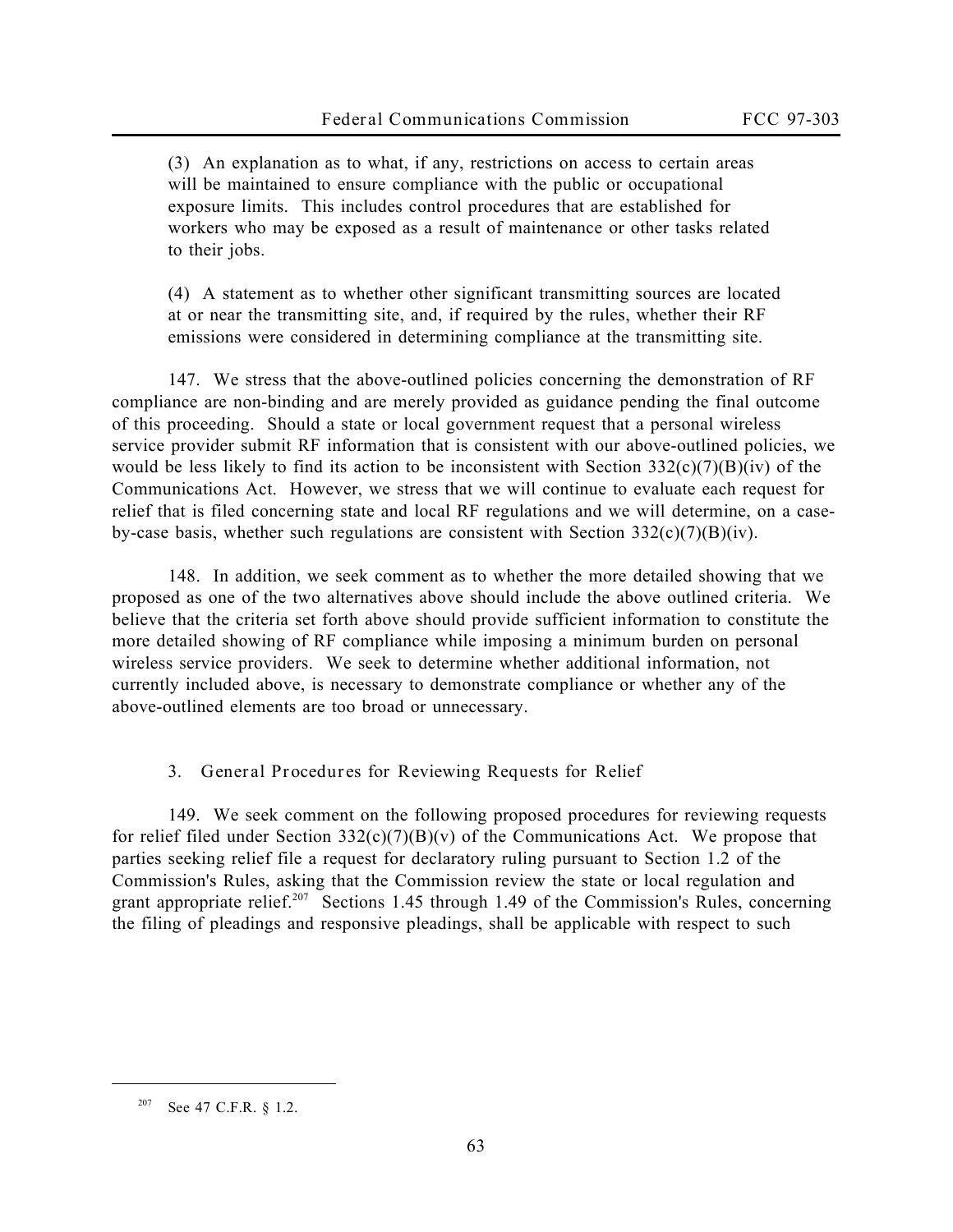requests.<sup>208</sup> We propose that a copy of the request be served on the state or local authority that took the action or failed to take the action against which relief is sought.<sup>209</sup>

150. We also seek comment on the following method for providing comment on such requests. We seek comment on whether we should limit participation in the proceeding to only those interested parties able to demonstrate standing to participate in the proceeding. Section  $332(c)(7)(B)(v)$  of the Communications Act states that requests for relief may be filed by any "person adversely affected."<sup>210</sup> We seek comment on the definition of "person adversely affected." and how we should determine whether an entity has standing to participate in the preemption proceeding. We find that limiting the number of parties participating in the proceeding to only those that are "adversely affected" will reduce the possibility of frivolous filings, and expedite the processing of preemption requests. We seek comment on this proposed procedure.

**4. Rebuttable Presumption of Compliance**

151. We tentatively conclude that we should adopt a rebuttable presumption that would operate when reviewing requests for relief from state and local actions under Section  $332(c)(7)(B)(v)$ . Under such a procedure, we would presume that personal wireless facilities will comply with our RF emissions guidelines. The state or local government would have the burden of overcoming this presumption by demonstrating that the facility in question does not or will not, in fact, comply with our RF guidelines.<sup>211</sup> We believe that such a presumption would be consistent with Commission practice. Generally, we presume that licensees are in compliance with our rules unless presented with evidence to the contrary.<sup>212</sup> In addition,

 $\overline{a}$ 

<sup>212</sup> *See* Improvement of the Quality of AM Broadcast Service, MM Docket No. 88-376, *First Report and Order*, 4 FCC Rcd 3835 (1989) (*AM Improvement First Report and Order*) (AM licensees are presumed to be in compliance with emission limits); Fairness Doctrine Obligations of Broadcast Licensees, Gen. Docket No. 84- 292, *Report*, 102 FCC 2d 142 (1985) (broadcast licensees are presumed to be in compliance with requirements of the Fairness Doctrine); Instructional Television Fixed Service, MM Docket No. 83-253, *Second Report and Order*, 101 FCC 2d 49 (1985) (ITFS licensees presumed to be held responsible for compliance with all Commission rules); Revision of Programming and Commercial Policies for Commercial Television Service, MM Docket No. 83-670, *Report and Order*, 98 FCC 2d 1075 (1984) (broadcast licensees are presumed at the time of an uncontested license renewal to have complied with the requirement that they address community issues and provide responsive programming).

<sup>208</sup> *See* 47 C.F.R. §§ 1.45 - 1.49.

<sup>&</sup>lt;sup>209</sup> See Section 1.47 of the Commission's Rules concerning service of documents and proof of service. 47 C.F.R. § 1.47.

<sup>&</sup>lt;sup>210</sup> 47 U.S.C. § 332(c)(7)(B)(v).

<sup>&</sup>lt;sup>211</sup> The Commission's RF guidelines and procedures are set forth in Sections 1.1307 of the rules. 47 C.F.R. § 1.1307.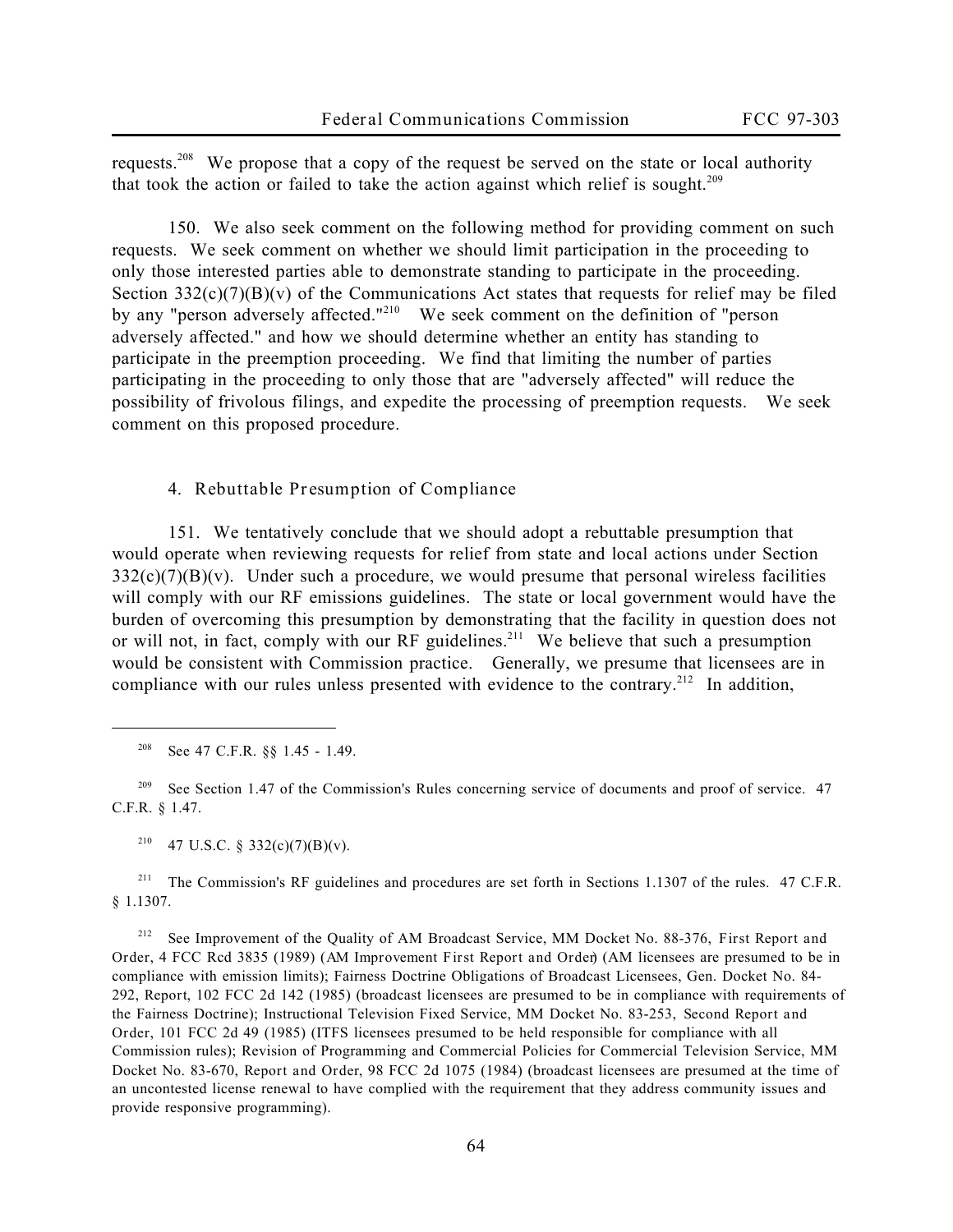applicants for personal wireless services must certify in their applications that they will comply with all of the Commission's rules, including the RF guidelines. With respect to providers of "unlicensed wireless services," we tentatively conclude that it would be consistent with Commission practice to presume that they are in compliance with our RF guidelines because such providers must employ type-accepted equipment that complies with our RF guidelines.<sup>213</sup> Therefore, we seek comment on whether we should presume that personal wireless facilities are in compliance with our RF guidelines, and whether we should grant relief from state or local actions that prevent the construction of such facilities when such actions are based on RF concerns. We remain sensitive, of course, to the concerns of state and local governments and we encourage state and local governments to submit comments explaining how such a presumption might affect them. We encourage state and local governments, including LSGAC, to file comments on the NPRM. We specifically request comment in the interest of minimizing any potential adverse affect the establishment of a rebuttable presumption may have on state and local authorities' ability to ensure the health and safety of their citizens.

152. We have utilized a rebuttable presumption in other contexts similar to this one. In our proceeding concerning preemption of local zoning regulation of satellite earth stations, we adopted a rebuttal presumption that state and local regulation of small antennas is presumed unreasonable.<sup>214</sup> If the state or local government objects to a request to preempt its action, then it is permitted to rebut the presumption by demonstrating the necessity of the regulation for health and safety reasons.<sup>215</sup> In the rulemaking we conducted concerning access to telecommunications equipment and services by persons with disabilities, we adopted a rebuttable presumption that, by a date certain, all workplace non-common area telephones would be hearing aid compatible.<sup>216</sup> We found that the rebuttable presumption approach would relieve employers of the need to field-test and identify whether their telephones are hearing aid compatible.<sup>217</sup> This presumption can be rebutted, on a telephone-by-telephone basis, by any person legitimately on the premises who identifies a particular telephone as

<sup>215</sup> *Id.*

 $\overline{a}$ 

<sup>217</sup> *Id.* at ¶ 37.

 $213$  The Commission's equipment authorization and type acceptance rules for transmitting equipment are generally contained in Sections 2.801 through 2.1065 of the rules. 47 C.F.R. §§ 2.801- 2.1065. Separate type acceptance rules for transmitting equipment are also contained in each part of the Commission's rules applicable to the type of service being authorized. *See*, *e.g.*, 47 C.F.R. §§ 22.120 and 24.51.

<sup>214</sup> *See* 47 C.F.R. § 25.104(b); Preemption of Local Zoning Regulations of Satellite Earth Stations, IB Docket No. 95-59, *Report and Order and Notice of Proposed Rulemaking*, 11 FCC Rcd 5809, ¶ 31 (1996) (*Earth Station Preemption Report and Order and NPRM*); *recon. pending.*

<sup>216</sup> *See* Access to Telecommunications Equipment and Services by Persons with Disabilities, CC Docket No. 87-124, *Report and Order*, 11 FCC Rcd 8249 (1996).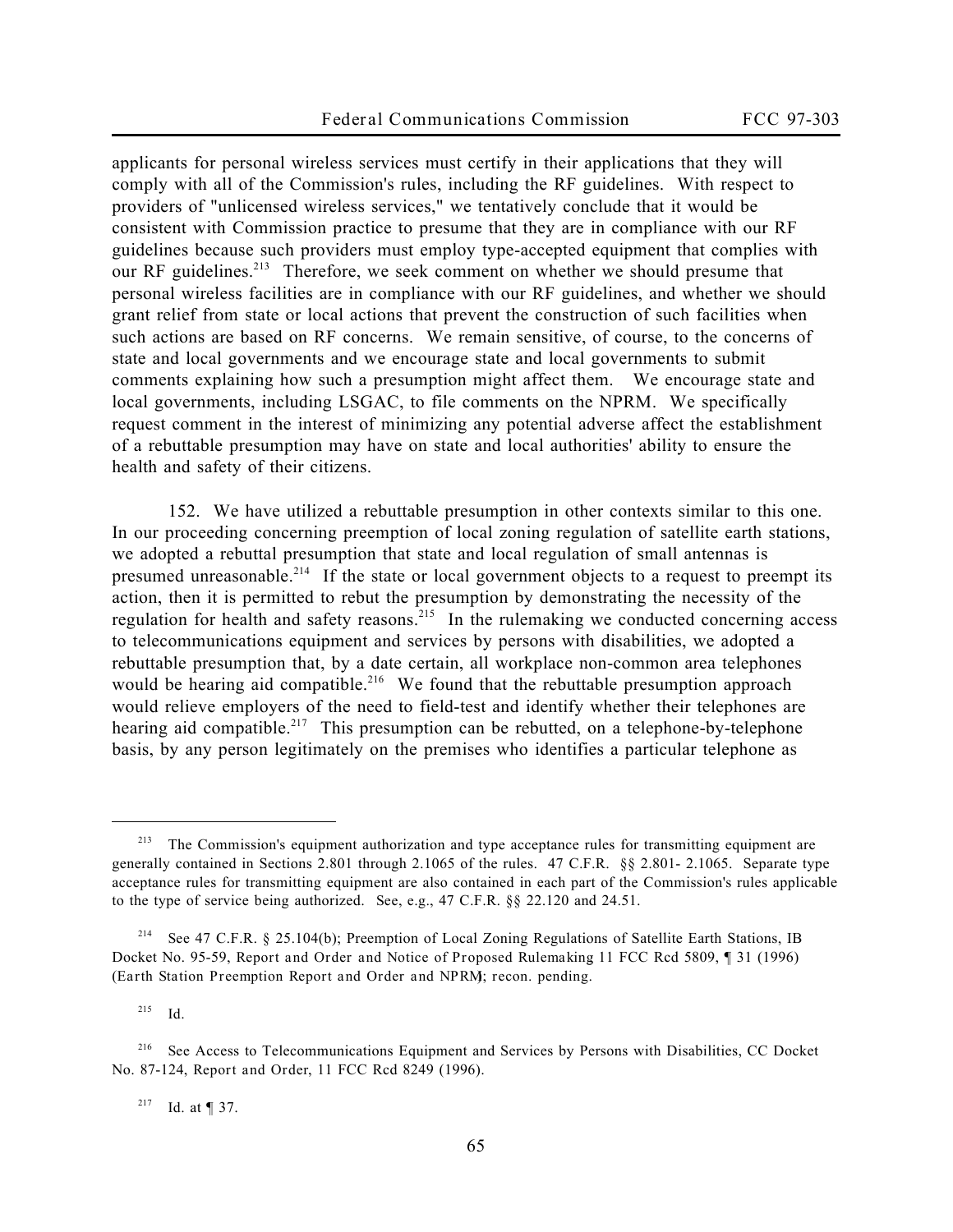non-hearing aid compatible.<sup>218</sup> Finally, in our proceeding concerning the improvement of the quality of the AM broadcast service, we adopted a rebuttable presumption of compliance with our newly-adopted emission limits and we did not require that AM station licensees conduct periodic emission measurements.<sup>219</sup> However, this presumption could be rebutted by technical evidence (e.g., spectrum analyzer measurement results) of non-compliance.<sup>220</sup> In each of these cases, we adopted a presumption and then permitted the presumption to be rebutted when presented with contrary evidence. We seek comment as to whether we should adopt a similar rebuttable presumption for consideration of preemption requests filed pursuant to Section  $332(c)(7)(B)(v)$  of the Communications Act.

## **5. Operation of Presumption**

153. We recognize that some wireless services are licensed on a geographic area basis only and that our wireless rules do not provide for the licensing of individual tower or antenna facilities.<sup>221</sup> There may be a concern that individual facilities do not, in fact, comply with our RF guidelines. Moreover, certain personal wireless services may be provided via low-power, unlicensed devices. Therefore, we believe that it is appropriate to permit interested parties to rebut the presumption of compliance. We seek comment on the procedures we should adopt to permit the presentation of such a rebuttal showing. We propose limiting the consideration of such presentations to only those parties that are able to demonstrate that they are "interested parties" or that otherwise demonstrate that they have standing to participate in the proceeding. We propose that, in order to rebut the presumption, interested parties would bear the initial burden of proof and would be required to demonstrate that a particular facility does not in fact comply with our RF limits. Such a demonstration of noncompliance could include, but would not be limited to: (1) the interested party demonstrating that the personal wireless service provider is or would be operating without a valid Commission authorization; (2) the interested party submitting an Environmental Assessment with detailed RF measurements or calculations that demonstrates that the Commission's RF exposure guidelines for controlled or uncontrolled environments is or would be exceeded in the disputed area, or (3) the interested party demonstrating that the licensee's operation otherwise may not comply with the Commission's RF exposure guidelines. The Commission shall examine this showing and determine whether the interested party has made a *prima facie* case for noncompliance. If the interested party fails to make a *prima facie* case for noncompliance, then we would preempt the state or local regulation. If a *prima facie* case for noncompliance is made, then the burden of proof would shift to the personal wireless provider to demonstrate that its facility would comply with the RF limits. Should we find

<sup>218</sup> *Id.* at ¶ 35.

<sup>219</sup> *See AM Improvement First Report and Order*, at ¶ 37.

<sup>220</sup> *Id.*

<sup>221</sup> *See*, *e.g.*, Parts 22 and 24 of the rules. 47 C.F.R. Parts 22 and 24.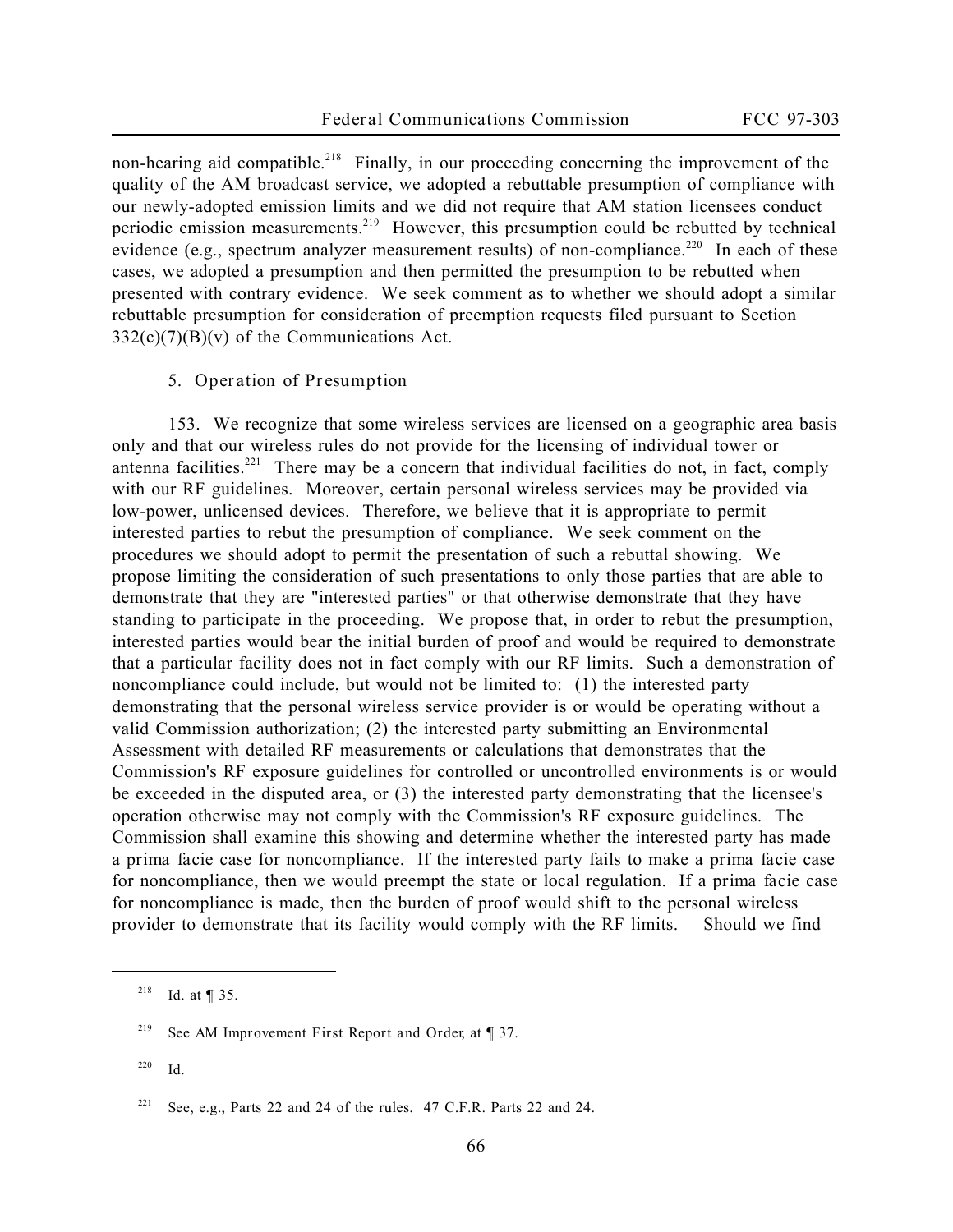that the facility in question does not comply with our RF limits or should the personal wireless service provider fail to respond, we would not grant relief from the state or local regulation and we would initiate an enforcement proceeding to ensure compliance with our RF guidelines. If, after examination of the personal wireless service provider's response, we find that the facility does comply with our RF limits, then we would preempt the state or local regulation. Should the personal wireless provider modify its facility to comply with the RF emissions guidelines, we propose allowing the provider to file subsequent requests for relief. In addition, we tentatively propose that both the wireless provider and the interested parties be permitted to seek review of final Commission and delegated authority actions taken pursuant to Section  $332(c)(7)(B)(v)$  of the Communications Act via the review procedures set forth in our rules and the Communications Act.<sup>222</sup> We seek comment on these procedures.

154. We believe that allowing interested parties to rebut the presumption of compliance will provide a balanced method for resolving Section  $332(c)(7)(B)(v)$  proceedings. We seek comment as to whether such a procedure is appropriate and whether there are other methods an interested party might employ to demonstrate its contention that a personal wireless facility does not or will not comply with the RF emissions guidelines.

## **D. Conclusion**

 $\overline{a}$ 

155. We believe that the procedures we propose herein provide a fair and balanced approach to reviewing requests for relief from state and local regulations based on the effects of RF emissions filed pursuant to Section  $332(c)(7)(B)(v)$  of the Communications Act. These procedures, if adopted, would provide interested parties with the opportunity to present their views to the Commission and for the Commission to carefully review requests for relief in an expedited fashion. We view this proceeding as another important step in our ongoing efforts to assist in the resolution of state and local disputes concerning the siting of personal wireless service facilities and to provide expert guidance and input on these important matters.

#### **IV. PROCEDURAL MATTERS**

#### **A. Regulatory Flexibility Act**

156. Appendix C contains a Revised Final Regulatory Flexibility Analysis with respect to the *Second Memorandum Opinion and Order* in ET Docket No. 93-62. An Initial Regulatory Flexibility Analysis for the *Notice of Proposed Rulemaking* in WT Docket No. 97- 197 is contained in Appendix D. As required by Section 603 of the Regulatory Flexibility Act, 5 U.S.C. § 603, the Commission has prepared the Initial Regulatory Flexibility Analysis of the expected impact on small entities of the proposals suggested in this document. Written public comments are requested on the Initial Regulatory Flexibility Analysis. In order to

<sup>222</sup> *See, e.g.,* 47 C.F.R. § 1.106 § 1.115 and 47 U.S.C. § 402.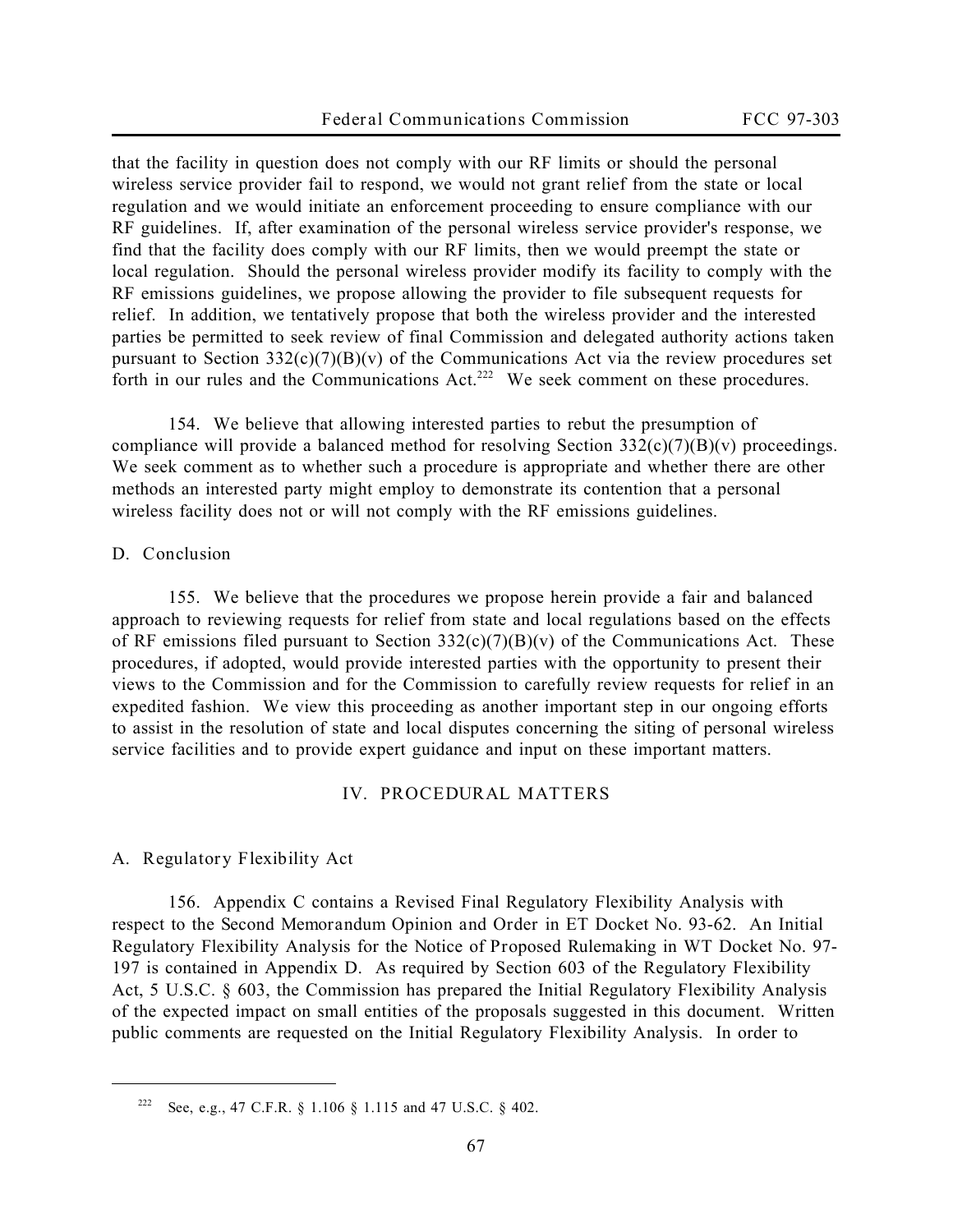fulfill the mandate of the Contract with America Advancement Act of 1996 regarding the Final Regulatory Flexibility Analysis we ask a number of questions in our Initial Regulatory Flexibility Analysis regarding the prevalence of small businesses that may be impacted by the proposed procedures. Comments on the Initial Regulatory Flexibility Analysis must be filed in accordance with the same filing deadlines as comments on the *Notice of Proposed Rulemaking*, but they must have a separate and distinct heading designating them as responses to the Initial Regulatory Flexibility Analysis. The Secretary shall send a copy of this *Notice of Proposed Rulemaking*, including the Initial Regulatory Flexibility Analysis, to the Chief Counsel for Advocacy of the Small Business Administration in accordance with Section 603(a) of the Regulatory Flexibility Act, 5 U.S.C. § 603(a).

## **B.** *Ex Parte* **Rules -- Non-Restricted Proceedings**

157. This is a non-restricted notice and comment rule making proceeding. *Ex parte* presentations are permitted except during the Sunshine Agenda period, provided they are disclosed as provided in the Commission's rules. *See generally* 47 C.F.R. §§ 1.1201, 1203, and 1.1206(a).

## **C. Comment Dates**

158. Pursuant to applicable procedures set forth in Sections 1.415 and 1.419 of the Commission's rules, 47 C.F.R. §§ 1.415 and 1.419, interested parties may file comments to the *Notice of Proposed Rule Making* on or before **October 9, 1997,** and reply comments on or before **October 24, 1997.** To file formally in this proceeding, you must file an original and four copies of all comments, reply comments, and supporting comments. If you want each Commissioner to receive a personal copy of your comments, you must file an original plus nine copies. You should send comments and reply comments to Office of the Secretary, Federal Communications Commission, Washington, D.C. 20554. Comments and reply comments will be available for public inspection during regular business hours in the FCC Reference Center of the Federal Communications Commission, Room 239, 1919 M Street, N.W., Washington, D.C. 20554.

159. Parties are encouraged to submit comments and reply comments on diskette for possible inclusion on the Commission's Internet site so that copies of these documents may be obtained electronically. Such diskette submissions would be in addition to and not a substitute for the formal filing requirements presented above. Parties submitting diskettes should submit them to Shaun A. Maher, Esq., Policy & Rules Branch, Commercial Wireless Division, Wireless Telecommunications Bureau, 2100 M Street, N.W., 7th Floor - Room 93, Washington, D.C. 20554. Such a submission should be on a 3.5 inch diskette formatted in an IBM compatible form using Word Perfect 5.1 for Windows software. The diskette should be submitted in "read only" mode, and should be clearly labelled with the party's name, proceeding, type of pleading (comment or reply comment) and date of submission.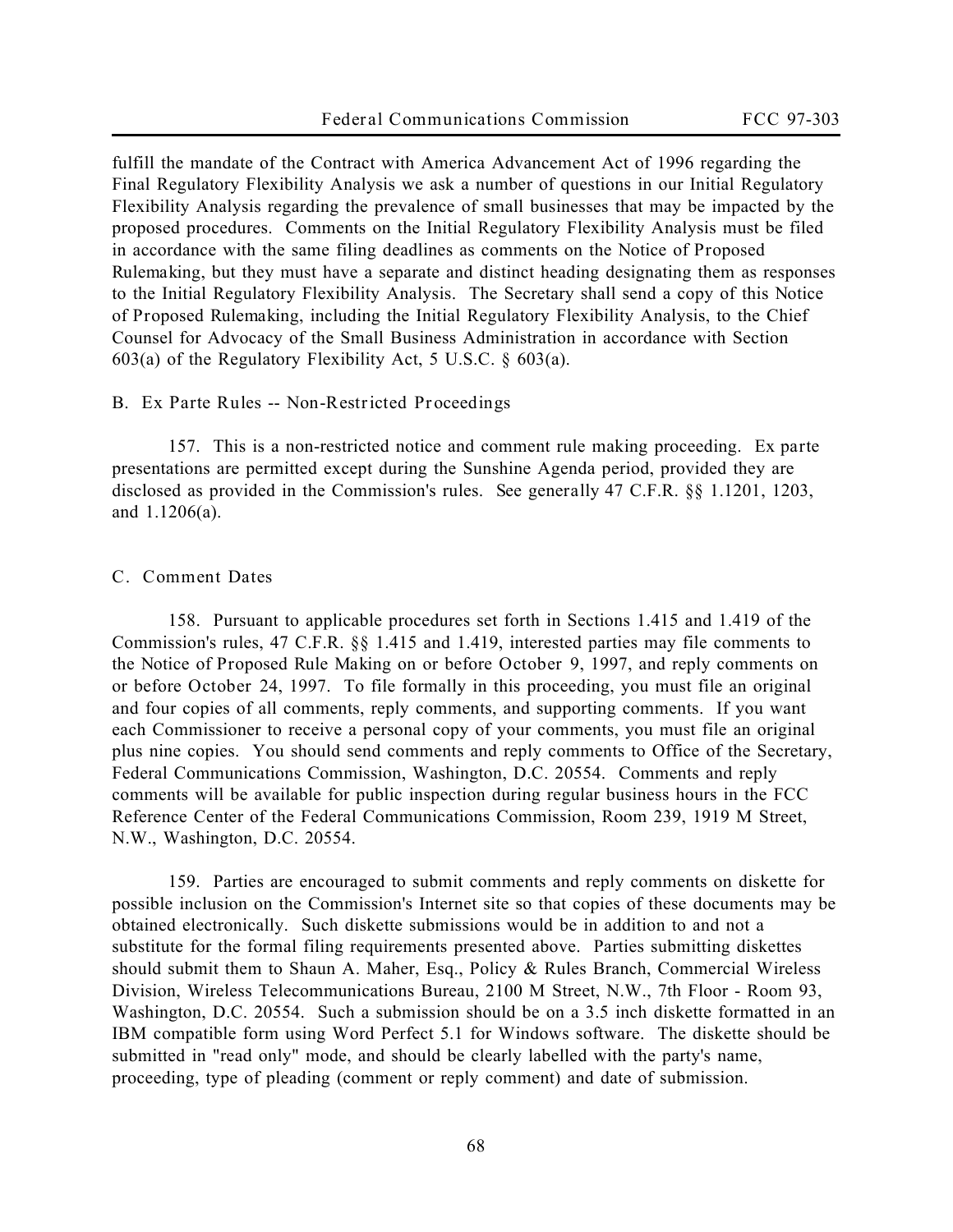## **D. Initial Paperwork Reduction Act of 1995 Analysis**

160. The *Notice of Proposed Rule Making* contains either a proposed or modified information collection. As part of its continuing effort to reduce paperwork burdens, we invite the general public and the Office of Management and Budget to take this opportunity to comment on the information collections contained in this *Notice of Proposed Rule Making*, as required by the Paperwork Reduction Act of 1995, Pub. L. No. 104-13. Public and agency comments are due at the same time as other comments on this *Notice of Proposed Rule Making*; OMB comments are due on or before 60 days after the publication in the Federal Register. Comments should address: (a) whether the proposed collection of information is necessary for the proper performance of the functions of the Commission, including whether the information shall have practical utility; (b) the accuracy of the Commission's burden estimates; (c) ways to enhance the quality, utility, and clarity of the information collected; and (d) ways to minimize the burden of the collection of information on the respondents, including the use of automated collection techniques or other forms of information technology.

161. Written comments by the public on the proposed and/or modified information collections are due (30 days after publication in the Federal Register). Written comments must be submitted by the Office of Management and Budget (OMB) on the proposed and/or modified information collections on or before 60 days after the publication in the Federal Register. In addition to filing comments with the Secretary, a copy of any comments on the information collections contained herein should be submitted to both of the following: Judy Boley, Federal Communications Commission, Room 234, 1919 M Street, N.W., Washington, DC 20554, or via the Internet to jboley@fcc.gov and to Timothy Fain, OMB Desk Officer, 10236 NEOB, 725 - 17th Street, N.W., Washington, DC 20503 or via the Internet at fain  $t@al.eop.gov.$  For additional information regarding the information collections contained herein, contact Judy Boley above.

## **E. Ordering Clauses**

162. Pursuant to the authority contained in Sections  $4(i)$ ,  $7(a)$ ,  $303(c)$ ,  $303(f)$ ,  $303(g)$ , 303(r) and 332(c)(7) of the Communications Act of 1934, as amended, 47 U.S.C. Sections 154(i), 157(a), 303(c), 303(f), 303(g), 303(r) and 332(c)(7), and Section 704 of the Telecommunications Act of 1996, IT IS ORDERED THAT, effective 30 days after publication in the Federal Register, Parts 1, 2, 26 and 97 of the Commission's Rules and Regulations, 47 CFR Parts 1, 2, 26, and 97, ARE AMENDED as specified in Appendix A.

163. IT IS FURTHER ORDERED THAT, to the extent discussed above and as reflected in the new rules contained in Appendix A, certain aspects of the various petitions and motions filed in ET Docket No. 93-62 ARE GRANTED. In all other aspects except those previously addressed in the *First Memorandum Opinion and Order* in this proceeding,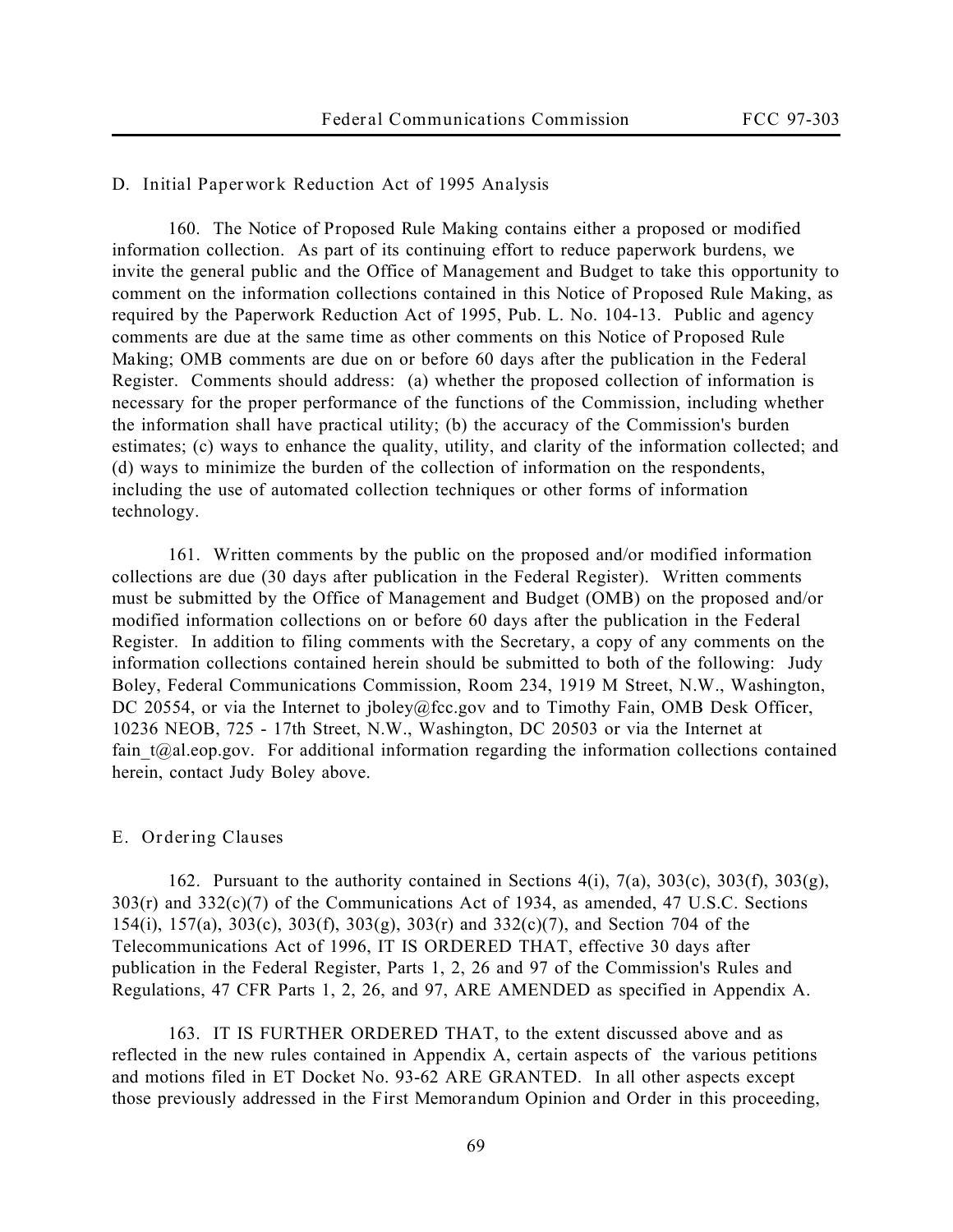IT IS ORDERED THAT the petitions and motions filed in ET Docket No. 93-62 ARE DENIED.

164. IT IS ORDERED that, pursuant to the authority of Sections 4(i), 303(g), 303(r), and  $332(c)(7)$  of the Communications Act of 1934, as amended, 47 U.S.C. §§ 154(i),  $303(g)$ , 303(r), and 332(c)(7), a NOTICE OF PROPOSED RULEMAKING is hereby ADOPTED.

165. IT IS FURTHER ORDERED that the petition for rulemaking of the Cellular Telecommunications Industry Association, filed December 22, 1994 (RM-8577), is hereby DISMISSED.

## **F. Further Information**

166. For further information concerning the *Second Memorandum Opinion and Order*, contact Robert Cleveland or the Commission's RF safety program at (202) 418-2464. Address: Office of Engineering and Technology, Federal Communications Commission, Washington, D.C. 20554. Internet e-mail address: rfsafety@fcc.gov.

167. For further information concerning the *Notice of Proposed Rulemaking*, contact Shaun A. Maher, Esq. at (202) 418-7240, internet: smaher@fcc.gov, Policy & Rules Branch, Commercial Wireless Division, Wireless Telecommunications Bureau, Federal Communications Commission, Washington, D.C. 20554.

FEDERAL COMMUNICATIONS COMMISSION

William F. Caton Acting Secretary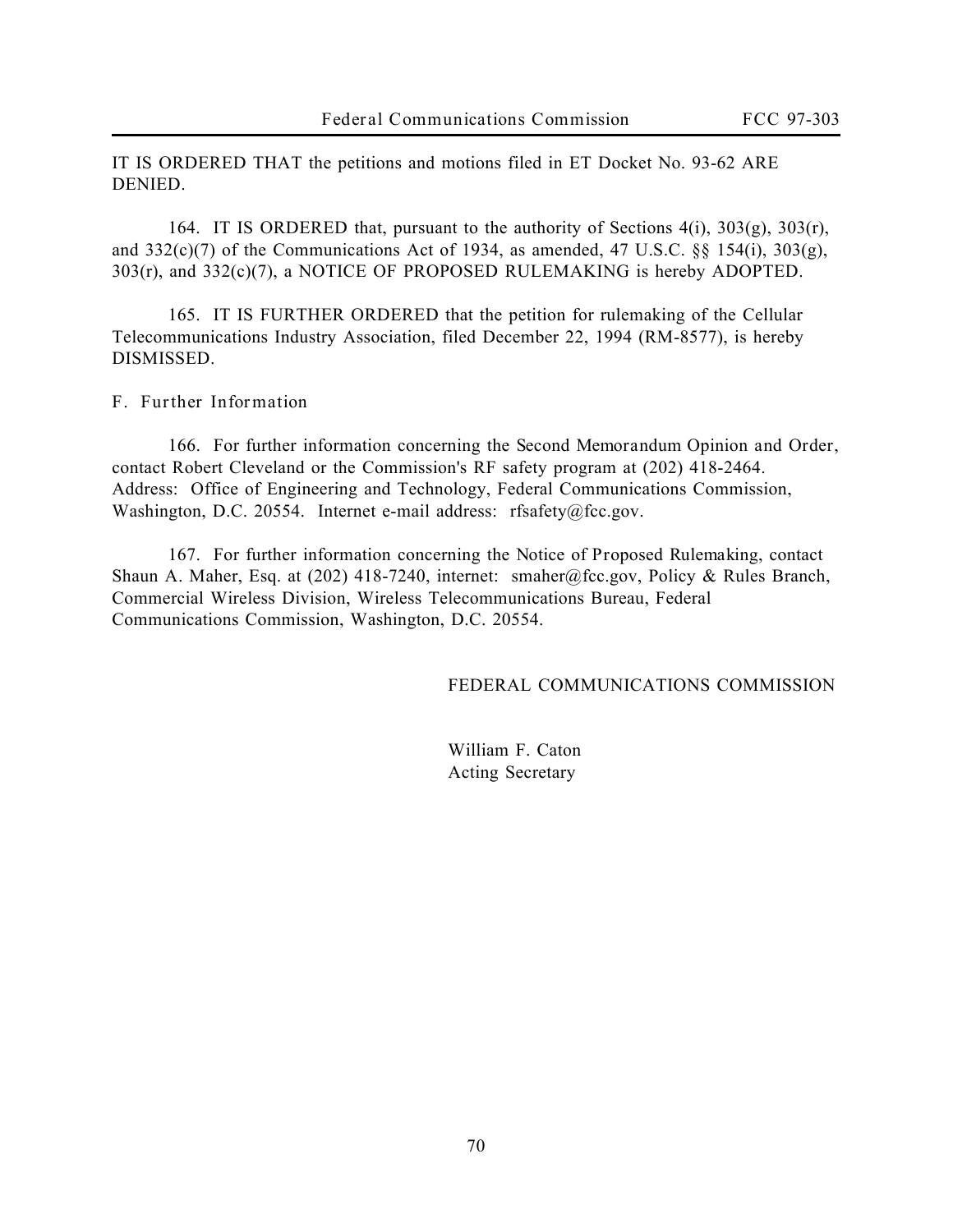# **APPENDIX A: RULE CHANGES**

Title 47 of the Code of Federal Regulations, parts 1, 2, and 97, are amended as follows:

### **Part 1 - PRACTICE AND PROCEDURE**

1. The authority citation for part 1 continues to read as follows:

 **AUTHORITY: 47 U.S.C. 151, 154, 303 and 309(j), unless otherwise noted, and Section 704 of the Telecommunications Act of 1996.**

2. Section 1.1307 is amended by revising paragraphs  $(b)(1)$ ,  $(b)(2)$ ,  $(b)(3)$  and  $(b)(4)$  and by adding paragraph  $(b)(5)$  to read as follows:

§ **1.1307 Actions which may have a significant environmental effect, for which Environmental Assessments (EAs) must be prepared.**

\* \* \* \* \*

(b) \* \* \*

(1) The appropriate exposure limits in § 1.1310 and § 2.1093 are generally applicable to all facilities, operations and transmitters regulated by the Commission. However, a determination of compliance with the exposure limits in § 1.1310 or § 2.1093 (routine environmental evaluation), and preparation of an EA if the limits are exceeded, is necessary only for facilities, operations and transmitters that fall into the categories listed in Table 1, or those specified in paragraph (b)(2) of this section. All other facilities, operations and transmitters are categorically excluded from making such studies or preparing an EA, except as indicated in paragraphs (c) and (d) of this section. For purposes of Table 1, "buildingmounted antennas" means antennas mounted in or on a building structure that is occupied as a workplace or residence. The term "power" in column 2 of Table 1 refers to total operating power of the transmitting operation in question in terms of effective radiated power (ERP), equivalent isotropically radiated power (EIRP), or peak envelope power (PEP), as defined in § 2.1 of this chapter. For the case of the Cellular Radiotelephone Service, subpart H of part 22 of this chapter; the Personal Communications Service, part 24 of this chapter and the Specialized Mobile Radio Service, part 90 of this chapter, the phrase "total power of all channels" in column 2 of Table 1 means the sum of the ERP or EIRP of all co-located simultaneously operating transmitters owned and operated by a single licensee. When applying the criteria of Table 1, radiation in all directions should be considered. For the case of transmitting facilities using sectorized transmitting antennas, applicants and licensees should apply the criteria to all transmitting channels in a given sector, noting that for a highly directional antenna there is relatively little contribution to ERP or EIRP summation for other directions.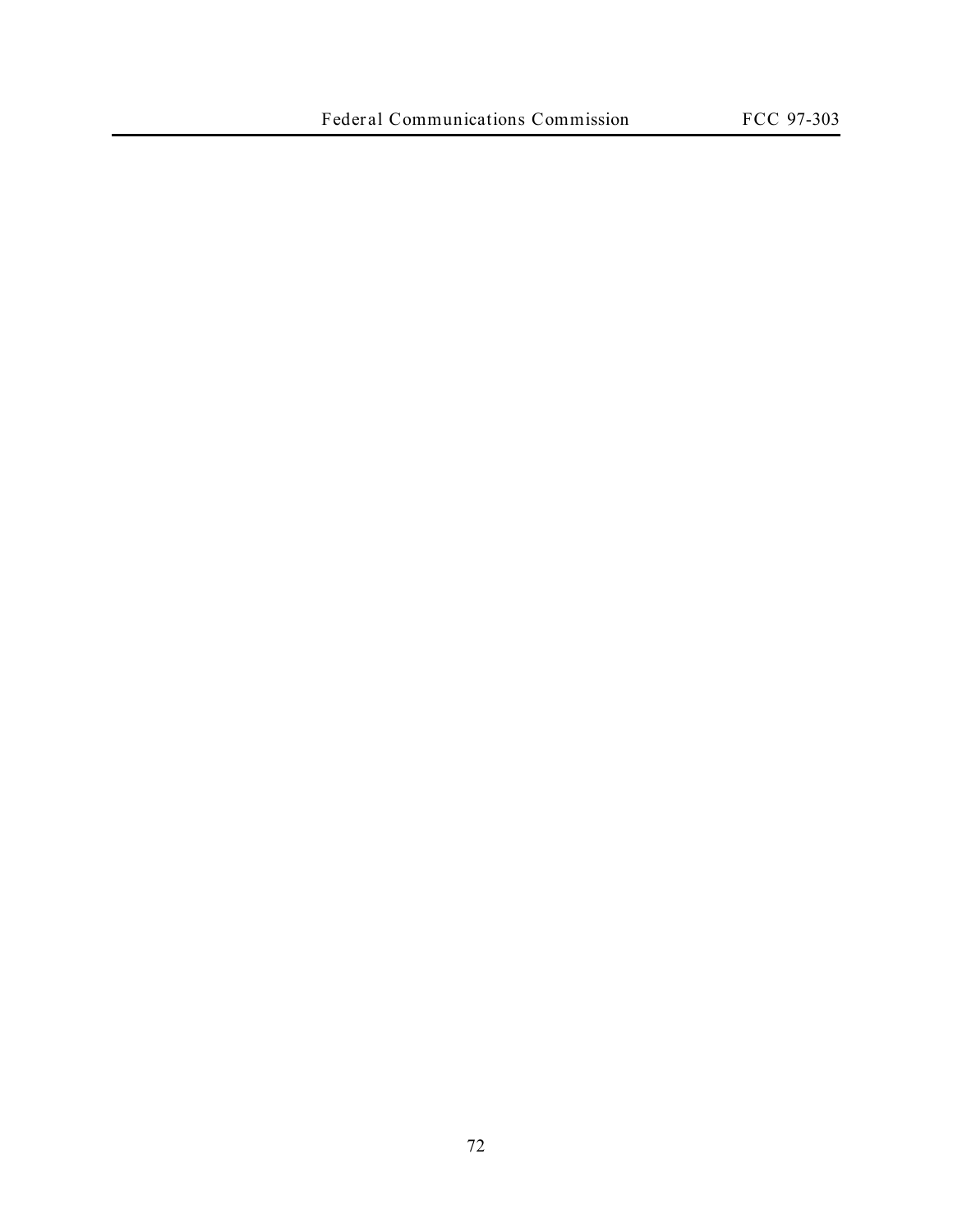| SERVICE (TITLE 47 CFR RULE PART)                            | <b>EVALUATION REQUIRED IF:</b>                                                                                                                                                                                                                                          |
|-------------------------------------------------------------|-------------------------------------------------------------------------------------------------------------------------------------------------------------------------------------------------------------------------------------------------------------------------|
| <b>Experimental Radio Services</b><br>(part 5)              | power $> 100$ W ERP (164 W EIRP)                                                                                                                                                                                                                                        |
| Multipoint Distribution Service<br>(subpart $K$ of part 21) | non-building-mounted antennas: height<br>above ground level to lowest point of<br>antenna < 10 m and power > 1640 W EIRP<br>building-mounted antennas:<br>power $> 1640$ W EIRP                                                                                         |
| Paging and Radiotelephone Service<br>(subpart E of part 22) | non-building-mounted antennas: height<br>above ground level to lowest point of<br>antenna < 10 m and power > 1000 W ERP<br>$(1640 \text{ W EIRP})$<br>building-mounted antennas:<br>$power > 1000$ W ERP (1640 W EIRP)                                                  |
| Cellular Radiotelephone Service<br>(subpart H of part 22)   | non-building-mounted antennas: height<br>above ground level to lowest point of<br>antenna < $10 \text{ m}$ and total power of all<br>channels $> 1000$ W ERP (1640 W EIRP)<br>building-mounted antennas:<br>total power of all channels $> 1000$ W ERP<br>(1640 W EIRP) |

# TABLE 1: TRANSMITTERS, FACILITIES AND OPERATIONS SUBJECT TO ROUTINE ENVIRONMENTAL EVALUATION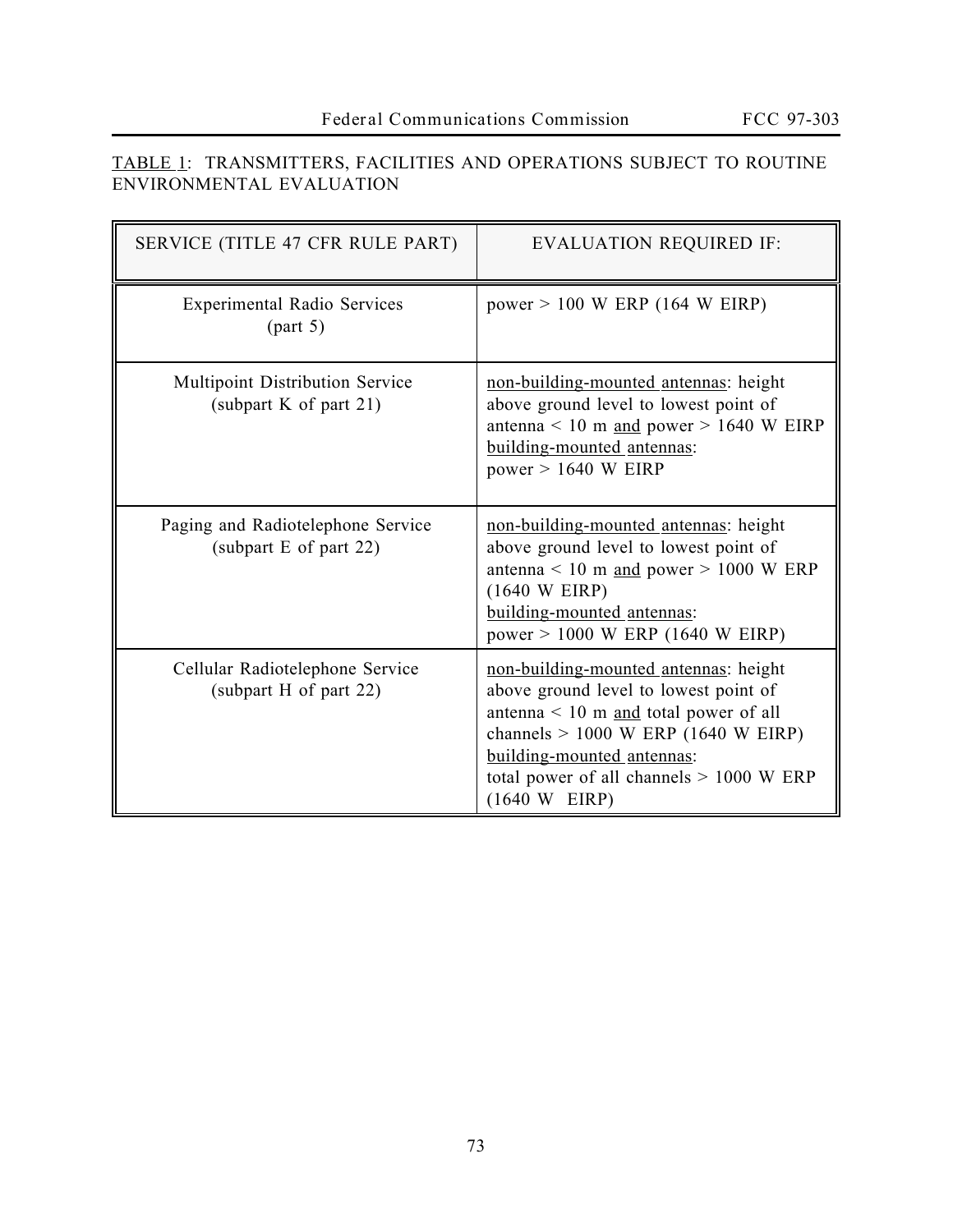# TABLE 1 (cont.)

| SERVICE (TITLE 47 CFR RULE PART)                    | <b>EVALUATION REQUIRED IF:</b>                                                                                                                                                                                                                                                                                                                                                                                                                                                                                                                                                                                                 |
|-----------------------------------------------------|--------------------------------------------------------------------------------------------------------------------------------------------------------------------------------------------------------------------------------------------------------------------------------------------------------------------------------------------------------------------------------------------------------------------------------------------------------------------------------------------------------------------------------------------------------------------------------------------------------------------------------|
| <b>Personal Communications Services</b><br>part 24) | $(1)$ Narrowband PCS (subpart D):<br>non-building-mounted antennas: height<br>above ground level to lowest point of<br>antenna $\leq 10$ m and total power of all<br>channels $> 1000$ W ERP (1640 W EIRP)<br>building-mounted antennas:<br>total power of all channels $> 1000$ W ERP<br>$(1640 \text{ W EIRP})$<br>(2) Broadband PCS (subpart E):<br>non-building-mounted antennas: height<br>above ground level to lowest point of<br>antenna < $10 \text{ m}$ and total power of all<br>channels $> 2000$ W ERP (3280 W EIRP)<br>building-mounted antennas:<br>total power of all channels $> 2000$ W ERP<br>(3280 W EIRP) |
| Satellite Communications<br>part 25)                | all included                                                                                                                                                                                                                                                                                                                                                                                                                                                                                                                                                                                                                   |
| General Wireless Communications Service<br>part 26) | total power of all channels $> 1640$ W EIRP                                                                                                                                                                                                                                                                                                                                                                                                                                                                                                                                                                                    |
| Wireless Communications Service<br>(part 27)        | total power of all channels $> 1640$ W EIRP                                                                                                                                                                                                                                                                                                                                                                                                                                                                                                                                                                                    |
| Radio Broadcast Services<br>(part 73)               | all included                                                                                                                                                                                                                                                                                                                                                                                                                                                                                                                                                                                                                   |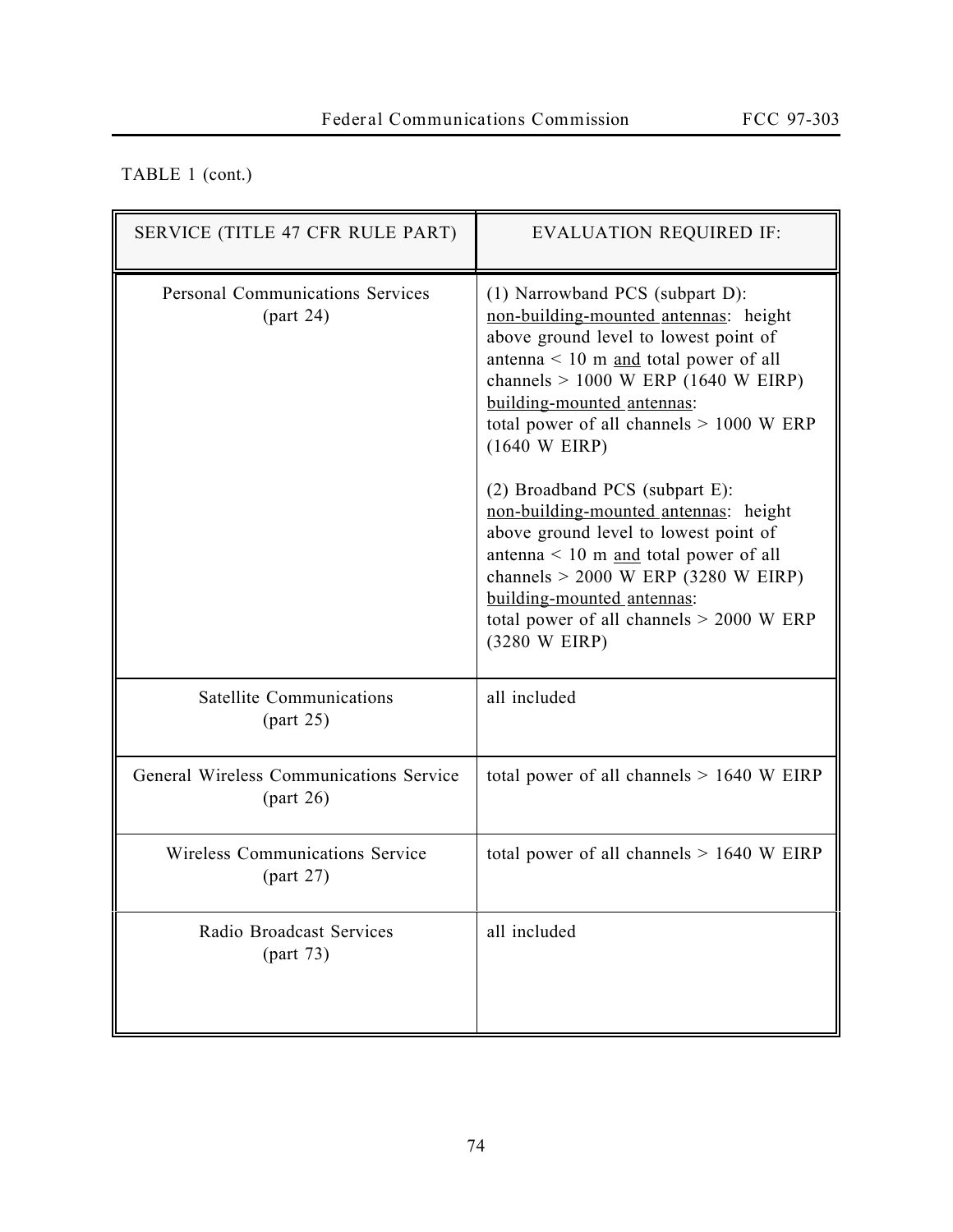# TABLE 1 (cont.)

| SERVICE (TITLE 47 CFR RULE PART)                                                                            | <b>EVALUATION REQUIRED IF:</b>                                                                                                                                                                                                                                          |
|-------------------------------------------------------------------------------------------------------------|-------------------------------------------------------------------------------------------------------------------------------------------------------------------------------------------------------------------------------------------------------------------------|
| Experimental, auxiliary, and special<br>broadcast and other program<br>distributional services<br>(part 74) | subparts A, G, L: power $> 100$ W ERP<br>subpart I:<br>non-building-mounted antennas: height<br>above ground level to lowest point of<br>antenna < 10 m and power > 1640 W EIRP<br>building-mounted antennas:<br>power $> 1640$ W EIRP                                  |
| Stations in the Maritime Services<br>part 80)                                                               | ship earth stations only                                                                                                                                                                                                                                                |
| Private Land Mobile Radio Services<br>Paging Operations<br>part 90)                                         | non-building-mounted antennas: height<br>above ground level to lowest point of<br>antenna < 10 m and power > 1000 W ERP<br>(1640 W EIRP)<br>building-mounted antennas: power $> 1000$<br>W ERP (1640 W EIRP)                                                            |
| Private Land Mobile Radio Services<br>Specialized Mobile Radio<br>part 90)                                  | non-building-mounted antennas: height<br>above ground level to lowest point of<br>antenna < $10 \text{ m}$ and total power of all<br>channels $> 1000$ W ERP (1640 W EIRP)<br>building-mounted antennas:<br>total power of all channels $> 1000$ W ERP<br>(1640 W EIRP) |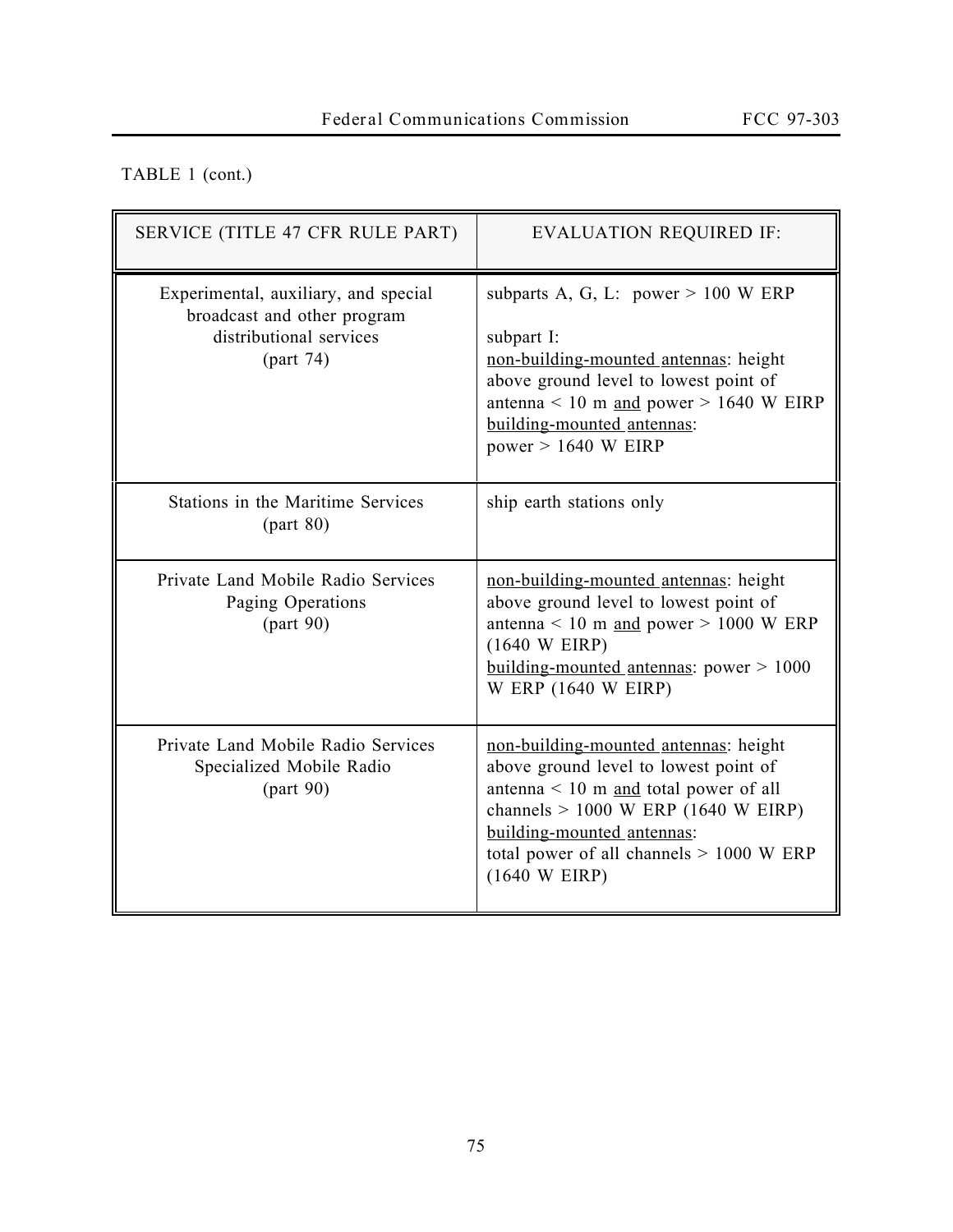## TABLE 1 (cont.)

| SERVICE (TITLE 47 CFR RULE PART)                                    | <b>EVALUATION REQUIRED IF:</b>                                                                                                                                                                                                                                                                                                                                                                                                                |
|---------------------------------------------------------------------|-----------------------------------------------------------------------------------------------------------------------------------------------------------------------------------------------------------------------------------------------------------------------------------------------------------------------------------------------------------------------------------------------------------------------------------------------|
| Amateur Radio Service<br>part 97)                                   | transmitter output power $>$ levels specified<br>in § $97.13(c)(1)$ of this chapter                                                                                                                                                                                                                                                                                                                                                           |
| Local Multipoint Distribution Service<br>(subpart L of part $101$ ) | non-building-mounted antennas: height<br>above ground level to lowest point of<br>antenna < 10 m and power > 1640 W EIRP<br>building-mounted antennas: power $> 1640$<br><b>W EIRP</b>                                                                                                                                                                                                                                                        |
|                                                                     | LMDS licensees are required to attach a<br>label to subscriber transceiver antennas<br>that: (1) provides adequate notice regarding<br>potential radiofrequency safety hazards,<br>e.g., information regarding the safe<br>minimum separation distance required<br>between users and transceiver antennas; and<br>(2) references the applicable FCC-adopted<br>limits for radiofrequency exposure specified<br>in $§$ 1.1310 of this chapter. |

(2) Mobile and portable transmitting devices that operate in the Cellular Radiotelephone Service, the Personal Communications Services (PCS), the Satellite Communications Services, the General Wireless Communications Service, the Wireless Communications Service, the Maritime Services (ship earth stations only) and the Specialized Mobile Radio Service authorized under subpart H of part 22, part 24, part 25, part 26, part 27, part 80, and part 90 of this chapter are subject to routine environmental evaluation for RF exposure prior to equipment authorization or use, as specified in §§ 2.1091 and 2.1093 of this chapter. Unlicensed PCS, unlicensed NII and millimeter wave devices are also subject to routine environmental evaluation for RF exposure prior to equipment authorization or use, as specified in §§ 15.253(f), 15.255(g), and 15.319(i) and 15.407(f) of this chapter. All other mobile, portable, and unlicensed transmitting devices are categorically excluded from routine environmental evaluation for RF exposure under §§ 2.1091 and 2.1093 of this chapter except as specified in paragraphs (c) and (d) of this section.

(3) In general, when the guidelines specified in § 1.1310 are exceeded in an accessible area due to the emissions from multiple fixed transmitters, actions necessary to bring the area into compliance are the shared responsibility of all licensees whose transmitters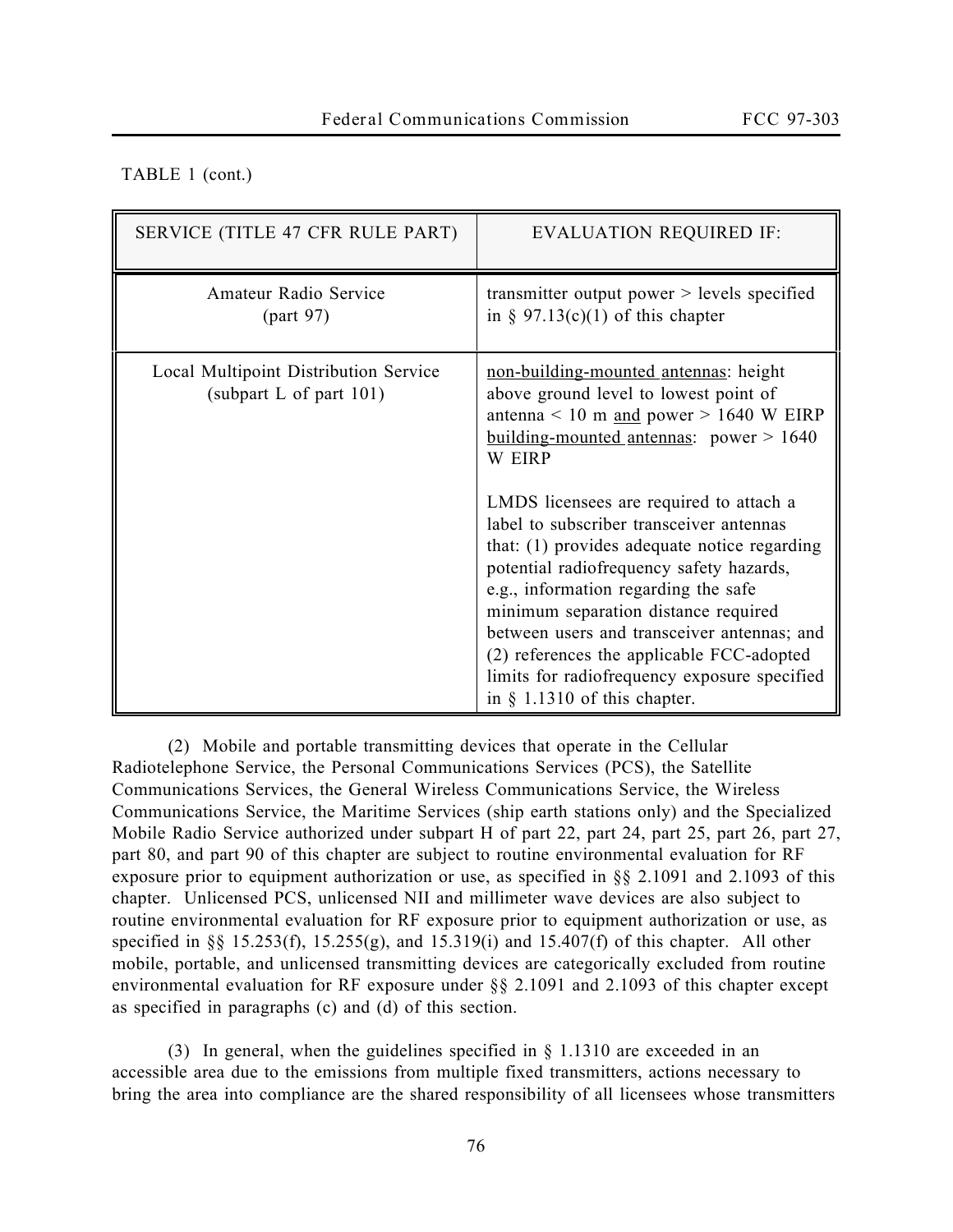produce, at the area in question, power density levels that exceed 5% of the power density exposure limit applicable to their particular transmitter or field strength levels that, when squared, exceed 5% of the square of the electric or magnetic field strength limit applicable to their particular transmitter. Owners of transmitter sites are expected to allow applicants and licensees to take reasonable steps to comply with the requirements contained in § 1.1307(b) and, where feasible, should encourage co-location of transmitters and common solutions for controlling access to areas where the RF exposure limits contained in § 1.1310 might be exceeded.

(i) Applicants for proposed (not otherwise excluded) transmitters, facilities or modifications that would cause non-compliance with the limits specified in  $\S$  1.1310 at an accessible area previously in compliance must submit an EA if emissions from the applicant's transmitter or facility would result, at the area in question, in a power density that exceeds 5% of the power density exposure limit applicable to that transmitter or facility or in a field strength that, when squared, exceeds 5% of the square of the electric or magnetic field strength limit applicable to that transmitter or facility.

(ii) Renewal applicants whose (not otherwise excluded) transmitters or facilities contribute to the field strength or power density at an accessible area not in compliance with the limits specified in § 1.1310 must submit an EA if emissions from the applicant's transmitter or facility results, at the area in question, in a power density that exceeds 5% of the power density exposure limit applicable to that transmitter or facility or in a field strength that, when squared, exceeds 5% of the square of the electric or magnetic field strength limit applicable to that transmitter of facility.

(4) Transition Provisions. For applications filed with the Commission prior to **October 15, 1997,** (or January 1, 1998, for the Amateur Radio Service only), Commission actions granting construction permits, licenses to transmit or renewals thereof, equipment authorizations, or modifications in existing facilities require the preparation of an Environmental Assessment if the particular facility, operation or transmitter would cause human exposure to levels of radiofrequency radiation that are in excess of the requirements contained in paragraphs  $(4)(i) - (4)(iii)$  of this section. These transition provisions do not apply to applications for equipment authorization or use of mobile, portable and unlicensed devices specified in paragraph (2) of this section.

(5) Existing transmitting facilities, devices and operations: All existing transmitting facilities, operations and devices regulated by the Commission must be in compliance with the requirements of paragraphs (1) - (3) of this section by September 1, 2000,or, if not in compliance, file an Environmental Assessment as specified in 47 CFR § 1.1311.

\* \* \* \* \*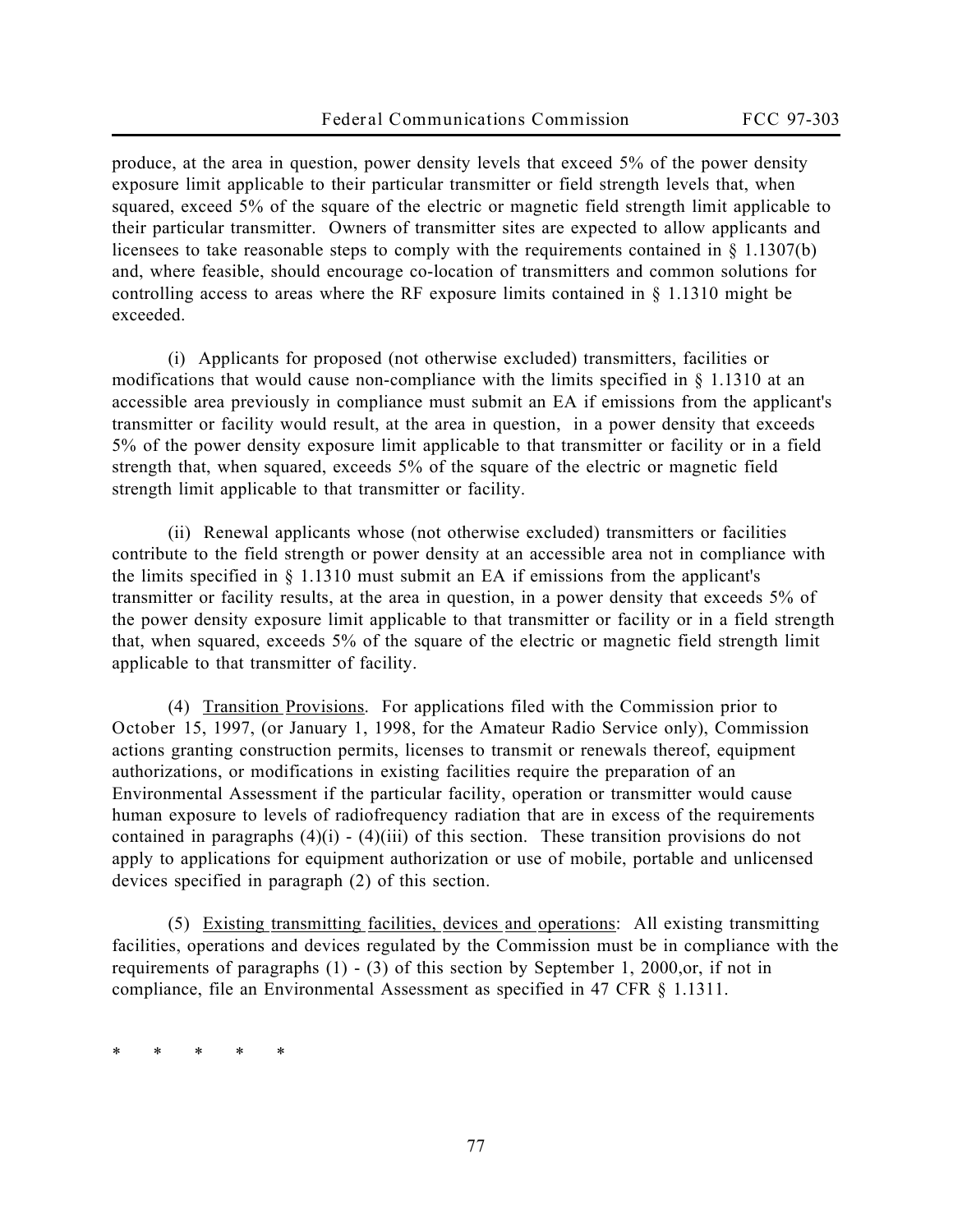# **Part 2 - FREQUENCY ALLOCATIONS AND RADIO TREATY MATTERS; GENERAL RULES AND REGULATIONS**

1. The authority citation for part 2 continues to read as follows:

**AUTHORITY: Sec. 4, 302, 303 and 307 of the Communications Act of 1934, as amended, 47 U.S.C. Sections 154, 302, 303 and 307, unless otherwise noted.**

2. Section 2.1091 is amended by revising the section caption, by revising paragraphs (b), (c) and  $(d)(3)$  and by adding a new paragraph  $(d)(4)$  to read as follows:

**§ 2.1091 Radiofrequency radiation exposure evaluation: mobile devices.**

\* \* \* \* \*

(b) For purposes of this section, a mobile device is defined as a transmitting device designed to be used in other than fixed locations and to generally be used in such a way that a separation distance of at least 20 centimeters is normally maintained between the transmitter's radiating structure(s) and the body of the user or nearby persons. In this context, the term "fixed location" means that the device is physically secured at one location and is not able to be easily moved to another location. Transmitting devices designed to be used by consumers or workers that can be easily re-located, such as wireless devices associated with a personal computer, are considered to be mobile devices if they meet the 20 centimeter separation requirement.

(c) Mobile devices that operate in the Cellular Radiotelephone Service, the Personal Communications Services, the Satellite Communications Services, the General Wireless Communications Service, the Wireless Communications Service, the Maritime Services and the Specialized Mobile Radio Service authorized under subpart H of part 22 of this chapter, part 24 of this chapter, part 25 of this chapter, part 26 of this chapter, part 27 of this chapter, part 80 of this chapter (ship earth stations devices only) and part 90 of this chapter are subject to routine environmental evaluation for RF exposure prior to equipment authorization or use if they operate at frequencies of 1.5 GHz or below and their effective radiated power (ERP) is 1.5 watts or more, or if they operate at frequencies above 1.5 GHz and their ERP is 3 watts or more. Unlicensed personal communications service devices, unlicensed millimeter wave devices and unlicensed NII devices authorized under § 15.253, § 15.255, and subparts D and E of part 15 of this chapter are also subject to routine environmental evaluation for RF exposure prior to equipment authorization or use if their ERP is 3 watts or more or if they meet the definition of a portable device as specified in § 2.1093 (b) requiring evaluation under the provisions of that section. All other mobile and unlicensed transmitting devices are categorically excluded from routine environmental evaluation for RF exposure prior to equipment authorization or use, except as specified in §§ 1.1307(c) and 1.1307(d) of this chapter. Applications for equipment authorization of mobile and unlicensed transmitting devices subject to routine environmental evaluation must contain a statement confirming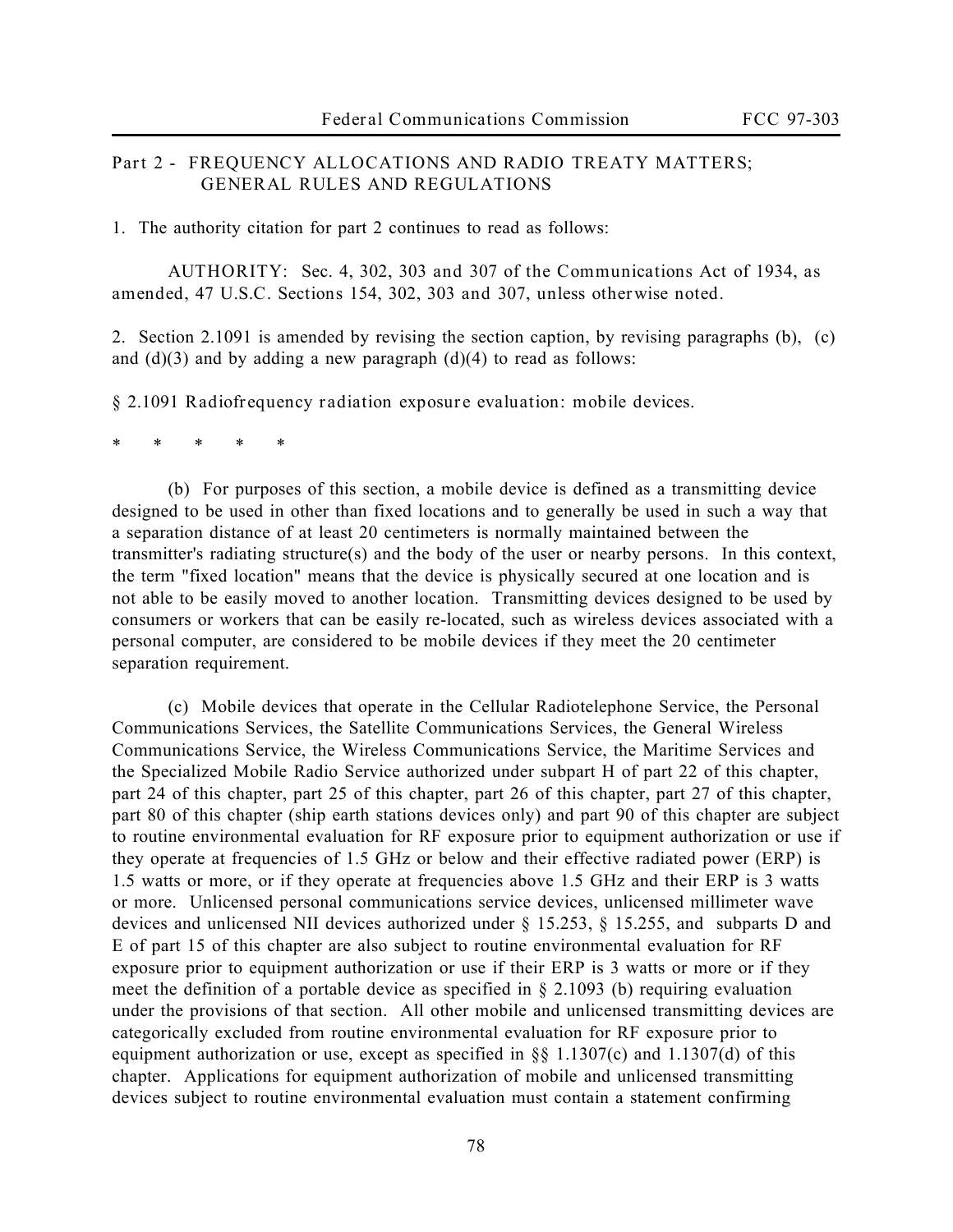compliance with the limits specified in paragraph (d) of this section as part of their application. Technical information showing the basis for this statement must be submitted to the Commission upon request.

 $(d)$ 

\* \* \* \* \*

(3) If appropriate, compliance with exposure guidelines for devices in this section can be accomplished by the use of warning labels and by providing users with information concerning minimum separation distances from transmitting structures and proper installation of antennas.

(4) In some cases, e.g., modular or desktop transmitters, the potential conditions of use of a device may not allow easy classification of that device as either mobile or portable (also see 47 CFR 2.1093). In such cases, applicants are responsible for determining minimum distances for compliance for the intended use and installation of the device based on evaluation of either specific absorption rate (SAR), field strength or power density, whichever is most appropriate.

\* \* \* \* \*

3. Section 2.1093 is amended by revising paragraphs (b), (c) and (d) to read as follows:

**§ 2.1093 Radiofrequency radiation exposure evaluation: portable devices.**

\* \* \* \* \*

(b) For purposes of this section, a portable device is defined as a transmitting device designed to be used so that the radiating structure(s) of the device is/are within 20 centimeters of the body of the user.

(c) Portable devices that operate in the Cellular Radiotelephone Service, the Personal Communications Services, the Satellite Communications services, the General Wireless Communications Service, the Wireless Communications Service, the Maritime Services and the Specialized Mobile Radio Service authorized under subpart H of part 22 of this chapter, part 24 of this chapter, part 25 of this chapter, part 26 of this chapter, part 27 of this chapter, part 80 of this chapter (ship earth station devices only), part 90 of this chapter, and portable unlicensed personal communication service, unlicensed NII devices and millimeter wave devices authorized under § 15.253, § 15.255 or subparts D and E of part 15 of this chapter are subject to routine environmental evaluation for RF exposure prior to equipment authorization or use. All other portable transmitting devices are categorically excluded from routine environmental evaluation for RF exposure prior to equipment authorization or use,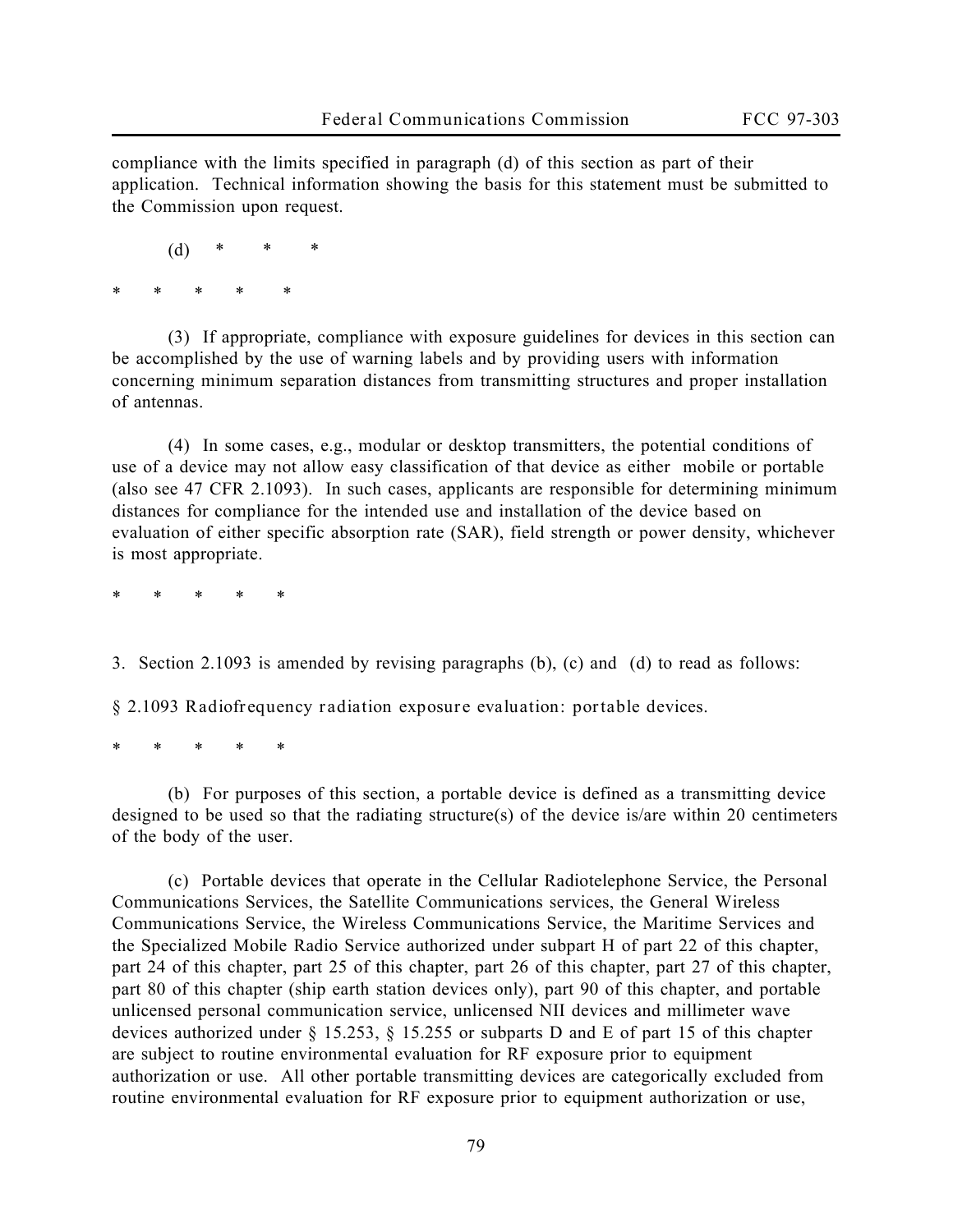except as specified in §§ 1.1307(c) and 1.1307(d) of this chapter. Applications for equipment authorization of portable transmitting devices subject to routine environmental evaluation must contain a statement confirming compliance with the limits specified in paragraph (d) of this section as part of their application. Technical information showing the basis for this statement must be submitted to the Commission upon request.

(d) The limits to be used for evaluation are based generally on criteria published by the American National Standards Institute (ANSI) for localized specific absorption rate ("SAR") in Section 4.2 of "IEEE Standard for Safety Levels with Respect to Human Exposure to Radio Frequency Electromagnetic Fields, 3 kHz to 300 GHz," ANSI/IEEE C95.1-1992, Copyright 1992 by the Institute of Electrical and Electronics Engineers, Inc., New York, New York 10017. These criteria for SAR evaluation are similar to those recommended by the National Council on Radiation Protection and Measurements (NCRP) in "Biological Effects and Exposure Criteria for Radiofrequency Electromagnetic Fields," NCRP Report No. 86, Section 17.4.5. Copyright NCRP, 1986, Bethesda, Maryland 20814. SAR is a measure of the rate of energy absorption due to exposure to an RF transmitting source. SAR values have been related to threshold levels for potential biological hazards. The criteria to be used are specified in paragraphs  $(d)(1)$  and  $(d)(2)$  of this section and shall apply for portable devices transmitting in the frequency range from 100 kHz to 6 GHz. Portable devices that transmit at frequencies above 6 GHz are to be evaluated in terms of the MPE limits specified in § 1.1310 of this chapter. Measurements and calculations to demonstrate compliance with MPE field strength or power density limits for devices operating above 6 GHz should be made at a minimum distance of 5 cm from the radiating source.

\* \* \* \* \*

**Part 26 - GENERAL WIRELESS COMMUNICATIONS SERVICE**

1. The authority citation for part 26 continues to read as follows:

**AUTHORITY: 48 Stat. 1066, 1082, as amended; 47 U.S.C.** §§ **154, 303. Interpret or apply 48 Stat. 1064-1068, 1081-1105, as amended; 47 U.S.C.** §§ **151-155, 301-609, unless otherwise noted.**

2. Section 26.51 is amended by removing paragraph (d).

3. Section 26.52 is amended by removing paragraphs (a), (b) and (c) and by revising the section to read as follows:

**§ 26.52 RF safety.** 

Licensees and manufacturers are subject to the radiofrequency radiation exposure requirements specified in § 1.1307(b), § 2.1091 and § 2.1093 of this chapter, as appropriate. Applications for equipment authorization of mobile or portable devices operating under this section must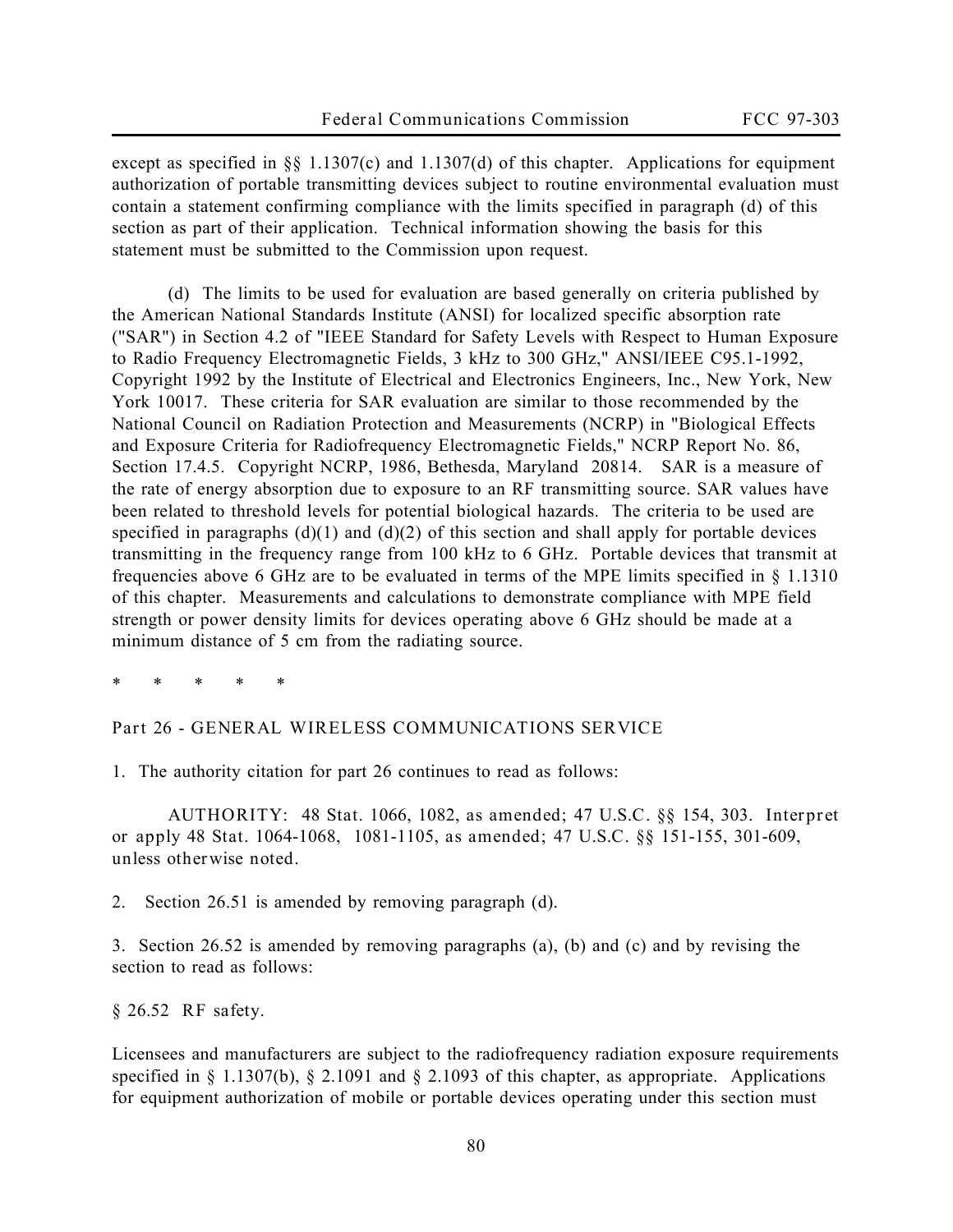contain a statement confirming compliance with these requirements for both fundamental emissions and unwanted emissions. Technical information showing the basis for this statement must be submitted to the Commission upon request.

#### **Part 97 - AMATEUR RADIO SERVICE**

1. The authority citation for part 97 continues to read as follows:

**AUTHORITY: 48 Stat. 1066, 1082, as amended; 47 U.S.C.** §§ **154, 303. Interpret or apply 48 Stat. 1064-1068, 1081-1105, as amended; 47 U.S.C.** §§ **151-155, 301-609, unless otherwise noted.**

2. Section 97.13 is amended by revising paragraph (c) and adding paragraphs (c)(1) and (c)(2) to read as follows:

**§ 97.13 Restrictions on station location.**

\* \* \* \* \*

(c) Before causing or allowing an amateur station to transmit from any place where the operation of the station could cause human exposure to RF electromagnetic field levels in excess of those allowed under § 1.1310 of this chapter, the licensee is required to take certain actions.

(1) The licensee must perform the routine RF environmental evaluation prescribed by § 1.1307(b) of this chapter, if the transmitter PEP exceeds the following limits: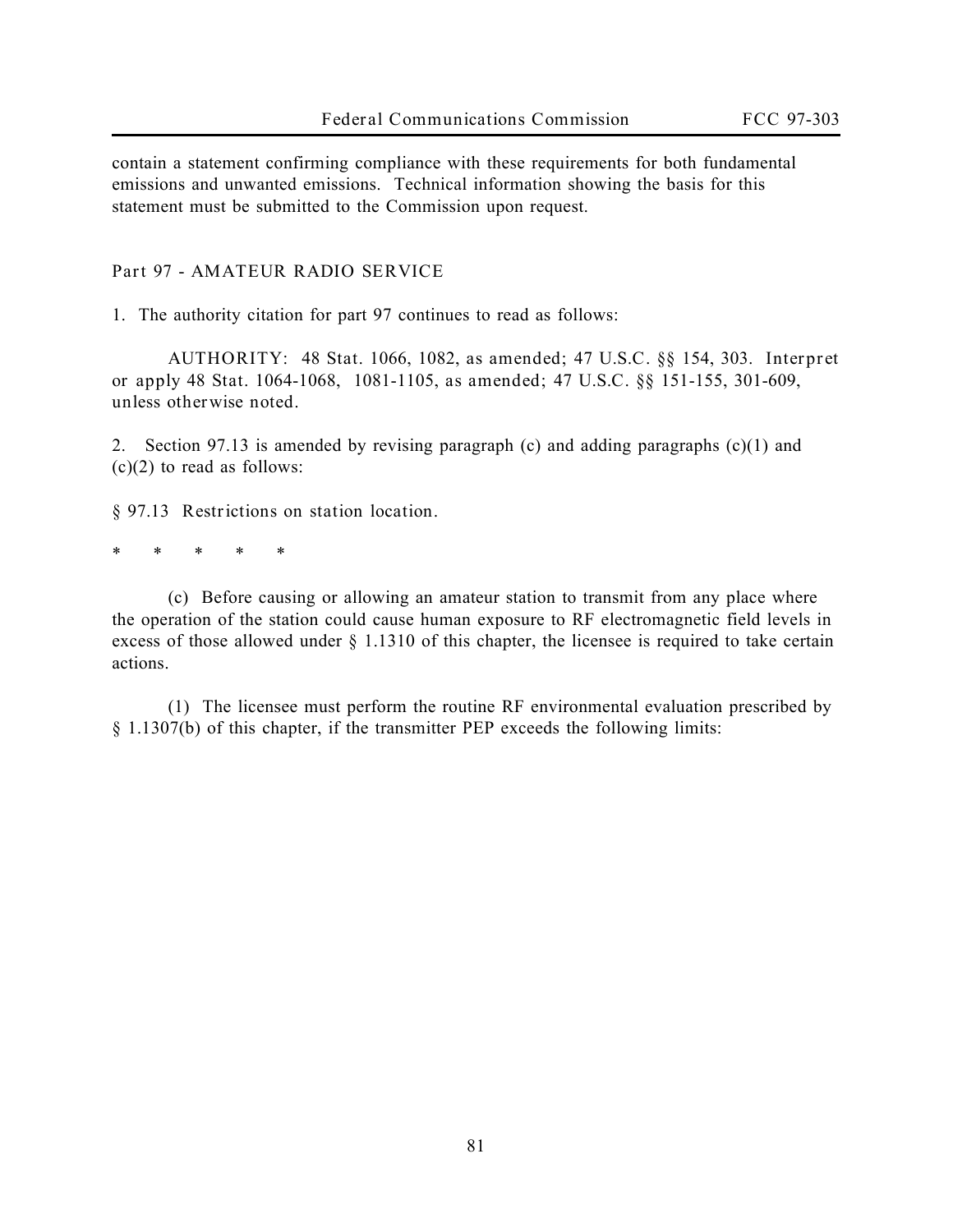| Wavelength Band   | Transmitter Power<br>(watts) |  |
|-------------------|------------------------------|--|
| $\rm MF$          |                              |  |
| $160\ \mathrm{m}$ | 500                          |  |
| $\rm HF$          |                              |  |
| $80\ {\rm m}$     | 500                          |  |
| 75 m              | 500                          |  |
| $40\ {\rm m}$     | 500                          |  |
| 30 <sub>m</sub>   | 425                          |  |
| $20\ \mathrm{m}$  | 225                          |  |
| $17\ {\rm m}$     | 125                          |  |
| $15 \text{ m}$    | $100\,$                      |  |
| $12 \text{ m}$    | $75\,$                       |  |
| $10\ \mathrm{m}$  | $50\,$                       |  |
| VHF (all bands)   | $50\,$                       |  |
| <b>UHF</b>        |                              |  |
| $70\,$ cm         | $70\,$                       |  |
| 33 cm             | $150\,$                      |  |
| 23 cm             | $200\,$                      |  |
| $13$ cm           | 250                          |  |
| SHF (all bands)   | $250\,$                      |  |
| EHF (all bands)   | 250                          |  |

# **Federal Communications Commission FCC 97-303**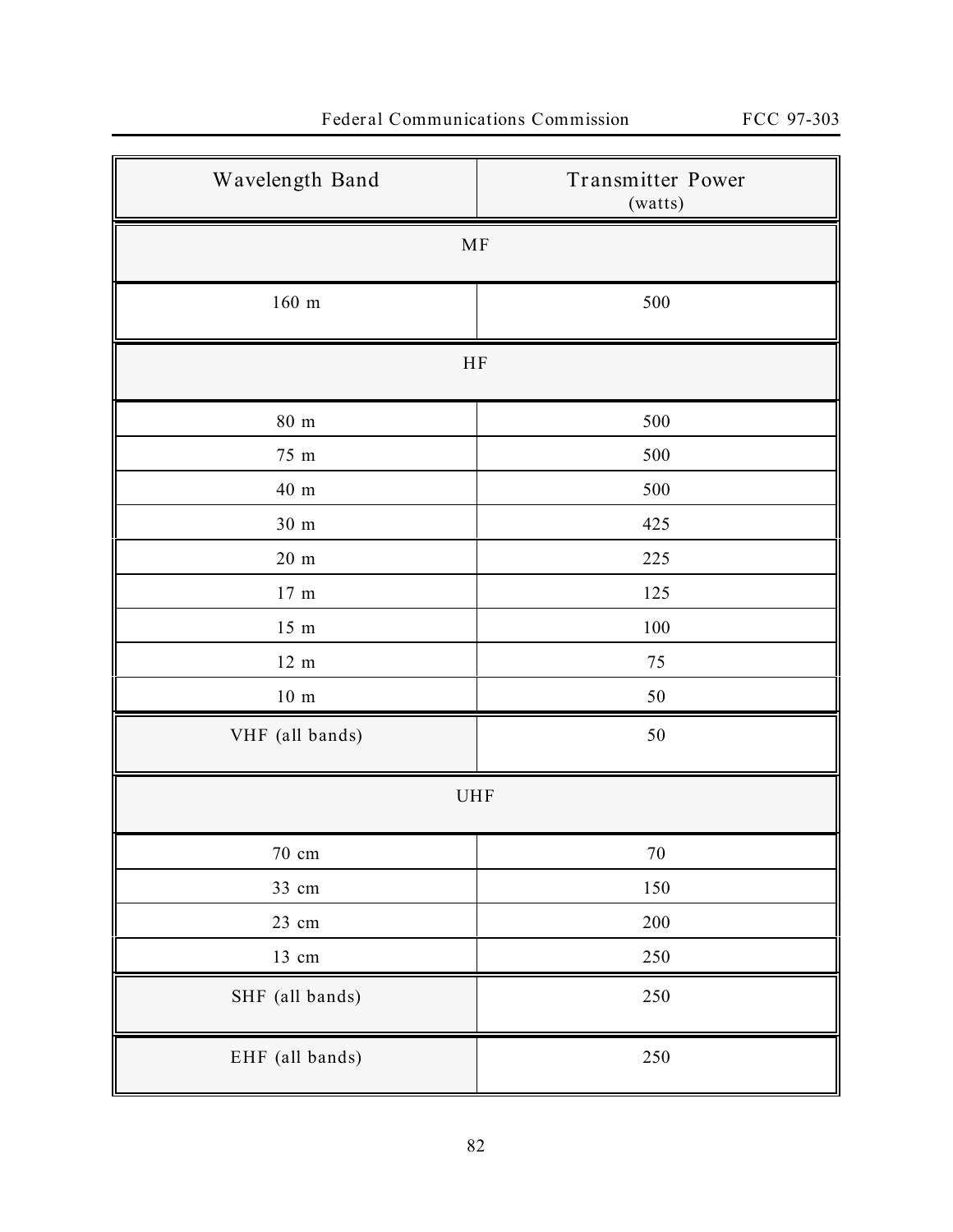(2) If the routine environmental evaluation indicates that the RF electromagnetic fields could exceed the limits contained in § 1.1310 of this chapter in accessible areas, the licensee must take action to prevent human exposure to such RF electromagnetic fields. Further information on evaluating compliance with these limits can be found in the FCC's OET Bulletin 65, "Evaluating Compliance with FCC-Specified Guidelines for Human Exposure to Radio Frequency Electromagnetic Fields."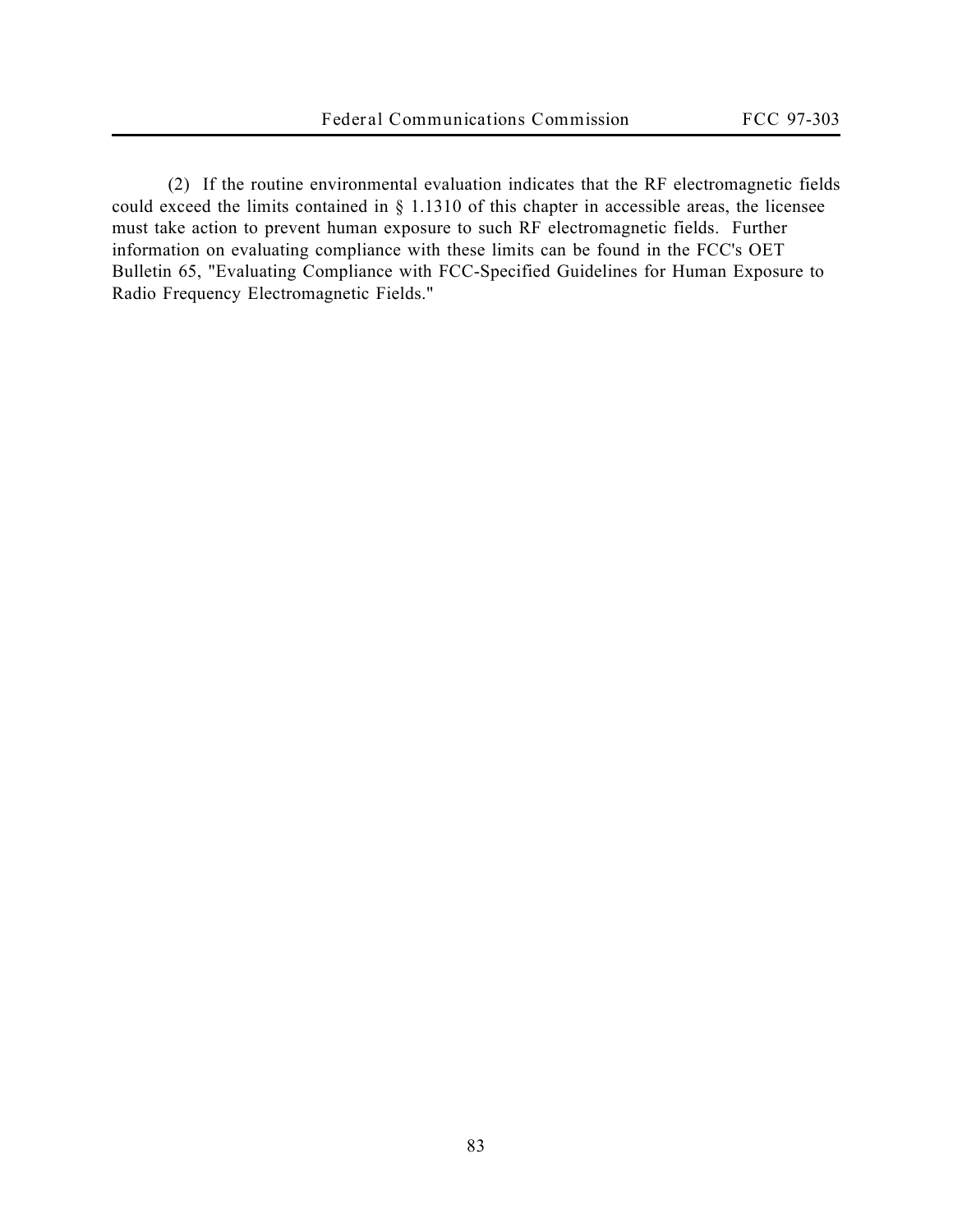**APPENDIX B: MOTIONS, PETITIONS, OPPOSITIONS AND REPLIES (ET Docket 93-62)**

**(1) Petitions for Reconsideration and/or Clarification of** *Report and Order*

Ad-hoc Association of Parties Concerned About the Federal Communications Commission's Radiofrequency Health and Safety Rules (Ad-hoc Association) AirTouch Communications, Inc. American Mobile Telecommunications Association, Inc. American Radio Relay League, Inc. Ameritech Mobile Communications, Inc. AT&T Wireless Services, Inc. BellSouth Corporation Cellular Phone Taskforce Department of Defense Alan Dixon Electromagnetic Energy Association Ergotec Association, Inc. (considered as a Petition) Hewlett-Packard Company Marjorie Lundquist, Ph.D., C.I.H. Paging Network, Inc. Personal Communications Industry Association U S WEST, Inc.

**Other Motions** (addressed in *First Memorandum Opinion and Order* in this proceeding)

Ad-hoc Association (motion to accept a late-filed petition for reconsideration)

- Ad-hoc Association (motion to accept a late filed reply to an opposition to a petition for reconsideration)
- American Radio Relay League, Inc. ("Emergency Motion for Extension of Effective Date of Rules")

American Radio Relay League ("Motion for Extension of Effective Date of Rules")

Cellular Phone Taskforce (motion to accept a late-filed opposition to petition for reconsideration and clarification)

**Oppositions/Comments**

Ameritech Mobile Communications, Inc. Arch Communications Group, Inc. AT&T Wireless Services, Inc. Cellular Phone Taskforce Cellular Telecommunications Industry Association, Inc.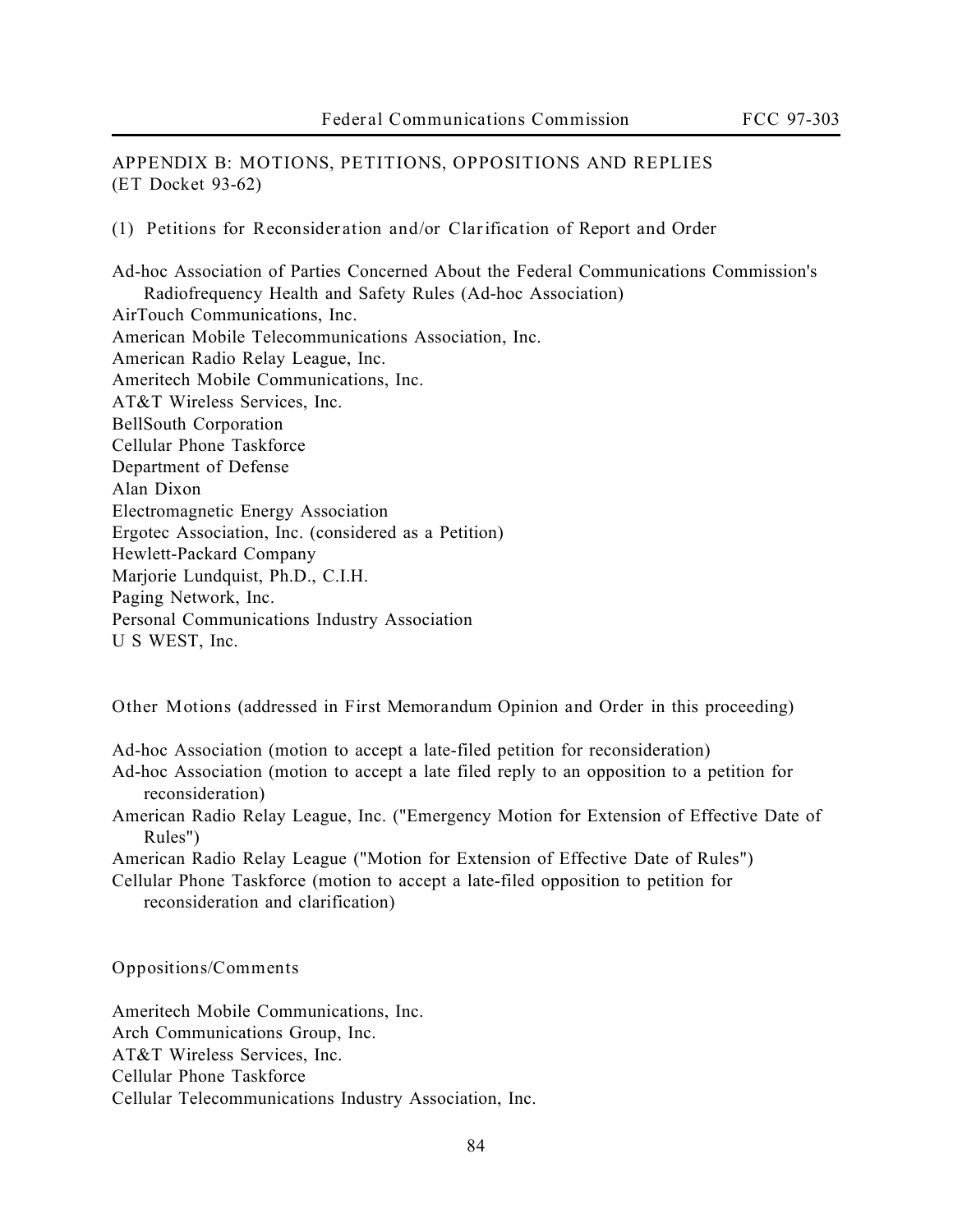Electromagnetic Energy Association David Fichtenberg (2 filings) Marjorie Lundquist, Ph.D., C.I.H. National Association of Broadcasters Sobig Neher (Ex Parte submission) RAM Mobile Data USA Limited Partnership Wireless Cable Association International, Inc.

**Replies to Opposition/Comments**

Ad-hoc Association AirTouch Communications, Inc. Ameritech Mobile Communications, Inc. Brooklyn Green Party Cellular Phone Taskforce Electromagnetic Energy Association Holly Fournier and Mary Beth Freeman Alan Golden Dawn Mason, Representative, State of Washington PageMart II, Inc.

**Late-filed (Supplementary) Comments**

Marjorie Lundquist, Ph.D., C.I.H.

**(2) Petitions for Reconsideration or Partial Reconsideration of** *First Memorandum Opinion and Order*

Ad-hoc Association of Parties Concerned About the Federal Communications Commission's Radiofrequency Health and Safety Rules (Ad-hoc Association) Ameritech Mobile Communications, Inc. Cellular Phone Taskforce Northeast Louisiana Telephone Company, Inc.

**Oppositions/Comments**

AirTouch Communications, Inc. Ameritech Mobile Communications, Inc. AT&T Wireless Services, Inc.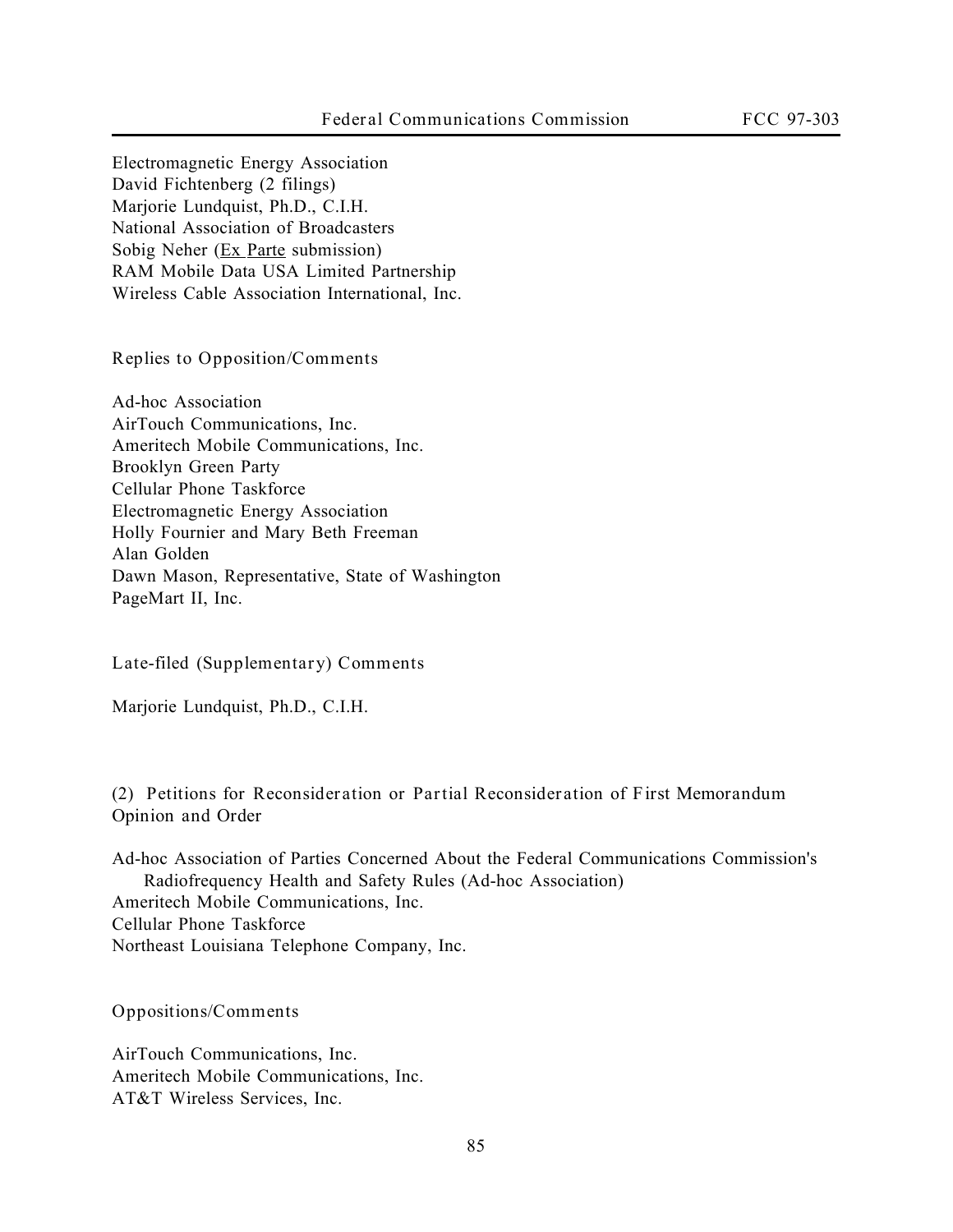**Replies to Opposition/Comments**

Cellular Phone Taskforce Reply to Comments of AT&T Wireless Services, Inc. Cellular Phone Taskforce Reply to Comments of Ameritech Mobile Communications, Inc.

**Late-filed (Ex Parte) Comments and Petitions**

Ad-hoc Association of Parties Concerned About the Federal Communications Commission's Radiofrequency Health and Safety Rules (Ad-hoc Association) Ameritech Mobile Communications, Inc. Personal Communications Industry Association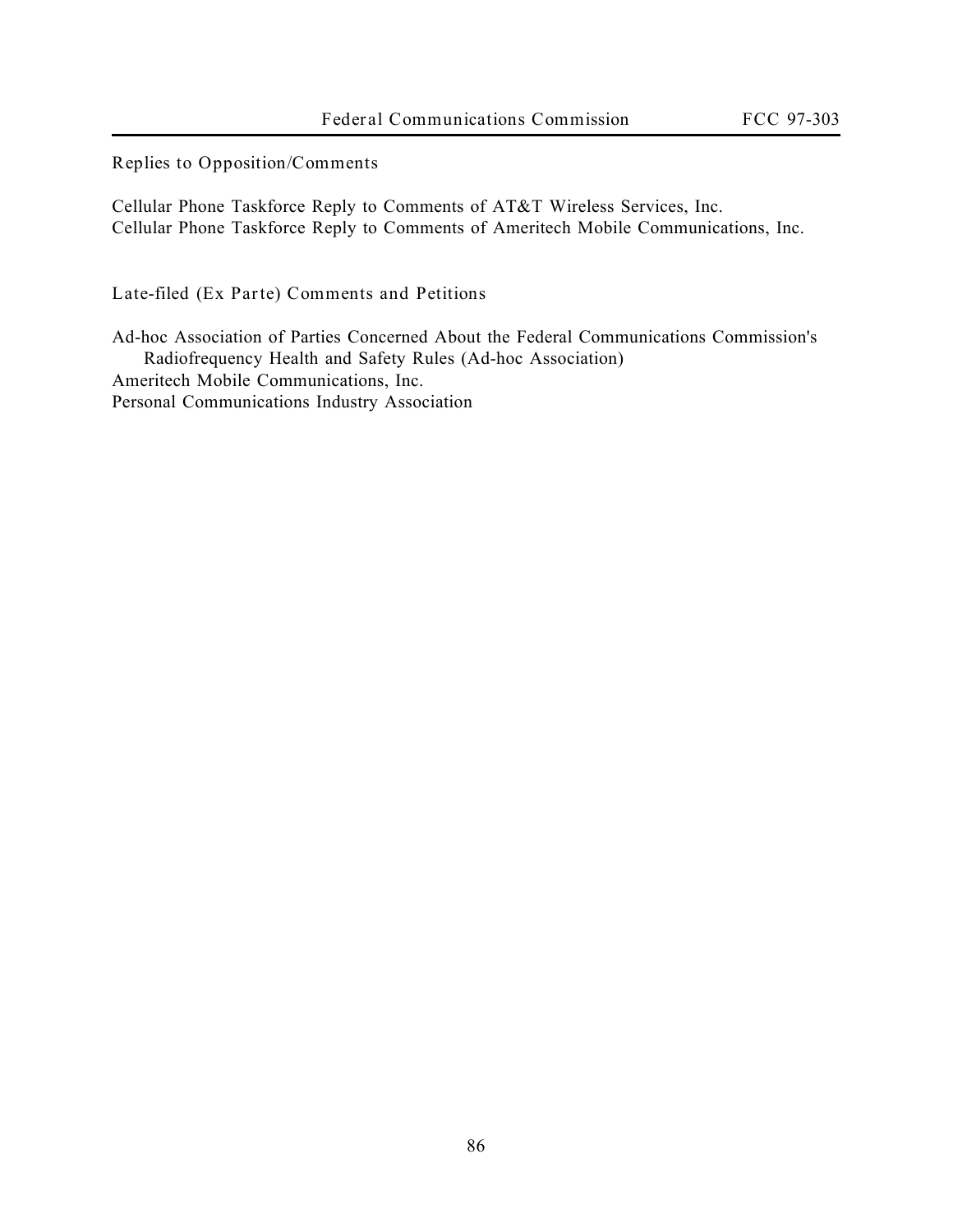# **APPENDIX C**

# **Revised Final Regulatory Flexibility Analysis** *Second Memorandum Opinion and Order*

As required by Section 603 of the Regulatory Flexibility Act, 5 U.S.C. § 603 (RFA), an Initial Regulatory Flexibility Analysis (IRFA) was incorporated in the *Notice of Proposed Rule Making* (*Notice*) in ET Docket 93-62.<sup>223</sup> The Commission sought written public comments on the proposals in the *Notice*, including on the IRFA. In the *Report and Order* in this proceeding, the Commission adopted a Final Regulatory Flexibility Analysis (FRFA).<sup>224</sup> Petitions for reconsideration were filed in response to the *Report and Order* by seventeen parties. Several technical and legal issues have been raised in the petitions and subsequent comments. In addition, several petitions have raised questions about the original FRFA. The *First Memorandum Opinion and Order* in this proceeding, and the associated FRFA, addressed those petitions and comments requesting extension of the transition period specified in the *Report and Order* as well as the comments that were made on the original FRFA contained in the *Report and Order*. <sup>225</sup> This *Second Memorandum Opinion and Order*, including this FRFA, addresses the other issues raised in the petitions. The FRFA conforms to the RFA, as amended by the Contract With America Advancement Act of 1996 (CWAAA), Pub. L. No. 104-121, 110 Stat. 847 (1996).<sup>226</sup>

**I. Need for and Purpose of this Action**:

 $\overline{a}$ 

The National Environmental Policy Act (NEPA) of 1969 requires agencies of the Federal Government to evaluate the effects of their actions on the quality of the human environment. To meet its responsibilities under NEPA, the Commission has adopted revised radiofrequency (RF) exposure guidelines for purposes of evaluating potential environmental effects of RF electromagnetic fields produced by FCC-regulated facilities. The new guidelines reflect more recent scientific studies of the biological effects of RF electromagnetic fields. Use of these new guidelines will ensure that the public and workers receive adequate protection from exposure to potentially harmful RF electromagnetic fields. This *Second Memorandum Opinion and Order* addresses a number of concerns that were raised in petitions and comments received in response to the *Report and Order*.

<sup>223</sup> *See Notice of Proposed Rule Making*, ET Docket No. 93-62, 8 FCC Rcd 2849 (1993).

<sup>224</sup> *See* Appendix A to *Report and Order*, ET Docket 93-62, released August 1, 1996, FCC 96-326.

<sup>225</sup> *See First Memorandum Opinion and Order*, ET Docket No. 93-62, released December 24, 1996, FCC 96-487, 11 FCC Rcd 17512 (1997).

<sup>&</sup>lt;sup>226</sup> Subtitle II of the CWAAA is "The Small Business Regulatory Enforcement Fairness Act of 1996" (SBREFA), codified at 5 U.S.C. § 601 et seq.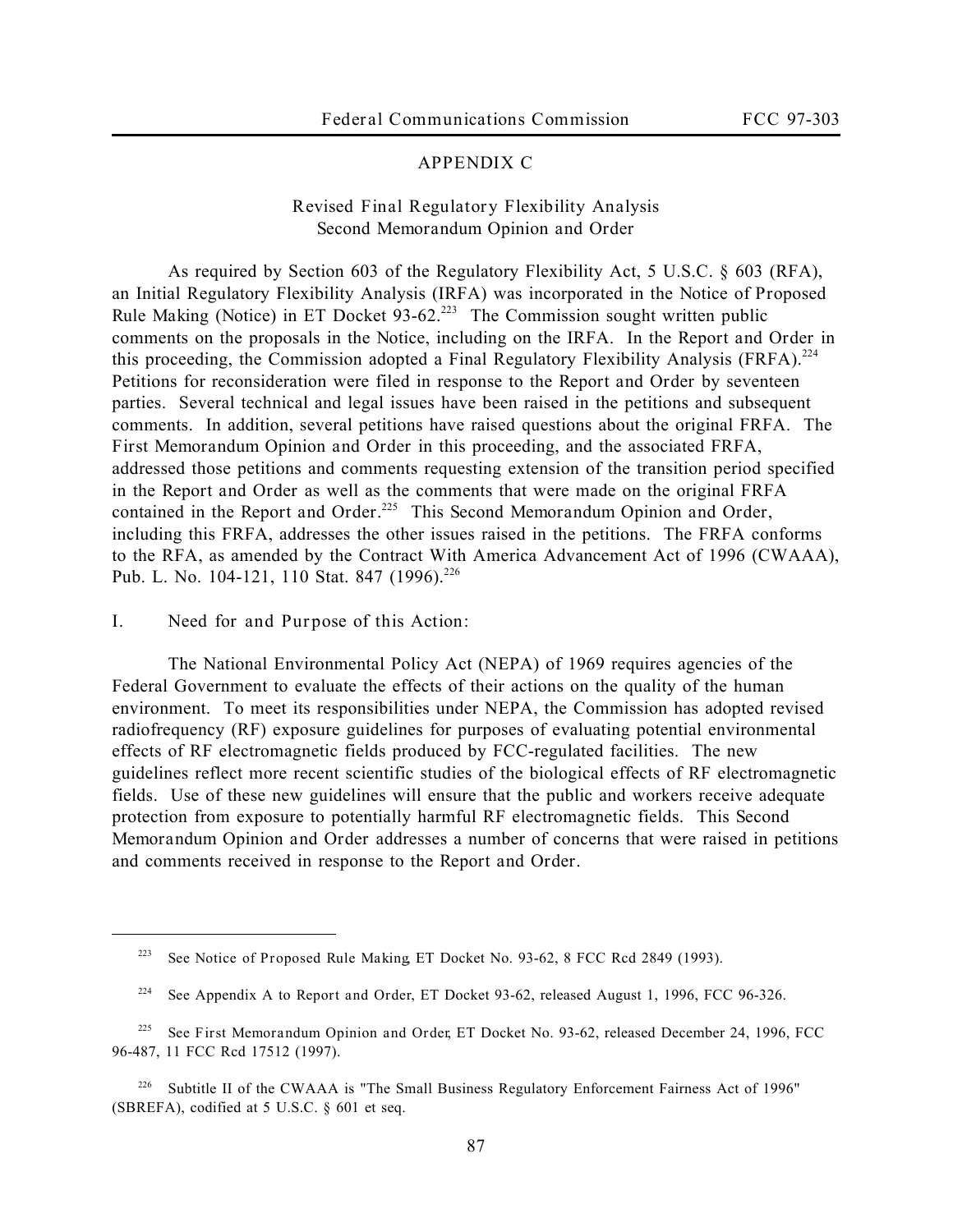**II. Summary of Issues Raised by the Public Comments in Response to the Initial Regulatory Flexibility Analysis (IFRA):**

No comments were filed in direct response to the IRFA. In general comments on the *Notice*, however, some commenters raised issues that might affect small entities. These issues were discussed in the FRFA contained in the *Report and Order* in this proceeding.

**III. Summary of Issues Raised regarding the Final Regulatory Flexibility Analysis (FRFA) by the Petitions, Motions, and Comments in Response to the** *Report and Order*:

The American Radio Relay League, Inc., Paging Network, Inc., and the Personal Communications Industry Association raised concerns in their petitions, motions and comments regarding the FRFA that was associated with the *Report and Order*. Those concerns were addressed in the revised FRFA contained in the *First Memorandum Opinion and Order* in this proceeding.

**IV. Description and estimate of the Small Entities Subject to the Rules:**

The rules being adopted in this *Second Memorandum Opinion and Order* apply to twelve industry categories and services. All but one of these industry categories and services was described in the FRFA accompanying the *First Memorandum Opinion and Order* in this proceeding.<sup>227</sup> The RFA generally defines the term "small business" as having the same meaning as the term "small business concern" under the Small Business Act, 15 U.S.C. § 632. Based on that statutory provision, we will consider a small business concern one which (1) is independently owned and operated; (2) is not dominant in its field of operation; and (3) satisfies any additional criteria established by the Small Business Administration (SBA). The RFA SBREFA provisions also apply to nonprofit organizations and to governmental organizations. Since the Regulatory Flexibility Act amendments were not in effect until the record in this proceeding was closed, the Commission was unable to request information regarding the number of small business within each of these services or the number of small business that would be affected by this action. We have, however, made estimates based on our knowledge about applications that have been submitted in the past. To the extent that a government entity may be a licensee or an applicant, the impact on those entities is included in the estimates for small businesses below.

Under the new rules adopted in the *Report and Order* and in this *Second Memorandum Opinion and Order*, many radio services are categorically excluded from having to determine compliance with the new RF exposure limits. This exclusion is based on a determination that there is little potential for these services causing exposures in excess of the limits. Within the following services that are not categorically excluded in their entirety, many transmitting facilities are categorically excluded based on antenna location and power.

<sup>227</sup> *See* Note 198, at Appendix C.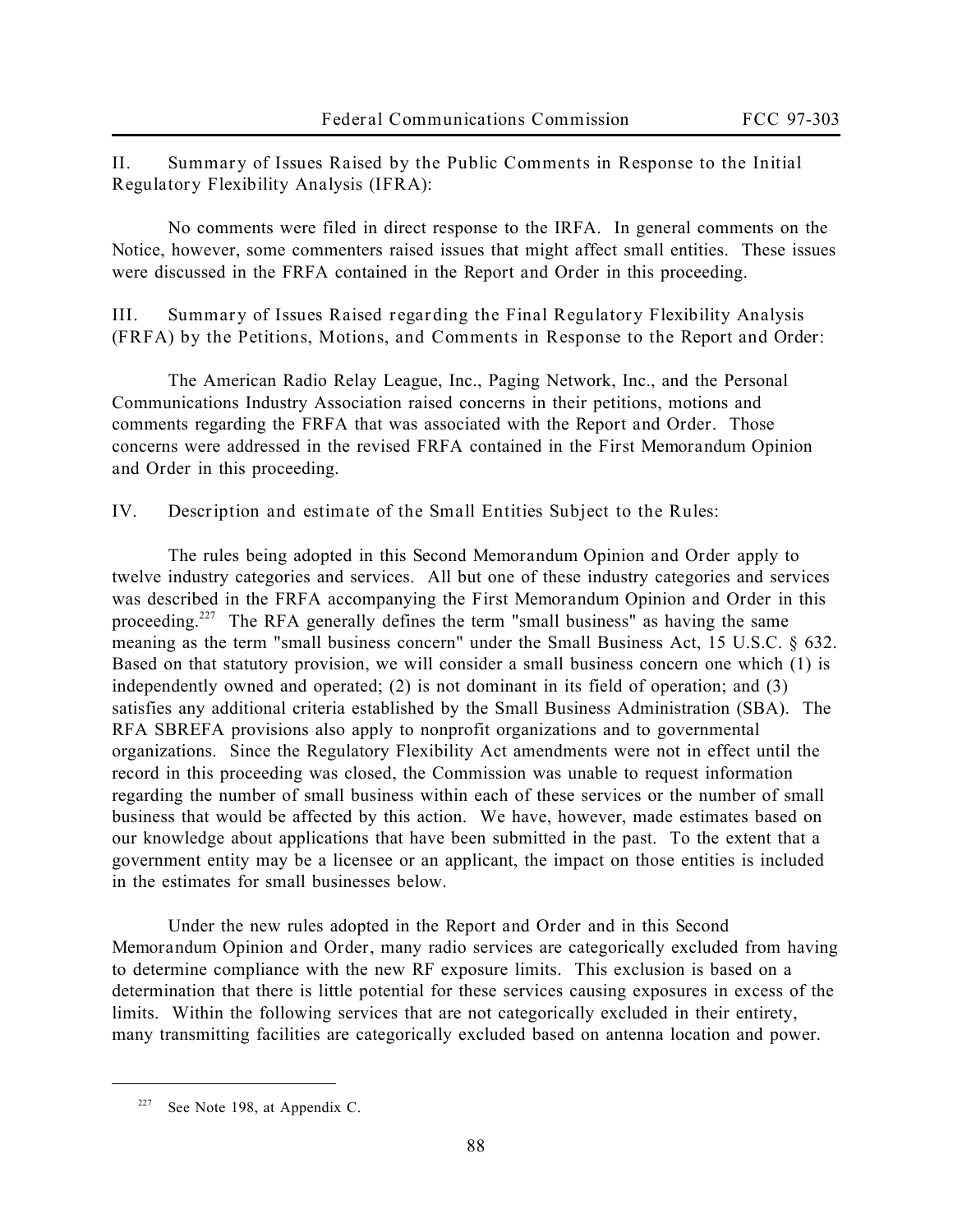These categorical exclusions significantly reduce the burden associated with these rules, and may reduce the impact of these rules on small businesses. Furthermore, the extension of the transition periods contained in the *First Memorandum Opinion and Order* will reduce the impact on applicants, particularly small businesses, by allowing them adequate time to understand the new requirements and ensure that their facilities are in compliance with them in a orderly and reasonable manner.

As noted above, descriptions and estimates of all of the categories and services for small entities subject to our rules, except one, were previously given in the FRFRA that accompanied the *First Memorandum Opinion and Order.* Therefore, that document should be consulted for this information. Information on the one additional category not included in the earlier FRFA, radiofrequency devices, is given below. Minor edits were also made in the section of the previous FRFA for satellite communications services, and the revised section is also given below.

#### **A. Satellite Communications Services**

The Commission has not developed a definition of small entities applicable to satellite communications licensees. Therefore, the applicable definition of small entity is the definition under the Small Business Administration (SBA) rules applicable to Communications Services, Not Elsewhere Classified. This definition provides that a small entity is expressed as one with \$11.0 million or less in annual receipts.<sup>228</sup>

Because the Regulatory Flexibility Act amendments were not in effect until the comment period for this proceeding was closed, the Commission was unable to request information regarding the number of licensees in the international services discussed below that meet this definition of a small business. Thus, we are providing an estimate of licensees that constitute a small business.

*Fixed Satellite Earth Stations*. Fixed satellite earth stations include international and domestic earth stations operating in the 4/6 GHz,11/12/14 GHz and 20/30 GHz bands. There are approximately 4200 earth station authorizations, a portion of which are Fixed Satellite Earth Stations. Although we were unable to request the revenue information, we estimate that some of the licensees of these earth stations would constitute a small business under the SBA definition.

*Fixed Satellite Small Earth Stations*. Small transmit/receive earth stations operate in the 4/6 GHz frequency bands with antennas that are two meters or less in diameter. There are 4200 earth station authorizations, a portion of which are Fixed Satellite Small Earth Stations. Although we were unable to request the revenue information, we estimate that some

<sup>228</sup> 13 CFR § 121.201, Standard Industrial Classification (SIC) Code 4899.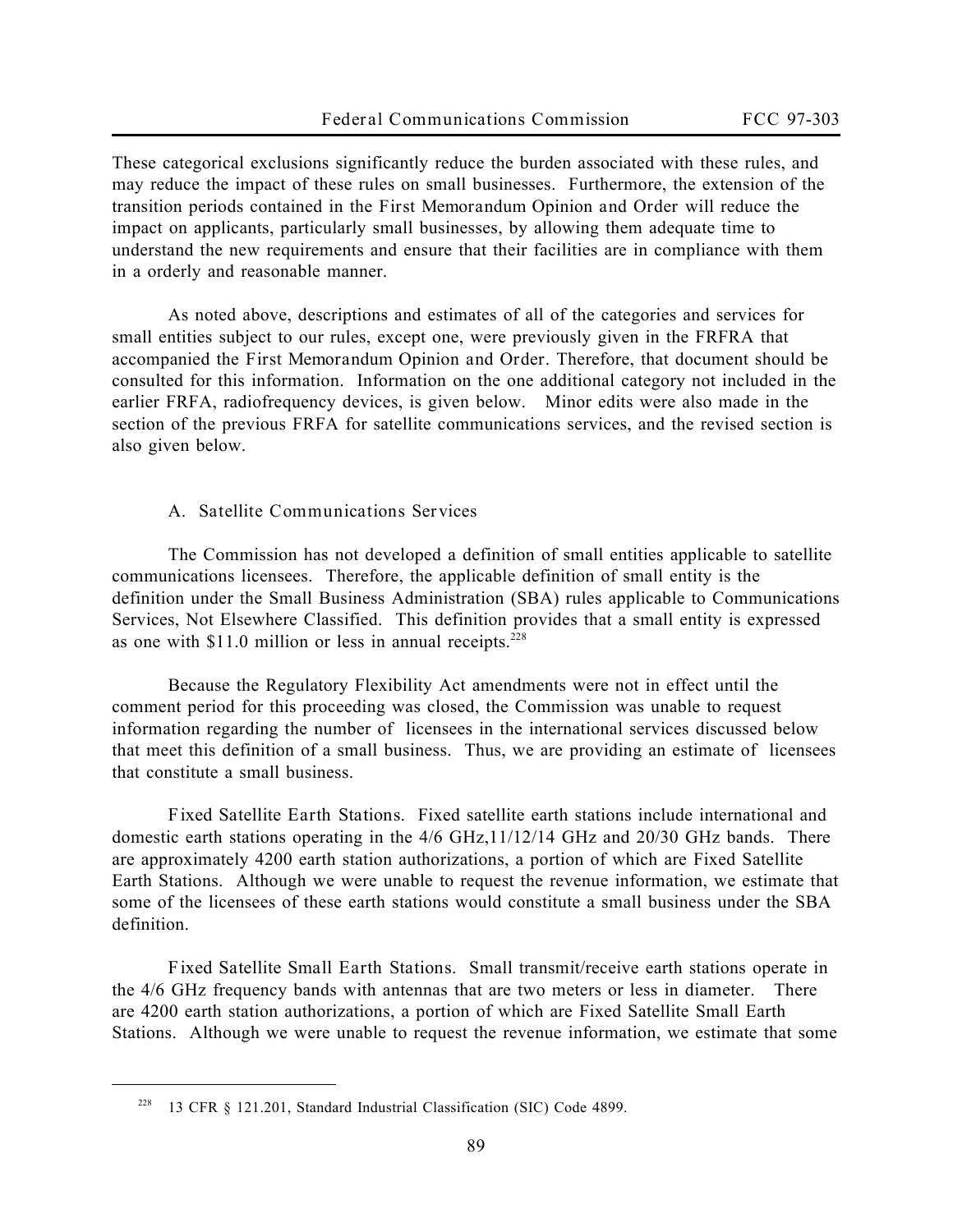of the fixed satellite small earth stations would constitute a small business under the SBA definition.

*Fixed Satellite Very Small Aperture Terminal (VSAT) Systems*. VSAT systems operate in the 12/14 GHz frequency bands. Although various size small aperture antenna earth-stations may be used, all stations of a particular size must be technically identical. Because these stations operate on a primary basis, frequency coordination with terrestrial microwave systems is not required. Thus, a single "blanket" application may be filed for a specified number of small antennas and one or more hub stations. The Commission has processed 377 applications for fixed satellite VSAT systems. At this time, we are unable to make a precise estimate of the number of small businesses that are VSAT system licensees and could be impacted by this action.

*Mobile Satellite Earth Stations*. Mobile satellite earth stations are intended to be used while in motion or during halts at unspecified points. These stations operate as part of a network that includes a fixed hub station or stations. The network may provide a variety of land, maritime and aeronautical voice and data services. There are 8 mobile satellite licensees. At this time, we are unable to make a precise estimate of the number of small businesses that are mobile satellite earth station licensees and could be impacted by this action.

*Radio Determination Satellite Earth Stations*. A radio determination satellite earth station is used in conjunction with a radio determination satellite service (rdss) system for the purpose of providing position location information. These stations operate as part of a network that includes a fixed hub station or stations and operate in the frequency bands (1610 - 1626.5 MHz and 2483.5 - 2500 MHz) allocated to rdss. At this time, we are unable to make a precise estimate of the number of small businesses that are radio determination satellite earth station licensees and could be impacted by the forfeiture guidelines.

It should be noted that in most of the satellite areas discussed above, the Commission issues one license to an entity but generally issues blanket license authority for thousands or even hundreds of thousands of earth stations or hand held transceivers. Overall, the Commission receives about 600 applications for satellite facilities per year. All applicants for satellite earth stations (except for receive-only stations) must make a determination of compliance with the RF exposure limits, based on calculations or measurements.

#### **B. Radiofrequency Devices**

The radiofrequency devices affected by this rulemaking are low power, unlicensed transmitters that will be used to provide, on millimeter wave frequencies, a variety of services, including vehicle collision avoidance and high data rate/short range wireless data communications. Unlicensed personal communications service (PCS) transmitters are also radiofrequency devices. Radiofrequency devices are subject to compliance with the new RF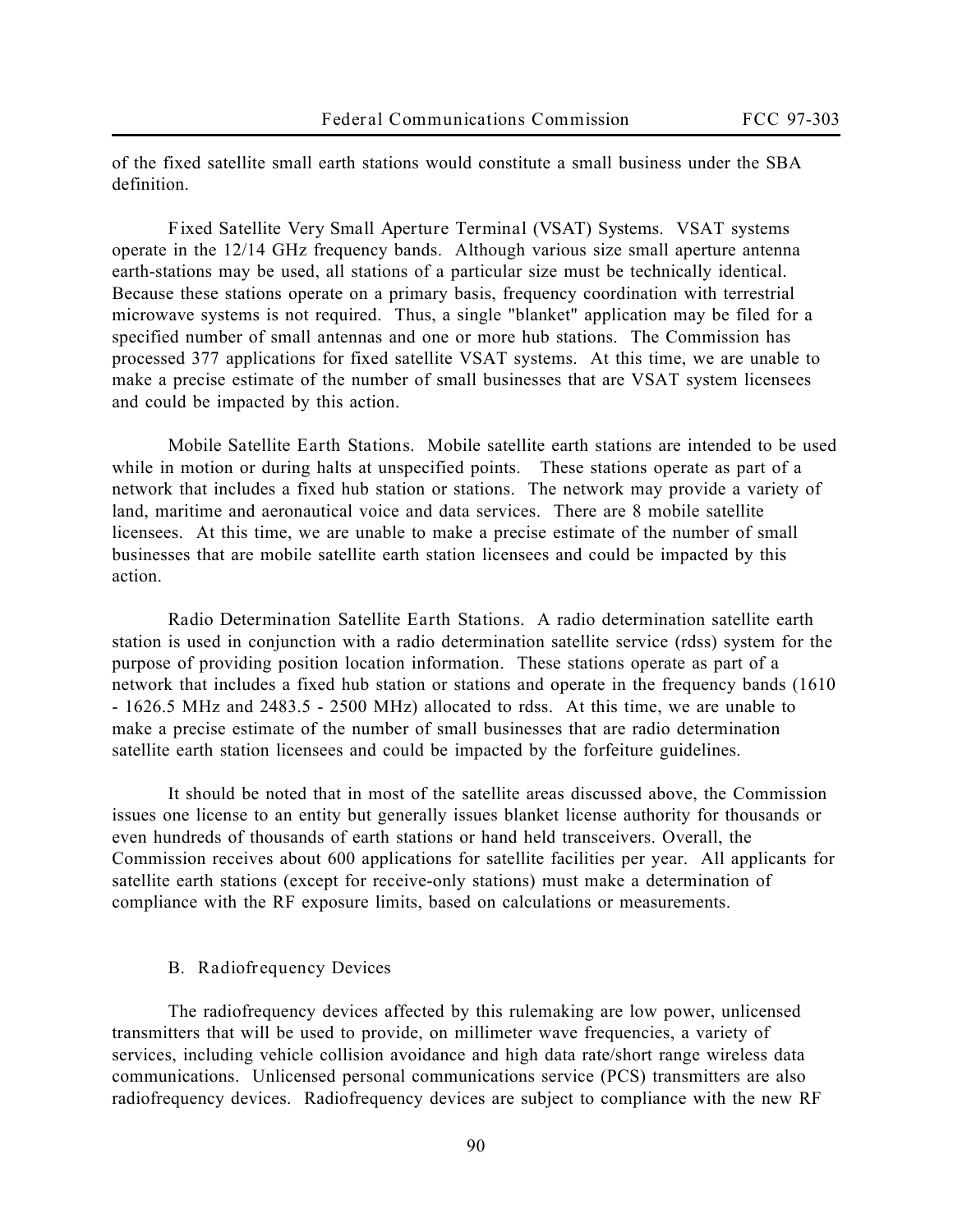radiation requirements at the time of equipment authorization. Therefore, it will be the equipment manufacturers and importers who will be affected by this action.

We expect most of the firms that would be interested in producing millimeter wave and unlicensed PCS devices will be large businesses. We note that Ford Motor and Hewlett Packard have expressed interest in millimeter wave devices and filed comments in this proceeding. In addition, Motorola and Ericsson, both large equipment manufacturers, have expressed interest in manufacturing unlicensed PCS devices. Nevertheless, it is conceivable that small businesses will also want to manufacture these devices.

The Commission has not developed a definition of small entities applicable to radiofrequency devices. Therefore, the applicable definition of small entity is the definition under the SBA applicable to the "Communications Services, Not Elsewhere" category. A small millimeter wave device or unlicensed PCS entity under this definition is one with less than  $$11.0$  million in annual receipts.<sup>229</sup>

The Commission has not yet authorized any millimeter wave devices, and has authorized fewer than fifteen unlicensed PCS devices. Both these services are new, so we really don't know how many applications for equipment authorization we may receive, nor how many small manufacturers may be interested in producing these products. Since the Regulatory Flexibility Act amendments were not in effect until the record in this proceeding was closed, the Commission was unable to request information regarding the number of small businesses in this category. The Census Bureau estimates indicate that of the 848 firms in the "Communications Services, Not Elsewhere" category, 775 are small businesses. Based on this information, as well as our past experience in granting equipment authorization for other types of radiofrequency devices, we estimate that 50 percent of the applications for millimeter wave and unlicensed PCS devices will be from small businesses.

The Commission anticipates that approximately 30 applications will be filed annually for devices that operate in the millimeter band and unlicensed PCS spectrum. An initial determination of compliance with our new RF guidelines will be required for: 1) applications for unlicensed PCS devices that do not meet our definition for a portable device contained in 47 CFR § 2.1093(b) and that operate with 1.5 watts effective radiated power (ERP) or more; 2) applications for portable unlicensed PCS devices; 3) applications for unlicensed millimeter wave devices that do not meet our definition for a portable device and that operate with 3 watts ERP or more; and 4) applications for portable unlicensed millimeter wave devices. We anticipate that 20 of the 30 applications filed will meet these requirements and need to undergo an initial determination of compliance. Of these devices, ten will require specific absorption rate (SAR) modeling or measurement, which adds cost to the authorization process.

<sup>229</sup> 13 CFR § 121.201, Standard Industrial Classification (SIC) Code 4899.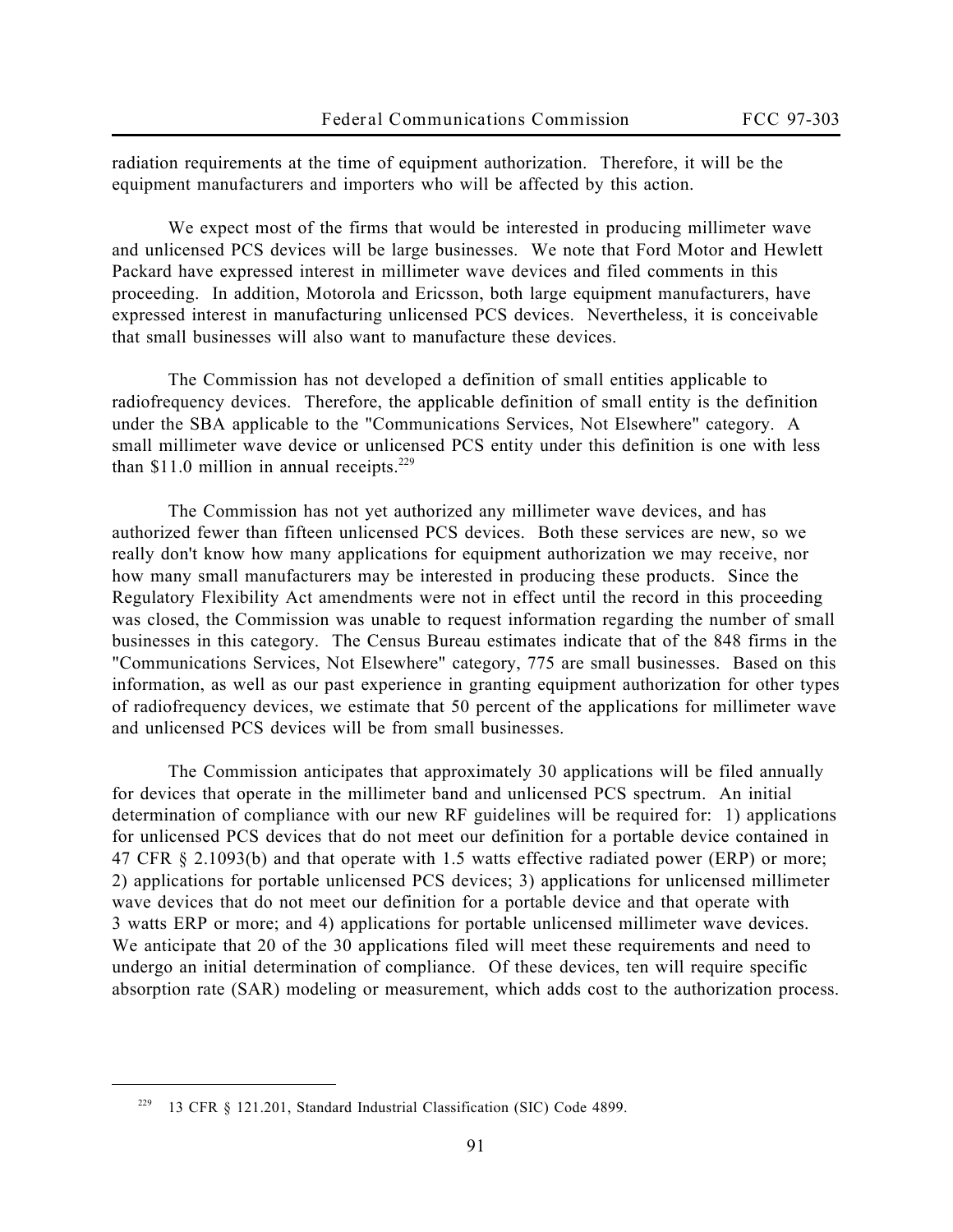**V. Summary of Projected Reporting, Recordkeeping and Other Compliance Requirements:**

No new reporting, recordkeeping, or other compliance requirements are contained in this *Second Memorandum Opinion and Order*.

**VI. Steps Taken to Minimize the Economic Impact on Small Entities:**

We have made every effort to devise ways to minimize the impact of the new RF exposure requirements on small entities, while protecting the health and safety of the public. We have incorporated substantial flexibility in the procedures to make compliance as minimally burdensome as possible.

In particular, we took the following steps in the *Report and Order* to ease the impact on small businesses:

1. We created categorical exclusions that require only those transmitters that appear to have the highest potential to create a significant environmental effect to perform an environmental evaluation.

2. We indicated that we would revise OST Bulletin No. 65 in the near future to provide guidance for determining compliance with FCC-specified RF limits. This should be of particular assistance to small businesses since it will provide straightforward information that should allow a quick understanding of the requirements and a quick assessment of the potential for compliance problems without the need for an expensive consultant or measurement.

3. We allowed various methods for ensuring compliance with RF limits such as fencing, warning signs, labels, and markings, locked doors in roof-top areas, and the use of personal monitors and RF protective clothing in an occupational environment.

4. We rejected our initial proposal to adopt induced and contact currents limits due to the lack of reliable equipment available.

5. We specified a variety of acceptable testing methods and procedures that may be used to determine compliance. This will allow each small business to choose a procedure that best meets its needs in the manner that is least burdensome to it.

6. We have always allowed multiple transmitter sites, i.e., antenna farms, to pool their resources and have only one study done for the entire site. This is very common at sites that have multiple entities such as TV, FM, paging, cellular, etc. In most circumstances, rather than each licensee hiring a separate consultant and submitting a study showing their compliance with the guidelines, one consulting radio technician or radio engineer can be hired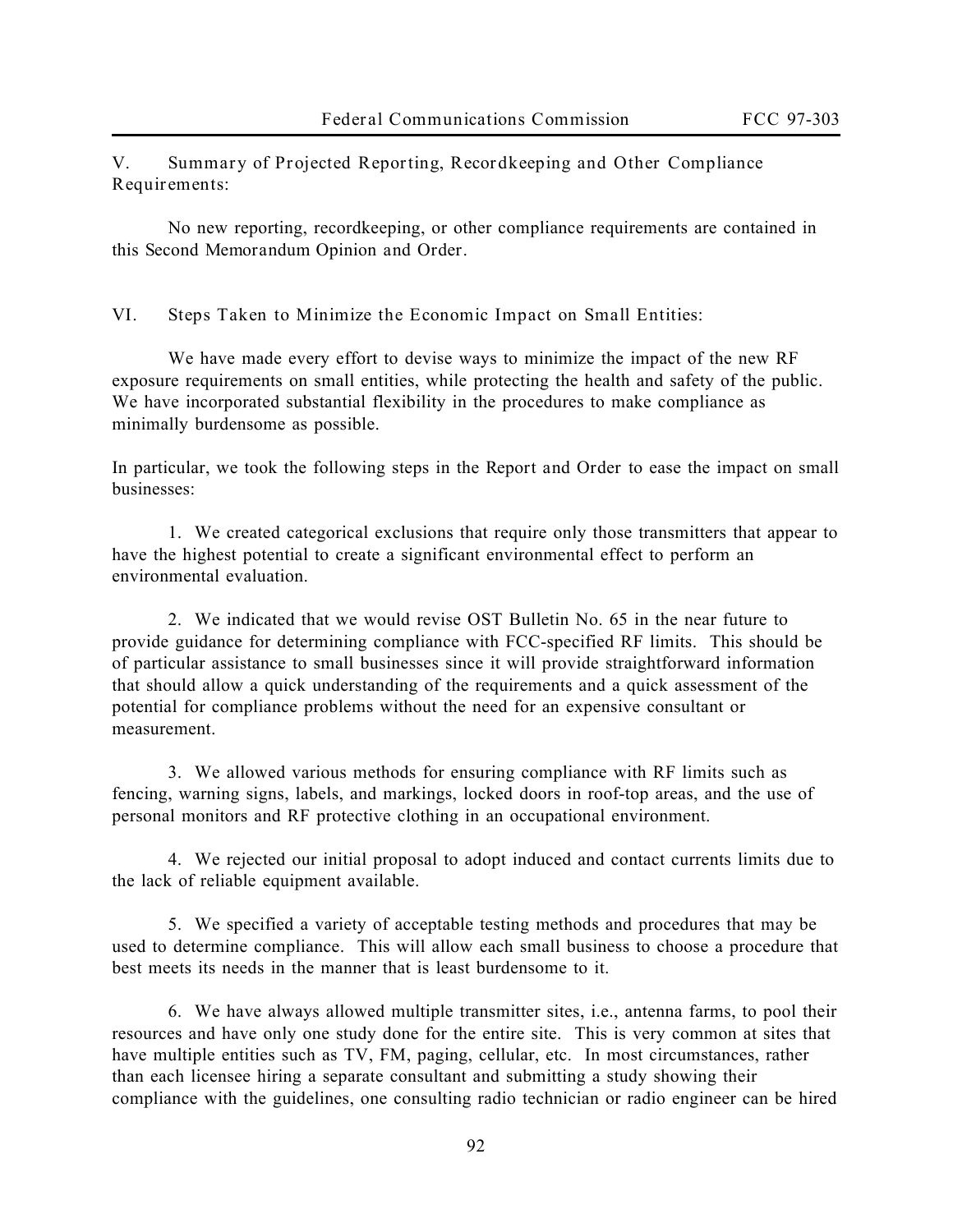by the group of licensees. The consultant surveys the entire site for compliance and gives his recommendations and findings to each of the licensees at the site. The licensees can then use the findings to show their compliance with the guidelines. In this way the cost of compliance is minimized as no one licensee has to pay the entire consulting fee, rather just a portion of it.

In this *First Memorandum Opinion and Order*, we took the following additional steps to reduce the burden on small businesses and organizations:

1. We extended the transition period for station applicants to come into compliance with the new requirements. This will give licensees, and applicants for new stations many of which may be small businesses, more time to learn the nature of the new requirements, make studies to determine whether they comply, and take steps to come into compliance if necessary.

2. We decided to permit the required changes in the ARS examinations to be made as the examinations are being routinely revised. This ensures that a minimal burden is put on the small organizations acting as VECs.

In this *Second Memorandum Opinion and Order*, we have taken these additional steps to reduce the burden on small businesses and organizations:

1. We categorically excluded from routine environmental evaluation certain nonportable, unlicensed millimeter wave and PCS devices. This eliminates the need for these devices to undergo detailed evaluation before the devices undergo equipment authorization.

2. We increased the responsibility threshold, above which licensees at multiple transmitter locations must share responsibility for addressing RF exposure non-compliance problems, from 1% to 5%. We believe that a 5% responsibility threshold will offer relief to relatively low-powered site occupants who do not contribute significantly to the noncompliance and, at the same time, provide for the appropriate allocation of responsibility among major site emitters. Similarly, we are raising the filing thresholds, above which applicants must file an EA if emissions from the applicant's transmitter or facility would result in a field strength or power density in excess of our limits, from 1% to 5%.

**Report to Congress**: The Commission shall send a copy of this Final Regulatory Flexibility Analysis, along with this Report and Order, in a report to Congress pursuant to the Small Business Regulatory Enforcement Fairness Act of 1996, 5 U.S.C. § 801(a)(1)(A). A copy of this FRFA will also be published in the Federal Register.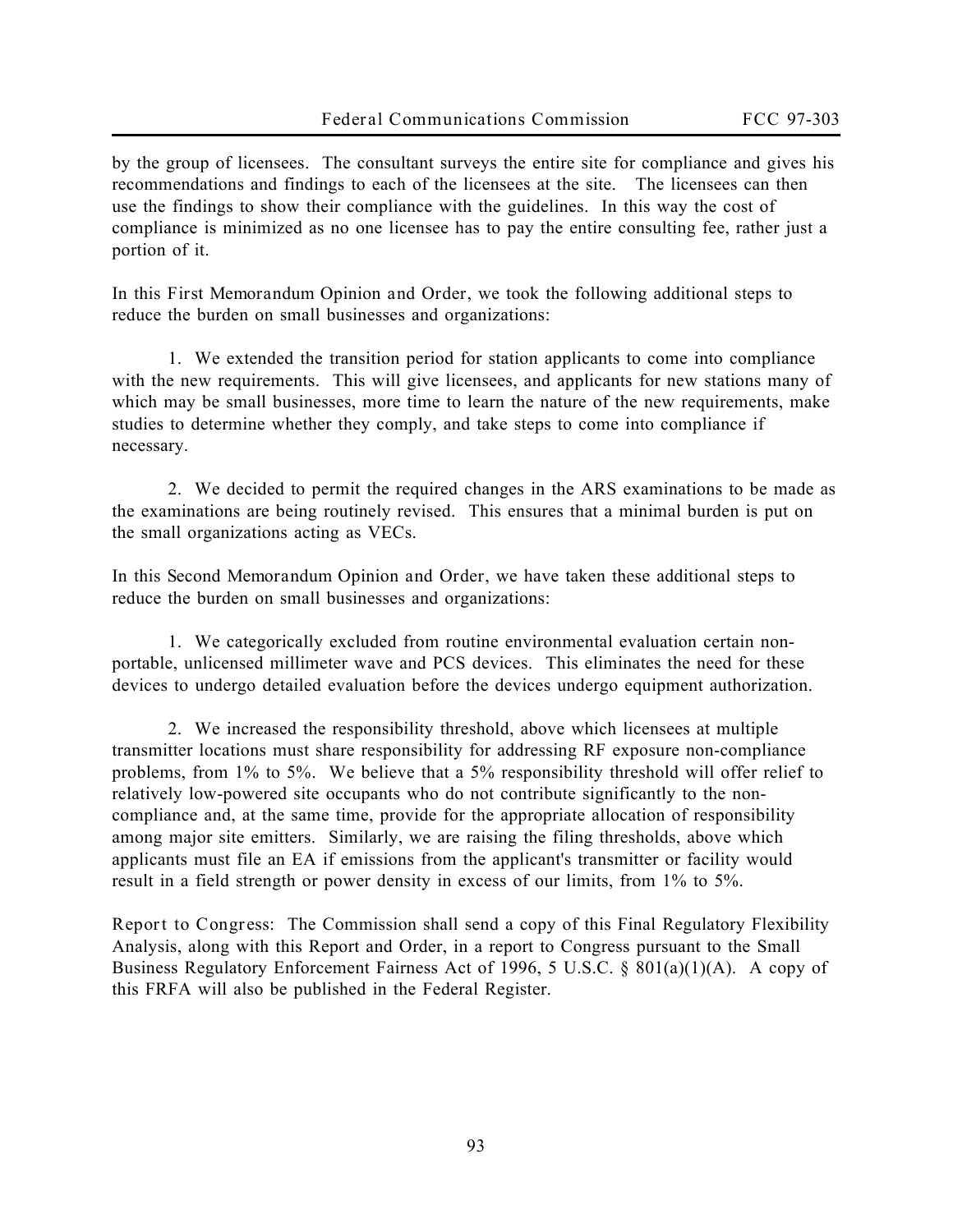# **APPENDIX D**

# **INITIAL REGULATORY FLEXIBILITY ANALYSIS** *Notice of Proposed Rulemaking*

As required by Section 603 of the Regulatory Flexibility Act, 5 U.S.C. § 603, the Commission has prepared an Initial Regulatory Flexibility Analysis (IRFA) of the expected impact on small entities of the policies and rules proposed in this *Notice of Proposed Rulemaking* (*NPRM*). Written public comments are requested on the IRFA. Comments must be identified as responses to the IRFA and must be filed by the deadlines for comments on the *NPRM* as provided in section IV(D)(3)*.*

**Reason for Action:** This rulemaking proceeding was initiated to secure comment on procedures for reviewing requests for relief of State and local regulations concerning the siting of personal wireless service facilities that are based on the environmental effects of RF emissions pursuant to Section 332(c)(7)(B)(v) of the Communications Act.<sup>230</sup> This Section of the Communications Act was created with the passage of Section 704 the Telecommunications Act of  $1996.<sup>231</sup>$ 

**Objectives:** The procedures set forth in the *NPRM* are designed to provide a balanced method for reviewing requests for relief and to ensure that personal wireless service providers are permitted to seek the full relief afforded them under the Communications Act. At the same time, the Commission seeks to provide an opportunity for interested parties to argue that a specific wireless facility will not comply with the Commission's RF guidelines. In addition, the Commission believes that the procedures adopted as a result of this proceeding will allow for expedited review of requests for relief, as well as, much-needed guidance on this important issue.

**Legal Basis:** The proposed action is authorized under Sections 4(i), 303(g), 303(r) and  $332(c)(7)$  of the Communications Act of 1934, as amended.<sup>232</sup>

**Reporting, Recordkeeping, and Other Compliance Requirements:** The proposals under consideration in the *NPRM* include the possibility of imposing a new filing requirement for parties seeking relief pursuant to Section  $332(c)(7)(B)(v)$  of the Communications Act. The filing requirement would be used to determine whether to grant relief from the State or local regulation in question. This filing will be in the form of a request for declaratory ruling filed

<sup>&</sup>lt;sup>230</sup> 47 U.S.C. § 332(c)(7)(B)(v).

<sup>&</sup>lt;sup>231</sup> Pub. L. No. 104-104, 110 Stat. 56 (1996).

<sup>&</sup>lt;sup>232</sup> 47 U.S.C. §§ 154(i), 303(g), 303(r) and 332(c)(7), as amended.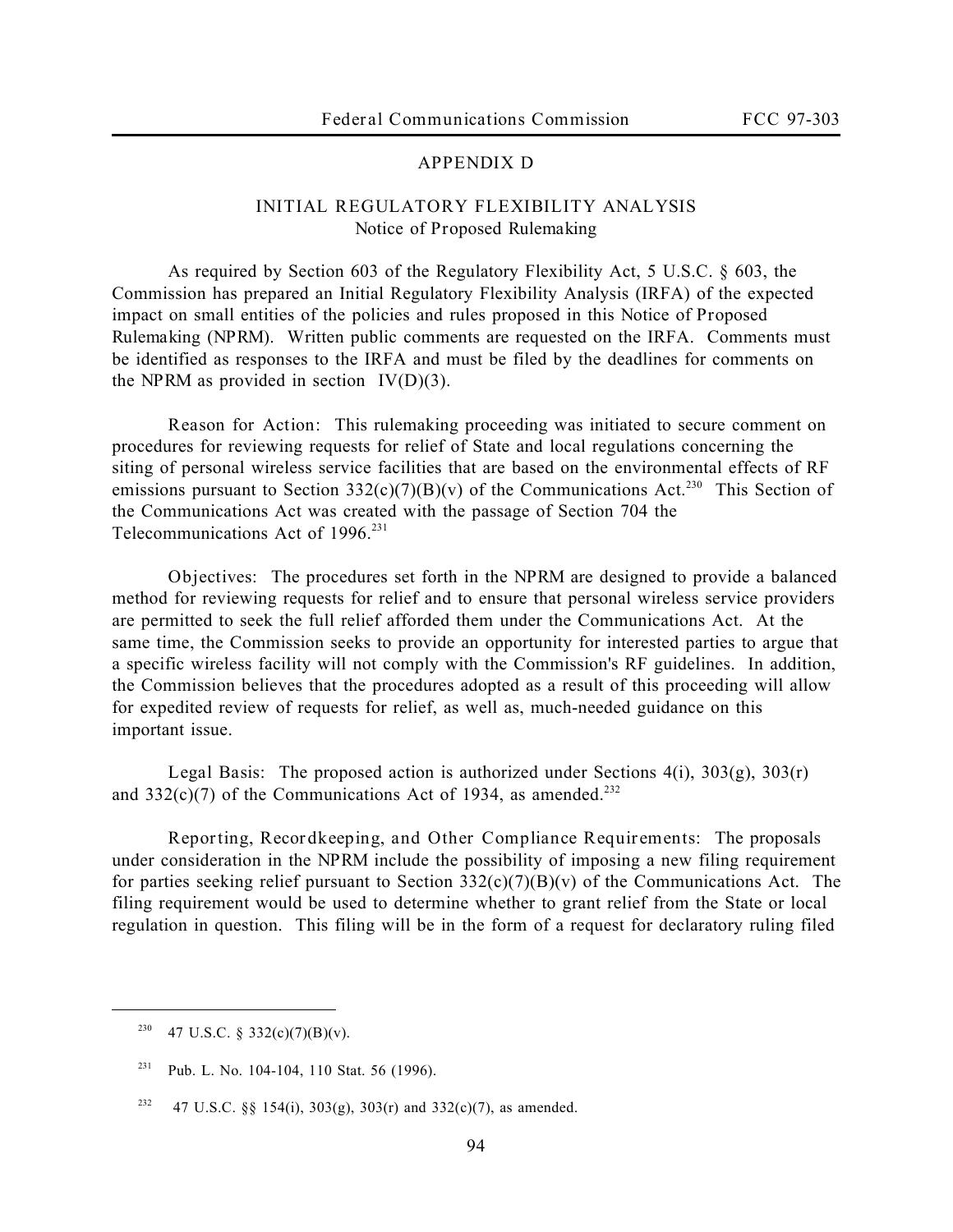pursuant to Section 1.2 of the Commission's Rules.<sup>233</sup> Only interested parties or those parties demonstrating the requisite standing will be permitted to participate in the proceeding. The *NPRM* also seeks comment on whether to adopt either a simple certification of compliance or more detailed demonstration of compliance that personal wireless service providers will be required to submit to State and local governments as evidence of RF emissions compliance.

We estimate that the average burden on the party seeking relief will be approximately two hours to prepare the request for relief and file it with the Commission. We estimate an equal amount of time for the State or local authority or other interested party (referred to jointly herein as the "respondents) to prepare and file their comments on and/or oppositions to the preemption request. We estimate that 75 percent of both the requesting parties and the respondents (which may include small businesses) will contract out the burden of preparing their filings. We estimate that it will take approximately 1 hour to coordinate information with those contractors. The remaining 25 percent of parties filing requests and respondents (which may include small businesses) are estimated to employ in-house staff to provide the information. We estimate that parties requesting relief and respondents that contract out the task of preparing their filings will use an attorney or engineer (average \$200 per hour) to prepare the information.

We estimate that the average burden on the party required to prepare a simple certification of RF compliance to be less than one hour. We estimate that the average burden on the party required to prepare a more detailed demonstration of RF compliance to be approximately 5 hours. We estimate that 75 percent of these parties (which may include small businesses) will contract out the burden of prepare their filings. We estimate that it will take approximately 1 hour to coordinate information with those contractors. The remaining 25 percent of parties (which may include small businesses) are estimated to employ in-house staff to provide the information. We estimate that parties that contract out the task of preparing their filings will use an engineer (average \$200 per hour) to prepare the information.

**Federal Rules Which Overlap, Duplicate or Conflict With These Rules:** Section  $332(c)(7)(B)(iv)-(v)$  provides the authority for the Commission to consider requests for relief of state and local actions.<sup>234</sup>

**Description, Potential Impact, and Number of Small Entities Involved:**

The proposed rules in this *NPRM* will apply to all small businesses which avail themselves of these new procedures, including small businesses defined as providers of "personal wireless services" that seek relief from State and local regulations based upon the

<sup>233</sup> 47 C.F.R. § 1.2.

<sup>&</sup>lt;sup>234</sup> 47 U.S.C. § 332(c)(7)(B)(iv)-(v).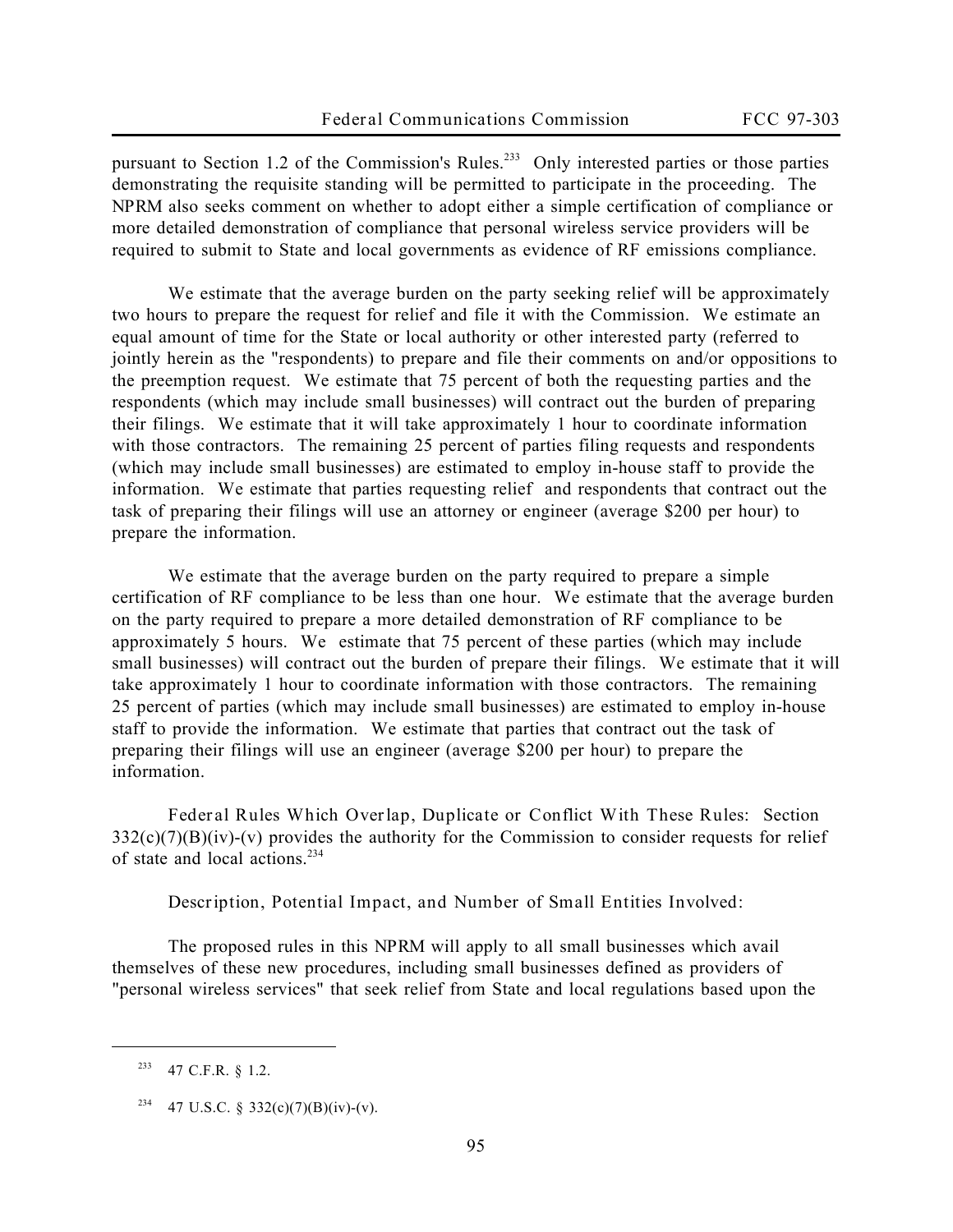environmental effects of RF emissions. The Commission is required to estimate in its Final Regulatory Flexibility Analysis the number of small entities to which these new procedures will apply, provide a description of these entities, and assess the impact of the rule on such entities. To assist the Commission in this analysis, commenters are requested to provide information regarding how many total providers of "personal wireless services," existing and potential, will be considered small businesses. "Small business" is defined as having the same meaning as the term "small business concern" under the Small Business Act.<sup>235</sup> Based on that statutory provision, we will consider a small business concern one which (1) is independently owned and operated; (2) is not dominant in its field of operation; and (3) satisfies any additional criteria established by the Small Business Administration (SBA). We seek comment as to whether this definition is appropriate in this context. Additionally, we request each commenter to identify whether it is a small business under this definition. If the commenter is a subsidiary of another entity, this information should be provided for both the subsidiary and the parent corporation or entity.

The Commission has not yet developed a definition of small entities which respect to reviewing requests for relief pursuant to Section  $332(c)(7)(B)(v)$  of the Communications Act. Therefore, the applicable definition of small entity is the definition under the SBA applicable to the "Communications Services, Not Elsewhere" category. The Census Bureau estimates indicate that of the 848 firms in the "Communications Services, Not Elsewhere" category, 775 are small businesses. While the Commission anticipates receiving requests for relief filed pursuant to Section  $332(c)(7)(B)(v)$  of the Communications Act, it is not possible to predict how many will be filed or what percentage of these will be filed by small entities.

#### Cellular Radio Telephone Service

The Commission has not developed a definition of small entities applicable to cellular licensees. Therefore, the applicable definition of small entity is the definition under the Small Business Administration (SBA) rules applicable to radiotelephone companies. This definition provides that a small entity is a radiotelephone company employing fewer than 1,500 persons.<sup>236</sup> The size data provided by the SBA does not enable us to make a meaningful estimate of the number of cellular providers which are small entities because it combines all radiotelephone companies with 500 or more employees.<sup>237</sup> We therefore used the 1992 Census of Transportation, Communications, and Utilities, conducted by the Bureau of the Census, which is the most recent information available. That census shows that only 12 radiotelephone firms out of a total of 1,178 such firms which operated during 1992 had 1,000

 $235$  15 U.S.C. § 632.

<sup>236</sup> 13 C.F.R. § 121.201, Standard Industrial Classification (SIC) Code 4812.

<sup>&</sup>lt;sup>237</sup> U. S. Small Business Administration 1992 Economic Census Employment Report, Bureau of the Census, U.S. Department of Commerce, SIC Code 4812 (radiotelephone communications industry data adopted by the SBA Office of Advocacy).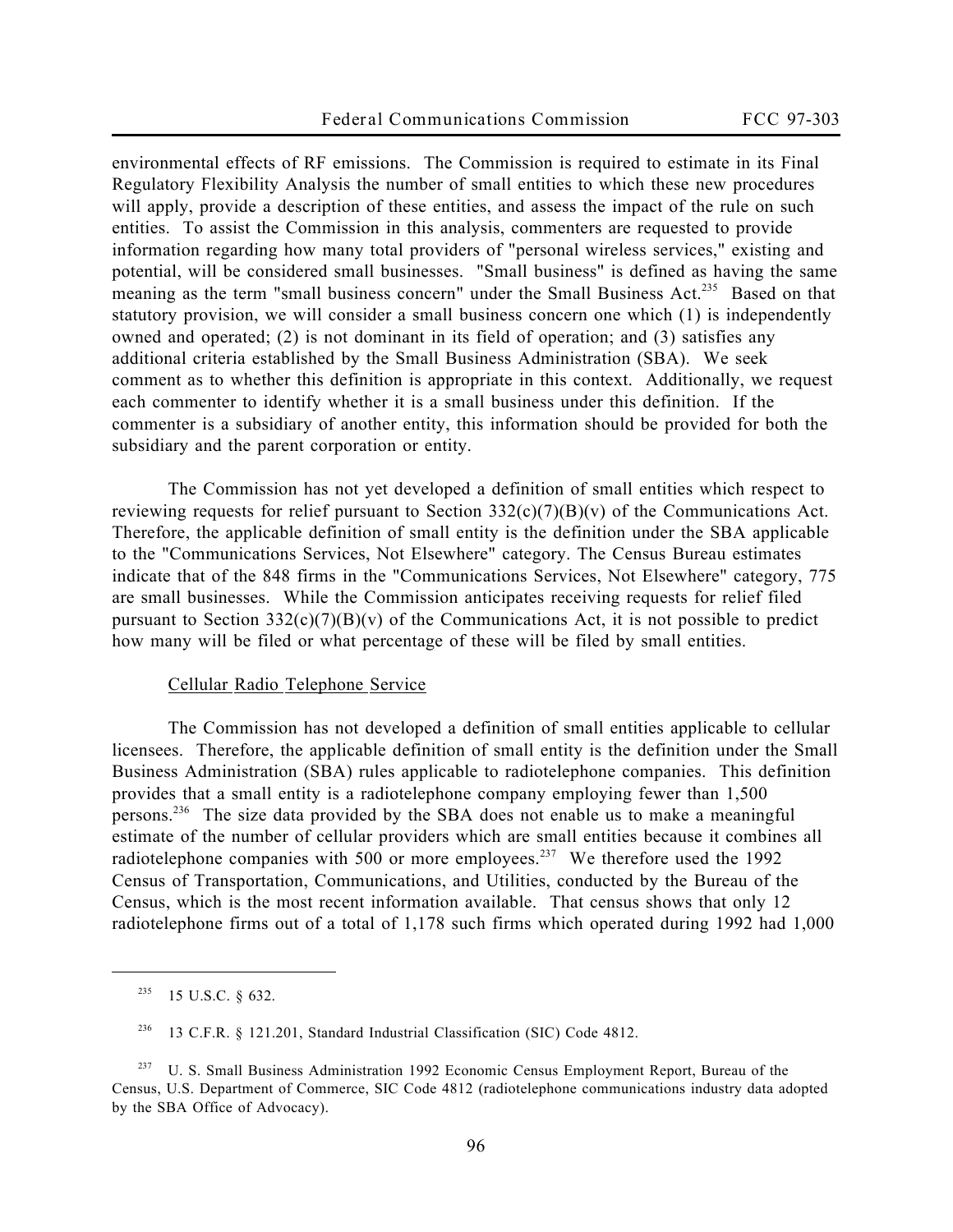or more employees.<sup>238</sup> Therefore, even if all 12 of these large firms were cellular telephone companies, all of the remainder were small businesses under the SBA's definition**.** We assume that, for purposes of our evaluations and conclusions in this IRFA, all of the current cellular licensees are small entities, as that term is defined by the SBA. Although there are 1,758 cellular licenses, we do not know the number of cellular licensees, since a cellular licensee may own several licenses.

The rules we are proposing would permit a cellular licensee to seek relief from the Commission for an adverse State or local regulation that is based upon environmental effects of RF emissions. Since most cellular licensees have constructed their facilities, we anticipate receiving only a small number of such requests from cellular licensees and that all of these would be small entities.

#### Personal Communications Service

 $\overline{a}$ 

The broadband PCS spectrum is divided into six frequency blocks designated A through F. Pursuant to 47 C.F.R.  $\S$  24.720(b), the Commission has defined "small entity" for Blocks C and F licensees as firms that had average gross revenues of less than \$40 million in the three previous calendar years. This regulation defining `"small entity'' in the context of broadband PCS auctions has been approved by the SBA.<sup>239</sup>

The Commission has auctioned broadband PCS licenses in all of its spectrum blocks A through F. We do not have sufficient data to determine how many small businesses under the Commission's definition bid successfully for licenses in Blocks A and B. As of now, there are 90 non-defaulting winning bidders that qualify as small entities in the Block C auction and 93 non-defaulting winning bidders that qualify as small entities in the D, E, and F Block auctions. Based on this information, we conclude that the number of broadband PCS licensees that would be affected by the proposals in this *NPRM* includes the 183 nondefaulting winning bidders that qualify as small entities in the C, D, E and F Block broadband PCS auctions.

The Commission expects to receive a significant number of requests for relief filed pursuant to Section  $332(c)(7)(B)(v)$  involving broadband PCS licensee, many of whom may be small entities. However, it is not possible to estimate the exact number that will be filed.

Paging and Radiotelephone Service, and Paging Operations

<sup>238</sup> U.S. Bureau of the Census, U.S. Department of Commerce, 1992 Census of Transportation, Communications, and Utilities, UC92-S-1, Subject Series, Establishment and Firm Size, Table 5, Employment Size of Firms: 1992, SIC Code 4812 (issued May 1995).

<sup>239</sup> *See* Implementation of Section 309(j) of the Communications Act -- Competitive Bidding, PP Docket No. 93-253, *Fifth Report and Order*, 9 FCC Rcd 5532, 5581-84 (1994).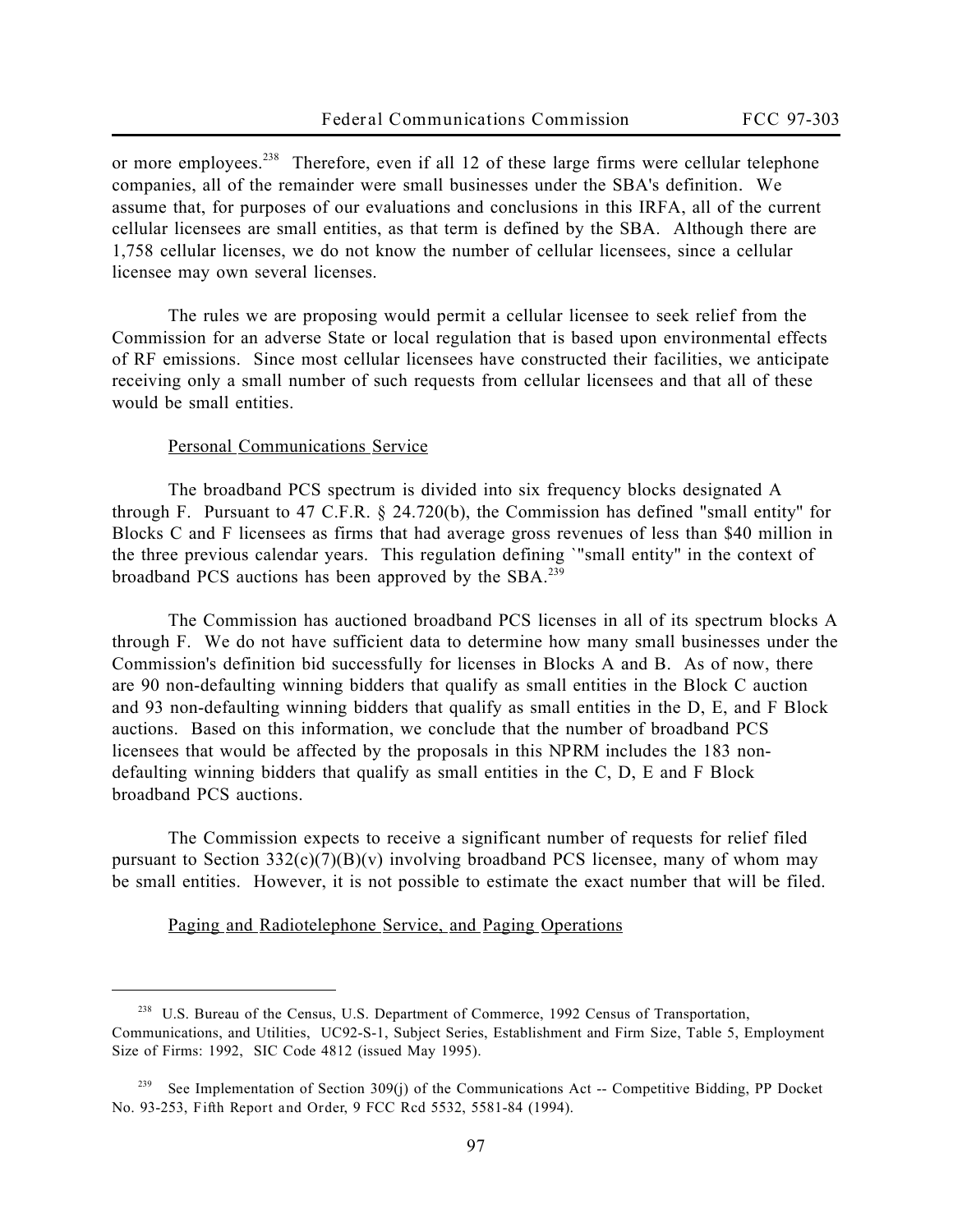Since the Commission has not yet approved a definition for paging services, we will utilize the SBA's definition applicable to radiotelephone companies, i.e., an entity employing less than 1,500 persons.

The Commission anticipates that a total of 15,531 non-nationwide geographic area licenses will be granted or auctioned. The geographic area licenses will consist of 3,050 MTA licenses and 12,481 EA licenses. In addition to the 47 Rand McNally MTAs, the Commission is licensing Alaska as a separate MTA and adding three MTAs for the U.S. territories, for a total of 51 MTAs. No auctions of paging licenses has been held yet, and there is no basis to determine the number of licenses that will be awarded to small entities. Given the fact that nearly all radiotelephone companies have fewer than 1,000 employees, and that no reliable estimate of the number of prospective paging licensees can be made, we assume, for purposes of this IRFA, that all the 15,531 geographic area paging licenses will be awarded to small entities, as that term is defined by the SBA.

We estimate that a significant number of paging licensees may file requests for relief pursuant to Section  $332(c)(7)(B)(v)$  and that all of these will be small entities.

#### Specialized Mobile Radio

 $\overline{a}$ 

Pursuant to 47 C.F.R. § 90.814(b)(1), the Commission has defined "small entity'' for geographic area 800 MHz and 900 MHz SMR licenses as firms that had average gross revenues of less than \$15 million in the three previous calendar years. This regulation defining "small entity'' in the context of 800 MHz and 900 MHz SMR has been approved by the SBA. $240$ 

The proposals set forth in the *NPRM* apply to SMR providers in the 800 MHz and 900 MHz bands. We do not know how many firms provide 800 MHz or 900 MHz geographic area SMR service, nor how many of these providers have annual revenues of less than \$15 million. Furthermore, we are not able to estimate how many SMR providers will seek preemption pursuant to Section  $332(c)(7)(B)(v)$  of the Communications Act.

The Commission recently held auctions for geographic area licenses in the 900 MHz SMR band. There were 60 winning bidders who qualified as small entities under the Commission's definition in the 900 MHz auction. Based on this information, we conclude

<sup>240</sup> *See* Amendment of Parts 2 and 90 of the Commission's Rules to Provide for the Use of 200 Channels Outside the Designated Filing Areas in the 896-901 MHz and the 935-940 MHz Bands Allotted to the Specialized Mobile Radio Pool, PR Docket No. 89-553, *Second Order on Reconsideration and Seventh Report and Order*, 11 FCC Rcd 2639, 2693-702 (1995); Amendment of Part 90 of the Commission's Rules to Facilitate Future Development of SMR Systems in the 800 MHz Frequency Band, PR Docket No. 93-144, *First Report* and Order, Eighth Report and Order, and Second Further Notice of Proposed Rulemaking<sup>11</sup> FCC Rcd 1463 (1995).